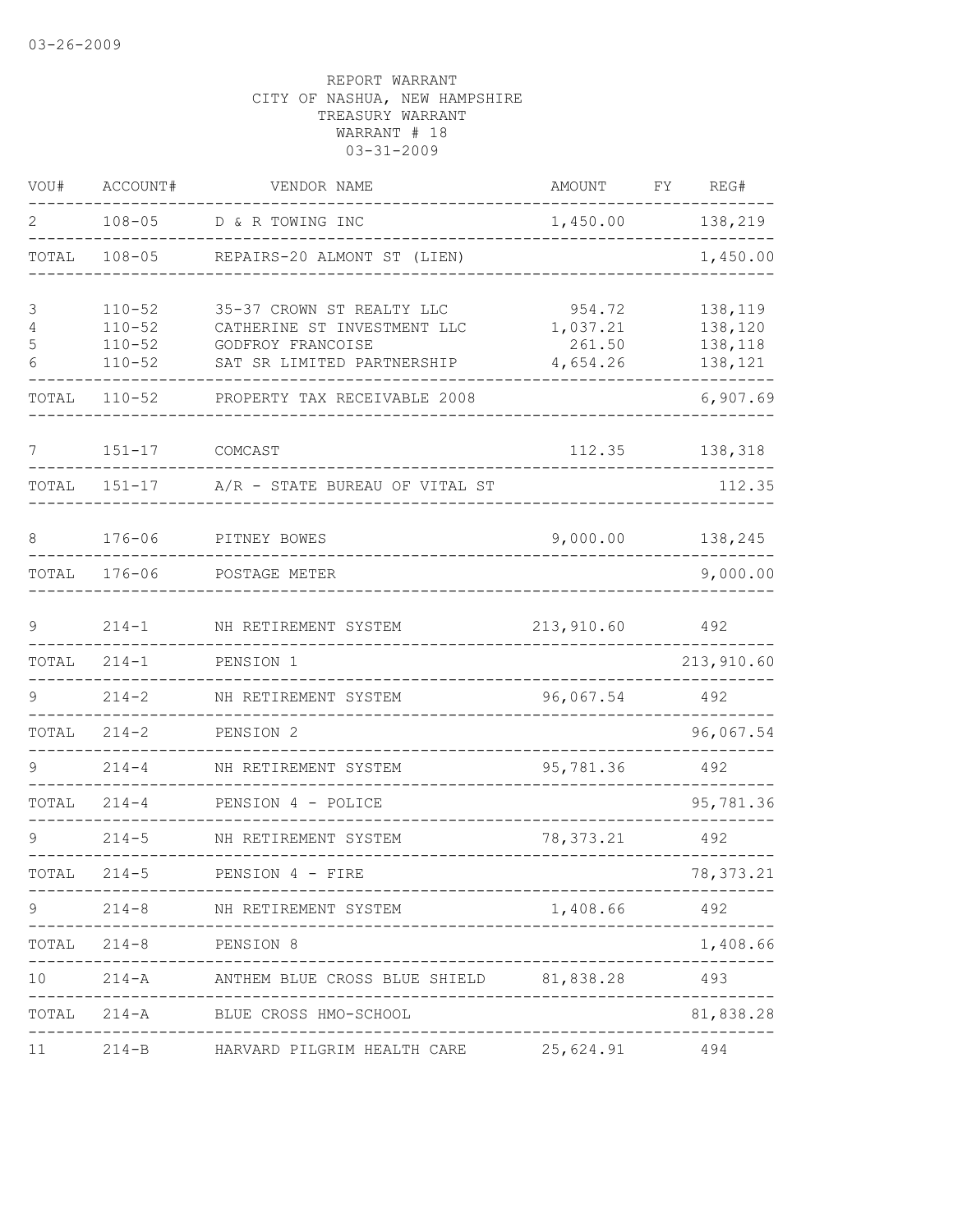| VOU#  | ACCOUNT#     | VENDOR NAME                                                                | AMOUNT                               | REG#<br>FY     |
|-------|--------------|----------------------------------------------------------------------------|--------------------------------------|----------------|
|       |              | TOTAL 214-B HARVARD COM HP-SCHOOL                                          |                                      | 25,624.91      |
| 12    |              | 214-BD FEDERAL RESERVE BANK OF CLEVEL 150.00 137,674                       |                                      |                |
| 13    |              | 214-BD FEDERAL RESERVE BANK OF CLEVEL 200.00                               |                                      | 137,677        |
| TOTAL | $214 - BD$   | BONDS DEDUCTION                                                            |                                      | 350.00         |
|       |              | 214-BH ANTHEM BLUE CROSS BLUE SHIELD 158,454.80<br>----------------------- |                                      | 493            |
|       | TOTAL 214-BH | BLUE/CROSS HMO- CITY                                                       | ------------------------------       | 158,454.80     |
| 14 \, |              | 214-C ANTHEM BLUE CROSS BLUE SHIELD 475.46 493                             |                                      |                |
| 15    |              | 214-C ANTHEM BLUE CROSS BLUE SHIELD 15.12                                  |                                      | 506            |
|       |              | TOTAL 214-C B/C B/S J PLAN-DED SCHOOL                                      | ----------------------------------   | 490.58         |
| 16    | $214 - DC$   | ALLEN STACEY L                                                             | 192.31                               | 138,005        |
| 17    | $214 - DC$   | BARRETT LORI                                                               | 384.64                               | 138,006        |
| 18    | $214 - DC$   | COSTANTINI SHELLEY                                                         | 76.93                                | 137,726        |
| 19    | $214-DC$     | DANEAU PAULA                                                               | 130.00                               | 137,686        |
| 20    | $214-DC$     | DAVIDSON PATRICIA                                                          | 185.00                               | 137,892        |
| 21    | $214-DC$     | DEHAYOS JERALYN M                                                          | 1,100.00                             | 138,008        |
| 22    | $214-DC$     | <b>GLEASON KAREN</b>                                                       | 300.00                               | 137,893        |
| 23    | $214-DC$     | HAMILTON DENNIS L                                                          | 96.16                                | 138,009        |
| 24    | $214 - DC$   | HAMILTON TINA                                                              | 96.16                                | 138,010        |
| 25    | $214-DC$     | HODGDON CYNTHIA                                                            | 192.31                               | 137,860        |
| 26    | $214-DC$     | MAILLOUX SHAWN                                                             | 573.00                               | 127,682        |
| 27    | $214-DC$     | MENARD PAUL                                                                | 192.31                               | 137,861        |
| 28    | $214 - DC$   | SULLIVAN DAVID                                                             | 96.13                                | 137,969        |
|       |              |                                                                            |                                      |                |
|       |              | TOTAL 214-DC DEPENDENT CARE DEDUCTION<br>--------------------------------  |                                      | 3,614.95       |
|       |              | 29 214-FR JOHNSON RUTH                                                     |                                      | 394.00 137,903 |
|       |              | TOTAL 214-FR HARVARD FREEDOM                                               |                                      | 394.00         |
| 30 —  |              | 214-FS BENEFIT STRATEGIES INC                                              | 16,482.23                            | 510            |
|       |              | TOTAL 214-FS FLEXIBLE SPENDING ACCOUNT -                                   |                                      | 16,482.23      |
| 31    | $214 - H$    | NORTHEAST DELTA<br>----------------------------------                      | 3,075.40                             | 495            |
|       |              | TOTAL 214-H N.E.DELTA-SCHOOL                                               | ------------------------------------ | 3,075.40       |
| 32    | $214 - HC$   | HARVARD PILGRIM HEALTH CARE 21,443.37                                      |                                      | 494            |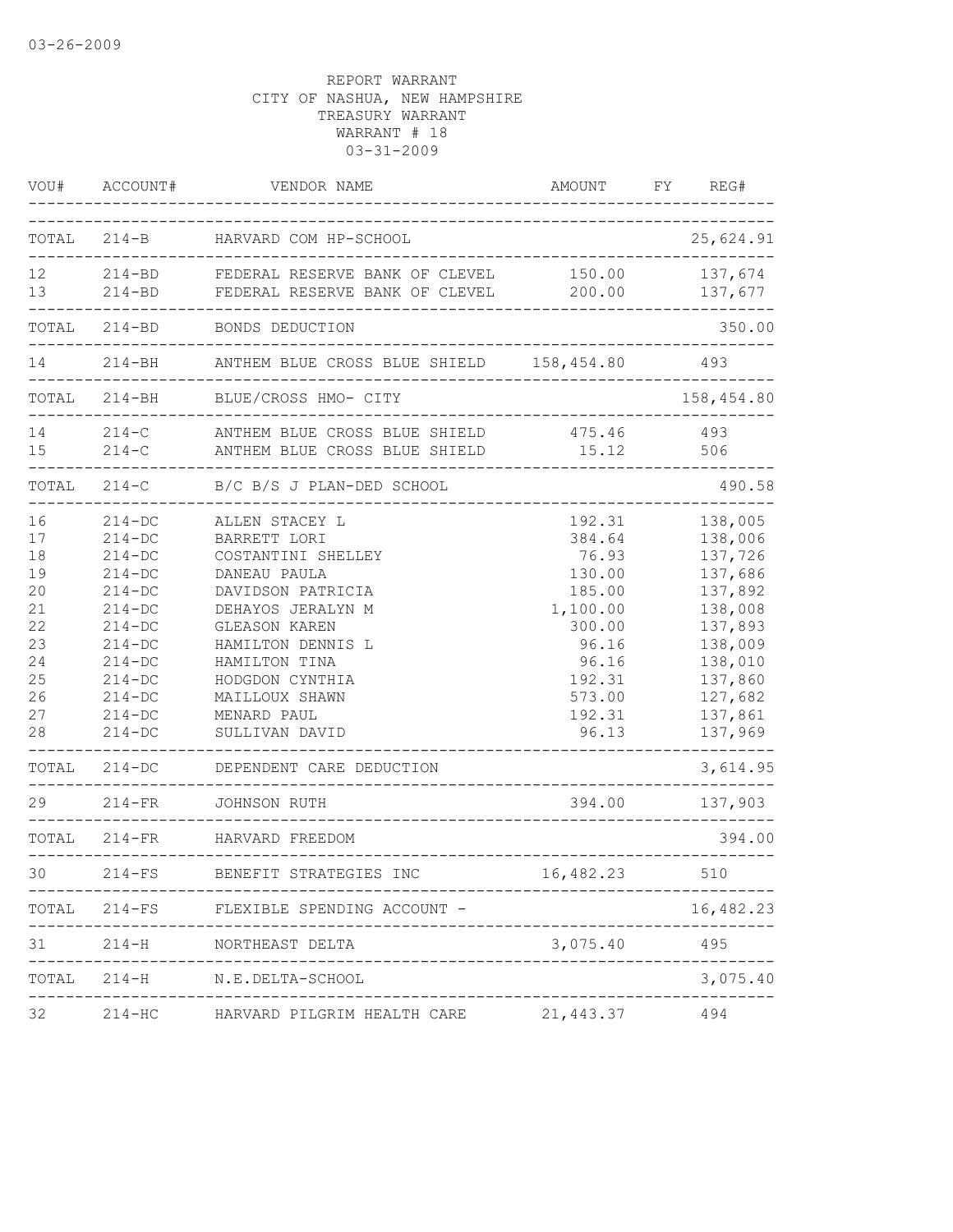| VOU#                                       | ACCOUNT#                                                                                       | VENDOR NAME                                                                                                                | AMOUNT                                                                                   | FY | REG#                                                |
|--------------------------------------------|------------------------------------------------------------------------------------------------|----------------------------------------------------------------------------------------------------------------------------|------------------------------------------------------------------------------------------|----|-----------------------------------------------------|
| TOTAL                                      | $214 - HC$                                                                                     | HARVARD COM HP                                                                                                             |                                                                                          |    | 21, 443.37                                          |
| 33<br>34                                   | $214 - HJ$<br>$214 - HJ$                                                                       | ANTHEM BLUE CROSS BLUE SHIELD<br>ANTHEM BLUE CROSS BLUE SHIELD                                                             | 65,351.49<br>35, 123. 74                                                                 |    | 493<br>506                                          |
| TOTAL                                      | $214 - HJ$                                                                                     | BC/BS J PLAN DED-CITY                                                                                                      |                                                                                          |    | 100, 475.23                                         |
| 35                                         | $214 - I$                                                                                      | ANTHEM BLUE CROSS BLUE SHIELD                                                                                              | 33,737.72                                                                                |    | 493                                                 |
| TOTAL                                      | $214-I$                                                                                        | B/C P.O.S-SCHOOL                                                                                                           |                                                                                          |    | 33,737.72                                           |
| 36<br>37                                   | $214-P$<br>$214-P$                                                                             | NORTHEAST DELTA<br>NORTHEAST DELTA                                                                                         | 16,923.99<br>11,462.41                                                                   |    | 495<br>509                                          |
| TOTAL                                      | $214-P$                                                                                        | NORTHEAST DELTA DEDUCTION                                                                                                  |                                                                                          |    | 28,386.40                                           |
| 38<br>39                                   | $214 - PQ$<br>$214 - PQ$                                                                       | ANTHEM BLUE CROSS BLUE SHIELD<br>ANTHEM BLUE CROSS BLUE SHIELD                                                             | 66,350.75<br>26,511.70                                                                   |    | 493<br>506                                          |
| TOTAL                                      | $214 - PQ$                                                                                     | BC/BS POINT OF SERV- CITY                                                                                                  |                                                                                          |    | 92,862.45                                           |
| 40<br>41<br>42<br>43<br>$4\,4$<br>45<br>46 | $255 - 00$<br>$255 - 00$<br>$255 - 00$<br>$255 - 00$<br>$255 - 00$<br>$255 - 00$<br>$255 - 00$ | STATE OF NH-MV<br>STATE OF NH-MV<br>STATE OF NH-MV<br>STATE OF NH-MV<br>STATE OF NH-MV<br>STATE OF NH-MV<br>STATE OF NH-MV | 52, 518.15<br>10,439.75<br>11,352.85<br>12,802.95<br>12,813.60<br>10,842.10<br>12,559.95 |    | 308<br>491<br>496<br>498<br>502<br>504<br>505       |
| TOTAL                                      | $255 - 00$                                                                                     | STATE MVR                                                                                                                  |                                                                                          |    | 123, 329.35                                         |
| 47                                         | $255 - 05$                                                                                     | STATE OF NH                                                                                                                | 73.00                                                                                    |    | 138,332                                             |
| TOTAL                                      | $255 - 05$                                                                                     | STATE OF NH-FBI FINGERPRNT FEE                                                                                             |                                                                                          |    | 73.00                                               |
| 48<br>49<br>50<br>51<br>52                 | $257 - 00$<br>$257 - 00$<br>$257 - 00$<br>$257 - 00$<br>$257 - 00$                             | AURENZ PATRICIA D<br>GE FLEET SERVICES<br>GRIFFIN MARY C<br>LEARY JUDITH A<br>REEHAM KHURRAM                               | 20.00<br>23.80<br>34.00<br>20.00<br>118.70                                               |    | 138,081<br>138,077<br>138,080<br>138,078<br>138,079 |
| TOTAL                                      | $257 - 00$                                                                                     | MV REFUND PENDING                                                                                                          |                                                                                          |    | 216.50                                              |
| 53                                         | $258 - 00$                                                                                     | HATZOPOULOS CHRISTINA A                                                                                                    | 10.00                                                                                    |    | 138,082                                             |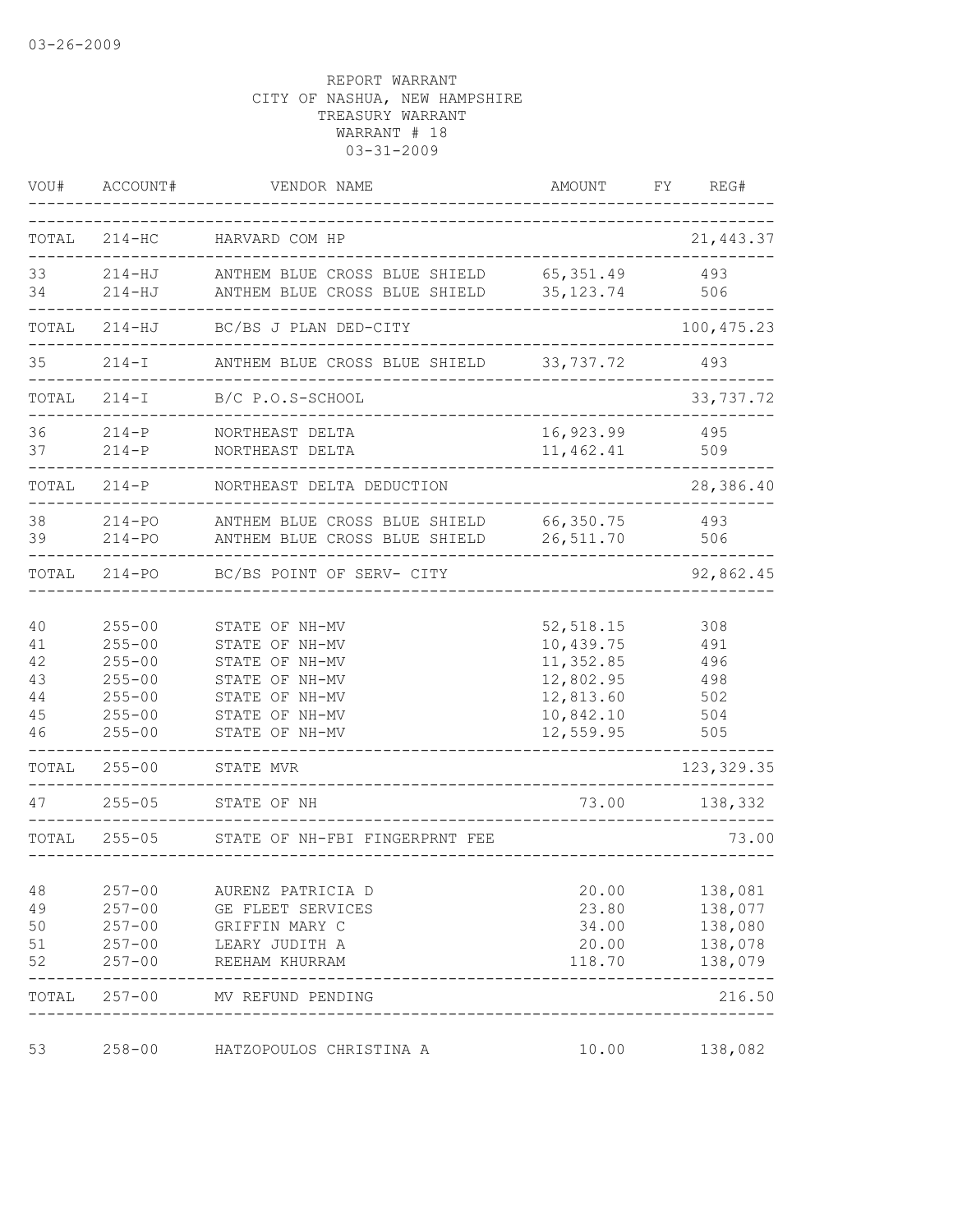| VOU#           | ACCOUNT#                               | VENDOR NAME                                           | AMOUNT                  | FY | REG#                          |
|----------------|----------------------------------------|-------------------------------------------------------|-------------------------|----|-------------------------------|
| 54<br>55<br>56 | $258 - 00$<br>$258 - 00$<br>$258 - 00$ | LERUDE LORI DAWN<br>MELLO MICHAEL A<br>MURCH THOMAS E | 10.00<br>50.00<br>10.00 |    | 138,087<br>138,090<br>138,091 |
| TOTAL          | $258 - 00$                             | TVB REFUND PENDING                                    |                         |    | 80.00                         |
| 57             | $292 - 06$                             | CONTINENTAL PAVING INC                                | 18,009.50               |    | 138,232                       |
| TOTAL          | $292 - 06$                             | RETAINAGE PAYABLE-CONTINENTAL                         |                         |    | 18,009.50                     |
| 57             | $292 - 07$                             | CONTINENTAL PAVING INC                                | 8.06                    |    | 138,232                       |
| TOTAL          | $292 - 07$                             | INTEREST PAYABLE-CONTINENTAL                          |                         |    | 8.06                          |
| 58             | $292 - 13$                             | BROX INDUSTRIES INC                                   | 18,800.00               |    | 503                           |
| TOTAL          | $292 - 13$                             | RETAINAGE PAYABLE-BROX INDUS.                         |                         |    | 18,800.00                     |
| 58             | $292 - 14$                             | BROX INDUSTRIES INC                                   | 2,185.63                |    | 503                           |
| TOTAL          | $292 - 14$                             | INTEREST RETAINAGE-BROX INDUS.                        |                         |    | 2,185.63                      |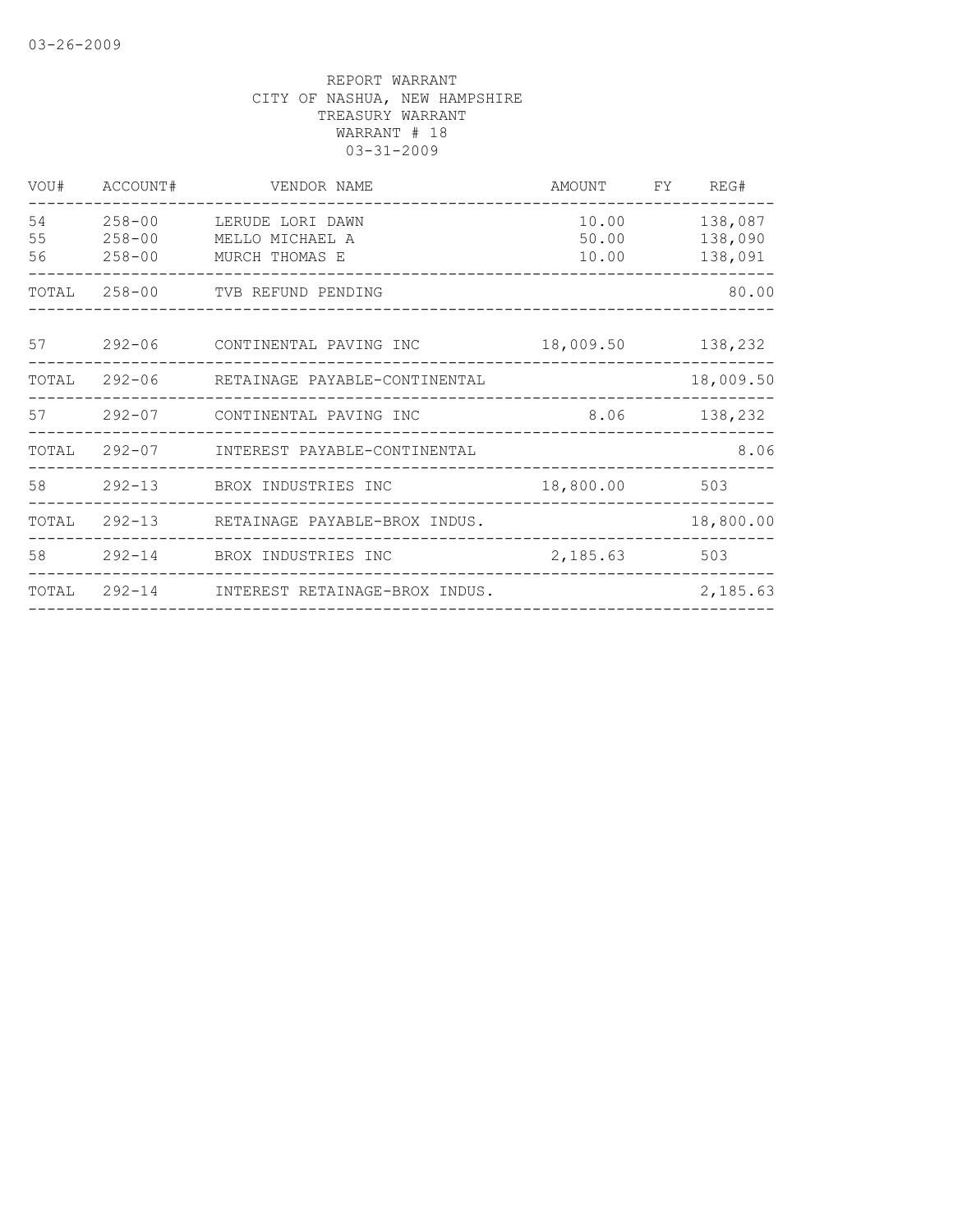| 305-53096<br>9,700.00<br>137,720<br>TURNSTONE CORPORATION<br>305-59100<br>125.00<br>137,890<br>ANDERSON CECIL<br>305-59100<br>137,902<br>COLLINS JOHN<br>50.00<br>50.00<br>305-59100<br>CURRAN KEVIN<br>138,004<br>305-59100<br>150.00<br>138,017<br>JEYNES MIKE<br>305-59100<br>50.00<br>137,990<br>KING TOM<br>305-59100<br>MCLEAN JIM<br>212.50<br>137,868<br>O'NEIL TIM<br>150.00<br>137,873<br>305-59100<br>305-59100<br>312.50<br>137,753<br>WALLENT FRANK J<br>87.50<br>138,011<br>305-59100<br>WALLENT LOUISE<br>305<br>SRF - CIVIC & COMM ACTIVITIES<br>69<br>3,561.08<br>$308 - 76$<br>137,852<br>NASHUA AIRPORT AUTHORITY<br>1,857.49<br>138,123<br>70<br>$308 - 76$<br>POLIQUIN LILLIAN<br>85, 389.34<br>71<br>308-83012<br>493<br>ANTHEM BLUE CROSS BLUE SHIELD<br>72<br>160, 412.65<br>308-83012<br>ANTHEM BLUE CROSS BLUE SHIELD<br>506<br>73<br>ANTHEM BLUE CROSS BLUE SHIELD<br>137, 105.78<br>493<br>308-83013<br>74<br>308-83013<br>ANTHEM BLUE CROSS BLUE SHIELD<br>189,707.88<br>506<br>75<br>HARVARD PILGRIM HEALTH CARE<br>26,771.18<br>308-83016<br>494<br>76<br>HARVARD PILGRIM HEALTH CARE<br>35,716.31<br>507<br>308-83016<br>77<br>23,605.60<br>308-83017<br>HARVARD PILGRIM HEALTH CARE<br>494<br>78<br>49,690.59<br>507<br>308-83017<br>HARVARD PILGRIM HEALTH CARE<br>79<br>ANTHEM BLUE CROSS BLUE SHIELD<br>21,949.80<br>493<br>308-83019<br>80<br>ANTHEM BLUE CROSS BLUE SHIELD<br>40,435.91<br>506<br>308-83019<br>81<br>3,400.34<br>509<br>308-83020<br>NORTHEAST DELTA<br>82<br>308-83021<br>1,705.57<br>495<br>NORTHEAST DELTA<br>509<br>83<br>308-83021<br>NORTHEAST DELTA<br>4,327.70<br>84<br>735.00<br>308-83053<br>POLIVY KENNETH DR<br>W/C<br>137,912<br>1,790.00<br>308-83054<br>APPLE SERVICES NASHUA<br>137,742<br>308-83054<br>FOUR SEASONS ORTHOPAEDIC CTR<br>1,163.00<br>137,927<br>308-83054<br>MERRIMACK VALLEY PT LLC<br>136.00<br>137,765<br>137,689<br>308-83054<br>RS MEDICAL<br>80.00<br>137,735<br>308-83054<br>ST JOSEPH'S HOSPITAL<br>7,704.55<br>58.00<br>137,916<br>308-83054<br>THE SURGICAL CARE GROUP<br>THIRD PARTY SOLUTIONS INC<br>276.32<br>308-83054<br>137,920<br>6,136.02<br>308-83055<br>137,801<br>SULLIVAN & GREGG PA<br>308-83056<br>137,896<br>OCCUPATIONAL DRUG TESTING LLC<br>905.00<br>308-83056<br>325.72<br>138,334<br>STANLEY CONVERGENT SECURITY SO<br>308-83060<br>6, 204.00<br>138,360<br>BABE RUTH LEAGUE INC<br>308-83060<br>1,096.65<br>138,339<br>NH SOUTHERN SBR LEAGUE<br>10,860.00<br>308-83063<br>RB ALLEN CO INC<br>137,678<br>137,883<br>308-83064<br>DOWNTOWN COLLISION CENTERS OF<br>549.64<br>308-83064<br>GATE CITY COLLISION CENTER<br>1,982.44<br>137,679<br>493.40<br>138,220<br>308-83064<br>MAC MULKIN CHEVROLET INC<br>308-83064<br>RENO'S AUTO BODY INC<br>1,511.20<br>138,069<br>1,017.07<br>308-83075<br>DEVINE MILLIMET & BRANCH PA<br>137,907 | VOU#  | ACCOUNT# | VENDOR NAME | AMOUNT | FY | REG#      |
|-------------------------------------------------------------------------------------------------------------------------------------------------------------------------------------------------------------------------------------------------------------------------------------------------------------------------------------------------------------------------------------------------------------------------------------------------------------------------------------------------------------------------------------------------------------------------------------------------------------------------------------------------------------------------------------------------------------------------------------------------------------------------------------------------------------------------------------------------------------------------------------------------------------------------------------------------------------------------------------------------------------------------------------------------------------------------------------------------------------------------------------------------------------------------------------------------------------------------------------------------------------------------------------------------------------------------------------------------------------------------------------------------------------------------------------------------------------------------------------------------------------------------------------------------------------------------------------------------------------------------------------------------------------------------------------------------------------------------------------------------------------------------------------------------------------------------------------------------------------------------------------------------------------------------------------------------------------------------------------------------------------------------------------------------------------------------------------------------------------------------------------------------------------------------------------------------------------------------------------------------------------------------------------------------------------------------------------------------------------------------------------------------------------------------------------------------------------------------------------------------------------------------------------------------------------------------------------------------------------------------------------------------------------------------------------------------------------------------------------------------------------------------------------------------------------------------------------------------------------|-------|----------|-------------|--------|----|-----------|
|                                                                                                                                                                                                                                                                                                                                                                                                                                                                                                                                                                                                                                                                                                                                                                                                                                                                                                                                                                                                                                                                                                                                                                                                                                                                                                                                                                                                                                                                                                                                                                                                                                                                                                                                                                                                                                                                                                                                                                                                                                                                                                                                                                                                                                                                                                                                                                                                                                                                                                                                                                                                                                                                                                                                                                                                                                                             | 59    |          |             |        |    |           |
|                                                                                                                                                                                                                                                                                                                                                                                                                                                                                                                                                                                                                                                                                                                                                                                                                                                                                                                                                                                                                                                                                                                                                                                                                                                                                                                                                                                                                                                                                                                                                                                                                                                                                                                                                                                                                                                                                                                                                                                                                                                                                                                                                                                                                                                                                                                                                                                                                                                                                                                                                                                                                                                                                                                                                                                                                                                             | 60    |          |             |        |    |           |
|                                                                                                                                                                                                                                                                                                                                                                                                                                                                                                                                                                                                                                                                                                                                                                                                                                                                                                                                                                                                                                                                                                                                                                                                                                                                                                                                                                                                                                                                                                                                                                                                                                                                                                                                                                                                                                                                                                                                                                                                                                                                                                                                                                                                                                                                                                                                                                                                                                                                                                                                                                                                                                                                                                                                                                                                                                                             | 61    |          |             |        |    |           |
|                                                                                                                                                                                                                                                                                                                                                                                                                                                                                                                                                                                                                                                                                                                                                                                                                                                                                                                                                                                                                                                                                                                                                                                                                                                                                                                                                                                                                                                                                                                                                                                                                                                                                                                                                                                                                                                                                                                                                                                                                                                                                                                                                                                                                                                                                                                                                                                                                                                                                                                                                                                                                                                                                                                                                                                                                                                             | 62    |          |             |        |    |           |
|                                                                                                                                                                                                                                                                                                                                                                                                                                                                                                                                                                                                                                                                                                                                                                                                                                                                                                                                                                                                                                                                                                                                                                                                                                                                                                                                                                                                                                                                                                                                                                                                                                                                                                                                                                                                                                                                                                                                                                                                                                                                                                                                                                                                                                                                                                                                                                                                                                                                                                                                                                                                                                                                                                                                                                                                                                                             | 63    |          |             |        |    |           |
|                                                                                                                                                                                                                                                                                                                                                                                                                                                                                                                                                                                                                                                                                                                                                                                                                                                                                                                                                                                                                                                                                                                                                                                                                                                                                                                                                                                                                                                                                                                                                                                                                                                                                                                                                                                                                                                                                                                                                                                                                                                                                                                                                                                                                                                                                                                                                                                                                                                                                                                                                                                                                                                                                                                                                                                                                                                             | 64    |          |             |        |    |           |
|                                                                                                                                                                                                                                                                                                                                                                                                                                                                                                                                                                                                                                                                                                                                                                                                                                                                                                                                                                                                                                                                                                                                                                                                                                                                                                                                                                                                                                                                                                                                                                                                                                                                                                                                                                                                                                                                                                                                                                                                                                                                                                                                                                                                                                                                                                                                                                                                                                                                                                                                                                                                                                                                                                                                                                                                                                                             | 65    |          |             |        |    |           |
|                                                                                                                                                                                                                                                                                                                                                                                                                                                                                                                                                                                                                                                                                                                                                                                                                                                                                                                                                                                                                                                                                                                                                                                                                                                                                                                                                                                                                                                                                                                                                                                                                                                                                                                                                                                                                                                                                                                                                                                                                                                                                                                                                                                                                                                                                                                                                                                                                                                                                                                                                                                                                                                                                                                                                                                                                                                             | 66    |          |             |        |    |           |
|                                                                                                                                                                                                                                                                                                                                                                                                                                                                                                                                                                                                                                                                                                                                                                                                                                                                                                                                                                                                                                                                                                                                                                                                                                                                                                                                                                                                                                                                                                                                                                                                                                                                                                                                                                                                                                                                                                                                                                                                                                                                                                                                                                                                                                                                                                                                                                                                                                                                                                                                                                                                                                                                                                                                                                                                                                                             | 67    |          |             |        |    |           |
|                                                                                                                                                                                                                                                                                                                                                                                                                                                                                                                                                                                                                                                                                                                                                                                                                                                                                                                                                                                                                                                                                                                                                                                                                                                                                                                                                                                                                                                                                                                                                                                                                                                                                                                                                                                                                                                                                                                                                                                                                                                                                                                                                                                                                                                                                                                                                                                                                                                                                                                                                                                                                                                                                                                                                                                                                                                             | 68    |          |             |        |    |           |
|                                                                                                                                                                                                                                                                                                                                                                                                                                                                                                                                                                                                                                                                                                                                                                                                                                                                                                                                                                                                                                                                                                                                                                                                                                                                                                                                                                                                                                                                                                                                                                                                                                                                                                                                                                                                                                                                                                                                                                                                                                                                                                                                                                                                                                                                                                                                                                                                                                                                                                                                                                                                                                                                                                                                                                                                                                                             | TOTAL |          |             |        |    | 10,887.50 |
|                                                                                                                                                                                                                                                                                                                                                                                                                                                                                                                                                                                                                                                                                                                                                                                                                                                                                                                                                                                                                                                                                                                                                                                                                                                                                                                                                                                                                                                                                                                                                                                                                                                                                                                                                                                                                                                                                                                                                                                                                                                                                                                                                                                                                                                                                                                                                                                                                                                                                                                                                                                                                                                                                                                                                                                                                                                             |       |          |             |        |    |           |
|                                                                                                                                                                                                                                                                                                                                                                                                                                                                                                                                                                                                                                                                                                                                                                                                                                                                                                                                                                                                                                                                                                                                                                                                                                                                                                                                                                                                                                                                                                                                                                                                                                                                                                                                                                                                                                                                                                                                                                                                                                                                                                                                                                                                                                                                                                                                                                                                                                                                                                                                                                                                                                                                                                                                                                                                                                                             |       |          |             |        |    |           |
|                                                                                                                                                                                                                                                                                                                                                                                                                                                                                                                                                                                                                                                                                                                                                                                                                                                                                                                                                                                                                                                                                                                                                                                                                                                                                                                                                                                                                                                                                                                                                                                                                                                                                                                                                                                                                                                                                                                                                                                                                                                                                                                                                                                                                                                                                                                                                                                                                                                                                                                                                                                                                                                                                                                                                                                                                                                             |       |          |             |        |    |           |
|                                                                                                                                                                                                                                                                                                                                                                                                                                                                                                                                                                                                                                                                                                                                                                                                                                                                                                                                                                                                                                                                                                                                                                                                                                                                                                                                                                                                                                                                                                                                                                                                                                                                                                                                                                                                                                                                                                                                                                                                                                                                                                                                                                                                                                                                                                                                                                                                                                                                                                                                                                                                                                                                                                                                                                                                                                                             |       |          |             |        |    |           |
|                                                                                                                                                                                                                                                                                                                                                                                                                                                                                                                                                                                                                                                                                                                                                                                                                                                                                                                                                                                                                                                                                                                                                                                                                                                                                                                                                                                                                                                                                                                                                                                                                                                                                                                                                                                                                                                                                                                                                                                                                                                                                                                                                                                                                                                                                                                                                                                                                                                                                                                                                                                                                                                                                                                                                                                                                                                             |       |          |             |        |    |           |
|                                                                                                                                                                                                                                                                                                                                                                                                                                                                                                                                                                                                                                                                                                                                                                                                                                                                                                                                                                                                                                                                                                                                                                                                                                                                                                                                                                                                                                                                                                                                                                                                                                                                                                                                                                                                                                                                                                                                                                                                                                                                                                                                                                                                                                                                                                                                                                                                                                                                                                                                                                                                                                                                                                                                                                                                                                                             |       |          |             |        |    |           |
|                                                                                                                                                                                                                                                                                                                                                                                                                                                                                                                                                                                                                                                                                                                                                                                                                                                                                                                                                                                                                                                                                                                                                                                                                                                                                                                                                                                                                                                                                                                                                                                                                                                                                                                                                                                                                                                                                                                                                                                                                                                                                                                                                                                                                                                                                                                                                                                                                                                                                                                                                                                                                                                                                                                                                                                                                                                             |       |          |             |        |    |           |
|                                                                                                                                                                                                                                                                                                                                                                                                                                                                                                                                                                                                                                                                                                                                                                                                                                                                                                                                                                                                                                                                                                                                                                                                                                                                                                                                                                                                                                                                                                                                                                                                                                                                                                                                                                                                                                                                                                                                                                                                                                                                                                                                                                                                                                                                                                                                                                                                                                                                                                                                                                                                                                                                                                                                                                                                                                                             |       |          |             |        |    |           |
|                                                                                                                                                                                                                                                                                                                                                                                                                                                                                                                                                                                                                                                                                                                                                                                                                                                                                                                                                                                                                                                                                                                                                                                                                                                                                                                                                                                                                                                                                                                                                                                                                                                                                                                                                                                                                                                                                                                                                                                                                                                                                                                                                                                                                                                                                                                                                                                                                                                                                                                                                                                                                                                                                                                                                                                                                                                             |       |          |             |        |    |           |
|                                                                                                                                                                                                                                                                                                                                                                                                                                                                                                                                                                                                                                                                                                                                                                                                                                                                                                                                                                                                                                                                                                                                                                                                                                                                                                                                                                                                                                                                                                                                                                                                                                                                                                                                                                                                                                                                                                                                                                                                                                                                                                                                                                                                                                                                                                                                                                                                                                                                                                                                                                                                                                                                                                                                                                                                                                                             |       |          |             |        |    |           |
|                                                                                                                                                                                                                                                                                                                                                                                                                                                                                                                                                                                                                                                                                                                                                                                                                                                                                                                                                                                                                                                                                                                                                                                                                                                                                                                                                                                                                                                                                                                                                                                                                                                                                                                                                                                                                                                                                                                                                                                                                                                                                                                                                                                                                                                                                                                                                                                                                                                                                                                                                                                                                                                                                                                                                                                                                                                             |       |          |             |        |    |           |
|                                                                                                                                                                                                                                                                                                                                                                                                                                                                                                                                                                                                                                                                                                                                                                                                                                                                                                                                                                                                                                                                                                                                                                                                                                                                                                                                                                                                                                                                                                                                                                                                                                                                                                                                                                                                                                                                                                                                                                                                                                                                                                                                                                                                                                                                                                                                                                                                                                                                                                                                                                                                                                                                                                                                                                                                                                                             |       |          |             |        |    |           |
|                                                                                                                                                                                                                                                                                                                                                                                                                                                                                                                                                                                                                                                                                                                                                                                                                                                                                                                                                                                                                                                                                                                                                                                                                                                                                                                                                                                                                                                                                                                                                                                                                                                                                                                                                                                                                                                                                                                                                                                                                                                                                                                                                                                                                                                                                                                                                                                                                                                                                                                                                                                                                                                                                                                                                                                                                                                             |       |          |             |        |    |           |
|                                                                                                                                                                                                                                                                                                                                                                                                                                                                                                                                                                                                                                                                                                                                                                                                                                                                                                                                                                                                                                                                                                                                                                                                                                                                                                                                                                                                                                                                                                                                                                                                                                                                                                                                                                                                                                                                                                                                                                                                                                                                                                                                                                                                                                                                                                                                                                                                                                                                                                                                                                                                                                                                                                                                                                                                                                                             |       |          |             |        |    |           |
|                                                                                                                                                                                                                                                                                                                                                                                                                                                                                                                                                                                                                                                                                                                                                                                                                                                                                                                                                                                                                                                                                                                                                                                                                                                                                                                                                                                                                                                                                                                                                                                                                                                                                                                                                                                                                                                                                                                                                                                                                                                                                                                                                                                                                                                                                                                                                                                                                                                                                                                                                                                                                                                                                                                                                                                                                                                             |       |          |             |        |    |           |
|                                                                                                                                                                                                                                                                                                                                                                                                                                                                                                                                                                                                                                                                                                                                                                                                                                                                                                                                                                                                                                                                                                                                                                                                                                                                                                                                                                                                                                                                                                                                                                                                                                                                                                                                                                                                                                                                                                                                                                                                                                                                                                                                                                                                                                                                                                                                                                                                                                                                                                                                                                                                                                                                                                                                                                                                                                                             |       |          |             |        |    |           |
|                                                                                                                                                                                                                                                                                                                                                                                                                                                                                                                                                                                                                                                                                                                                                                                                                                                                                                                                                                                                                                                                                                                                                                                                                                                                                                                                                                                                                                                                                                                                                                                                                                                                                                                                                                                                                                                                                                                                                                                                                                                                                                                                                                                                                                                                                                                                                                                                                                                                                                                                                                                                                                                                                                                                                                                                                                                             |       |          |             |        |    |           |
|                                                                                                                                                                                                                                                                                                                                                                                                                                                                                                                                                                                                                                                                                                                                                                                                                                                                                                                                                                                                                                                                                                                                                                                                                                                                                                                                                                                                                                                                                                                                                                                                                                                                                                                                                                                                                                                                                                                                                                                                                                                                                                                                                                                                                                                                                                                                                                                                                                                                                                                                                                                                                                                                                                                                                                                                                                                             | 85    |          |             |        |    |           |
|                                                                                                                                                                                                                                                                                                                                                                                                                                                                                                                                                                                                                                                                                                                                                                                                                                                                                                                                                                                                                                                                                                                                                                                                                                                                                                                                                                                                                                                                                                                                                                                                                                                                                                                                                                                                                                                                                                                                                                                                                                                                                                                                                                                                                                                                                                                                                                                                                                                                                                                                                                                                                                                                                                                                                                                                                                                             | 86    |          |             |        |    |           |
|                                                                                                                                                                                                                                                                                                                                                                                                                                                                                                                                                                                                                                                                                                                                                                                                                                                                                                                                                                                                                                                                                                                                                                                                                                                                                                                                                                                                                                                                                                                                                                                                                                                                                                                                                                                                                                                                                                                                                                                                                                                                                                                                                                                                                                                                                                                                                                                                                                                                                                                                                                                                                                                                                                                                                                                                                                                             | 87    |          |             |        |    |           |
|                                                                                                                                                                                                                                                                                                                                                                                                                                                                                                                                                                                                                                                                                                                                                                                                                                                                                                                                                                                                                                                                                                                                                                                                                                                                                                                                                                                                                                                                                                                                                                                                                                                                                                                                                                                                                                                                                                                                                                                                                                                                                                                                                                                                                                                                                                                                                                                                                                                                                                                                                                                                                                                                                                                                                                                                                                                             | 88    |          |             |        |    |           |
|                                                                                                                                                                                                                                                                                                                                                                                                                                                                                                                                                                                                                                                                                                                                                                                                                                                                                                                                                                                                                                                                                                                                                                                                                                                                                                                                                                                                                                                                                                                                                                                                                                                                                                                                                                                                                                                                                                                                                                                                                                                                                                                                                                                                                                                                                                                                                                                                                                                                                                                                                                                                                                                                                                                                                                                                                                                             | 89    |          |             |        |    |           |
|                                                                                                                                                                                                                                                                                                                                                                                                                                                                                                                                                                                                                                                                                                                                                                                                                                                                                                                                                                                                                                                                                                                                                                                                                                                                                                                                                                                                                                                                                                                                                                                                                                                                                                                                                                                                                                                                                                                                                                                                                                                                                                                                                                                                                                                                                                                                                                                                                                                                                                                                                                                                                                                                                                                                                                                                                                                             | 90    |          |             |        |    |           |
|                                                                                                                                                                                                                                                                                                                                                                                                                                                                                                                                                                                                                                                                                                                                                                                                                                                                                                                                                                                                                                                                                                                                                                                                                                                                                                                                                                                                                                                                                                                                                                                                                                                                                                                                                                                                                                                                                                                                                                                                                                                                                                                                                                                                                                                                                                                                                                                                                                                                                                                                                                                                                                                                                                                                                                                                                                                             | 91    |          |             |        |    |           |
|                                                                                                                                                                                                                                                                                                                                                                                                                                                                                                                                                                                                                                                                                                                                                                                                                                                                                                                                                                                                                                                                                                                                                                                                                                                                                                                                                                                                                                                                                                                                                                                                                                                                                                                                                                                                                                                                                                                                                                                                                                                                                                                                                                                                                                                                                                                                                                                                                                                                                                                                                                                                                                                                                                                                                                                                                                                             | 92    |          |             |        |    |           |
|                                                                                                                                                                                                                                                                                                                                                                                                                                                                                                                                                                                                                                                                                                                                                                                                                                                                                                                                                                                                                                                                                                                                                                                                                                                                                                                                                                                                                                                                                                                                                                                                                                                                                                                                                                                                                                                                                                                                                                                                                                                                                                                                                                                                                                                                                                                                                                                                                                                                                                                                                                                                                                                                                                                                                                                                                                                             | 93    |          |             |        |    |           |
|                                                                                                                                                                                                                                                                                                                                                                                                                                                                                                                                                                                                                                                                                                                                                                                                                                                                                                                                                                                                                                                                                                                                                                                                                                                                                                                                                                                                                                                                                                                                                                                                                                                                                                                                                                                                                                                                                                                                                                                                                                                                                                                                                                                                                                                                                                                                                                                                                                                                                                                                                                                                                                                                                                                                                                                                                                                             | 94    |          |             |        |    |           |
|                                                                                                                                                                                                                                                                                                                                                                                                                                                                                                                                                                                                                                                                                                                                                                                                                                                                                                                                                                                                                                                                                                                                                                                                                                                                                                                                                                                                                                                                                                                                                                                                                                                                                                                                                                                                                                                                                                                                                                                                                                                                                                                                                                                                                                                                                                                                                                                                                                                                                                                                                                                                                                                                                                                                                                                                                                                             | 95    |          |             |        |    |           |
|                                                                                                                                                                                                                                                                                                                                                                                                                                                                                                                                                                                                                                                                                                                                                                                                                                                                                                                                                                                                                                                                                                                                                                                                                                                                                                                                                                                                                                                                                                                                                                                                                                                                                                                                                                                                                                                                                                                                                                                                                                                                                                                                                                                                                                                                                                                                                                                                                                                                                                                                                                                                                                                                                                                                                                                                                                                             | 96    |          |             |        |    |           |
|                                                                                                                                                                                                                                                                                                                                                                                                                                                                                                                                                                                                                                                                                                                                                                                                                                                                                                                                                                                                                                                                                                                                                                                                                                                                                                                                                                                                                                                                                                                                                                                                                                                                                                                                                                                                                                                                                                                                                                                                                                                                                                                                                                                                                                                                                                                                                                                                                                                                                                                                                                                                                                                                                                                                                                                                                                                             | 97    |          |             |        |    |           |
|                                                                                                                                                                                                                                                                                                                                                                                                                                                                                                                                                                                                                                                                                                                                                                                                                                                                                                                                                                                                                                                                                                                                                                                                                                                                                                                                                                                                                                                                                                                                                                                                                                                                                                                                                                                                                                                                                                                                                                                                                                                                                                                                                                                                                                                                                                                                                                                                                                                                                                                                                                                                                                                                                                                                                                                                                                                             | 98    |          |             |        |    |           |
|                                                                                                                                                                                                                                                                                                                                                                                                                                                                                                                                                                                                                                                                                                                                                                                                                                                                                                                                                                                                                                                                                                                                                                                                                                                                                                                                                                                                                                                                                                                                                                                                                                                                                                                                                                                                                                                                                                                                                                                                                                                                                                                                                                                                                                                                                                                                                                                                                                                                                                                                                                                                                                                                                                                                                                                                                                                             | 99    |          |             |        |    |           |
|                                                                                                                                                                                                                                                                                                                                                                                                                                                                                                                                                                                                                                                                                                                                                                                                                                                                                                                                                                                                                                                                                                                                                                                                                                                                                                                                                                                                                                                                                                                                                                                                                                                                                                                                                                                                                                                                                                                                                                                                                                                                                                                                                                                                                                                                                                                                                                                                                                                                                                                                                                                                                                                                                                                                                                                                                                                             | 100   |          |             |        |    |           |
|                                                                                                                                                                                                                                                                                                                                                                                                                                                                                                                                                                                                                                                                                                                                                                                                                                                                                                                                                                                                                                                                                                                                                                                                                                                                                                                                                                                                                                                                                                                                                                                                                                                                                                                                                                                                                                                                                                                                                                                                                                                                                                                                                                                                                                                                                                                                                                                                                                                                                                                                                                                                                                                                                                                                                                                                                                                             | 101   |          |             |        |    |           |
|                                                                                                                                                                                                                                                                                                                                                                                                                                                                                                                                                                                                                                                                                                                                                                                                                                                                                                                                                                                                                                                                                                                                                                                                                                                                                                                                                                                                                                                                                                                                                                                                                                                                                                                                                                                                                                                                                                                                                                                                                                                                                                                                                                                                                                                                                                                                                                                                                                                                                                                                                                                                                                                                                                                                                                                                                                                             | 102   |          |             |        |    |           |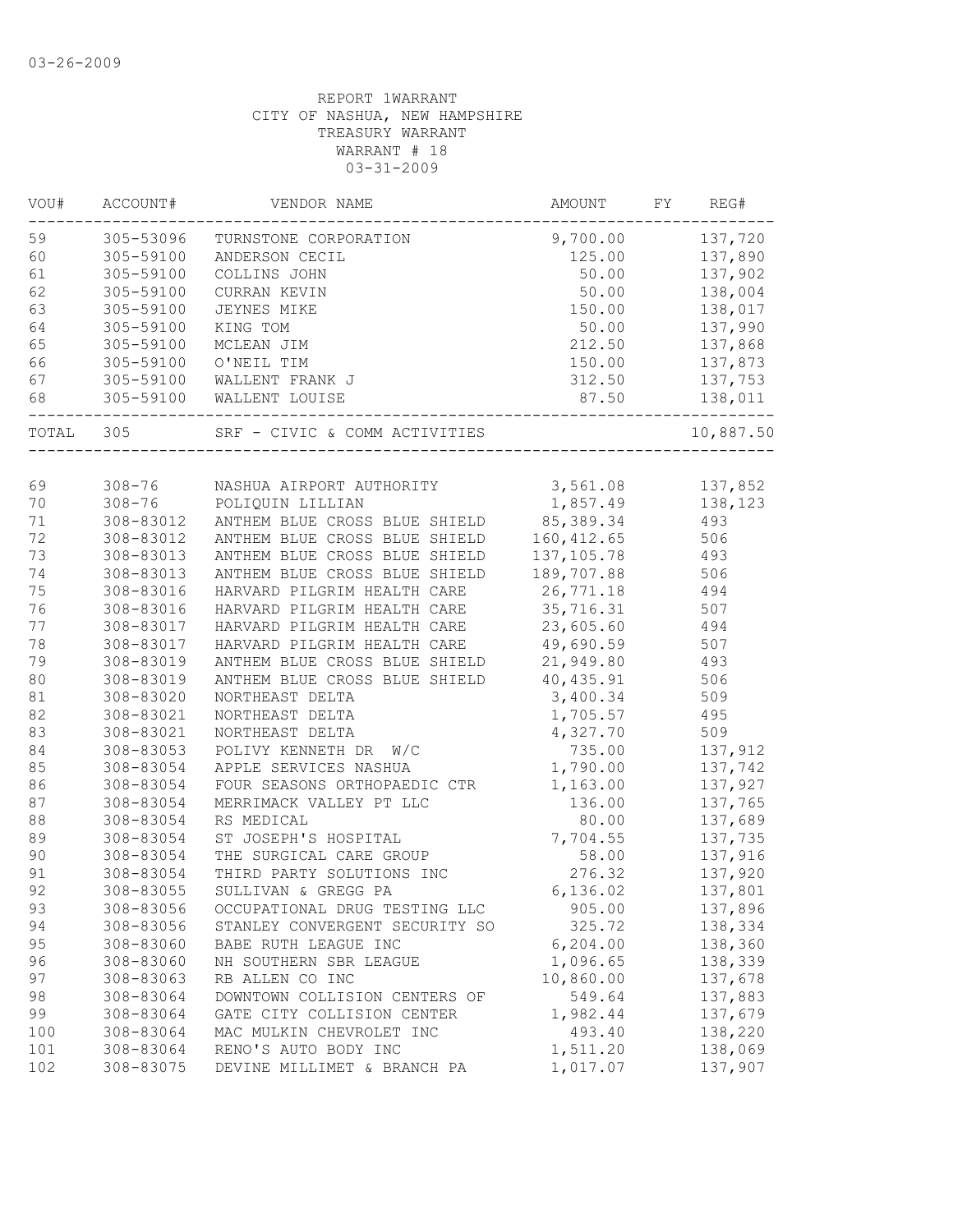|           | VOU# ACCOUNT#                            | VENDOR NAME                                              | AMOUNT                                    | FY<br>REG#         |
|-----------|------------------------------------------|----------------------------------------------------------|-------------------------------------------|--------------------|
|           |                                          | 103 308-83077 AMERICAN STOP LOSS                         | $60, 532.75$ 497                          |                    |
| TOTAL 308 |                                          | SRF - INSURANCE                                          |                                           | 889, 193.98        |
|           |                                          | 209,938 3086-49075 STAPLES BUSINESS ADVANTAGE            | 204.29                                    | 137,919            |
|           | 3086-82025                               | NH RETIREMENT SYSTEM                                     | 390.87                                    | 492                |
|           | 3086-83009                               | NORTHEAST DELTA                                          | 143.65                                    | 495                |
|           |                                          | 209,939 3086-91040 COTE RICHARD                          | 782.59<br>------------------------------- | 138,021            |
| TOTAL 308 |                                          | JAVITS GRANT PROGRAM                                     |                                           | 1,521.40           |
|           |                                          |                                                          |                                           |                    |
|           | 209,940 3097-49075                       | CENTRAL PAPER                                            | 10,586.18                                 | 138,073            |
|           | 209,941 3097-49075                       | CLEAN SOURCE                                             | 424.65                                    | 138,168            |
|           | 209,942 3097-49085                       | ALL RIGHT PROVISIONS, INC.                               | 2,723.62                                  | 138,164            |
|           | 209,943 3097-49085                       | BERNARD FOOD INDUSTRIES INC                              | 1,024.46                                  | 138,059            |
|           | 209,944 3097-49085                       | COCA COLA                                                | 3,259.00                                  | 138,038            |
|           | 209,945 3097-49085<br>209,945 3097-49085 | COSTA FRUIT & PRODUCE CO INC                             | 30,752.22                                 | 138,242            |
|           | 209,946 3097-49085                       | COSTA FRUIT & PRODUCE CO INC<br>FANTINI BAKING CO., INC. | 8,898.76<br>3,777.09                      | 138,243<br>138,143 |
|           | 209,946 3097-49085                       | FANTINI BAKING CO., INC.                                 | 554.78                                    | 138,144            |
|           | 209,947 3097-49085                       | GARELICK FARMS-LYNN                                      | 18,044.09                                 | 137,891            |
|           | 209,948 3097-49085                       | GILL'S PIZZA CO.                                         | 7,689.00                                  | 138,111            |
|           | 209,949 3097-49085                       | M SAUNDERS INC                                           | 5,827.89                                  | 138,096            |
|           | 209,949 3097-49085                       | M SAUNDERS INC                                           | 1,264.18                                  | 138,097            |
|           | 209,950 3097-49085                       | MCKEE FOODS CORP                                         | 1,207.36                                  | 137,811            |
|           | 209,951 3097-49085                       | NEW ENGLAND ICE CREAM                                    | 2,411.56                                  | 138,137            |
|           | 209,952 3097-49085                       | OTIS SPUNKMEYER INC                                      | 1,889.30                                  | 138,030            |
|           | 209,953 3097-49085                       | SURPLUS DISTRIBUTION SECTION                             | 2,065.25                                  | 137,877            |
|           | 209,954 3097-64330                       | NORTHEAST FOOD SVC EQUIPMENT &                           | 922.00                                    | 137,724            |
|           | 209,954 3097-64335                       | NORTHEAST FOOD SVC EQUIPMENT &                           | 486.35                                    | 137,724            |
|           | 209,955 3097-74092                       | AFFILIATED HVAC SERVICES LLC                             | 1,214.16                                  | 138,061            |
|           | 209,956 3097-74092                       | BASSETT SERVICES CORPORATION                             | 189.75                                    | 138,063            |
|           | 209,957 3097-74092                       | HOBART SERVICE                                           | 1,212.12                                  | 137,715            |
|           | 3097-82025                               | NH RETIREMENT SYSTEM                                     | 6, 165.66                                 | 492                |
|           | 3097-83009                               | NORTHEAST DELTA                                          | 1,529.49                                  | 495                |
|           | 209,958 3097-94005                       | EMPORIUM                                                 | 444.00                                    | 138,152            |
|           |                                          | 209,959 3097-94005 SCHOOL NUTRITION ASSOCIATION          | 35.00                                     | 138,386            |
| TOTAL     | 309                                      | SRF - FOOD SERVICES                                      |                                           | 114,597.92         |
|           |                                          |                                                          |                                           |                    |
|           |                                          | 209,960 3098-49075 CENTRAL PAPER                         | 186.63                                    | 138,073            |
|           |                                          | 209,961 3098-49075 COSTA FRUIT & PRODUCE CO INC          | 205.68                                    | 138,243            |
|           |                                          | 209,962 3098-49085 M SAUNDERS INC                        | 6,091.00                                  | 138,097            |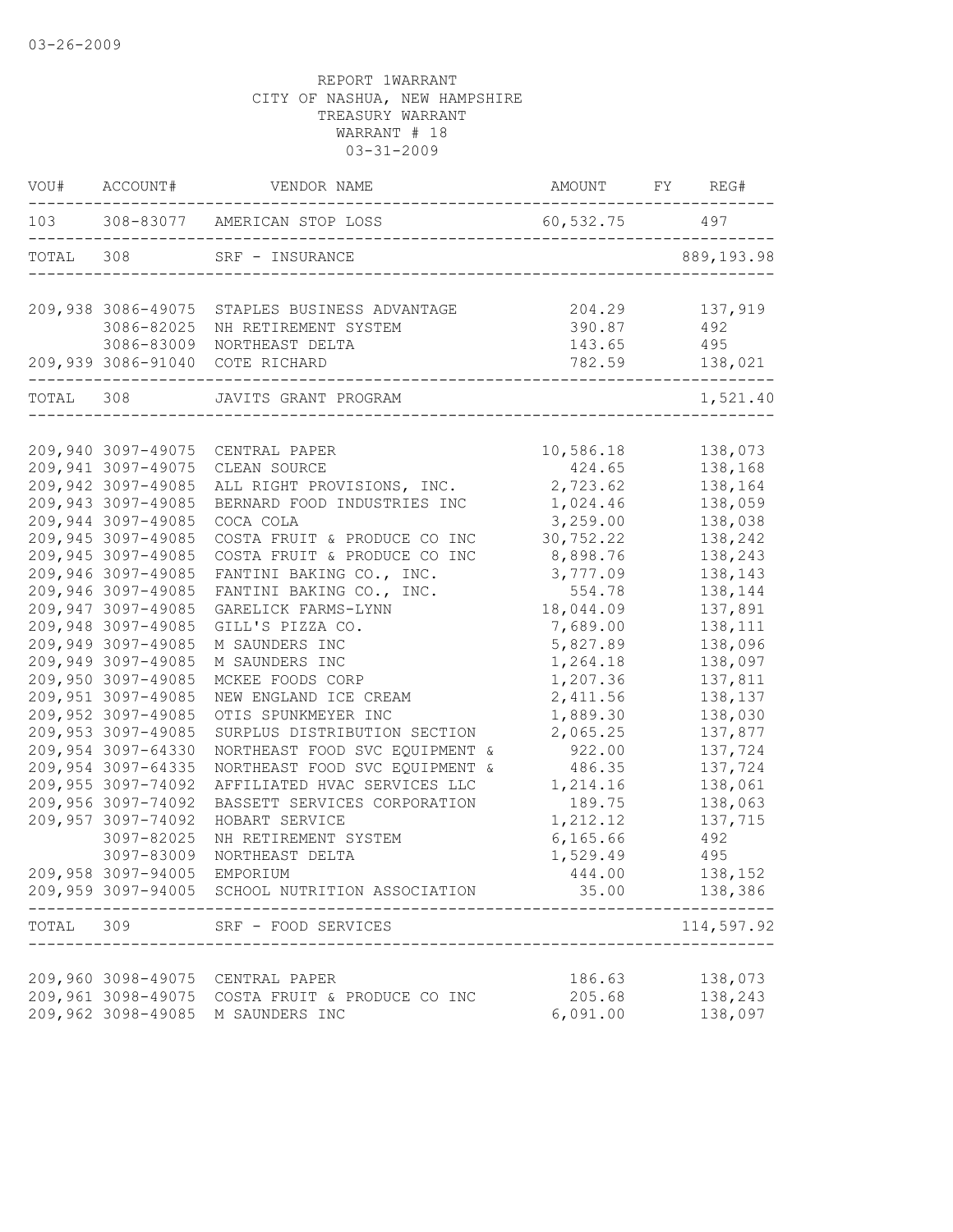| VOU#                                   | ACCOUNT#                                                                             | VENDOR NAME                                                                                                                                       | AMOUNT                                                         | FY | REG#                                                           |
|----------------------------------------|--------------------------------------------------------------------------------------|---------------------------------------------------------------------------------------------------------------------------------------------------|----------------------------------------------------------------|----|----------------------------------------------------------------|
| TOTAL                                  | 309                                                                                  | FRESH FRUIT & VEGETABLE GRANT                                                                                                                     |                                                                |    | 6,483.31                                                       |
|                                        | 209,964 3117-78007<br>209,965 3117-78007                                             | 209,963 3117-78007 BEST FORD/BEST CYCLE<br>LVR INC<br>MAC MULKIN CHEVROLET INC                                                                    | 102.78<br>89.90<br>335.36                                      |    | 137,700<br>138,036<br>138,220                                  |
| TOTAL                                  | 311                                                                                  | DRIVER'S EDUCATION                                                                                                                                |                                                                |    | 528.04                                                         |
| 108<br>109<br>110<br>111<br>112<br>113 | 312-41010<br>$312 - 705$<br>$312 - 705$<br>$312 - 705$<br>$312 - 705$<br>$312 - 705$ | DELL MARKETING LP<br>D & R TOWING INC<br>DECELLES AUTO CLINIC INC<br>ELLIOTT ROBIN<br>QUICK RESPONSE TOWING LLC<br>TILDEN AUTOMOTIVE & TRUCK CTRS | 2,349.90<br>415.00<br>695.00<br>100.00<br>1,725.00<br>1,595.00 |    | 137,773<br>138,219<br>137,938<br>138,054<br>137,924<br>137,885 |
| TOTAL 312                              |                                                                                      | SRF - FINANCIAL SERVICES                                                                                                                          |                                                                |    | 6,879.90                                                       |
| TOTAL                                  | 312                                                                                  | 209,966 3122-49050 NHS-NORTH POTTERY<br>ADULT ED/CONTINUING ED                                                                                    | 1,350.00                                                       |    | 138,246<br>1,350.00                                            |
|                                        |                                                                                      |                                                                                                                                                   |                                                                |    |                                                                |
|                                        |                                                                                      | 3245-82025 NH RETIREMENT SYSTEM                                                                                                                   | 235.31                                                         |    | 492                                                            |
| TOTAL                                  | 324                                                                                  | YOUTH SAFE HAVEN-PAL                                                                                                                              |                                                                |    | 235.31                                                         |
|                                        | 209,967 3247-49075<br>209,968 3247-49075<br>209,969 3247-49075                       | M-F ATHLETIC COMPANY INC<br>NIXON CO INC<br>TROPHY DEPOT                                                                                          | 429.70<br>3,640.00<br>605.74                                   |    | 137,745<br>137,841<br>138,203                                  |
| TOTAL                                  | 324                                                                                  | ATHLETICS-ENTERPRISE FUND                                                                                                                         |                                                                |    | 4,675.44                                                       |
|                                        |                                                                                      | 209,970 3248-91040 DOW CYNTHIA                                                                                                                    | 100.00                                                         |    | 138,173                                                        |
| TOTAL                                  | 324                                                                                  | REDUCING THE RISK                                                                                                                                 |                                                                |    | 100.00                                                         |
|                                        |                                                                                      | 209,971 3249-53102 BARTON DAVID                                                                                                                   |                                                                |    | 75.00 138,182                                                  |
| TOTAL                                  | 324                                                                                  | LAEP - WAIT TRAINING                                                                                                                              |                                                                |    | 75.00                                                          |
|                                        |                                                                                      |                                                                                                                                                   |                                                                |    |                                                                |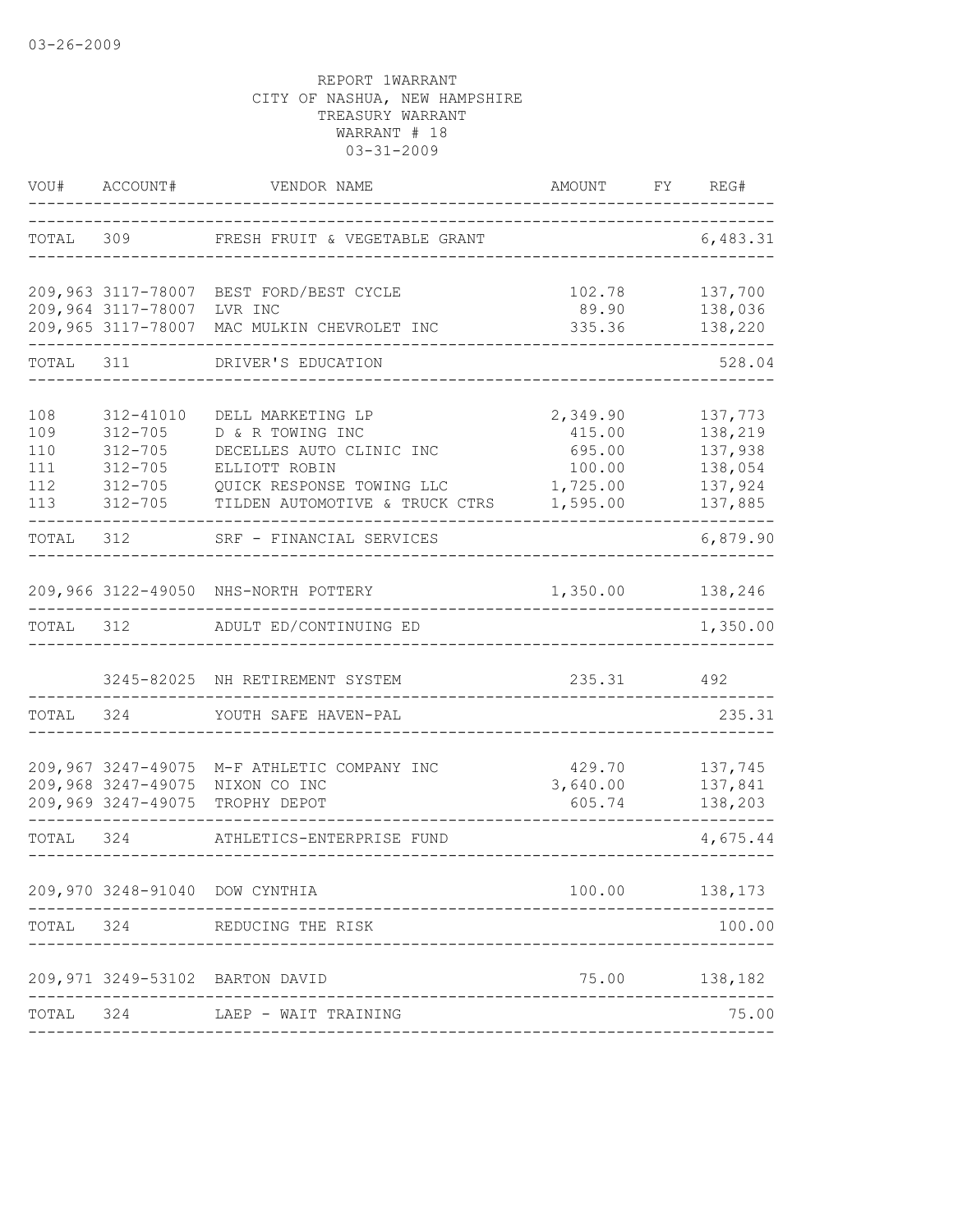| VOU#                            | ACCOUNT#                                                      | VENDOR NAME                                                                                                                                   | AMOUNT                                            | FY REG#                                         |
|---------------------------------|---------------------------------------------------------------|-----------------------------------------------------------------------------------------------------------------------------------------------|---------------------------------------------------|-------------------------------------------------|
|                                 | 209,972 3269-91040 COTE MARIE                                 |                                                                                                                                               |                                                   | 320.29 138,065                                  |
| TOTAL                           | 326                                                           | NH ALTERNATE ASSESSMENT COACH                                                                                                                 |                                                   | 320.29                                          |
| 115<br>116<br>117<br>118<br>119 | 331-01420<br>331-59100<br>331-78007<br>331-78007<br>331-82030 | CASH<br>COMCAST<br>MAYNARD & LESIEUR INCORPORATED<br>NASHUA HYUNDAI<br>NH RETIREMENT SYSTEM                                                   | 9,500.00<br>107.00<br>118.40<br>16.00<br>2,520.36 | 137,675<br>138,319<br>138,225<br>138,133<br>492 |
| TOTAL                           | 331                                                           | SRF - POLICE DEPARTMENT                                                                                                                       |                                                   | 12,261.76                                       |
|                                 |                                                               | 209,973 3319-53102 ADULT LEARNING CENTER                                                                                                      | 600.00                                            | 137,948                                         |
| TOTAL 331                       |                                                               | TITLE I SCHL IMPR-FES                                                                                                                         |                                                   | 600.00                                          |
| 120<br>121<br>122<br>123        | 332-64030<br>332-64030<br>$332 - 64045$<br>332-64192          | NORTHWEST HAZMAT INC<br>UNITED SUPPLY COMPANY INC<br>MID AMERICAN SPECIALTIES<br>ARAMSCO INC                                                  | 1,942.22<br>315.74<br>2,794.93<br>1,041.80        | 138,129<br>138,231<br>137,905<br>137,815        |
| TOTAL                           | 332                                                           | SRF - FIRE DEPARTMENT                                                                                                                         |                                                   | ------<br>6,094.69                              |
|                                 |                                                               | 209,974 3329-49075 VALERI JANET                                                                                                               | 102.43                                            | 138,044                                         |
| TOTAL                           | 332                                                           | TITLE I SCHL IMPRV LEDGE ST                                                                                                                   |                                                   | 102.43                                          |
|                                 |                                                               | 209,975 3339-49075 TINTLE MARY-FRANCES                                                                                                        | 82.78                                             | 138,184                                         |
| TOTAL 333                       |                                                               | TITLE I SCHL IMPRV MT PLEASANT                                                                                                                |                                                   | 82.78                                           |
|                                 |                                                               | 209,976 3359-49050 SCHOLASTIC MAGAZINES<br>209,977 3359-49075 PIKE STEPHANIE<br>3359-82025 NH RETIREMENT SYSTEM<br>3359-83009 NORTHEAST DELTA | 1,259.79 137,858<br>43.44<br>291.98<br>45.67      | 138,170<br>492<br>495                           |
|                                 | ------------<br>_________                                     | TOTAL 335 TITLE IB READ 1ST MT PLEASANT                                                                                                       |                                                   | ----------<br>1,640.88                          |
|                                 |                                                               | 209,978 3369-49050 CASSADY TRACEY A<br>209,979 3369-49050 INCANDESCENT STUDIOS<br>209,979 3369-49075 INCANDESCENT STUDIOS                     | 6.25<br>210.00<br>84.00                           | 138,025<br>138,155<br>138,155                   |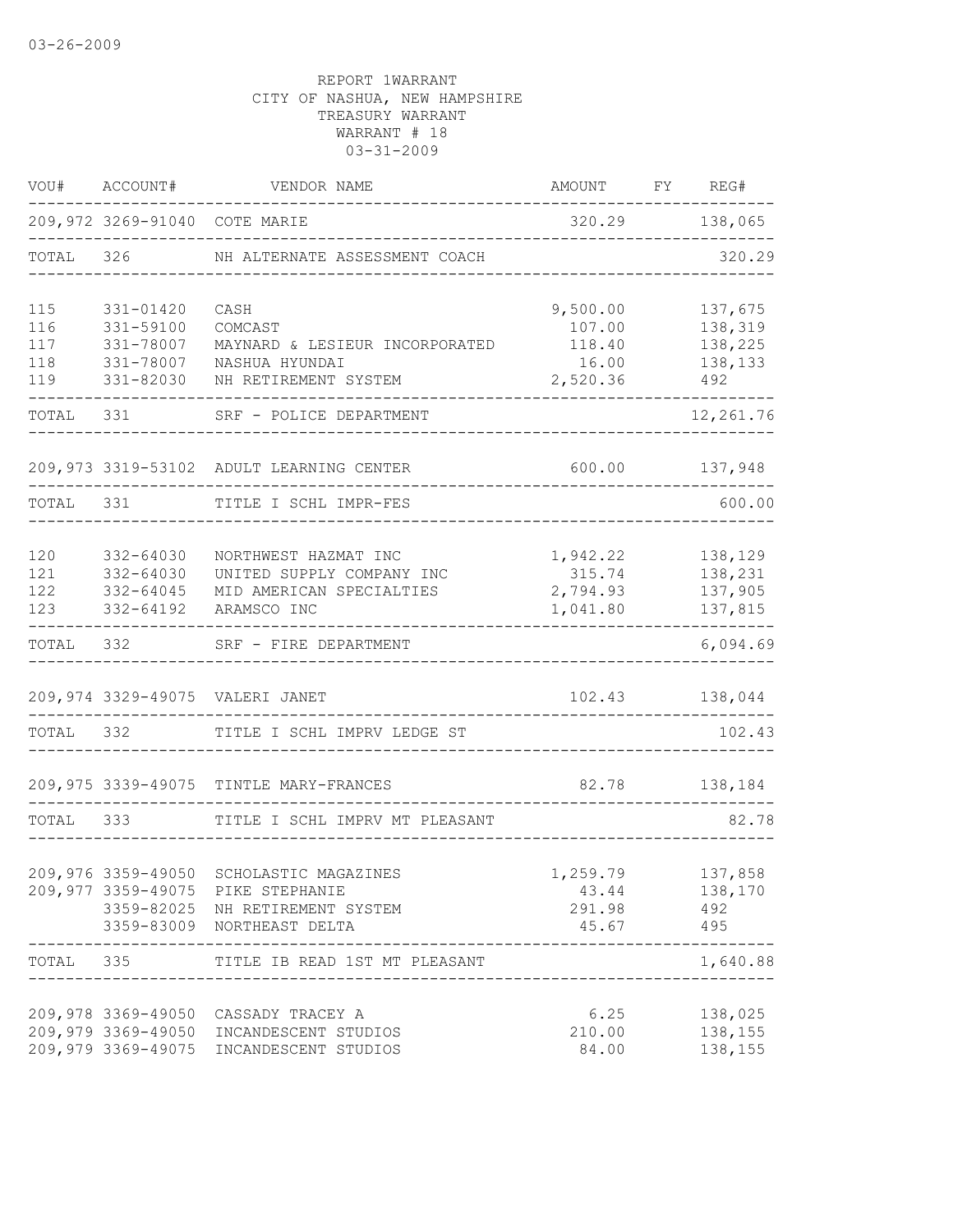|           | VOU# ACCOUNT#      |                                                         | AMOUNT FY REG#                           |                |
|-----------|--------------------|---------------------------------------------------------|------------------------------------------|----------------|
|           |                    | 209,980 3369-53102 ADULT LEARNING CENTER 360.00 137,948 |                                          |                |
| TOTAL 336 |                    | TITLE I SCHL IMPR DR CRISP                              |                                          | 660.25         |
| 126       | 341-01954          | MULCAHY SANDRA                                          | 54.02                                    | 138,247        |
| 127       | 341-01962          | HARBOR HOMES INC                                        | 3,479.00                                 | 137,843        |
| 128       | 341-01963          | SOUTHERN NH HIV/AIDS TASK FORC 8,842.00                 |                                          | 137,880        |
| 129       | 341-01968          | HARBOR HOMES INC                                        | 26,564.00                                | 137,843        |
| 129       | 341-01969          | HARBOR HOMES INC                                        | 2,103.01                                 | 137,843        |
| 130       | 341-01969          | SOUTHERN NH HIV/AIDS TASK FORC                          | 619.00                                   | 137,880        |
| 131       | 341-31045          | VIGROUX KERRAN                                          | 180.00                                   | 137,972        |
| 132       | $341 - 701$        | TREASURER STATE OF NH                                   | 5,661.39                                 | 138,357        |
| 133       | 341-91025          | MASCOMA VALLEY HEALTH INITIATI                          | 499.00                                   | 137,996        |
| 134       | 341-91025          | MCKINNEY WILLIAM                                        | 1,083.00                                 | 138,007        |
| 135       | 341-91025          | MULCAHY SANDY                                           | 12.10                                    | 137,991        |
| 136       | 341-91025          | VIGROUX KERRAN                                          | 63.85                                    | 137,972        |
| 137       | 341-95000          | NEW HAMPSHIRE CONFLICT RESOLUT                          | 35.00                                    | 138,372        |
| TOTAL 341 |                    | SRF - COMMUNITY SERVICES                                |                                          | 49,195.37      |
|           |                    |                                                         |                                          |                |
| 138       | 342-01340          | TREASURER STATE OF NH (PHL)                             | 60.00                                    | 138,337        |
| 139       | 342-01352          | ESA BIOSCIENCES INC                                     | 92.00                                    | 137,769        |
| 140       | 342-01940          | JACK'S PIZZA                                            | 50.00                                    | 137,942        |
| 141       | 342-47010          | REMEL INC                                               | 171.47                                   | 137,955        |
| 142       | 342-49050          | WRS GROUP LTD                                           | 120.28                                   | 137,790        |
| 143       | 342-91025          | LOSIER NICOLE                                           | 20.12                                    | 137,965        |
| 144       | 342-91025          | PORRES LUIS                                             | 126.48                                   | 137,839        |
| 145       | 342-91025          | WENDT BETTY                                             | 85.95                                    | 137,960        |
| 145       | 342-94014          | WENDT BETTY                                             | 40.62<br>------------------------------- | 137,960        |
| TOTAL 342 |                    | SRF - COMMUNITY HEALTH                                  |                                          | 766.92         |
|           |                    |                                                         |                                          |                |
|           |                    | 209,981 3440-49075 AC MOORE INC                         |                                          | 166.96 138,072 |
|           |                    | 209,982 3440-49075 BAKER ALEXIS                         | 19.52                                    | 138,147        |
|           |                    | 209,983 3440-49075 BIG BROTHERS BIG SISTERS             | 1,000.00                                 | 137,806        |
|           |                    | 209,984 3440-49075 COGSWELL CATHERINE                   | 64.25                                    | 138,067        |
|           | 209,985 3440-49075 | COSTCO WHOLESALE #307                                   | 188.18                                   | 138,371        |
|           | 209,986 3440-49075 | GARELICK FARMS-LYNN                                     | 448.41                                   | 137,891        |
|           | 209,987 3440-49075 | GIRL SCOUTS OF SWIFTWATER COUN                          | 1,116.25                                 | 138,102        |
|           | 209,988 3440-49075 | HOME DEPOT CREDIT SERVICES                              | 91.98                                    | 138,032        |
|           | 209,989 3440-49075 | JACK'S PIZZA                                            | 36.00                                    | 137,942        |
|           | 209,990 3440-49075 | MARKET BASKET                                           | 190.89                                   | 137,834        |
|           | 209,991 3440-49075 | PEREZ CANDIDA                                           | 25.77                                    | 138,196        |
|           | 209,992 3440-49075 | SAM'S CLUB                                              | 415.55                                   | 138,369        |
|           | 209,993 3440-49075 | SPOTTISWOOD LAURA                                       | 18.35                                    | 138,206        |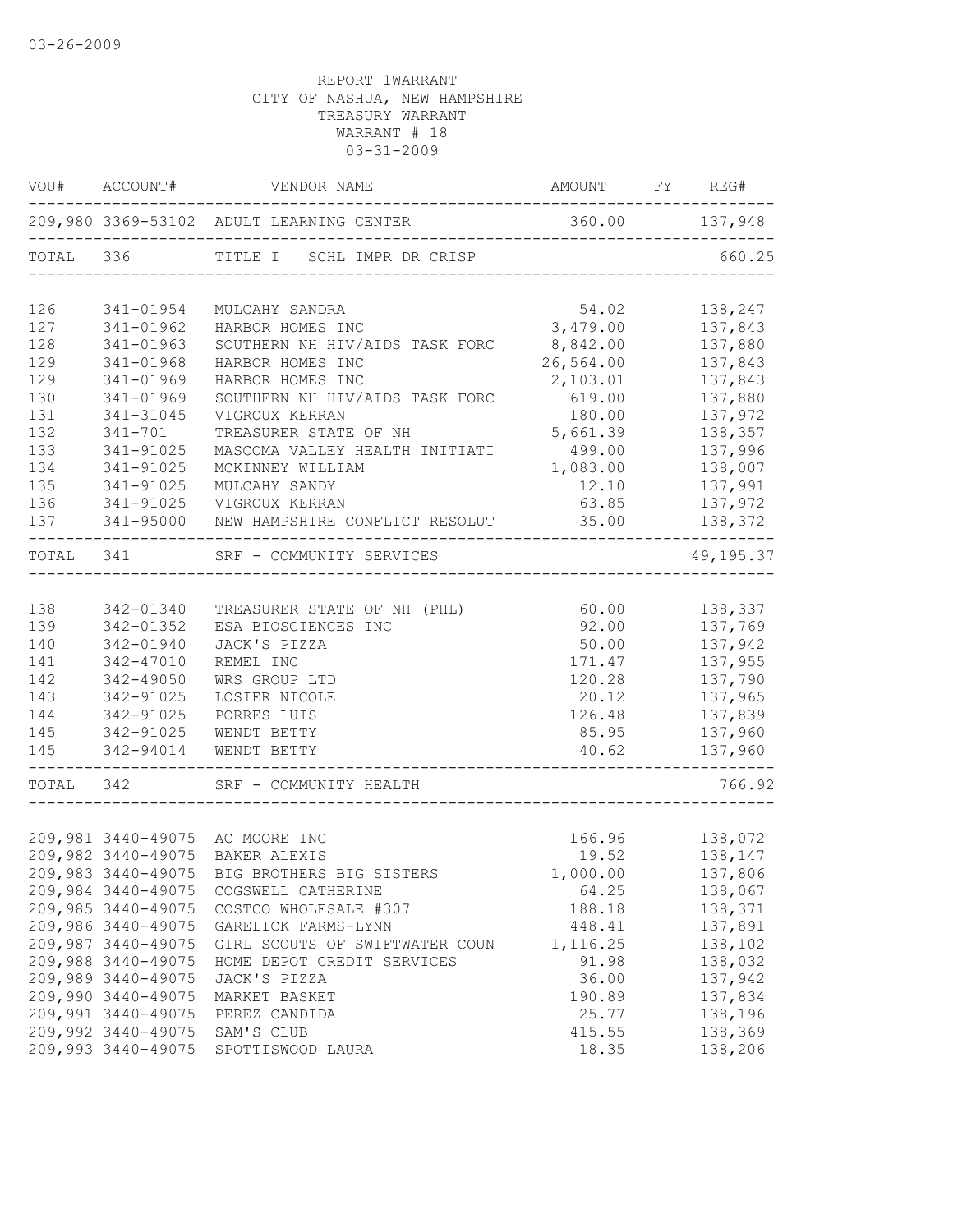|           | VOU# ACCOUNT#                                                                                                    | VENDOR NAME                                                                                                                        | AMOUNT                                                      | FY REG#                                                |
|-----------|------------------------------------------------------------------------------------------------------------------|------------------------------------------------------------------------------------------------------------------------------------|-------------------------------------------------------------|--------------------------------------------------------|
|           |                                                                                                                  | 209,994 3440-49075 STAPLES BUSINESS ADVANTAGE<br>209,995 3440-53103 DANIEL WEBSTER COLLEGE<br>209,996 3440-55020 FIRST STUDENT INC | 333.47<br>1,833.34<br>4,926.28                              | 137,919<br>138,190<br>138,064                          |
| TOTAL 344 |                                                                                                                  | AFTER SCHOOL PROGRAM                                                                                                               |                                                             | 10,875.20                                              |
|           |                                                                                                                  | 3449-82025 NH RETIREMENT SYSTEM<br>3449-83009 NORTHEAST DELTA                                                                      | 1,501.82<br>91.34                                           | 492<br>495                                             |
| TOTAL 344 |                                                                                                                  | TITLE IV SDF 21ST CENTURY                                                                                                          |                                                             | 1,593.16                                               |
|           | 209,997 3468-49075<br>209,998 3468-49075<br>209,999 3468-53102<br>3468-82025<br>3468-83009<br>210,000 3468-91040 | REYNOLDS MARGARET<br>STAPLES BUSINESS ADVANTAGE<br>MEASURED PROGRESS INC<br>NH RETIREMENT SYSTEM<br>NORTHEAST DELTA<br>ASCD        | 148.32<br>320.97<br>8,407.75<br>202.94<br>45.67<br>3,634.00 | 138,029<br>137,919<br>138,140<br>492<br>495<br>137,694 |
| TOTAL 346 |                                                                                                                  | SMALLER LEARNING COMMUNITY                                                                                                         |                                                             | 12,759.65                                              |
| TOTAL 350 | 210,001 3508-53102 ED TECH                                                                                       | TITLE 11A TEACHER QUALITY                                                                                                          | 650.00                                                      | 138,158<br>650.00                                      |
|           |                                                                                                                  | 210,002 3509-53102 O'BRIEN MEGAN<br>3509-82025 NH RETIREMENT SYSTEM                                                                | 200.00<br>2,938.54                                          | 138,213<br>492                                         |
|           | TOTAL 350                                                                                                        | TITLE 11A TEACHER QUALITY                                                                                                          |                                                             | 3,138.54                                               |
|           |                                                                                                                  | 3559-83009 NORTHEAST DELTA                                                                                                         | 131.90                                                      | 495                                                    |
| TOTAL 355 |                                                                                                                  | TITLE IB READING 1ST FES                                                                                                           |                                                             | 131.90                                                 |
|           |                                                                                                                  | 210,003 3609-49075 PAPERGRAPHICS<br>3609-82025 NH RETIREMENT SYSTEM                                                                | 348.46<br>550.47                                            | 137,708<br>492                                         |
| TOTAL 360 |                                                                                                                  | DROP OUT PREVENTION/ALT ED                                                                                                         |                                                             | 898.93                                                 |
|           | 210,004 3657-49050 COCA COLA                                                                                     |                                                                                                                                    | 137.00                                                      | 138,038                                                |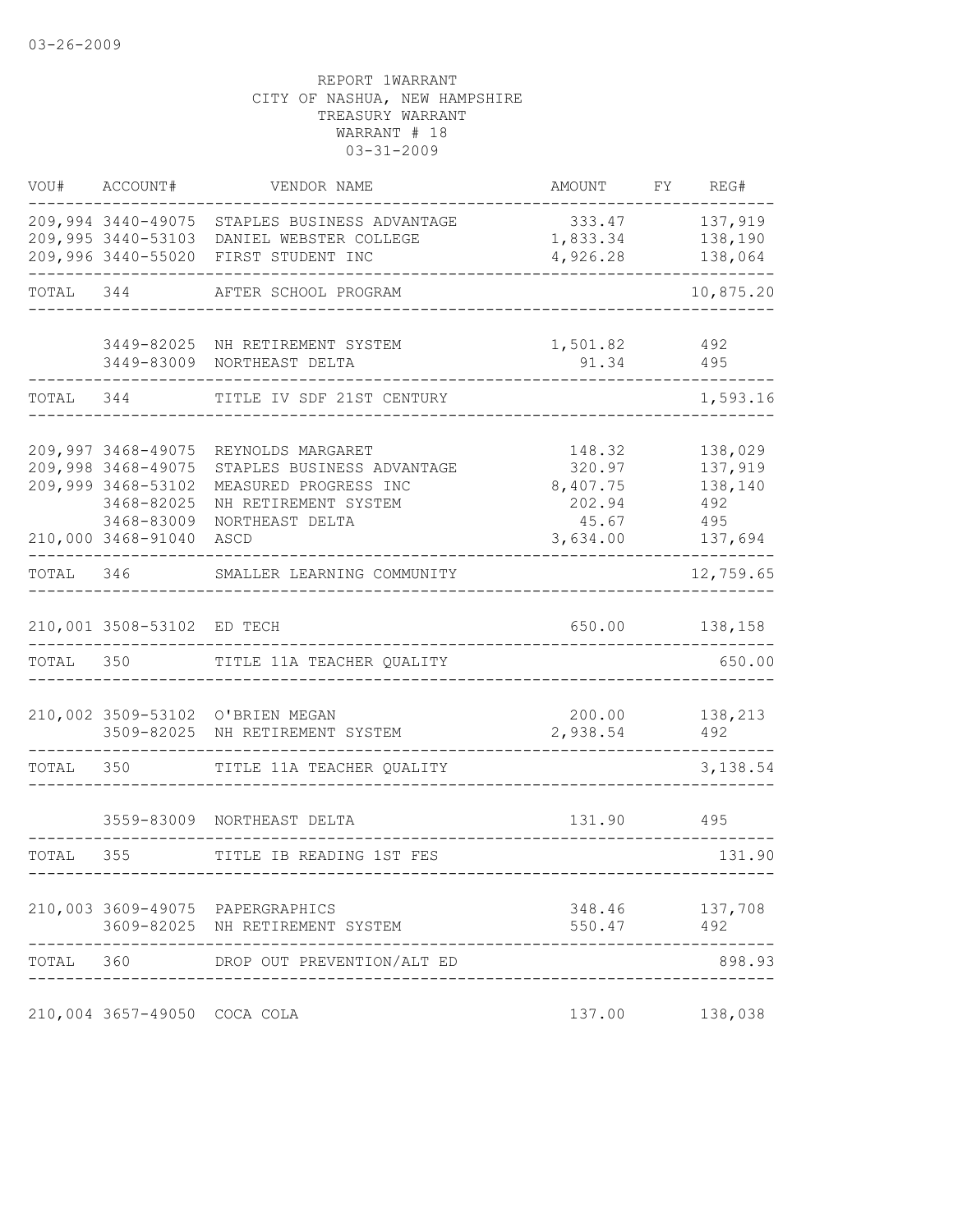|                          |                                                  | VOU# ACCOUNT# VENDOR NAME AND AMOUNT FY REG#                                                                          |                                             |                                          |
|--------------------------|--------------------------------------------------|-----------------------------------------------------------------------------------------------------------------------|---------------------------------------------|------------------------------------------|
|                          |                                                  | TOTAL 365 NHS - PAW SHOP                                                                                              |                                             | 137.00                                   |
|                          |                                                  | 153 371-59100 FENCES UNLIMITED INV 1,742.00 137,898                                                                   |                                             |                                          |
|                          | TOTAL 371                                        | SRF - COMMUNITY DEVELOPMENT                                                                                           |                                             | 1,742.00                                 |
|                          |                                                  | 154 373-53025 LOAN PACKAGING LLC                                                                                      |                                             |                                          |
|                          |                                                  | TOTAL 373 SRF - ECONOMIC DEVELOPMENT                                                                                  |                                             | 560.00                                   |
| 155<br>156<br>157<br>158 | 374-01310<br>374-07600<br>374-07600<br>374-09023 | FENCES UNLIMITED INV<br>DION ROBERT J & IDEAL DELEADIN<br>DOLAN TIM & ABAP LLC<br>DELL MARKETING LP                   | 2,093.00<br>3,500.00<br>17,745.00<br>627.67 | 137,898<br>138,248<br>138,250<br>137,773 |
| 159<br>160<br>161        | 374-09031<br>374-09061<br>374-09071              | TRANSIT MANAGEMENT OF NASHUA<br>ARAMARK UNIFORM SERVICES<br>SHATTUCK MALONE OIL CO                                    | 172.30<br>100.59<br>13, 168. 44 138, 283    | 501<br>137,779                           |
| 162<br>163<br>164<br>165 | 374-09071<br>374-09073<br>374-09091<br>374-09091 | TRANSIT MANAGEMENT OF NASHUA I 80.00<br>PETRO-CANADA AMERICA<br>BEST FORD/BEST CYCLE<br>CHROMATE INDUSTRIAL CORP      | 1,761.20<br>1,043.98<br>34.15               | 138,251<br>137,985<br>137,700<br>137,784 |
| 166<br>167<br>168        | 374-09091<br>374-09091<br>374-09091              | CUMMINS NORTHEAST INC<br>FLEETWAY HEAVY DUTY PARTS INC<br>GILLIG LLC                                                  | 71.81<br>502.68<br>622.48                   | 137,943<br>137,755<br>137,910            |
| 169<br>170<br>171<br>172 | 374-09091<br>374-09091<br>374-09091<br>374-09091 | HOME DEPOT CREDIT SERVICES<br>NAPA AUTO PARTS<br>RYDER FLEET PRODUCTS.COM INC<br>TRANSIT MANAGEMENT OF NASHUA I 46.85 | 33.40<br>567.12<br>36.65                    | 138,296<br>137,929<br>137,933<br>138,251 |
| 173<br>174<br>174        | 374-09104<br>374-09112<br>374-09115              | PSNH<br>NATIONAL GRID<br>NATIONAL GRID                                                                                | 200.66<br>131.99<br>345.29                  | 138,349<br>138,328<br>138,328            |
| 175<br>175<br>176        | 374-09120<br>374-09124<br>374-09133              | PENNICHUCK WATER<br>PENNICHUCK WATER<br>FAIRPOINT COMMUNICATIONS                                                      | 49.47<br>89.67<br>151.50                    | 138,299<br>138,299<br>138,338            |
| 177<br>177<br>178<br>179 | 374-09201<br>374-09209<br>374-09211<br>374-09211 | TRANSIT MANAGEMENT OF NASHUA<br>TRANSIT MANAGEMENT OF NASHUA<br>AFSCME COUNCIL 93<br>EDWARD JONES                     | 19,176.12<br>843.80<br>805.71<br>2,777.35   | 501<br>501<br>138,320                    |
| 180<br>181<br>182        | 374-09211<br>374-09211<br>374-09213              | PRUDENTIAL INSURANCE<br>VISION SERVICE PLAN<br>ST JOSEPH HOSPITAL                                                     | 1,164.07<br>153.71<br>496.04                | 138,329<br>138,313<br>138,321<br>137,945 |
| 183<br>184<br>185        | 374-09261<br>374-09261<br>374-09261              | ARAMARK UNIFORM SERVICES<br>FIRST TRANSIT INC<br>TRANSIT MANAGEMENT OF NASHUA I                                       | 58.82<br>2,327.54<br>70.00                  | 137,779<br>137,951<br>138,251            |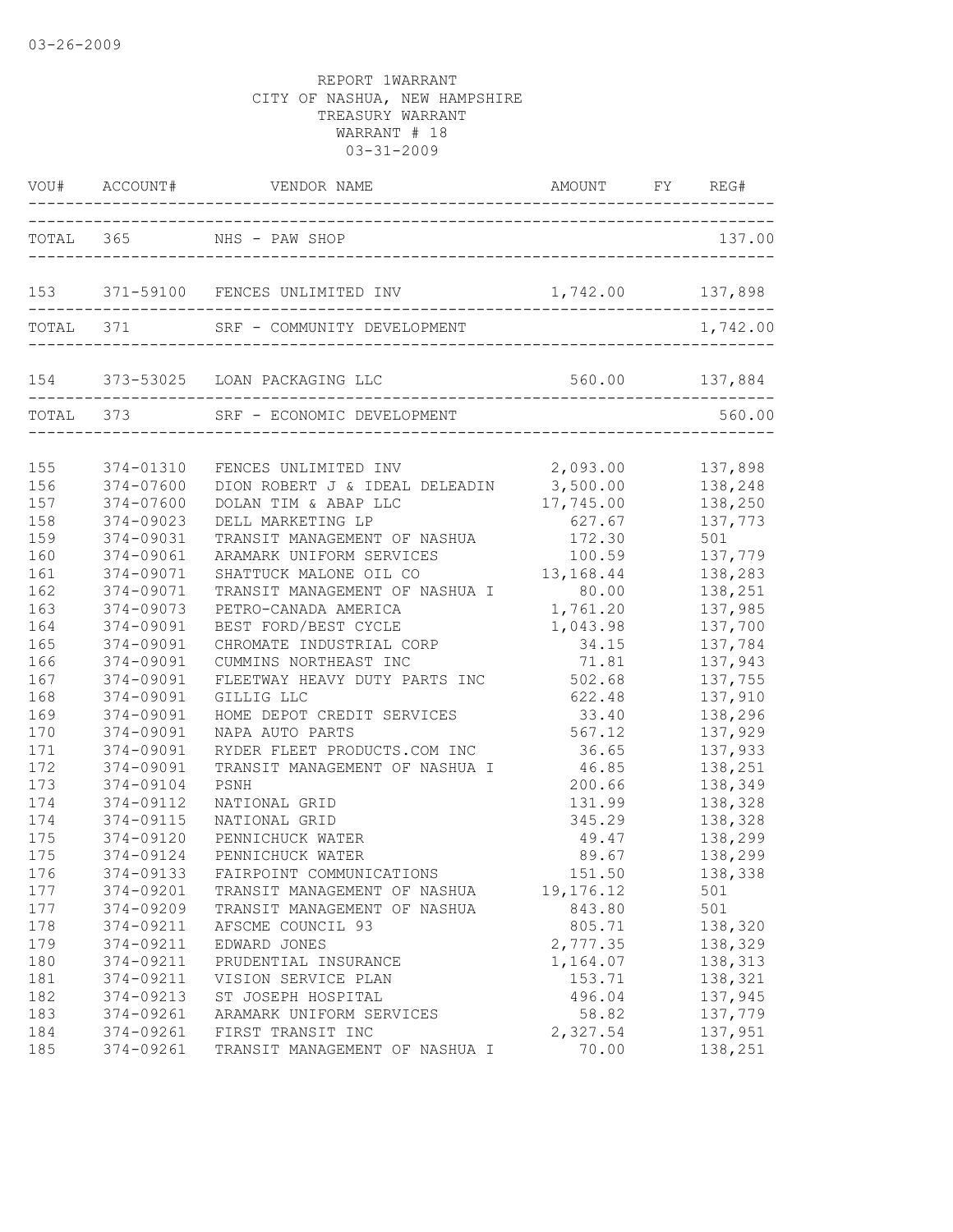| VOU#      | ACCOUNT#                                 | VENDOR NAME                                  | AMOUNT             | FY REG#            |
|-----------|------------------------------------------|----------------------------------------------|--------------------|--------------------|
| 185       | 374-09262                                | TRANSIT MANAGEMENT OF NASHUA I               | 22.29              | 138,251            |
| 186       | 374-59188                                | ASAP ENVIRONMENTAL INC                       | 522.00             | 137,989            |
| 187       | 374-59188                                | INSTITUTE FOR ENVIRONMENTAL ED               | 470.00             | 137,967            |
| 188       | 374-91030                                | SCHENA CARRIE JOHNSON                        | 394.20             | 138,249            |
| TOTAL 374 |                                          | SRF - URBAN PROGRAMS                         |                    | 72,457.55          |
| 189       |                                          | 375-45050 FLORIDA STATE UNIVERSITY           | 125.00             | 138,343            |
| 190       |                                          | 375-45050 UNIVERSITY OF MASSACHUSETTS        | 15.00              | 138,347            |
| 191       |                                          | 375-57010 PLYMOUTH ROCKET INC                |                    | 216.67 138,291     |
|           | TOTAL 375                                | SRF - PUBLIC LIBRARIES                       |                    | 356.67             |
|           |                                          |                                              |                    |                    |
|           | 210,005 3769-31005                       | ONE COMMUNICATIONS                           | 6.93               | 138,356            |
|           | 210,006 3769-42010                       | PETTY CASH                                   | 17.97              | 138,252            |
|           | 210,006 3769-43005                       | PETTY CASH                                   | 2.53               | 138,252            |
|           | 210,007 3769-49035                       | BARNES & NOBLE INC                           | 423.50             | 137,681            |
|           | 210,008 3769-49035                       | HM RECEIVABLES CO LLC                        |                    | 138,202            |
|           | 210,009 3769-49050                       | PETTY CASH                                   | 91.21              | 138,252            |
|           | 210,010 3769-49050                       | R & L SUPPLY                                 | 40.00              | 138,012            |
|           | 210,011 3769-49050                       | STAPLES BUSINESS ADVANTAGE                   | 148.17             | 137,919            |
|           | 210,012 3769-49075                       | DOODY JEANNE                                 | 19.99              | 137,798            |
|           | 210,013 3769-49075                       | PC MALL GOV INC                              | 64.71              | 138,045            |
|           | 210,014 3769-49075<br>210,015 3769-53101 | TECHEXCESS                                   | 197.50<br>2,445.00 | 138,134            |
|           | 210,016 3769-53101                       | ${\tt ACES}$<br>BLUNT STEVE                  | 200.00             | 138,199<br>138,071 |
|           | 210,017 3769-53101                       |                                              | 2,550.00           |                    |
|           | 210,018 3769-53101                       | CLUB Z! TUTORING SERVICES<br>CROWDER LUCIE L | 432.21             | 138,194<br>138,013 |
|           | 210,019 3769-53101                       | EDWARDS EDUCATIONAL SERVICES,                | 5,811.91           | 138,172            |
|           | 210,020 3769-53101                       | LAUGHTERS JACQUELYN                          | 750.00             | 138,197            |
|           | 210,021 3769-53101                       | MUSCOTT HOWARD ED.D                          | 2,400.00           | 138,066            |
|           | 210,022 3769-53101                       | RENO JENNIFER                                | 750.00             | 138,195            |
|           | 210,023 3769-56020                       | FIRST CHURCH                                 | 3,323.00           | 137,768            |
|           | 210,024 3769-63085                       | CDW GOVERNMENT INC                           | 1,773.91           | 138,031            |
|           | 210,025 3769-63085                       | NATIONAL BUSINESS FURNITURE                  | 1,794.00           | 138,024            |
|           | 210,026 3769-63085                       | NORIX GROUP INC.                             | 214.00             | 138,208            |
|           |                                          | 210,027 3769-63085 RONJUN INC                | 999.99             | 138,207            |
|           |                                          | 210,028 3769-63085 SCHOOL SPECIALTY          | 1,184.91           | 138,037            |
|           |                                          | 210,029 3769-64045 HEWLETT PACKARD COMPANY   | 5,844.00 137,776   |                    |
|           |                                          | 3769-82025 NH RETIREMENT SYSTEM              | 1,276.18           | 492                |
|           |                                          | 3769-83009 NORTHEAST DELTA                   | 86.23              | 495                |
|           | ------------                             | _______________<br>TOTAL 376 TITLE I ESEA    |                    | 32,847.85          |
|           |                                          |                                              |                    |                    |
|           |                                          | 210,030 3909-53102 HASBROUCK TARA L          |                    | 437.50 138,188     |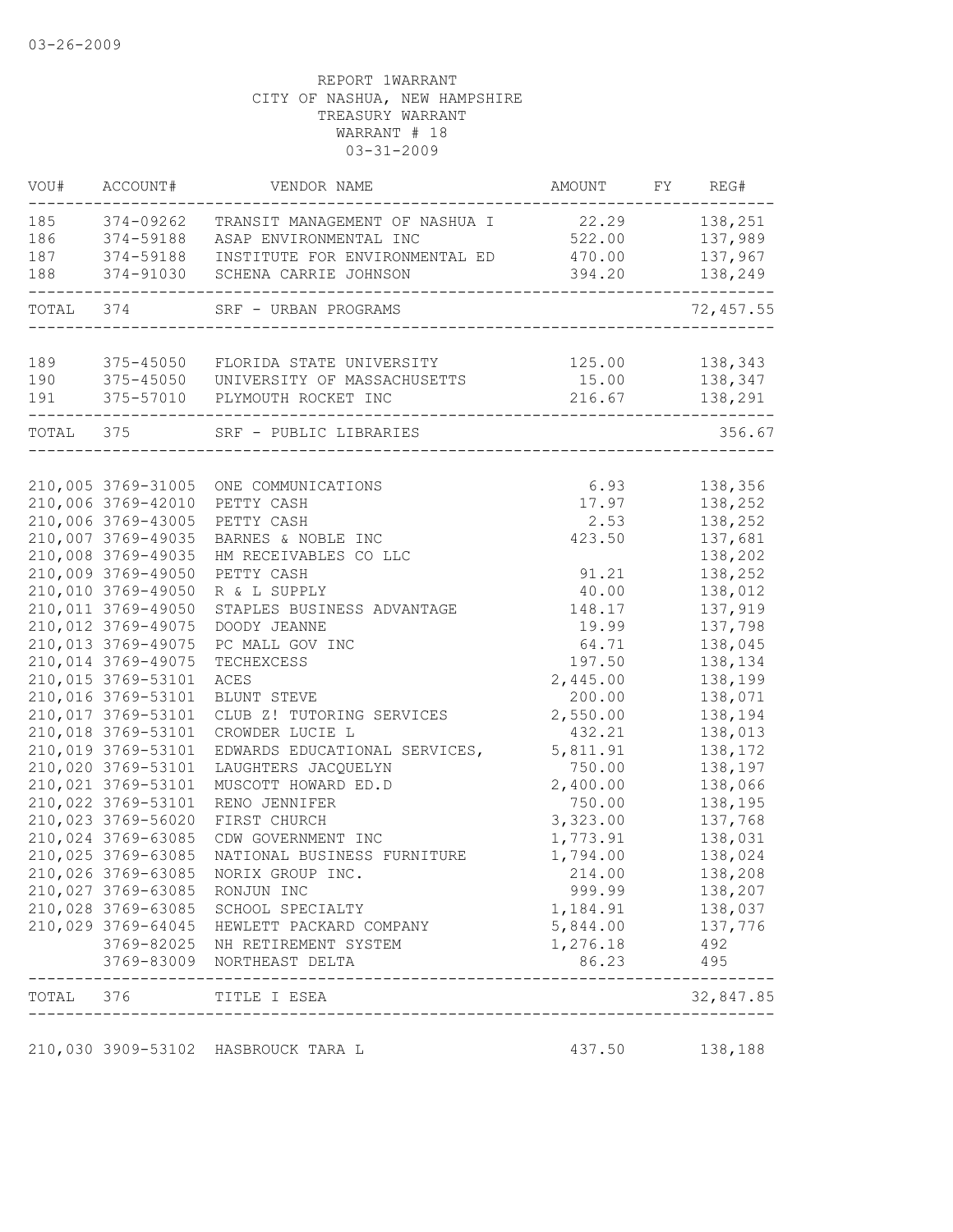|                    | VOU# ACCOUNT# VENDOR NAME                                                                                                              | AMOUNT FY REG#                                 |                               |
|--------------------|----------------------------------------------------------------------------------------------------------------------------------------|------------------------------------------------|-------------------------------|
| 210,032 3909-53102 | 210,031 3909-53102 MANHEIM ZIMMERMAN AMY B<br>WOOD WILLIAM<br>210,033 3909-54025 SKYLINE NORTH<br>210,034 3909-55035 FIRST STUDENT INC | 437.50<br>1,100.00 138,189<br>840.00<br>466.40 | 138,162<br>138,384<br>138,064 |
|                    | TOTAL 390 VOC ED SECONDARY PERKINS                                                                                                     |                                                | 3,281.40                      |
|                    | 210,035 3927-53100 LAKES REGION LINEN INC                                                                                              | 71.25 138,098                                  |                               |
|                    | TOTAL 392 CULINARY ARTS                                                                                                                |                                                | 71.25                         |
| 3937-82025         | 210,036 3937-49050 STAPLES BUSINESS ADVANTAGE<br>NH RETIREMENT SYSTEM<br>3937-83009 NORTHEAST DELTA                                    | 141.42<br>143.65 495                           | 122.84 137,919<br>492         |
| TOTAL 393 DAY CARE |                                                                                                                                        |                                                | 407.91                        |
|                    | 210,037 3959-53109 SILVA ARLENE E<br>3959-82025 NH RETIREMENT SYSTEM                                                                   | 2,050.00 138,171<br>8, 242. 72 492             |                               |
|                    | TOTAL 395 IDEA BASIC SPEC ED                                                                                                           |                                                | 10,292.72                     |
|                    | 3969-82025 NH RETIREMENT SYSTEM                                                                                                        | 291.68 492                                     |                               |
|                    | TOTAL 396 IDEA PRESCHOOL SPEC ED                                                                                                       |                                                | 291.68                        |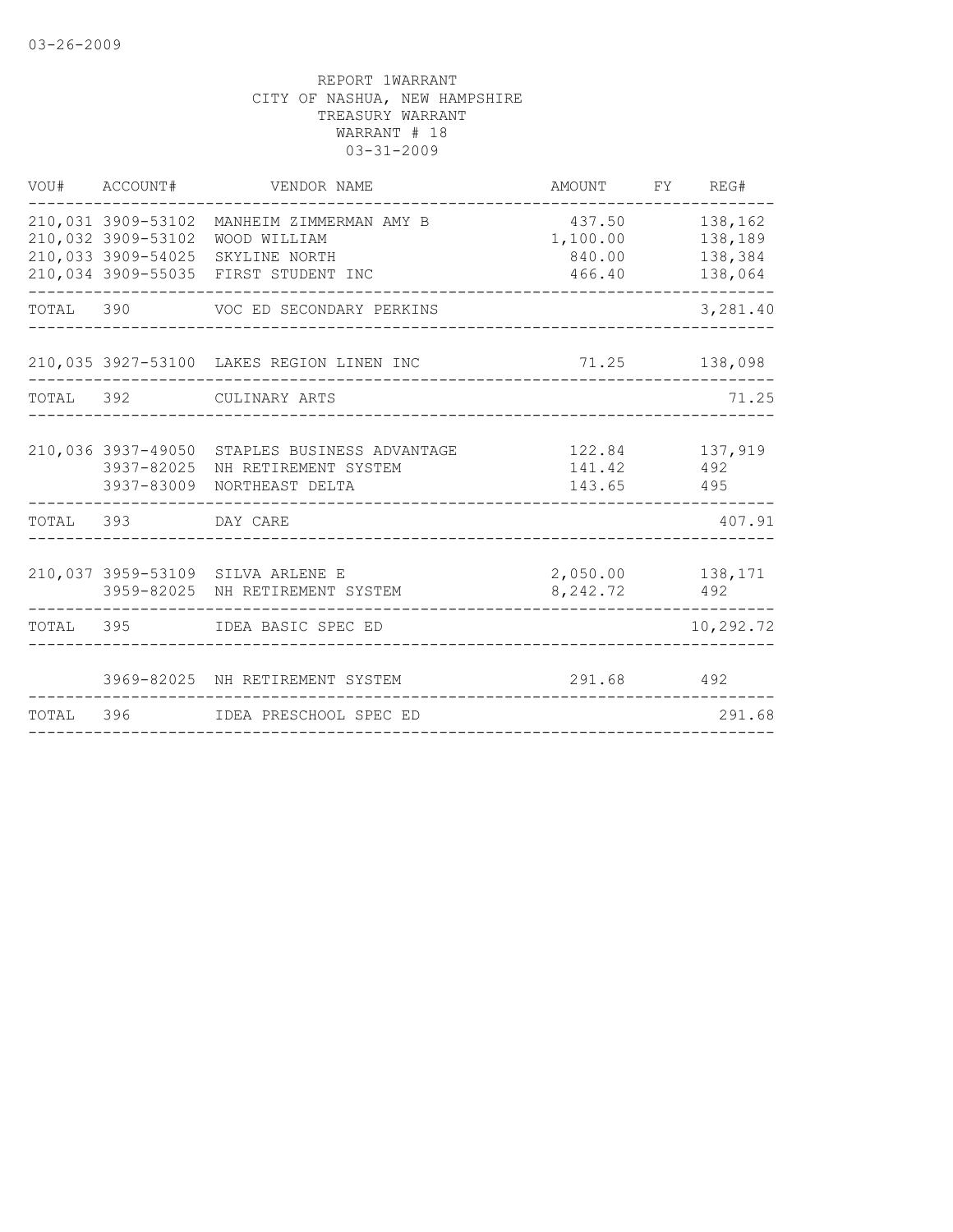|                          | VOU# ACCOUNT# VENDOR NAME                                                                           | AMOUNT FY REG#          |                                                 |
|--------------------------|-----------------------------------------------------------------------------------------------------|-------------------------|-------------------------------------------------|
| 197<br>198<br>199<br>200 | 412-180 BRICKLEY EDWARD B<br>412-180 GROCHOWSKI ALAN E<br>412-180 PATEL ALKA B<br>412-180 ROSE MERY | 64.00<br>32.00<br>64.00 | 138,106<br>138,104<br>186.00 138,105<br>138,113 |
|                          | TOTAL 412-18 FINANCIAL SERVICES<br>AUTO PERMITS                                                     |                         | 346.00                                          |
|                          | 201 412-201 YOUSCHAK JEFFREY W                                                                      | 2.00 138,114            |                                                 |
|                          | TOTAL 412-20 FINANCIAL SERVICES<br>CERTIFICATES OF TITLE                                            |                         | 2.00                                            |
|                          | 202 452-717 SALUJA LAURA                                                                            |                         | 95.00 128,777                                   |
|                          | TOTAL 452-71 PARKS AND RECREATION<br>SALE OF SHADE TREES                                            |                         | 95.00                                           |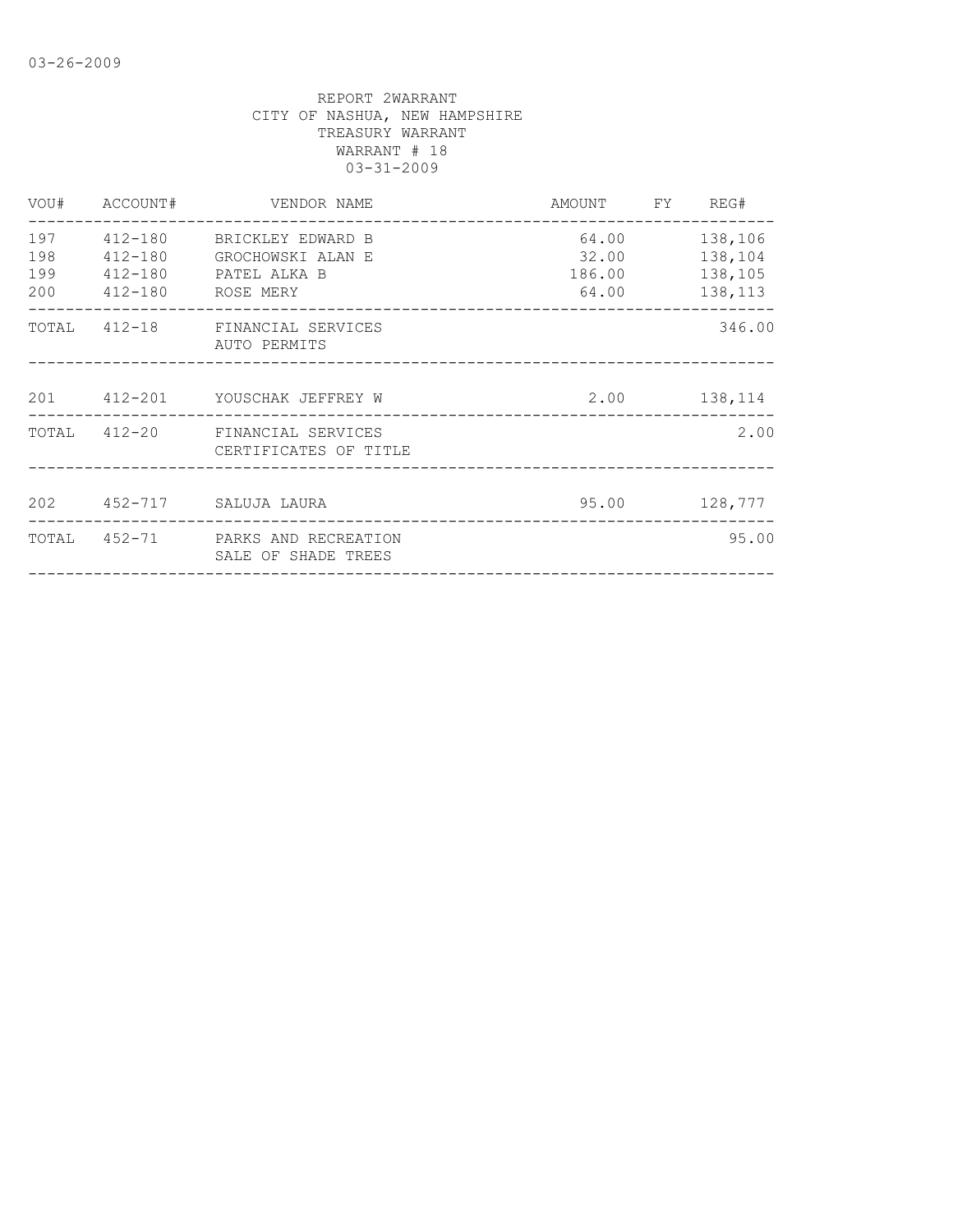| VOU#       | ACCOUNT#                       | VENDOR NAME                              | <b>AMOUNT</b>   | FY | REG#               |
|------------|--------------------------------|------------------------------------------|-----------------|----|--------------------|
| 203<br>204 | $501 - 66025$<br>501-98029     | GE CAPITAL INC<br>HONEYBAKED HAM COMPANY | 116.47<br>81.79 |    | 137,959<br>138,074 |
| TOTAL      | 501                            | MAYOR'S OFFICE                           |                 |    | 198.26             |
| 205        | 502-51010                      | HILLSBOROUGH COUNTY TREASURER            | 16.00           |    | 138,228            |
| 206<br>207 | $502 - 31050$<br>$502 - 95005$ | MCNAMEE JAMES M<br>TREASURER STATE OF NH | 89.98<br>75.00  |    | 138,253<br>138,354 |
| TOTAL      | 502                            | LEGAL DEPARTMENT                         |                 |    | 180.98             |
| 208        | 505-81005                      | ADULT LEARNING CENTER                    | 6,912.50        |    | 137,948            |
| 209        | 505-81011                      | AMERICAN RED CROSS                       | 3,125.00        |    | 137,928            |
| 210        | 505-81025                      | GIRLS INCORPORATED OF NH                 | 4,250.00        |    | 137,838            |
| 211        | 505-81022                      | GREATER NASHUA DENTAL CONNECTI           | 7,250.00        |    | 137,946            |
| 212        | 505-81116                      | SALVATION ARMY                           | 3,500.00        |    | 137,704            |
| 213        | 505-81014                      | THE CAREGIVERS INC                       | 1,500.00        |    | 137,925            |
| TOTAL      | 505                            | CIVIC & COMM. ACTIVITIES                 |                 |    | 26,537.50          |
| 214        | 506-31005                      | BAYRING COMMUNICATIONS                   | 2,166.04        |    | 138,333            |
| 215        | 506-31005                      | FAIRPOINT COMMUNICATIONS                 | 546.09          |    | 138,338            |
| 216        | 506-31005                      | PAETEC COMMUNICATIONS INC                | 5,000.64        |    | 138,287            |
| TOTAL      | 506                            | TELECOMMUNICATIONS                       |                 |    | 7,712.77           |
| 217        | $507 - 82020$                  | NH RETIREMENT SYSTEM                     | 134, 161.46     |    | 492                |
| 217        | $507 - 82025$                  | NH RETIREMENT SYSTEM                     | 319, 141.49     |    | 492                |
| 217        | 507-82030                      | NH RETIREMENT SYSTEM                     | 119,420.85      |    | 492                |
| 217        | $507 - 82040$                  | NH RETIREMENT SYSTEM                     | 75, 973.59      |    | 492                |
| TOTAL      | 507                            | PENSIONS                                 |                 |    | 648,697.39         |
| 218        | 512-59095                      | ANACOMP INC                              | 513.43          |    | 137,733            |
| 219        | 512-52010                      | MELANSON HEATH & COMPANY PC              | 8,500.00        |    | 137,800            |
| 220        | 512-41015                      | UNITED SYSTEMS OF ARKANSAS INC           | 638.01          |    | 137,766            |
| TOTAL      | 512                            | FINANCIAL SERVICES                       |                 |    | ------<br>9,651.44 |
| 221        | 513-59095                      | HUDSON MICROIMAGING                      | 1,955.40        |    | 137,958            |
| 221        | 513-95005                      | HUDSON MICROIMAGING                      | 21.92           |    | 137,958            |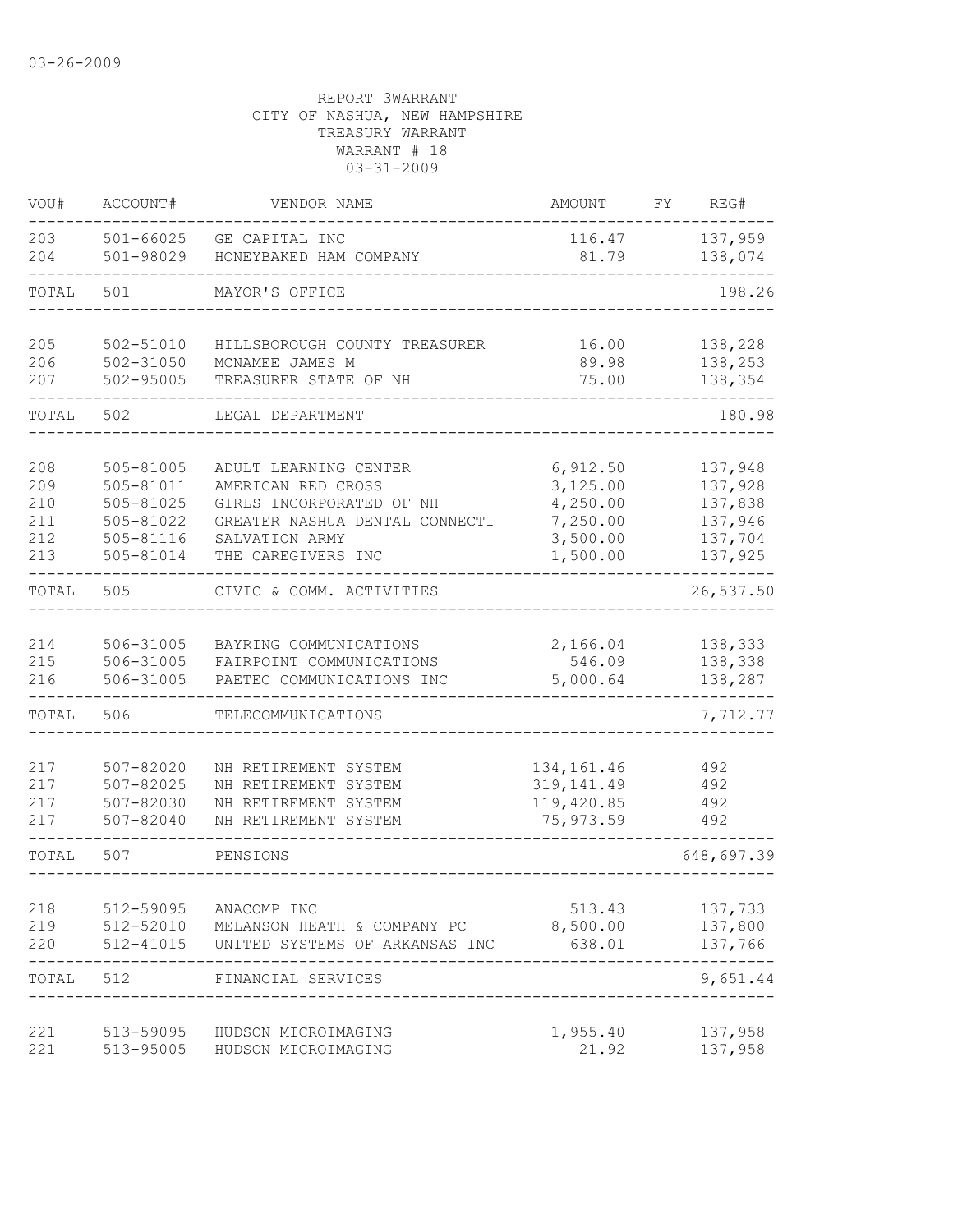| VOU#                                                 | ACCOUNT#                                                                                             | VENDOR NAME                                                                                                                                                                                                   | <b>AMOUNT</b>                                                                  | FY | REG#                                                                                 |
|------------------------------------------------------|------------------------------------------------------------------------------------------------------|---------------------------------------------------------------------------------------------------------------------------------------------------------------------------------------------------------------|--------------------------------------------------------------------------------|----|--------------------------------------------------------------------------------------|
| TOTAL                                                | 513                                                                                                  | CITY CLERK'S OFFICE                                                                                                                                                                                           |                                                                                |    | 1,977.32                                                                             |
| 222<br>222<br>223                                    | 514-41005<br>514-41015<br>514-94010                                                                  | STAPLES BUSINESS ADVANTAGE<br>STAPLES BUSINESS ADVANTAGE<br>SWEENY DIANE C                                                                                                                                    | 1,434.77<br>53.81<br>285.00                                                    |    | 137,993<br>137,993<br>138,254                                                        |
| TOTAL                                                | 514                                                                                                  | INSURANCE-PROPERTY & CASUALTY                                                                                                                                                                                 |                                                                                |    | 1,773.58                                                                             |
| 224<br>225<br>226<br>227                             | 516-54016<br>516-74125<br>516-54016<br>516-95005                                                     | APWA PUBLICATIONS<br>NESMITH RICHARD<br>SUCCESS ADVERTISING INC<br>TOASTMASTERS INTERNATIONAL                                                                                                                 | 183.00<br>53.58<br>1,402.72<br>45.00                                           |    | 138,359<br>137,995<br>137,781<br>138,255                                             |
| TOTAL                                                | 516                                                                                                  | PURCHASING DEPARTMENT                                                                                                                                                                                         |                                                                                |    | 1,684.30                                                                             |
| 228<br>229<br>230<br>231<br>232<br>233<br>234<br>235 | 517-59135<br>517-75160<br>517-42010<br>517-75023<br>517-34015<br>517-33005<br>517-32005<br>517-49075 | BAIN PEST CONTROL SERVICE INC<br>HARRY W WELLS & SON INC<br>HOME DEPOT CREDIT SERVICES<br>KERRY FIRE PROTECTION INC<br>NATIONAL GRID<br>PENNICHUCK WATER<br>PUBLIC SERVICE OF NH<br>UNITED SUPPLY COMPANY INC | 75.00<br>902.26<br>35.06<br>375.00<br>1,490.17<br>720.09<br>5,927.33<br>210.12 |    | 138,234<br>138,085<br>138,296<br>137,831<br>138,328<br>138,299<br>138,353<br>138,231 |
| TOTAL                                                | 517                                                                                                  | BUILDING MAINT - CITY ADMIN                                                                                                                                                                                   |                                                                                |    | 9,735.03                                                                             |
| 236                                                  | 519-59100                                                                                            | TREASURER STATE OF NH                                                                                                                                                                                         | 75.00                                                                          |    | 138,348                                                                              |
| TOTAL                                                | 519                                                                                                  | ASSESSORS                                                                                                                                                                                                     |                                                                                |    | 75.00                                                                                |
| 237<br>238<br>239                                    | 520-59100<br>520-33005<br>520-32005                                                                  | MV COMMUNICATIONS INC<br>PENNICHUCK WATER<br>PSNH                                                                                                                                                             | 10.48<br>38.37<br>374.98                                                       |    | 137,693<br>138,299<br>138,349                                                        |
| TOTAL                                                | 520                                                                                                  | HUNT BUILDING                                                                                                                                                                                                 |                                                                                |    | 423.83                                                                               |
|                                                      |                                                                                                      | 240 522-94005 BARKER JOHN                                                                                                                                                                                     |                                                                                |    | 76.56 138,256                                                                        |
|                                                      |                                                                                                      | TOTAL 522 INFORMATION TECHNOLOGY                                                                                                                                                                              |                                                                                |    | 76.56                                                                                |
|                                                      |                                                                                                      |                                                                                                                                                                                                               |                                                                                |    |                                                                                      |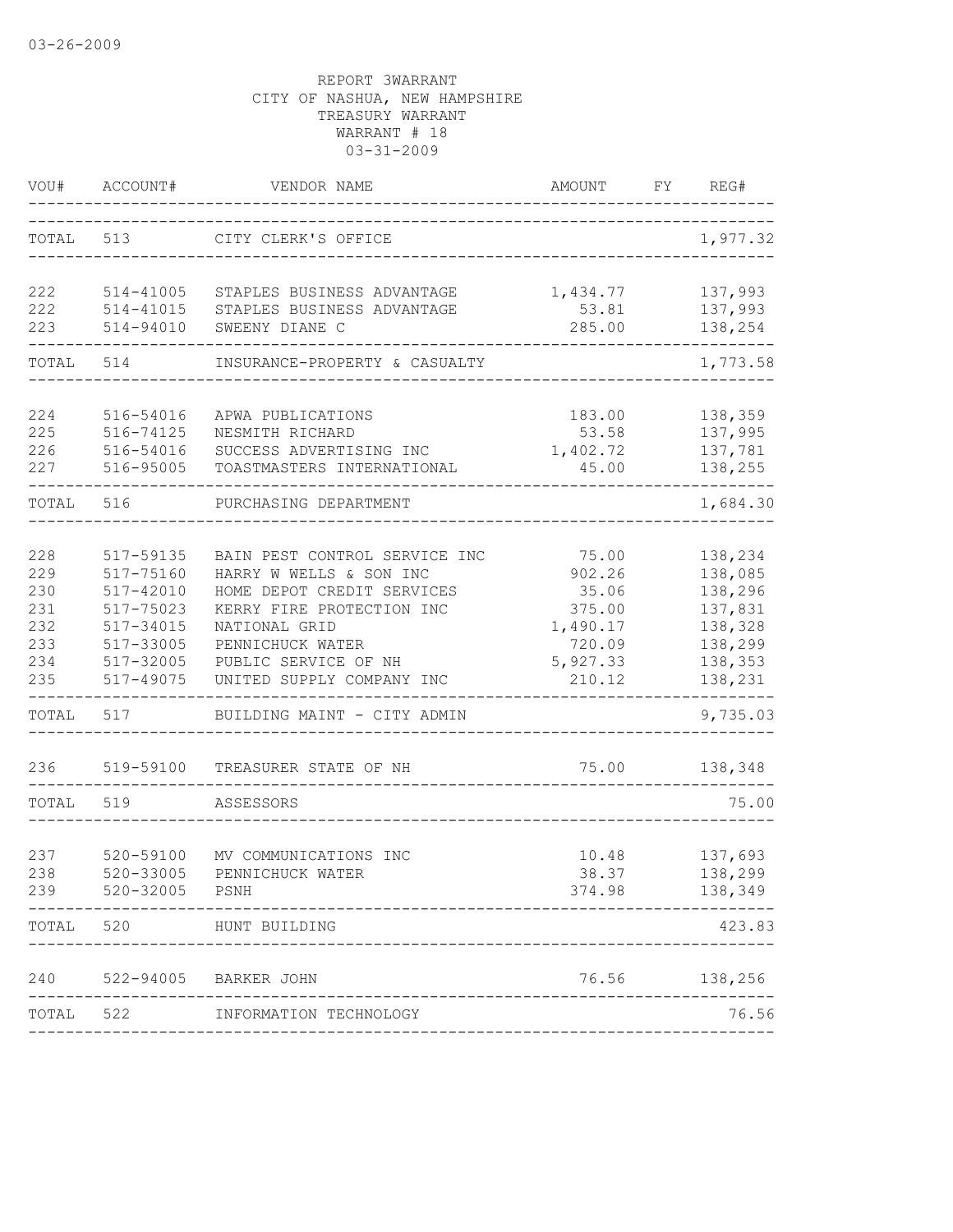| VOU# | ACCOUNT#      | VENDOR NAME                             | AMOUNT    | FY | REG#    |
|------|---------------|-----------------------------------------|-----------|----|---------|
| 241  |               | 531-53056 AAA CREDIT SCREENING SERV LLC | 50.00     |    | 137,698 |
| 242  |               | 531-46040 ALEC'S SHOE STORE INC         | 791.50    |    | 137,805 |
| 242  | $531 - 46045$ | ALEC'S SHOE STORE INC                   | 84.95     |    | 137,805 |
| 243  | $531 - 95000$ | AMERICAN POLYGRAPH ASSOC                | 150.00    |    | 138,314 |
| 244  | 531-75023     | B & S LOCKSMITH INC                     | 214.00    |    | 137,878 |
| 245  | 531-59100     | BAER ALEXANDRA                          | 170.00    |    | 137,845 |
| 246  | 531-46030     | BEN'S UNIFORMS                          | 225.00    |    | 138,237 |
| 246  | $531 - 46040$ | BEN'S UNIFORMS                          | 2,667.19  |    | 138,237 |
| 246  | $531 - 46045$ | BEN'S UNIFORMS                          | 349.00    |    | 138,237 |
| 247  | 531-78007     | BEST FORD/BEST CYCLE                    | 170.77    |    | 137,700 |
| 248  | 531-47010     | BOUND TREE MEDICAL LLC                  | 194.30    |    | 137,867 |
| 249  | 531-94005     | CITY OF BOSTON-POLICE DEPT              | 1,000.00  |    | 138,342 |
| 250  | 531-91025     | CLAY NICOLE M                           | 46.80     |    | 138,263 |
| 251  | 531-53125     | CONLEY DONALD                           | 250.00    |    | 138,265 |
| 252  | 531-78075     | DOWNTOWN COLLISION CENTERS OF           | 40.60     |    | 137,883 |
| 253  | 531-31025     | FAIRPOINT COMMUNICATIONS                | 475.60    |    | 138,338 |
| 254  | 531-45920     | FORENSICS SOURCE                        | 229.70    |    | 137,968 |
| 255  | 531-66025     | GE CAPITAL INC                          | 1, 113.28 |    | 137,959 |
| 256  | $531 - 46040$ | GEORGE'S APPAREL                        | 299.00    |    | 137,751 |
| 257  | 531-98035     | <b>GNCC</b>                             | 100.00    |    | 138,302 |
| 258  | $531 - 46040$ | GORMAN ALEXANDER                        | 154.36    |    | 138,259 |
| 259  | 531-53125     | HANNON PATRICK                          | 200.00    |    | 138,262 |
| 260  | 531-78007     | HOME DEPOT CREDIT SERVICES              | 41.94     |    | 138,322 |
| 261  | $531 - 46040$ | HOWE SCOTT                              | 60.95     |    | 138,266 |
| 262  | 531-94005     | INFORMATION MANAGEMENT CORP             | 250.00    |    | 137,894 |
| 263  | 531-95000     | INTERNATIONAL ASSOC OF CHIEFS           | 120.00    |    | 138,331 |
| 264  | 531-74035     | INVENTORY TRACKERS.COM                  | 400.00    |    | 137,692 |
| 265  | 531-75130     | J LAWRENCE HALL INC                     | 810.00    |    | 138,240 |
| 266  | 531-91025     | KENNEDY JAMES J                         | 49.50     |    | 138,269 |
| 267  | 531-45920     | LAB SAFETY SUPPLY INC                   | 334.53    |    | 137,695 |
| 268  | 531-53125     | LINEHAN DENIS                           | 199.00    |    | 138,261 |
| 269  | 531-78007     | LOWE'S                                  | 39.92     |    | 138,323 |
| 270  | 531-78007     | MAC MULKIN CHEVROLET INC                | 35.61     |    | 138,220 |
| 270  | 531-78100     | MAC MULKIN CHEVROLET INC                | 49.95     |    | 138,220 |
| 271  | $531 - 46040$ | MAILLOUX SHAUN                          | 180.10    |    | 129,283 |
| 272  | $531 - 49025$ | MATTHEW BENDER & CO INC                 | 195.10    |    | 137,952 |
| 273  | 531-95000     | MATTHEW BENDER & CO INC                 | 57.80     |    | 138,361 |
| 274  | 531-74092     | MILTON CAT                              | 1,045.00  |    | 137,986 |
| 275  | $531 - 46040$ | MOLINARI JOSEPH                         | 90.07     |    | 138,270 |
| 276  | 531-64080     | MONADNOCK MACHINE GUNSMITHING           | 175.00    |    | 137,966 |
| 277  | $531 - 46040$ | MOORE WILLIAM                           | 54.79     |    | 138,267 |
| 278  | 531-34015     | NATIONAL GRID                           | 1,835.59  |    | 138,328 |
| 279  | 531-95000     | NECNA                                   | 175.00    |    | 138,326 |
| 280  | 531-78007     | NEW G.H. BERLIN OIL COMPANY             | 555.57    |    | 137,857 |
| 281  | 531-95000     | NH ASSOC OF CHIEFS OF POLICE            | 100.00    |    | 138,293 |
| 282  | 531-75023     | NORMAN E DAY INC                        | 488.00    |    | 137,682 |
| 283  | 531-78007     | NORTHERN FOREIGN CAR PARTS INC          | 192.00    |    | 138,244 |
| 284  | 531-45920     | NORTHERN SAFETY CO INC                  | 180.04    |    | 137,740 |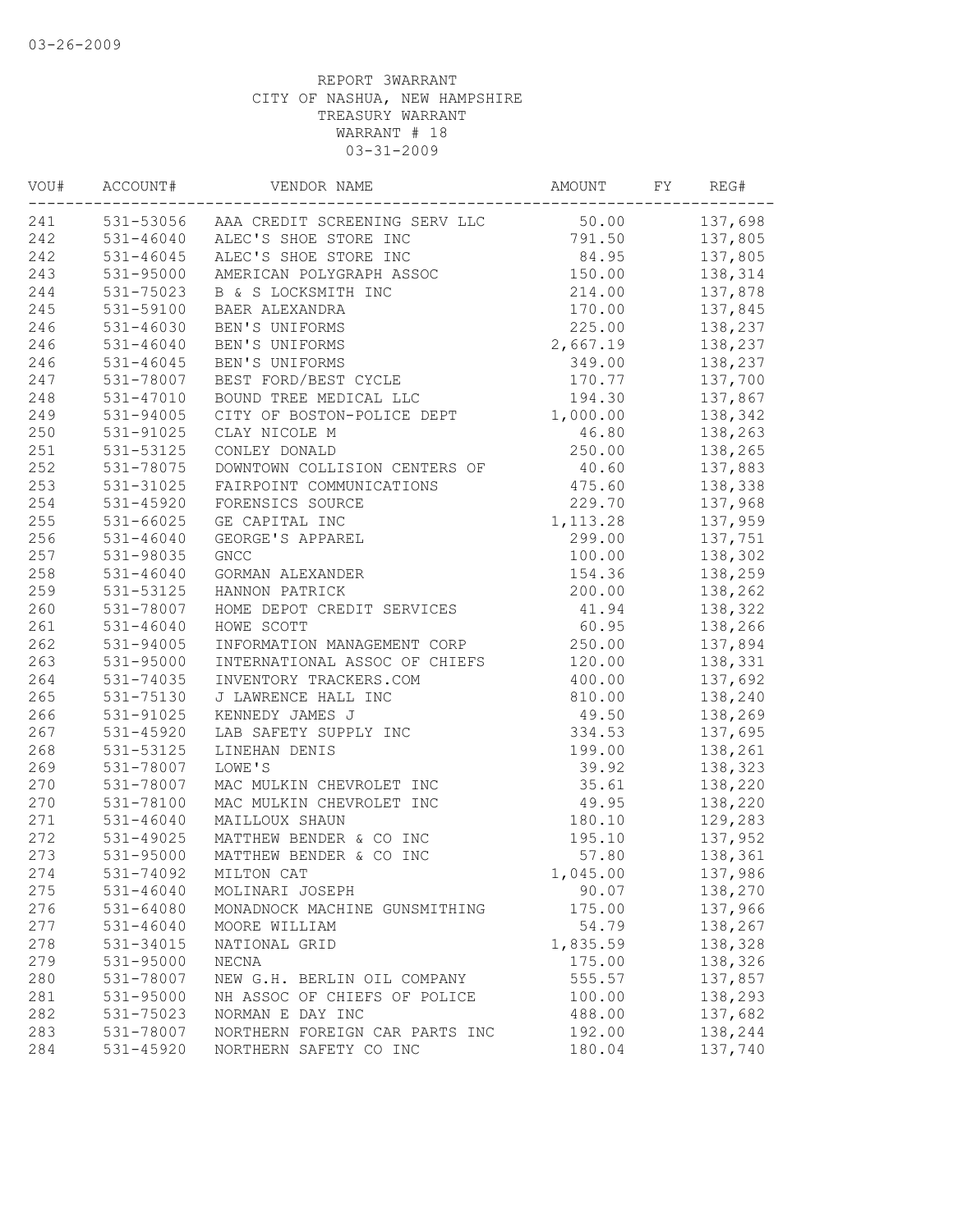| VOU#      | ACCOUNT#      | VENDOR NAME                               | AMOUNT   | FY | REG#           |
|-----------|---------------|-------------------------------------------|----------|----|----------------|
| 285       |               | 531-94005 O'BRIEN KEVIN                   |          |    | 220.00 138,260 |
| 286       | 531-41015     | OFFICE DEPOT                              |          |    | 196.56 137,703 |
| 287       | $531 - 46040$ | OSTLER DANIEL C                           | 26.24    |    | 138,258        |
| 288       | 531-31025     | PAETEC COMMUNICATIONS INC                 | 617.04   |    | 138,287        |
| 288       | 531-31040     | PAETEC COMMUNICATIONS INC                 | 267.05   |    | 138,287        |
| 289       | $531 - 46040$ | PAGE ROBERT                               | 93.49    |    | 138,257        |
| 290       | 531-33005     | PENNICHUCK WATER                          | 16.55    |    | 138,299        |
| 291       | 531-41015     | PITNEY BOWES INCORPORATED                 | 86.98    |    | 138,235        |
| 292       | 531-32035     | PSNH                                      | 430.96   |    | 138,349        |
| 293       | $531 - 53050$ | PSYCHOTHERAPY ASSOCIATES INC              | 600.00   |    | 138,049        |
| 294       | 531-91025     | ROY ANDREW                                | 44.00    |    | 138,264        |
| 295       | 531-45920     | SIRCHIE FINGER PRINT LABORATOR            | 299.13   |    | 137,904        |
| 296       | 531-53045     | ST JOSEPH BUSINESS & HEALTH               | 659.55   |    | 137,795        |
| 297       | 531-31035     | STATE OF NEW HAMPSHIRE                    | 1,125.00 |    | 138,316        |
| 298       | $531 - 46040$ | SULLIVAN FRANCIS                          | 27.00    |    | 138,268        |
| 299       | 531-41015     | TAB PRODUCTS CO                           | 103.76   |    | 137,761        |
| 300       | 531-78007     | TOWERS MOTOR PARTS CORP                   | 18.60    |    | 137,935        |
| 301       | 531-74145     | TREASURER STATE OF NH                     | 210.60   |    | 137,778        |
| 302       | 531-45920     | ULINE                                     | 484.40   |    | 137,911        |
| 303       | 531-43005     | UNITED PARCEL SERVICE                     | 16.34    |    | 138,362        |
| TOTAL 531 |               | POLICE DEPARTMENT<br>____________________ |          |    | 22, 234.76     |
|           |               |                                           |          |    |                |
| 304       |               | 532-78075 A SIGN OF THINGS TO COME        | 700.00   |    | 137,754        |
| 305       | 532-78100     | ADAMSON INDUSTRIES CORP                   | 187.75   |    | 137,862        |
| 306       | $532 - 46015$ | AGAN WAYNE                                | 360.00   |    | 137,812        |
| 307       | 532-64192     | AMERICAN ARBORIST SUPPLIES                | 47.19    |    | 138,125        |
| 308       | 532-78100     | ARCSOURCE INC                             | 33.09    |    | 137,828        |
| 309       | 532-79040     | BATTERIES PLUS                            | 58.14    |    | 137,963        |
| 310       | 532-75023     | BELLETETES INC                            | 63.46    |    | 137,820        |
| 310       | 532-75901     | BELLETETES INC                            | 71.34    |    | 137,820        |
| 310       | 532-78100     | BELLETETES INC                            | 12.67    |    | 137,820        |
| 311       | $532 - 46030$ | BERGERON PROTECTIVE CLOTHING              | 8,406.82 |    | 137,988        |
| 312       | 532-78020     | BJT TRUCK REPAIR, INC                     | 52.58    |    | 138,221        |
| 313       | 532-75105     | BRIAN MASON ELECTRIC LLC                  | 349.75   |    | 137,897        |
| 314       | 532-64080     | C & S SPECIALTY INC                       | 369.95   |    | 138,086        |
| 315       | 532-46045     | COTE STEPHEN                              | 419.64   |    | 137,908        |
| 316       | 532-95010     | FIRE APPARATUS AND EMERGENCY E            | 12.00    |    | 138,341        |
| 317       | 532-64080     | FIRE TECH & SAFETY OF NEW ENGL            | 4,669.00 |    | 137,940        |
| 317       | 532-64094     | FIRE TECH & SAFETY OF NEW ENGL            | 701.25   |    | 137,940        |
| 318       | 532-78080     | FLEETPRIDE                                | 570.82   |    | 137,835        |
| 319       | 532-63005     | FLETCHER'S APPLIANCE                      | 125.00   |    | 137,750        |
| 320       | 532-98005     | FULL SOURCE                               | 244.28   |    | 138,124        |
| 321       | 532-75023     | HOME DEPOT CREDIT SERVICES                | 134.61   |    | 138,296        |
| 322       | 532-46030     | INDUSTRIAL PROTECTION SERVICES            | 1,336.00 |    | 137,743        |
| 323       | 532-59135     | J P PEST SERVICES                         | 150.00   |    | 137,866        |
| 324       | 532-78007     | JACK YOUNG COMPANY, INC                   | 74.40    |    | 137,970        |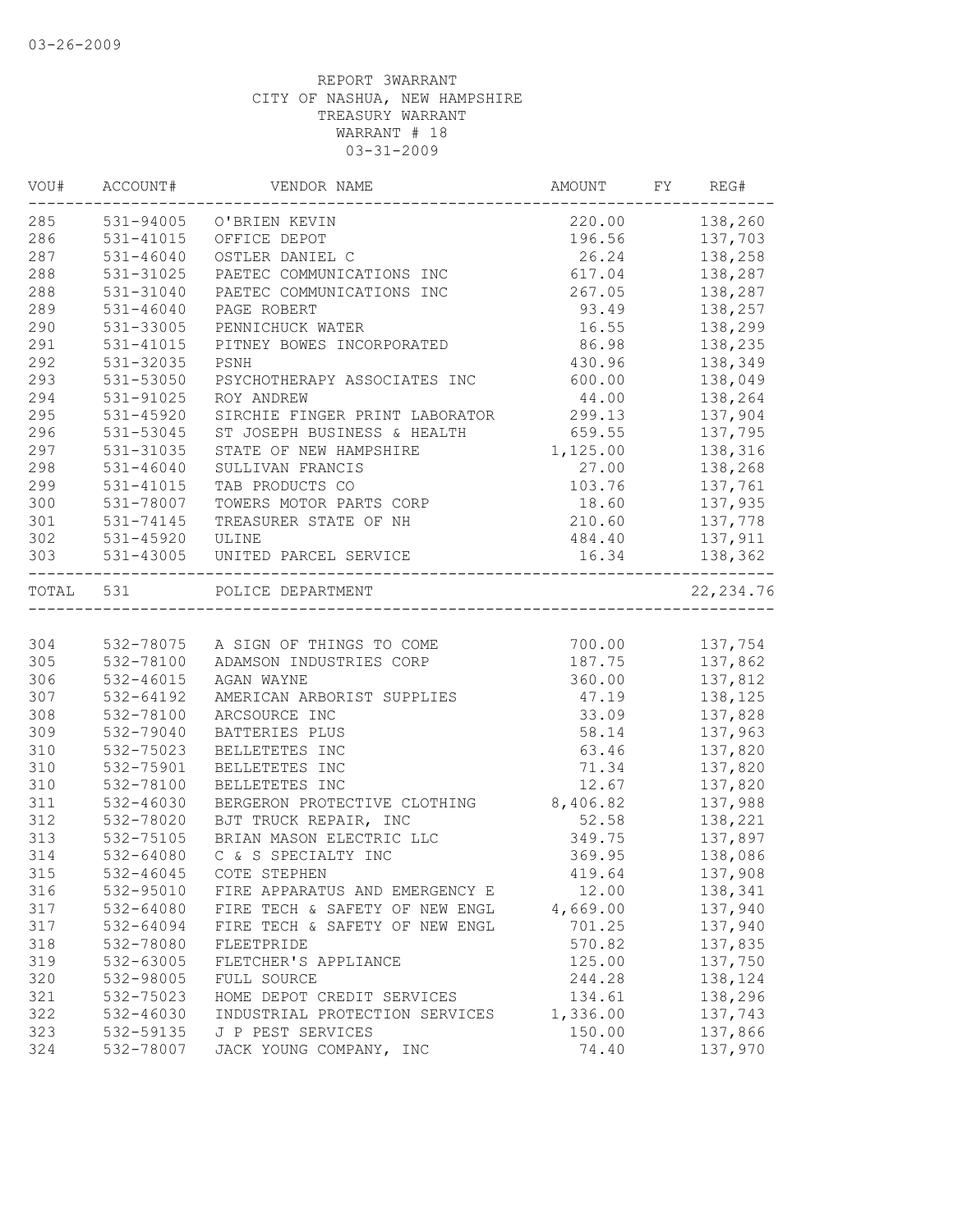| VOU#      | ACCOUNT#           | VENDOR NAME                          | AMOUNT                                     | FY REG#        |
|-----------|--------------------|--------------------------------------|--------------------------------------------|----------------|
| 325       | 532-78020          | KUSSMAUL ELECTRONICS CO INC          | 205.51                                     | 137,771        |
| 326       | 532-78020          | LIBERTY INTN'L TRUCKS OF NH LL 90.94 |                                            | 138,224        |
| 327       | 532-78075          | MIKE'S CUSTOM KANVAS                 | 450.00                                     | 137,702        |
| 328       | 532-78100          | MINUTEMAN TRUCKS INC                 | 314.13                                     | 137,864        |
| 329       | 532-34015          | NATIONAL GRID                        | 1,745.89                                   | 138,328        |
| 330       | 532-42005          | NEW ENGLAND PAPER & SUPPLY           | 387.50                                     | 137,850        |
| 330       | 532-42010          | NEW ENGLAND PAPER & SUPPLY           | 302.55                                     | 137,850        |
| 330       | 532-42020          | NEW ENGLAND PAPER & SUPPLY           | 217.58                                     | 137,850        |
| 331       | 532-53045          | OCCUPATIONAL HEALTH CENTERS          | 74.50                                      | 137,973        |
| 332       | 532-31040          | PAETEC COMMUNICATIONS INC            | 26.16                                      | 138,287        |
| 333       | 532-33005          | PENNICHUCK WATER                     | 1,482.05                                   | 138,299        |
| 334       | 532-64192          | PROGRESSIVE ALARM SERVICES           | 155.50                                     | 138,122        |
| 335       | 532-32005          | PSNH                                 | 3,490.96                                   | 138,349        |
| 336       | 532-79045          | REXEL CLS                            | 33.41                                      | 138,157        |
| 337       | 532-78007          | SANEL AUTO PARTS CO                  | 480.00                                     | 137,826        |
| 337       | 532-78100          | SANEL AUTO PARTS CO                  | 187.36                                     | 137,826        |
| 338       | 532-45220          | SIGNS & PRINTS                       | 425.00                                     | 137,870        |
| 339       | 532-78100          | TOWNSEND FORD                        | 70.38                                      | 137,876        |
| 340       | 532-59100          | TRUE BLUE CLEANERS                   | 197.90                                     | 137,863        |
| 341       | 532-63065          | ULTIMATE OFFICE                      | 972.00                                     | 138,058        |
| 342       | 532-46045          | WHOLEY MARK                          | 46.50                                      | 137,767        |
| TOTAL     | 532                | FIRE DEPARTMENT                      |                                            | 30,505.56      |
|           | 343 534-32020 PSNH |                                      | 201.50                                     | 138,349        |
| TOTAL 534 |                    | STREET LIGHTING                      |                                            | 201.50         |
| 344       |                    | 535-81023 CARD TECH INC              | 247.98                                     | 137,886        |
| 345       |                    | 535-94025 HOLIDAY INN                | 794.88<br>-------------------------------- | 138,271        |
| TOTAL 535 |                    | EMERGENCY MANAGEMENT                 |                                            | 1,042.86       |
|           |                    |                                      |                                            |                |
| 346       |                    | 536-49075 BLUE ICE TECHNOLOGY, INC   |                                            | 660.43 138,130 |
| 347       |                    | 536-46045 CAMBRIDGE EMBROIDERY       | 280.00                                     | 137,874        |
| 348       | 536-95000          | GATE CITY LIONS                      | 75.00                                      | 129,333        |
| 349       | 536-49075          | LOWE'S                               | 373.58                                     | 138,323        |
| 350       | 536-53025          | MOTOROLA                             | 1,500.00                                   | 137,774        |
| 350       | 536-64255          | MOTOROLA                             | 1,471.34                                   | 137,774        |
| 351       | 536-32035          | PSNH                                 | 726.14                                     | 138,349        |
| 352       | 536-49075          | ROBBINS AUTO PARTS INC               | 4,349.76                                   | 137,854        |
| 353       | 536-49075          | SEARS COMMERCIAL ONE                 | 372.56                                     | 138,303        |
| 354       | 536-64255          | TESSCO TECHNOLOGIES INC              | 686.81                                     | 137,830        |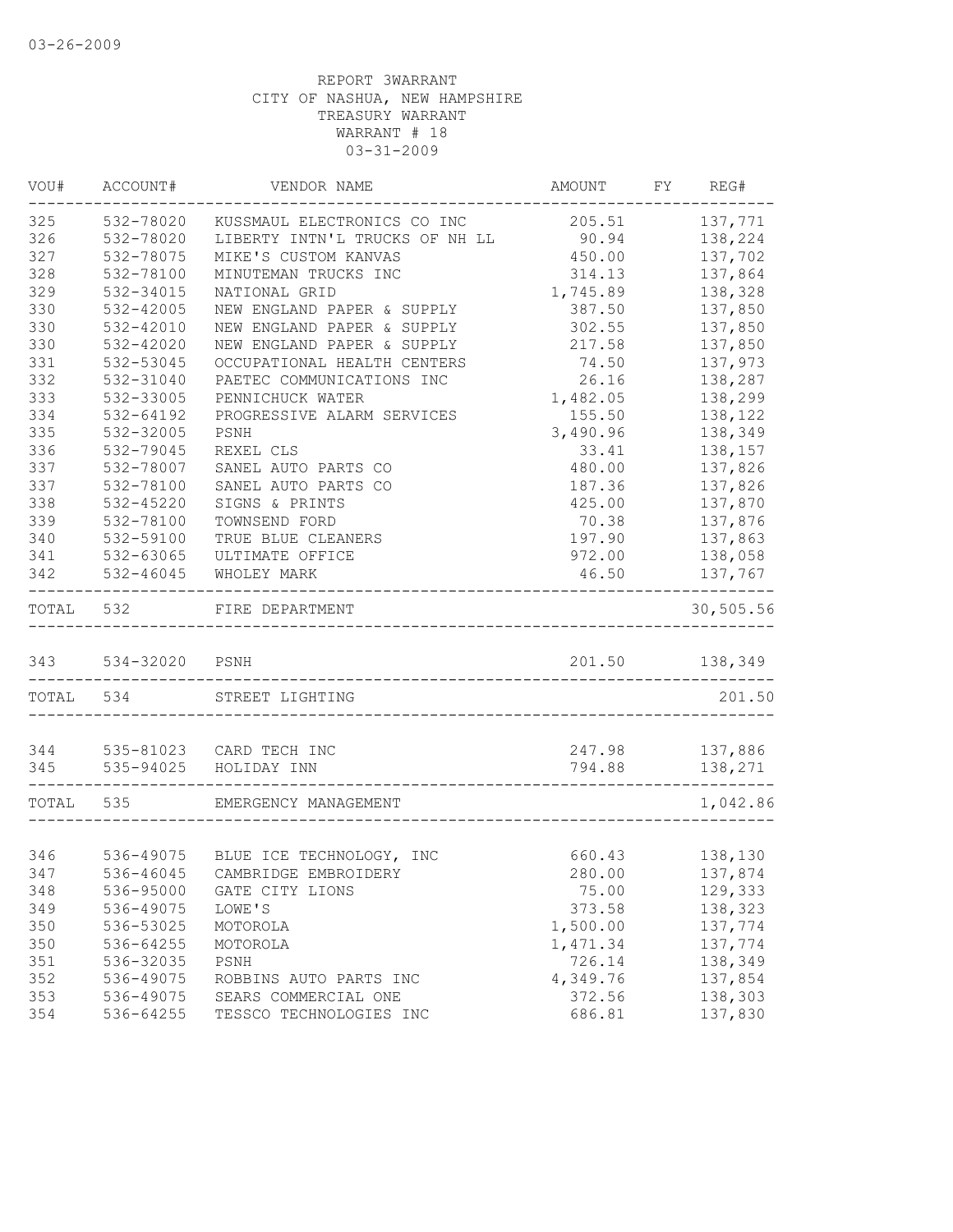|           | VOU# ACCOUNT# | VENDOR NAME                           |                               | FY REG#                    |
|-----------|---------------|---------------------------------------|-------------------------------|----------------------------|
|           |               | TOTAL 536 CITYWIDE COMMUNICATIONS     | ----------------------------- | 10,495.62                  |
| 355       | 541-33005     | PENNICHUCK WATER                      | 303.37                        | 138,299                    |
| 356       | 541-32005     | PUBLIC SERVICE OF NH                  | 1,264.28                      | 138,353                    |
| 357       | 541-34005     | SHATTUCK MALONE OIL CO                | 587.06                        | 138,283                    |
| 358       | 541-91015     | VIGROUX KERRAN                        | 25.10                         | 137,972                    |
|           | TOTAL 541     | COMMUNITY SERVICES DIVISION           |                               | 2,179.81                   |
|           |               | 359 542-41015 ANCO SIGNS & STAMPS INC |                               | 23.65 137,915              |
|           |               |                                       |                               |                            |
| TOTAL 542 |               | COMMUNITY HEALTH                      |                               | 23.65                      |
|           |               |                                       |                               |                            |
| 360       |               | 543-43005 ALUKONIS LINDA              | 5.70                          | 138,272                    |
| 360       |               | 543-49075 ALUKONIS LINDA              | 34.00                         | 138,272                    |
| 361       |               | 543-49070 VWR INTERNATIONAL INC       | 1,065.95                      | 137,994<br>--------------- |
|           | TOTAL 543     | ENVIRONMENTAL HEALTH DEPT.            |                               | 1,105.65                   |
|           |               |                                       |                               |                            |
| 362       | 545-97020     | 11 GRANITE ST LLC                     | 398.88                        | 137,981                    |
| 363       | 545-97020     | 188 CONCORD ST LLC DBA LILLIAN        | 700.00                        | 137,899                    |
| 364       | 545-97020     | 22-24 LINDEN ST REALTY TRUST          | 324.82                        | 137,997                    |
| 365       | 545-97020     | 23-25 TEMPLE ST REALTY LLC            | 1,500.00                      | 137,909                    |
| 366       | 545-97020     | 28-34 RR SQUARE LLC                   | 425.00                        | 137,718                    |
| 367       | 545-97020     | 31 BRIDGE ST REALTY LLC               | 900.00                        | 137,825                    |
| 368       | 545-97020     | 9 LOCUST ST TRUST                     | 642.00                        | 137,998                    |
| 369       | 545-97020     | AM28 REAL ESTATE LLC                  | 435.00                        | 137,696                    |
| 370       | 545-97020     | BISHOP REAL ESTATE MGMT INC           | 425.00                        | 137,807                    |
| 371       | 545-97020     | BONNETTE PETER                        | 333.29                        | 137,706                    |
| 372       | 545-97015     | BOSTON EXPRESS BUS INC                | 150.00                        | 137,900                    |
| 373       | 545-97020     | <b>BOURDON KAREN</b>                  | 1,000.00                      | 138,275                    |
| 374       | 545-97020     | BOYER IVON                            | 466.00                        | 137,777                    |
| 375       | 545-97020     | CONSTANT FAMILY LLC II                | 2,004.00                      | 137,840                    |
| 376       | 545-97020     | COUNTRY BARN MOTEL                    | 1,158.00                      | 137,821                    |
| 377       | 545-97020     | DAIGLE DONNA                          | 560.00                        | 137,804                    |
| 378       | 545-97015     | DEMOULAS SUPERMARKETS INC             | 3,830.69                      | 138,284                    |
| 379       | 545-97020     | DICHARD DOUGLAS J                     | 484.13                        | 137,711                    |
| 380       | 545-97020     | DOWNTOWNER NELSON/DAVID A GREG        | 248.76                        | 137,713                    |
| 381       | 545-97020     | DURRETT HOLLI                         | 281.93                        | 137,764                    |
| 382       | 545-97020     | FLAGLER PROPERTIES                    | 711.96                        | 137,950                    |
| 383       | 545-97020     | FORTIER CARMEN Y                      | 558.41                        | 137,921                    |
| 384       | 545-97020     | FREEDOM APARTMENTS LLC                | 1,464.85                      | 137,814                    |
| 385       | 545-97020     | GAUTHIER REALTY/CONNIE GAUTHIE        | 2,493.72                      | 137,978                    |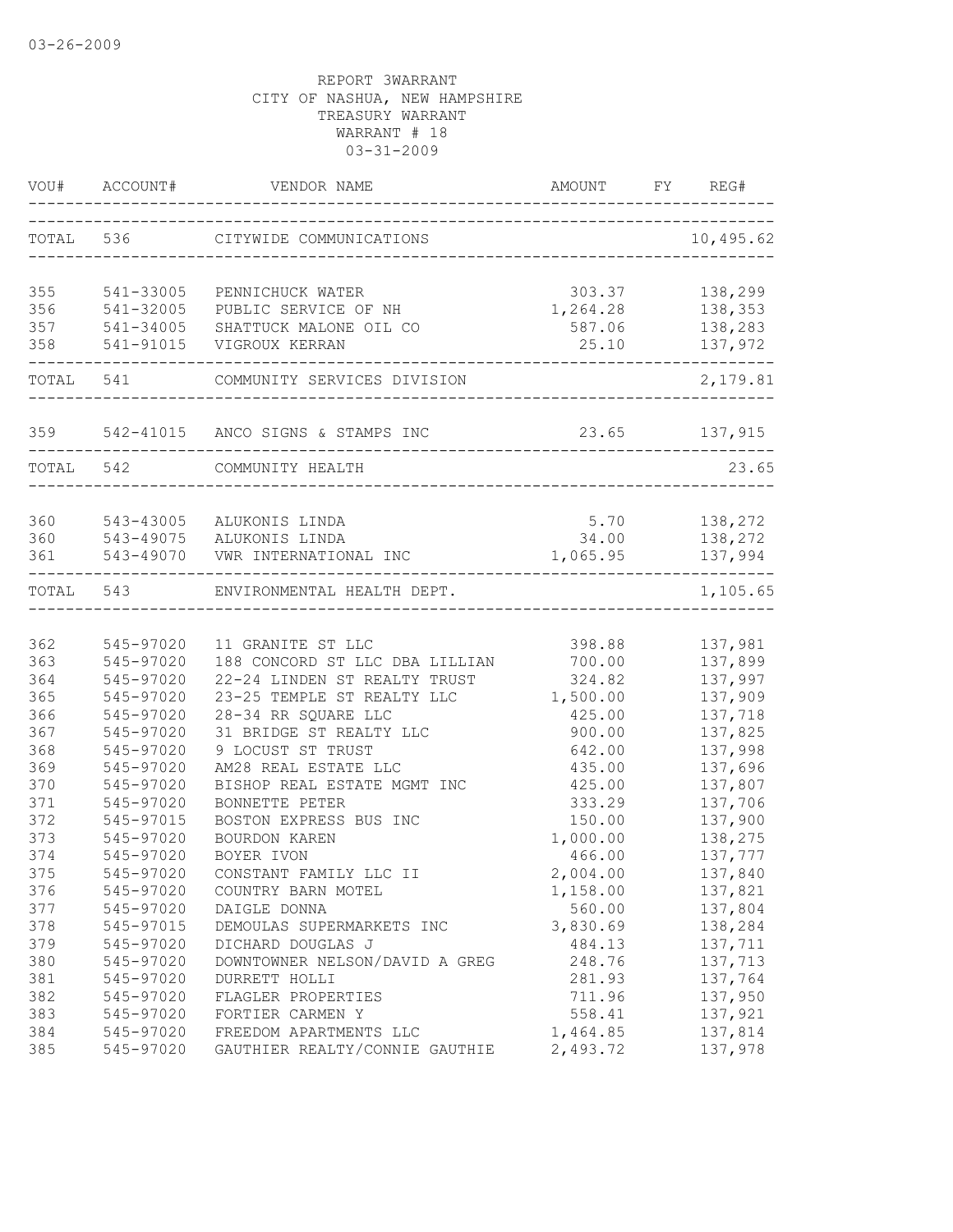| VOU#      | ACCOUNT#      | VENDOR NAME                             | AMOUNT        | FY | REG#           |
|-----------|---------------|-----------------------------------------|---------------|----|----------------|
| 386       | 545-97020     | GOULET BARBARA A                        | 331.98        |    | 137,680        |
| 387       | 545-97020     | LAMERAND ENTERPRISES/KYLE LAME 1,717.05 |               |    | 137,931        |
| 388       | 545-97020     | LAPOINTE OLIVER MARIE GABE & D          | 412.50        |    | 137,803        |
| 389       | 545-97020     | LATVIS STEVEN J                         | 285.43        |    | 137,999        |
| 390       | 545-97020     | LTA INVESTMENTS LLC                     | 260.00        |    | 137,882        |
| 391       | 545-97020     | MARKARIAN DEBORAH                       | 588.66        |    | 137,901        |
| 392       | 545-97020     | MCCHANDLER LLC                          | 813.24        |    | 137,819        |
| 393       | 545-97020     | MOTEL 6                                 | 1,423.71      |    | 137,934        |
| 394       | 545-97020     | MOULTON DAVID C                         | 809.00        |    | 137,690        |
| 395       | 545-97020     | OCASIO JUDITH M                         | 900.00        |    | 137,760        |
| 396       | 545-97020     | OLYMPIA PROPERTIES LLC                  | 881.00        |    | 137,705        |
| 397       | 545-97020     | ONEAL VIRGINIA                          | 800.00        |    | 138,273        |
| 398       | 545-97020     | OTD REALTY LLC                          | 915.15        |    | 137,741        |
| 399       | 545-97020     | PAQUIN EDWARD                           | 560.07        |    | 137,697        |
| 400       | 545-97015     | PENNICHUCK WATER WORKS INC              | 239.79        |    | 138,297        |
| 401       | 545-97020     | POULIN JACQUES                          | 476.12        |    | 137,809        |
| 402       | 545-97015     | PSNH                                    | 725.03        |    | 138,352        |
| 403       | 545-97020     | SAVOV ERIN                              | 300.00        |    | 138,274        |
| 404       | 545-97015     | ST JOSEPH PHARMACY                      | 93.75         |    | 137,723        |
| 405       | 545-97020     | TSOUKARIS PETER M                       | 444.45        |    | 138,002        |
| 406       | 545-97015     | WINGATE'S PHARMACY INC                  | 7,511.43      |    | 138,285        |
| 407       | 545-97020     | WRN REAL ESTATE LLC                     | 631.70        |    | 137,917        |
| TOTAL 545 |               | WELFARE COSTS                           |               |    | 42,616.50      |
|           |               |                                         |               |    |                |
| 408       | 551-94005     | ACEC-NH                                 |               |    | 130.00 138,301 |
| 409       | $551 - 49075$ | ASAP FIRE & SAFETY CORPORATION          | 86.50         |    | 137,782        |
| 409       | 551-59100     | ASAP FIRE & SAFETY CORPORATION          | 185.50        |    | 137,782        |
| 410       | $551 - 49075$ | ASAP SPRINKLER, LLC                     | 75.00         |    | 138,014        |
| 410       | 551-59100     | ASAP SPRINKLER, LLC                     | 295.00        |    | 138,014        |
| 411       | 551-34015     | NATIONAL GRID                           | 164.09        |    | 138,328        |
| 412       | 551-31040     | PAETEC COMMUNICATIONS INC               | 4.11          |    | 138,287        |
| 413       | 551-33005     | PENNICHUCK WATER                        | 49.47         |    | 138,299        |
| 414       | 551-49075     | SPILLERS                                | 683.11        |    | 138,309        |
| TOTAL 551 |               | PUBLIC WORKS DIV & ENGINEERING          | _____________ |    | 1,672.78       |
|           |               |                                         |               |    |                |
| 415       | $552 - 64192$ | ABI ABSOLUTE.COM                        | 6,454.45      |    | 138,126        |
| 416       | 552-59050     | BATHALON DAN                            | 902.00        |    | 137,879        |
| 417       | $552 - 45250$ | BELLETETES INC                          | 107.88        |    | 137,820        |
| 417       | 552-75021     | BELLETETES INC                          | 14.39         |    | 137,820        |
| 417       | 552-75022     | BELLETETES INC                          | 53.94         |    | 137,820        |
| 417       | 552-75135     | BELLETETES INC                          | 72.25         |    | 137,820        |
| 418       | $552 - 45235$ | <b>BEN MEADOWS</b>                      | 36.71         |    | 138,340        |
| 419       | 552-78007     | CARPARTS OF NASHUA                      | 21.19         |    | 137,699        |
| 420       | 552-78100     | CASEY EQUIPMENT & RENTAL CORP           | 620.43        |    | 137,939        |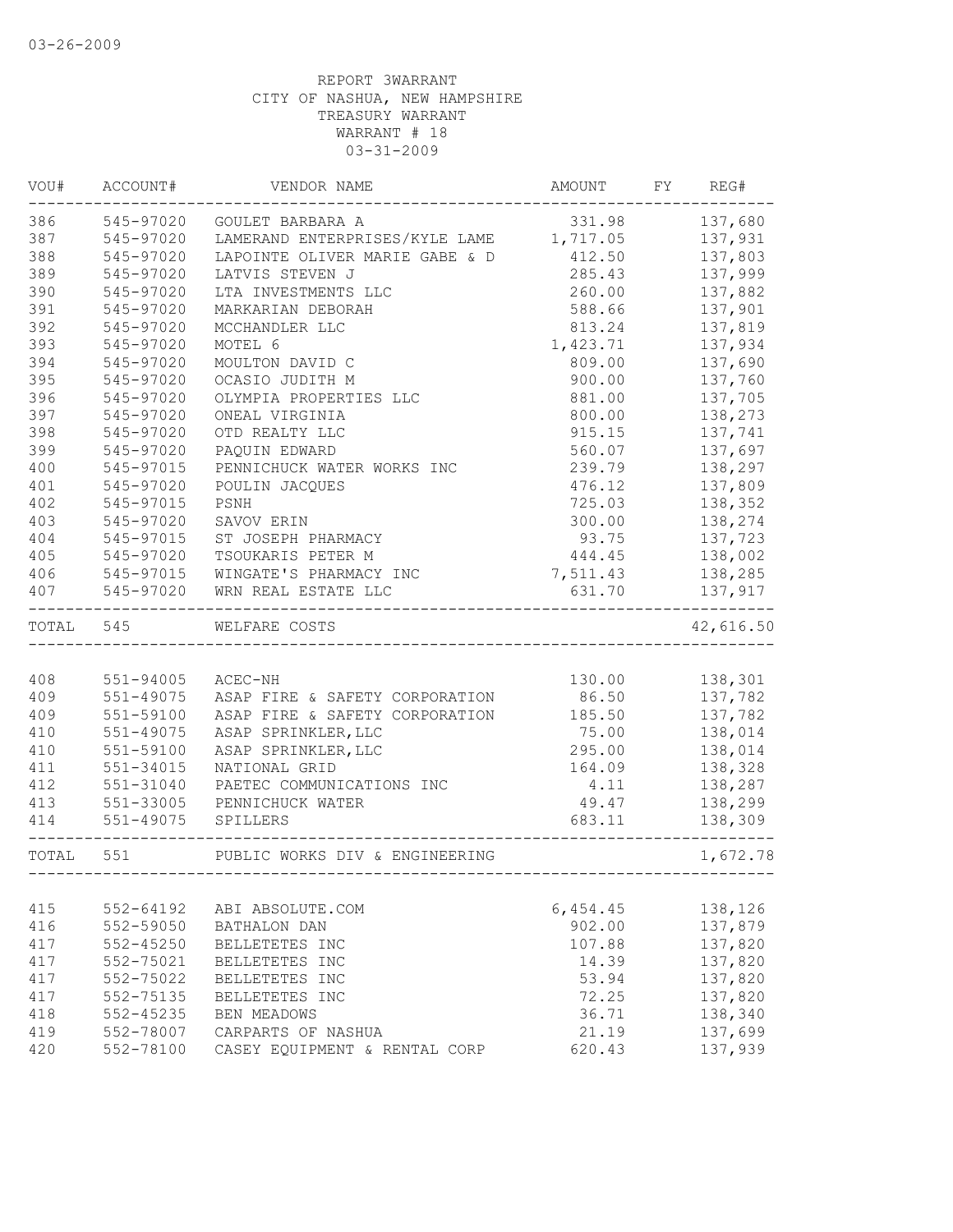| WOU#  | ACCOUNT#      | VENDOR NAME                    | AMOUNT             | FY | REG#      |
|-------|---------------|--------------------------------|--------------------|----|-----------|
| 421   | 552-59050     | COYLE KEVIN                    | 1, 141.00 137, 737 |    |           |
| 422   | 552-48015     | DENNIS K BURKE INC             | 2,362.76           |    | 138,363   |
| 423   | 552-59050     | GARDNER JOHN                   | 450.00             |    | 138,076   |
| 424   | 552-69035     | HOME DEPOT CREDIT SERVICES     | 39.94              |    | 138,296   |
| 424   | 552-75021     | HOME DEPOT CREDIT SERVICES     | 89.70              |    | 138,296   |
| 424   | 552-75022     | HOME DEPOT CREDIT SERVICES     | 236.51             |    | 138,296   |
| 424   | 552-75135     | HOME DEPOT CREDIT SERVICES     | 67.43              |    | 138,296   |
| 424   | 552-75170     | HOME DEPOT CREDIT SERVICES     | 41.93              |    | 138,296   |
| 425   | 552-74092     | HUDSON SMALL ENGINE            | 296.00             |    | 137,808   |
| 426   | 552-75021     | LOWE'S                         | 440.25             |    | 138,323   |
| 427   | 552-75022     | M & M ELECTRICAL SUPPLY CO INC | 77.95              |    | 138,215   |
| 428   | 552-78007     | MAYNARD & LESIEUR INCORPORATED | 200.00             |    | 138,225   |
| 429   | 552-78007     | NAPA AUTO PARTS                | 259.71             |    | 137,929   |
| 430   | 552-75135     | NASHUA WALLPAPER & PAINT CO    | 198.66             |    | 137,833   |
| 431   | 552-34015     | NATIONAL GRID                  | 464.53             |    | 138,328   |
| 432   | 552-75040     | NEWTON DISTRIBUTING CO INC     | 824.38             |    | 137,957   |
| 433   | 552-95005     | NH SOUTHERN LEAGUE             | 885.00             |    | 138,312   |
| 434   | 552-31040     | PAETEC COMMUNICATIONS INC      | 20.46              |    | 138,287   |
| 435   | 552-33005     | PENNICHUCK WATER               | 532.43             |    | 138,299   |
| 435   | 552-33045     | PENNICHUCK WATER               | 342.62             |    | 138,299   |
| 436   | 552-59180     | PIONEER TREE SERVICE           | 1,544.00           |    | 138,052   |
| 437   | 552-32005     | PSNH                           | 6,081.61           |    | 138,349   |
| 438   | 552-75021     | R WHITE EQUIPMENT CENTER INC   | 60.00              |    | 138,227   |
| 439   | 552-59050     | SAIA FRANK                     | 610.00             |    | 137,746   |
| 440   | 552-74092     | SIMPLEX GRINNELL               | 445.21             |    | 138,305   |
| 441   | 552-59050     | THOMAS ANTWAN                  | 1,567.00           |    | 137,817   |
| 442   | 552-59050     | TOOMEY BRIAN                   | 1,800.00           |    | 137,770   |
| 443   | 552-59050     | TOROSIAN GEORGE                | 260.00             |    | 137,848   |
| 444   | 552-75040     | UNITED SUPPLY COMPANY INC      | 19.63              |    | 138,231   |
| 445   | 552-59050     | WHEELER DOUG                   | 50.00              |    | 137,895   |
| TOTAL | 552           | PARKS AND RECREATION           |                    |    | 29,691.95 |
|       |               |                                |                    |    |           |
| 446   |               | 553-45175 ARCSOURCE INC        | 176.95             |    | 137,828   |
| 446   | 553-69025     | ARCSOURCE INC                  | 135.48             |    | 137,828   |
| 447   | 553-49075     | ARNE LLC                       | 275.00             |    | 137,763   |
| 448   | 553-46045     | BASHUA BENNIE                  | 79.99              |    | 138,276   |
| 449   | 553-59150     | BCM CONTROLS CORPORATION       | 1,213.58           |    | 137,865   |
| 450   | 553-49075     | BELLETETES INC                 | 483.30             |    | 137,820   |
| 450   | 553-69025     | BELLETETES INC                 | 25.17              |    | 137,820   |
| 451   | $553 - 45010$ | BROX INDUSTRIES INC            | 2,988.12           |    | 137,730   |
| 452   | 553-78100     | CASEY & DUPUIS EQUIPMENT CORP  | 94.58              |    | 137,941   |
| 453   | 553-78100     | CASEY EQUIPMENT & RENTAL CORP  | 76.13              |    | 137,939   |
| 454   | 553-45015     | CONTINENTAL PAVING INC         | 353.20             |    | 138,232   |
| 455   | 553-78100     | DONOVAN SPRING COMPANY INC     | 2,983.47           |    | 137,728   |
| 456   | 553-78100     | F W WEBB COMPANY               | 562.47             |    | 137,762   |
| 457   | 553-45265     | FL MERRILL CONSTRUCTION INC    | 5,840.81           |    | 137,906   |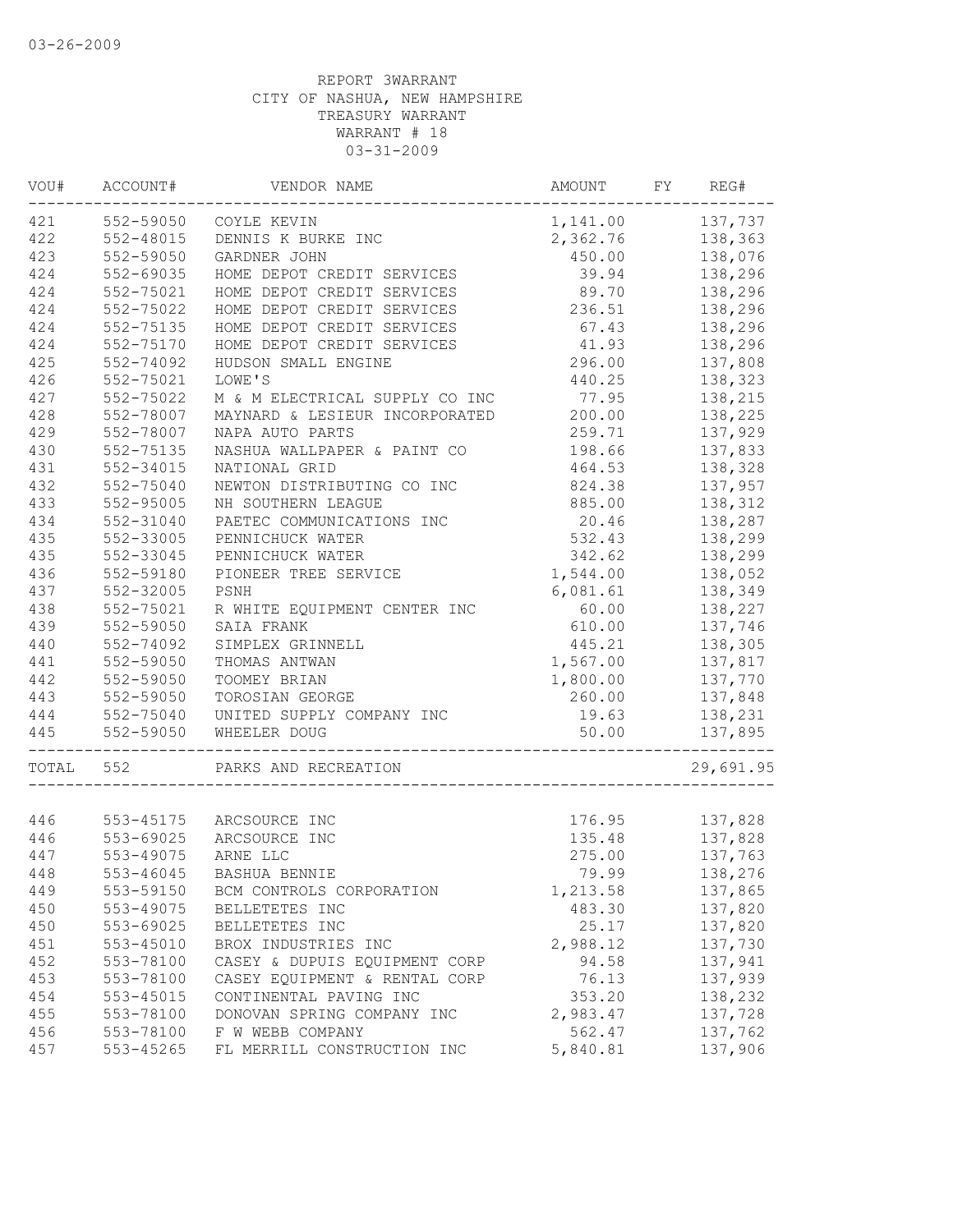| VOU#  | ACCOUNT#               | VENDOR NAME                                  | AMOUNT   | FY | REG#               |
|-------|------------------------|----------------------------------------------|----------|----|--------------------|
| 458   | 553-45060              | GATE CITY FENCE CO INC                       | 8.00     |    | 137,793            |
| 459   | 553-78100              | HOWARD P FAIRFIELD, LLC                      | 421.71   |    | 138,154            |
| 460   | 553-78100              | LIBERTY INTN'L TRUCKS OF NH LL               | 670.72   |    | 138,224            |
| 461   | 553-78100              | MAC MULKIN CHEVROLET INC                     | 247.92   |    | 138,220            |
| 462   | 553-78065              | MAYNARD & LESIEUR INCORPORATED               | 780.00   |    | 138,225            |
| 463   | 553-78100              | MCDEVITT TRUCKS INC                          | 395.80   |    | 137,964            |
| 464   | 553-49075              | NAPA AUTO PARTS                              | 7.54     |    | 137,929            |
| 464   | 553-49075              | NAPA AUTO PARTS                              | 143.28   |    | 137,930            |
| 464   | 553-69025              | NAPA AUTO PARTS                              | 46.58    |    | 137,930            |
| 464   | 553-78035              | NAPA AUTO PARTS                              | 64.56    |    | 137,930            |
| 464   | 553-78100              | NAPA AUTO PARTS                              | 308.83   |    | 137,929            |
| 464   | 553-78100              | NAPA AUTO PARTS                              | 1,004.52 |    | 137,930            |
| 465   | 553-34015              | NATIONAL GRID                                | 1,641.68 |    | 138,328            |
| 466   | 553-46045              | NEW ENGLAND EQUIPMENT RENTALS                | 475.00   |    | 137,837            |
| 467   | 553-78035              | NEW G.H. BERLIN OIL COMPANY                  | 1,265.66 |    | 137,857            |
| 468   | 553-31040              | PAETEC COMMUNICATIONS INC                    | 18.75    |    | 138,287            |
| 469   | 553-78100              | PINE MOTOR PARTS                             | 439.38   |    | 138,226            |
| 470   | 553-31050              | PLATINUM FUNDING SERVICES LLC                | 473.20   |    | 138,330            |
| 471   | 553-59100              | RMJ CORP                                     | 1,302.23 |    | 137,791            |
| 472   | $553 - 46045$          | ROCKY BRANDS RETAIL LLC                      | 162.00   |    | 137,976            |
| 473   | 553-49075              | SANEL AUTO PARTS CO                          | 95.84    |    | 137,826            |
| 473   | 553-78100              | SANEL AUTO PARTS CO                          | 559.89   |    | 137,826            |
| 474   | 553-48005              | SHATTUCK MALONE OIL CO                       | 2,532.14 |    | 138,283            |
| 475   | 553-69025              | SNAP ON TOOLS                                | 253.99   |    | 137,729            |
| 476   | 553-41015              | STAPLES BUSINESS ADVANTAGE                   | 52.49    |    | 137,993            |
| 477   | 553-78100              | TST EQUIPMENT INC                            | 345.00   |    | 137,792            |
| 478   | 553-94005              | UMASS LOWELL                                 | 150.00   |    | 138,325            |
| 479   | 553-46045              | UNIFIRST CORPORATION                         | 621.12   |    | 137,947            |
| TOTAL | 553                    | STREET DEPARTMENT                            |          |    | 29,776.08          |
|       |                        |                                              |          |    |                    |
| 480   | 555-69025<br>555-78140 | LOWE'S                                       | 83.38    |    | 138,323<br>137,930 |
| 481   | 555-31040              | NAPA AUTO PARTS<br>PAETEC COMMUNICATIONS INC | 25.56    |    |                    |
| 482   |                        |                                              | 18.75    |    | 138,287            |
| 483   | 555-45285              | PERMA-LINE CORP OF NEW ENGLAND               | 106.25   |    | 137,714            |
| 484   | 555-32025              | PSNH                                         | 146.91   |    | 138,349            |
| 484   | 555-32025              | PSNH                                         | 1,727.96 |    | 138,350            |
| 485   |                        | 555-41015 STAPLES BUSINESS ADVANTAGE         | 93.59    |    | 137,993            |
| 486   | 555-75023              | UNIFIRST CORPORATION                         | 23.75    |    | 137,947<br>-----   |
| TOTAL | 555                    | TRAFFIC DEPARTMENT                           |          |    | 2,226.15           |
| 487   | 557-59105              | HANDY HOUSE INC                              | 55.00    |    | 138,315            |
| 488   |                        | 557-31040 PAETEC COMMUNICATIONS INC          | 8.47     |    | 138,287            |
| 489   | 557-33005              | PENNICHUCK WATER                             | 68.12    |    | 138,299            |
| 490   | 557-32005              | PSNH                                         | 335.99   |    | 138,350            |
|       |                        |                                              |          |    |                    |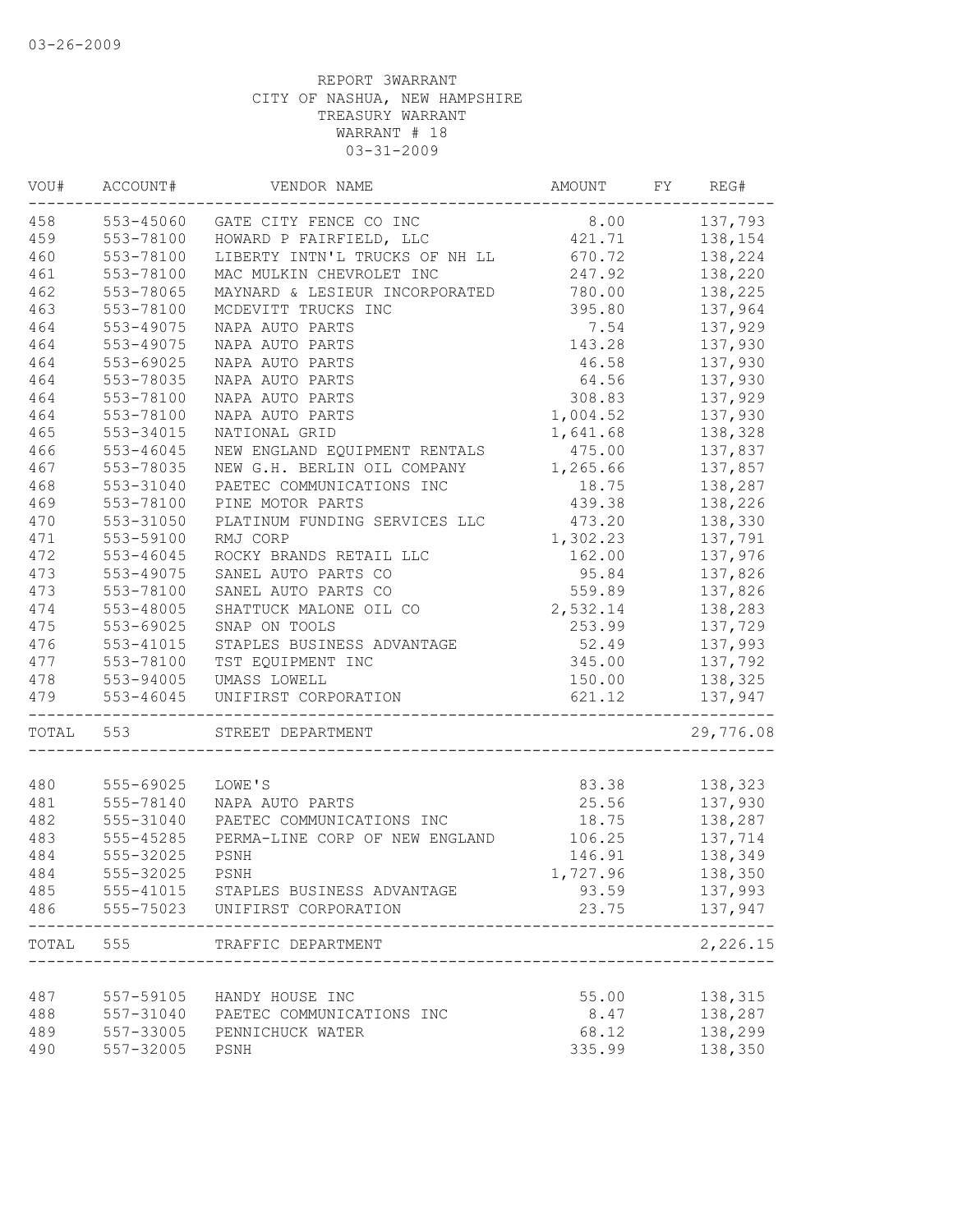| VOU#              | ACCOUNT#                            | VENDOR NAME                                               | AMOUNT                     | FY | REG#                          |
|-------------------|-------------------------------------|-----------------------------------------------------------|----------------------------|----|-------------------------------|
| 490<br>491<br>492 | 557-32005<br>557-32005<br>557-49075 | PSNH<br>PUBLIC SERVICE OF NH<br>W E AUBUCHON COMPANY INC  | 56.39<br>4,965.54<br>29.00 |    | 138,351<br>138,353<br>137,709 |
| TOTAL             | 557                                 | PARKING LOTS                                              |                            |    | 5,518.51                      |
|                   |                                     |                                                           |                            |    |                               |
| 493<br>494        | 561-75023<br>561-78100              | JOSEPH DEFONTES CO., LLC<br>MAFFEE'S GARAGE INC           | 128.72<br>168.13           |    | 137,749<br>138,216            |
| 495               | 561-94005                           | NHCA                                                      | 50.00                      |    | 138,307                       |
| 496               | 561-33005                           | PENNICHUCK WATER                                          | 101.17                     |    | 138,299                       |
| TOTAL             | 561                                 | EDGEWOOD CEMETERY                                         |                            |    | 448.02                        |
|                   |                                     |                                                           |                            |    |                               |
| 497               | 563-48015<br>563-75023              | DENNIS K BURKE INC                                        | 730.38                     |    | 138,363                       |
| 498<br>499        | 563-34015                           | HOME DEPOT CREDIT SERVICES<br>NATIONAL GRID               | 46.79<br>246.47            |    | 138,296<br>138,328            |
| 500               | 563-94005                           | <b>NHCA</b>                                               | 25.00                      |    | 138,307                       |
| 501               | 563-31040                           | PAETEC COMMUNICATIONS INC                                 | 7.58                       |    | 138,287                       |
| 502               | 563-32005                           | PSNH                                                      | 319.08                     |    | 138,351                       |
| 503               | 563-78007                           | SANEL AUTO PARTS CO                                       | 63.10                      |    | 137,826                       |
| TOTAL             | 563                                 | WOODLAWN CEMETERY                                         |                            |    | 1,438.40                      |
| 504               | 571-72010                           | CONWAY OFFICE PRODUCTS LLC                                | 315.00                     |    | 137,789                       |
| TOTAL             | 571                                 | COMMUNITY DEVELOPMENT                                     |                            |    | 315.00                        |
|                   |                                     |                                                           |                            |    |                               |
| 505               | 572-95005                           | AMERICAN PLANNING ASSOCIATION                             | 376.00                     |    | 138,295                       |
| 506               | 572-91005                           | HOUSTON ROGER                                             | 178.20                     |    | 137,974                       |
| 507<br>508        | 572-49025<br>572-59100              | LEXIS NEXIS MATTHEW BENDER<br>VANASSE HANGEN BRUSTLIN INC | 65.85<br>877.50            |    | 138,290<br>137,683            |
| TOTAL             | 572                                 | PLANNING DEPARTMENT                                       |                            |    | 1,497.55                      |
|                   |                                     |                                                           |                            |    |                               |
| 509               | 575-45090                           | AC MOORE INC                                              | 38.34                      |    | 137,851                       |
| 510               | 575-45050                           | ALIBRIS                                                   | 11.90                      |    | 137,739                       |
| 511               | 575-41015                           | ALPHAGRAPHICS                                             | 21.00                      |    | 137,829                       |
| 512<br>513        | 575-41015<br>$575 - 45050$          | ANCO SIGNS & STAMPS INC<br>BAKER & TAYLOR                 | 8.30<br>1,001.22           |    | 137,915<br>137,756            |
| 513               | 575-45050                           | BAKER & TAYLOR                                            | 1,750.22                   |    | 137,757                       |
| 513               | 575-45050                           | BAKER & TAYLOR                                            | 234.19                     |    | 137,758                       |
| 513               | 575-45085                           | BAKER & TAYLOR                                            | 375.44                     |    | 137,758                       |
| 513               | 575-45315                           | BAKER & TAYLOR                                            | 192.32                     |    | 137,758                       |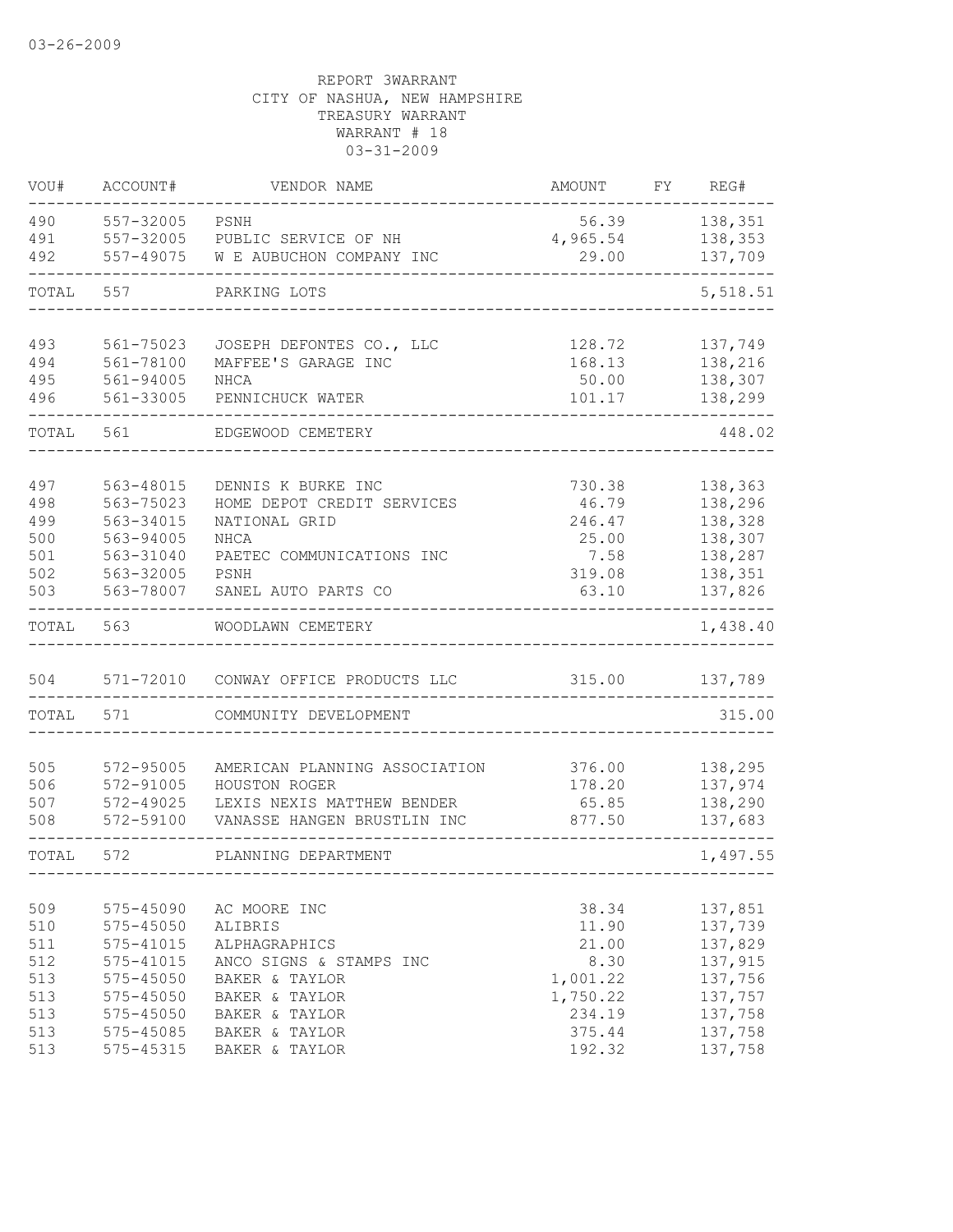| VOU#  | ACCOUNT#      | VENDOR NAME                            | AMOUNT   | FY | REG#      |
|-------|---------------|----------------------------------------|----------|----|-----------|
| 514   |               | 575-45085 BAKER & TAYLOR ENTERTAINMENT | 343.82   |    | 137,747   |
| 514   | 575-45315     | BAKER & TAYLOR ENTERTAINMENT           | 465.38   |    | 137,747   |
| 515   | $575 - 45220$ | BRODART COMPANY                        | 158.14   |    | 138,222   |
| 516   | $575 - 45050$ | D&B                                    | 2,293.50 |    | 137,881   |
| 517   | 575-57010     | DEAR READER.COM                        | 625.00   |    | 138,298   |
| 518   | $575 - 45150$ | DICHARD TOM                            | 130.00   |    | 138,345   |
| 519   | 575-45050     | ENSLOW PUBLISHERS INC                  | 1,124.95 |    | 138,047   |
| 520   | 575-45050     | <b>GALE</b>                            | 413.47   |    | 137,936   |
| 521   | 575-45220     | GENERAL BOOK COVERS                    | 462.04   |    | 137,707   |
| 522   | 575-91015     | GLEESON MARGARET                       | 30.15    |    | 128,718   |
| 523   | 575-42010     | HOME DEPOT CREDIT SERVICES             | 62.39    |    | 138,296   |
| 524   | 575-45050     | INGRAM LIBRARY SERVICES                | 1,389.80 |    | 137,982   |
| 525   | 575-75023     | J P PEST SERVICES                      | 125.00   |    | 137,866   |
| 526   | 575-45050     | MATTHEW BENDER & CO INC                | 88.80    |    | 138,361   |
| 527   | 575-45085     | MICROMARKETING LLC                     | 368.62   |    | 137,818   |
| 528   | $575 - 45150$ | MONACO LLC                             | 149.04   |    | 138,095   |
| 529   | 575-45090     | MOVIE LICENSING USA                    | 75.00    |    | 138,304   |
| 530   | 575-45315     | MULTI-CULTURAL BOOKS & VIDEOS          | 105.75   |    | 137,842   |
| 531   | 575-34015     | NATIONAL GRID                          | 927.33   |    | 138,328   |
| 532   | 575-74085     | NEVERETTS SEW & VAC INC                | 215.00   |    | 137,722   |
| 533   | 575-94005     | <b>NHLA</b>                            | 50.00    |    | 138,308   |
| 534   | 575-31040     | PAETEC COMMUNICATIONS INC              | 10.22    |    | 138,287   |
| 535   | 575-33005     | PENNICHUCK WATER                       | 13.91    |    | 138,299   |
| 535   | 575-33005     | PENNICHUCK WATER                       | 254.42   |    | 138,300   |
| 536   | 575-45085     | RANDOM HOUSE INC                       | 365.50   |    | 138,001   |
| 537   | 575-45085     | RECORDED BOOKS LLC                     | 630.80   |    | 137,949   |
| 538   | 575-45050     | SCHOLASTIC LIBRARY PUBLISHING          | 240.50   |    | 138,092   |
| 539   | 575-45050     | SIMON & SCHUSTER                       | 34.44    |    | 137,748   |
| 540   | 575-41005     | STAPLES BUSINESS ADVANTAGE             | 63.10    |    | 137,993   |
| 540   | $575 - 41015$ | STAPLES BUSINESS ADVANTAGE             | 503.03   |    | 137,993   |
| 540   |               | 575-45220 STAPLES BUSINESS ADVANTAGE   | 277.83   |    | 137,993   |
| 541   | 575-95005     | THE CHILDREN'S MUSEUM OF NH            | 350.00   |    | 138,346   |
| TOTAL | 575           | PUBLIC LIBRARIES                       |          |    | 15,979.86 |
| 542   |               | 576-49905 IMTEK REPROGRAPHICS INC      | 24.00    |    | 137,847   |
| 543   |               | 576-94005 MICHAUD DAWN                 | 84.10    |    | 137,913   |
| 544   | 576-95005     | NH PLUMBING & MECHANICAL CONTR         | 50.00    |    | 138,310   |
| 545   | 576-94005     | PEARSON VUE                            | 290.00   |    | 138,335   |
| 546   | 576-94005     | PRINCE JILL                            | 180.00   |    | 138,128   |
| 547   | 576-31065     | SPRINT                                 | 450.00   |    | 138,364   |
| 548   | 576-91005     | TRACY WILLIAM                          | 135.85   |    | 138,127   |
| 548   | 576-94005     | TRACY WILLIAM                          | 59.00    |    | 138,127   |
| TOTAL | 576           | BUILDING DEPARTMENT                    |          |    | 1,272.95  |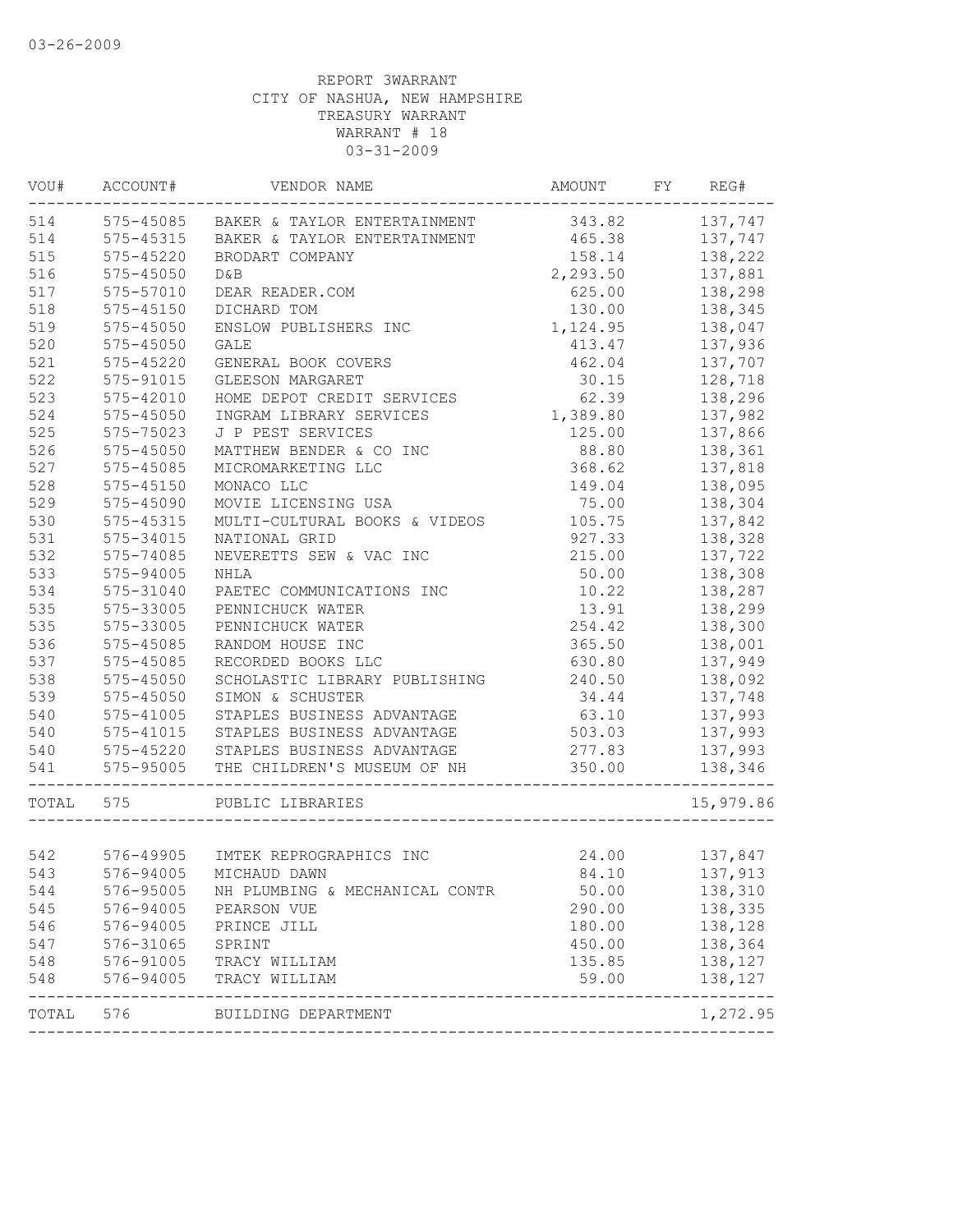|     | VOU# ACCOUNT#     | VENDOR NAME                                                            |                                 |         |
|-----|-------------------|------------------------------------------------------------------------|---------------------------------|---------|
|     |                   | 549 577-59100 INVENTORY TRADING COMPANY<br>550 577-91005 ORTEGA NELSON | 74.00 138,344<br>296.51 137,918 |         |
|     |                   | TOTAL 577 CODE ENFORCEMENT                                             |                                 | 370.51  |
|     |                   |                                                                        |                                 |         |
|     | 210,038 581-74092 | A L LARSEN CO INC                                                      | 730.90                          | 138,093 |
|     | 210,039 581-49050 | AC MOORE INC                                                           | 86.70                           | 137,780 |
|     | 210,040 581-42110 | ALARMAX DISTRIBUTORS INC                                               | 291.58                          | 138,018 |
|     | 210,041 581-42120 | ALL STATE FIRE EQUIPMENT                                               | 157.50                          | 138,142 |
|     | 210,042 581-74092 | AMERICAN ALARM                                                         | 375.00                          | 138,138 |
|     | 210,043 581-42110 | AMERICAN SECURITY & FIRE PROTE                                         | 280.00                          | 137,685 |
| 551 | 581-53100         | ANACOMP INC                                                            | 124.55                          | 137,733 |
|     | 210,044 581-95005 | APPA                                                                   | 565.25                          | 138,365 |
|     | 210,045 581-94030 | ASCD                                                                   | 39.00                           | 138,367 |
|     | 210,046 581-31005 | AT&T                                                                   | 30.91                           | 138,373 |
|     | 210,047 581-75023 | B & S LOCKSMITH INC                                                    | 529.06                          | 137,878 |
|     | 210,048 581-91005 | BAGLEY MARCIA                                                          | 108.35                          | 138,167 |
|     | 210,049 581-47010 | BARBER ELLEN                                                           | 42.63                           | 138,068 |
|     | 210,050 581-49035 | BARNES & NOBLE INC                                                     | 1,309.00                        | 137,681 |
|     | 210,050 581-49050 | BARNES & NOBLE INC                                                     | 287.20                          | 137,681 |
|     | 210,051 581-42110 | BATTERY SPECIALISTS OF NH LLC                                          | 97.95                           | 138,174 |
|     | 210,052 581-31005 | BAYRING COMMUNICATIONS                                                 | 2,397.82                        | 138,382 |
|     | 210,053 581-49050 | BELLETETES INC                                                         | 59.40                           | 137,820 |
|     | 210,053 581-75023 | BELLETETES INC                                                         | 77.47                           | 137,820 |
|     | 210,054 581-43005 | BICENTENNIAL ELEMENTARY SCHOOL                                         | 836.40                          | 137,710 |
|     | 210,055 581-49075 | BLAINE WINDOW HARDWARE INC                                             | 1,022.86                        | 137,802 |
|     | 210,056 581-94010 | BRITENRIKER DEBORAH                                                    | 692.00                          | 138,149 |
|     | 210,057 581-94030 | BULOW PAMELA                                                           | 50.00                           | 138,150 |
|     | 210,058 581-59130 | BURKHART DENNIS                                                        | 116.00                          | 137,799 |
|     | 210,059 581-94010 | BURNS CARRIE                                                           | 3,336.00                        | 138,103 |
|     | 210,060 581-49050 | C & M DISTRIBUTING CO                                                  | 2,218.65                        | 138,383 |
|     | 210,060 581-64192 | C & M DISTRIBUTING CO                                                  | 4,457.00                        | 138,383 |
|     | 210,061 581-59130 | CAHILL BRIAN                                                           | 116.00                          | 138,153 |
|     | 210,062 581-41015 | CALENDARS                                                              | 79.37                           | 138,306 |
|     | 210,063 581-53100 | CARD TECH INC                                                          | 1,042.16                        | 137,886 |
|     | 210,064 581-49050 | CARPARTS OF NASHUA                                                     | 92.45                           | 138,217 |
|     | 210,064 581-78007 | CARPARTS OF NASHUA                                                     | $-40.00$                        | 138,217 |
|     | 210,065 581-41040 | CARTRIDGE WORLD                                                        | 68.99                           | 138,146 |
|     | 210,065 581-49050 | CARTRIDGE WORLD                                                        | 1,232.88                        | 138,146 |
|     | 210,066 581-42130 | CENTRAL FAN CO INC                                                     | 211.13                          | 138,042 |
|     | 210,067 581-42020 | CENTRAL PAPER PRODUCTS CO                                              | 1,342.08                        | 138,233 |
|     | 210,067 581-49050 | CENTRAL PAPER PRODUCTS CO                                              | 116.08                          | 138,233 |
|     | 210,067 581-49075 | CENTRAL PAPER PRODUCTS CO                                              | 643.76                          | 138,233 |
|     | 210,068 581-53100 | CHG MEDICAL STAFFING                                                   | 4,275.00                        | 138,185 |
|     | 210,069 581-78007 |                                                                        |                                 | 138,088 |
|     | 210,070 581-53103 | CHUCK'S AUTO REPAIR INC                                                | 132.46<br>26,203.50             |         |
|     | 210,071 581-49050 | CLARK ASSOCIATES/DEBBIE CLARK                                          | 383.90                          | 137,738 |
|     |                   | COMPUTER HUT OF N E INC                                                |                                 | 138,236 |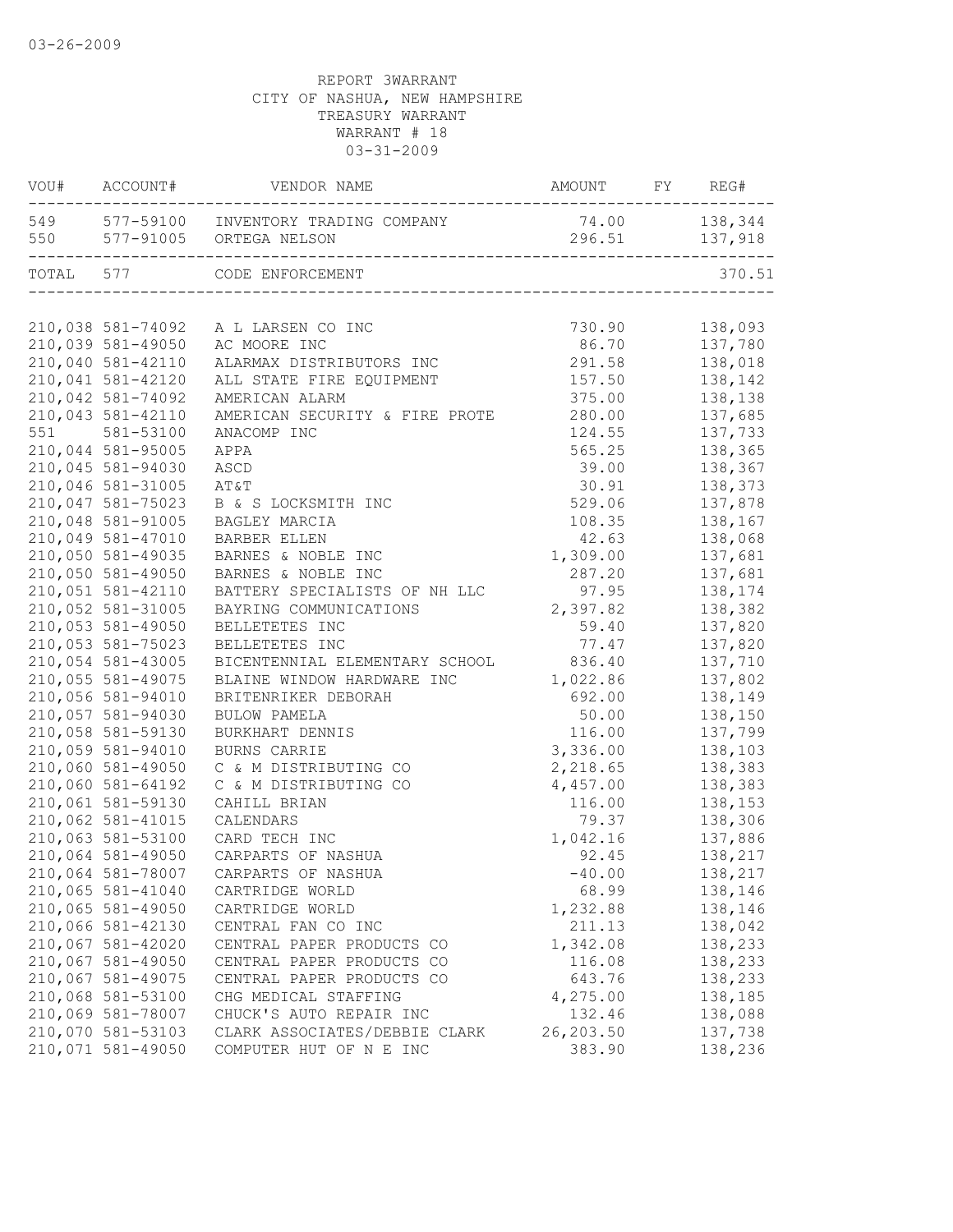| VOU# | ACCOUNT#           | VENDOR NAME                    | AMOUNT    | FY | REG#    |
|------|--------------------|--------------------------------|-----------|----|---------|
|      | 210,071 581-53100  | COMPUTER HUT OF N E INC        | 205.00    |    | 138,236 |
|      | 210,072 581-49050  | CONNECTICUT VALLEY BIOLOGICAL  | 65.92     |    | 138,223 |
|      | 210,073 581-91005  | COOK SHERYL LISA               | 23.38     |    | 138,205 |
|      | 210,074 581-44005  | COPY SHOP                      | 572.00    |    | 137,786 |
|      | 210,074 581-49075  | COPY SHOP                      | 439.00    |    | 137,786 |
|      | 210,075 581-49050  | CRYSTAL ROCK BOTTLED WATER     | 105.56    |    | 138,159 |
|      | 210,076 581-53100  | CUSTOM COMPUTER SPECIALIST INC | 323.50    |    | 137,975 |
|      | 210,077 581-49050  | D A BUCCI & SONS INC           | 72.00     |    | 137,719 |
|      | 210,078 581-49050  | DELTA EDUCATION                | 87.94     |    | 138,055 |
|      | 210,079 581-75180  | DELTA ROOFING LLC              | 1,636.00  |    | 138,033 |
|      | 210,080 581-49050  | DEROSCH VALERIE                | 64.88     |    | 138,177 |
|      | 210,081 581-55015  | DICKS SONYA                    | 539.00    |    | 138,181 |
|      | 210,082 581-91005  | DIMARIA JENNIFER               | 39.05     |    | 138,151 |
|      | 210,083 581-53100  | DINOLA MARIA ROSE              | 100.00    |    | 138,198 |
|      | 210,084 581-78007  | DONOVAN EQUIPMENT CO INC       | 8.35      |    | 137,727 |
|      | 210,085 581-91005  | DYER JENNIFER                  | 34.65     |    | 137,823 |
|      | 210,086 581-84030  | EASTER SEALS NEW HAMPSHIRE     | 3,588.58  |    | 137,953 |
|      | 210,086 581-84055  | EASTER SEALS NEW HAMPSHIRE     | 14,534.76 |    | 137,953 |
|      | 210,087 581-53100  | EBS HEALTHCARE                 | 4,452.50  |    | 138,187 |
|      | 210,088 581-54015  | EDITORIAL PROJECTS IN EDUCATIO | 395.00    |    | 138,028 |
|      | 210,089 581-53101  | EDUCATION INC                  | 231.42    |    | 138,083 |
|      | 210,090 581-49050  | EDUCATIONAL RESOURCE SERVICES  | 597.00    |    | 138,211 |
|      | 210,091 581-49050  | ENCHANTED LEARNING LLC         | 75.00     |    | 138,160 |
|      | 210,092 581-45910  | ENFIELD DISTRIBUTION CO        | 29.46     |    | 137,932 |
|      | 210,093 581-42130  | F W WEBB COMPANY               | 1,130.02  |    | 137,762 |
|      | 210,094 581-53100  | FAGAN MELISSA MA CCCC-SLP      | 2,040.00  |    | 138,186 |
|      | 210,095 581-31005  | FAIR POINT COMMUNICATIONS INC  | 52.09     |    | 138,378 |
|      | 210,096 581-31005  | FAIRPOINT COMMUNICATIONS INC   | 34.82     |    | 138,376 |
|      | 210,097 581-31005  | FAIRPOINT COMMUNICATIONS INC   | 115.00    |    | 138,377 |
|      | 210,098 581-31005  | FAIRPOINT COMMUNICATIONS INC   | 42.90     |    | 138,380 |
|      | 210,099 581-31005  | FAIRPOINT COMMUNICATIONS INC   | 56.94     |    | 138,381 |
|      | 210,100 581-31005  | FAIRPOINT COMUNICATIONS INC    | 82.76     |    | 138,379 |
|      | 210,101 581-94030  | FALLON ELAINE                  | 100.00    |    | 138,204 |
|      | 210,102 581-94030  | FANTASIA KATHERINE             | 100.00    |    | 138,192 |
|      | 210,103 581-49075  | FARRENKOPF RICHARD             | 89.67     |    | 138,107 |
|      | 210,103 581-91005  | FARRENKOPF RICHARD             | 144.75    |    | 138,107 |
|      | 210,104 581-75023  | FASTENAL COMPANY               | 128.53    |    | 137,888 |
|      | 210,105 581-55005  | FIRST STUDENT INC              | 2,071.01  |    | 138,064 |
|      | 210,105 581-55015  | FIRST STUDENT INC              | 97.82     |    | 138,064 |
|      | 210,105 581-55020  | FIRST STUDENT INC              | 780.79    |    | 138,064 |
|      | 210,106 581-49030  | FOLLETT LIBRARY RESOURCES      | $-9.26$   |    | 137,712 |
|      | 210,106 581-49055  | FOLLETT LIBRARY RESOURCES      | 39.95     |    | 137,712 |
|      | 210,107 581-49055  | FOLLETT SOFTWARE COMPANY       | 365.40    |    | 138,239 |
|      | 210,108 581-49050  | FREY SCIENTIFIC                | 63.36     |    | 137,788 |
|      | 210,109 581-59130  | GILLON JAMIE                   | 12.00     |    | 138,193 |
|      | 210,110 581-94030  | GLEASON KAREN A                | 50.00     |    | 137,922 |
|      | 210, 111 581-91005 | GOULET JULIE                   | 46.20     |    | 138,180 |
|      | 210, 112 581-49050 | GOVCONNECTION INC              | 315.00    |    | 137,688 |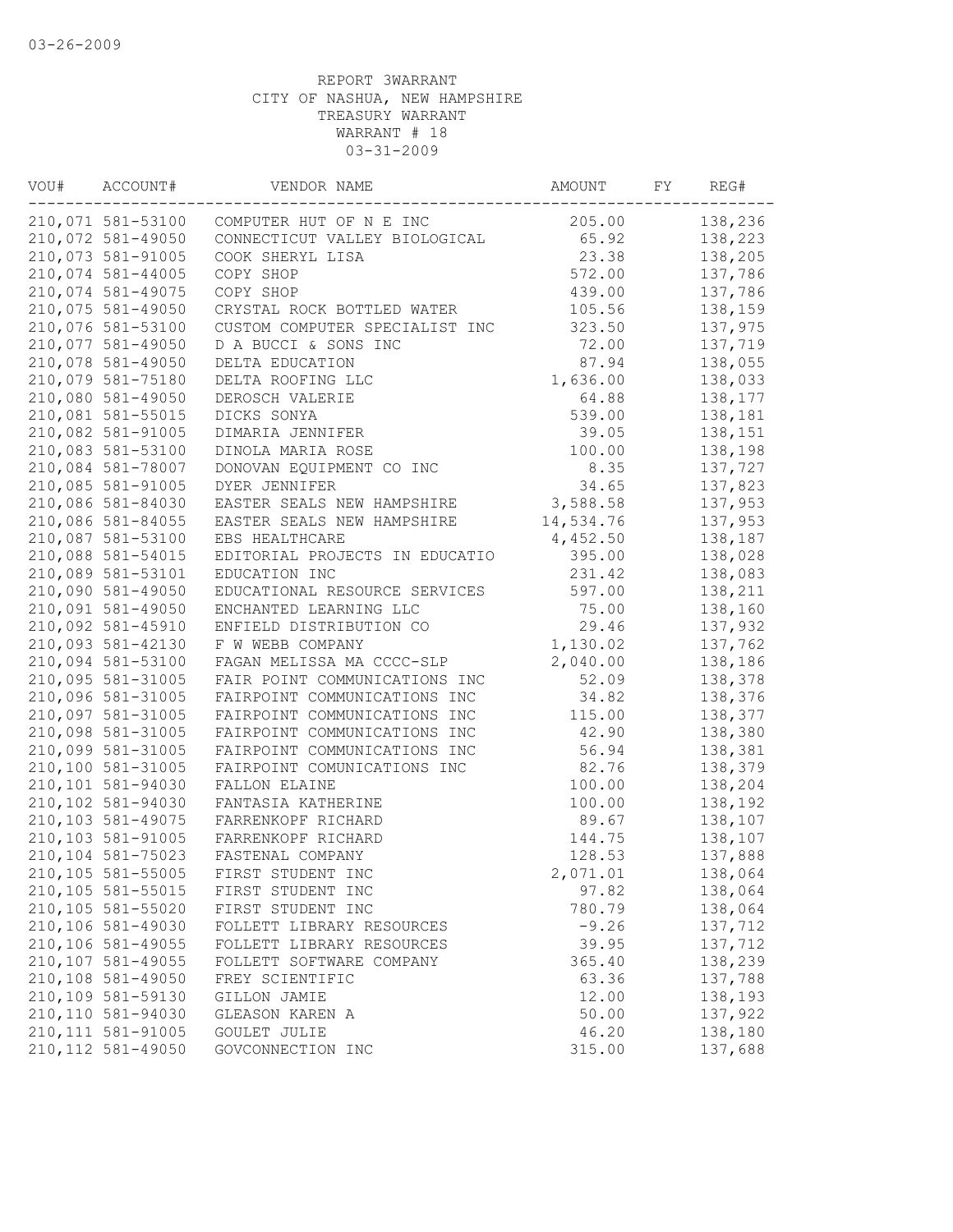| VOU# | ACCOUNT#           | VENDOR NAME                    | AMOUNT     | FΥ | REG#    |
|------|--------------------|--------------------------------|------------|----|---------|
|      | 210, 113 581-42120 | GRAINGER                       | 1,997.33   |    | 137,775 |
|      | 210, 113 581-42130 | GRAINGER                       | 280.63     |    | 137,775 |
|      | 210, 114 581-77005 | GREENFIELD INDUSTRIES INC      | 7,495.00   |    | 137,734 |
|      | 210, 115 581-53100 | GWA RESEARCH LLC               | 253.34     |    | 138,178 |
|      | 210, 116 581-91005 | HALLEE LINNEA                  | 22.00      |    | 137,783 |
|      | 210, 117 581-78007 | HANSON'S AUTOMOTIVE SERVICE    | 1,868.95   |    | 138,139 |
|      | 210, 118 581-49050 | HEWLETT PACKARD COMPANY        | 949.00     |    | 137,776 |
|      | 210, 118 581-64045 | HEWLETT PACKARD COMPANY        | 999.00     |    | 137,776 |
|      | 210, 118 581-64192 | HEWLETT PACKARD COMPANY        | 912.00     |    | 137,776 |
|      | 210,119 581-75023  | HOME DEPOT CREDIT SERVICES     | 33.94      |    | 138,046 |
|      | 210,120 581-49050  | HOME DEPOT CREDIT SERVICES     | 371.31     |    | 138,075 |
|      | 210, 121 581-49095 | HOUGHTON MIFFLIN CO            | 120.05     |    | 138,229 |
|      | 210, 122 581-49050 | HUMAN RELATIONS MEDIA          | 109.94     |    | 138,051 |
|      | 210, 123 581-94030 | INSTITUTE FOR EDUCATIONAL DEVE | 199.00     |    | 138,112 |
|      | 210, 124 581-41040 | INTEGRATED OFFICE SOLUTIONS    | 1,094.00   |    | 138,169 |
|      | 210, 125 581-44005 | JOSTENS INC                    | 2,444.68   |    | 138,035 |
|      | 210, 126 581-94010 | KRYCKI CORRINE                 | 2,400.00   |    | 138,183 |
|      | 210, 127 581-49075 | LAMBERT JOHN                   | 54.00      |    | 138,027 |
|      | 210, 128 581-49050 | LANGILLE KYLE M                | 100.73     |    | 138,019 |
|      | 210, 129 581-49910 | LARCHMONT ENGINEERING & IRRIGA | 244.29     |    | 137,794 |
|      | 210,130 581-78007  | LIBERTY INTN'L TRUCKS OF NH LL | 66.44      |    | 138,224 |
|      | 210, 131 581-49050 | LIBRARY STORE INC              | 185.91     |    | 137,797 |
|      | 210, 132 581-49050 | LINDENMEYR MUNROE              | 265.49     |    | 138,238 |
|      | 210, 133 581-91005 | LOFTUS JUDITH                  | 39.46      |    | 138,034 |
|      | 210, 134 581-53100 | LUTHERAN COMMUNITY SERVICES OF | 90.00      |    | 138,163 |
|      | 210, 135 581-49075 | LYDON RICHARD                  | 149.21     |    | 138,099 |
|      | 210, 136 581-42110 | M & M ELECTRICAL SUPPLY CO INC | 461.66     |    | 138,215 |
|      | 210, 137 581-53100 | MACROBIE HEATHER               | 150.00     |    | 138,176 |
|      | 210, 138 581-45410 | MAKARAWICZ WILLIAM             | 960.00     |    | 137,744 |
|      | 210, 139 581-42120 | MANCHESTER HOSE & COUPLING INC | 340.00     |    | 137,732 |
|      | 210,140 581-49050  | MARKET BASKET                  | 690.65     |    | 137,834 |
|      | 210, 141 581-53103 | MCCARTNEY AMY                  | 5,592.00   |    | 138,161 |
|      | 210, 142 581-49050 | MCINTIRE BUSINESS PRODUCTS INC | 1,149.71   |    | 138,241 |
|      | 210, 143 581-34015 | METROMEDIA ENERGY INC          | 252,508.48 |    | 138,374 |
|      | 210, 144 581-84055 | MOUNT PROSPECT ACADEMY INC     | 223.34     |    | 138,100 |
|      | 210, 145 581-53100 | MULTI-STATE BILLING SERVICES L | 5,577.09   |    | 138,165 |
|      | 210,146 581-94030  | NADEAU KATHY                   | 99.00      |    | 138,145 |
|      | 210, 147 581-75090 | NASHUA GLASS                   | 185.00     |    | 138,218 |
|      | 210,148 581-49050  | NASHUA OUTDOOR POWER EQUIP     | 47.78      |    | 137,832 |
|      | 210, 148 581-49910 | NASHUA OUTDOOR POWER EQUIP     | 835.25     |    | 137,832 |
|      | 210,149 581-78007  | NASHUA WHOLESALE TIRE INC      | 238.00     |    | 137,796 |
|      | 210,150 581-34015  | NATIONAL GRID                  | 27,930.59  |    | 138,385 |
|      | 210, 151 581-95005 | NATIONAL STAFF DEVELOPMENT COU | 79.00      |    | 138,020 |
|      | 210, 152 581-49095 | NCS PEARSON INC                | 265.00     |    | 138,060 |
|      | 210, 153 581-53100 | NEOPOST LEASING                | 347.41     |    | 138,101 |
|      | 210, 153 581-66005 | NEOPOST LEASING                | 145.22     |    | 138,101 |
|      | 210, 154 581-84055 | NFI MASSACHUSETTS INC          | 4,910.67   |    | 138,132 |
|      | 210, 155 581-49050 | NH PROJECT LEARNING TREE       | 1,000.00   |    | 138,370 |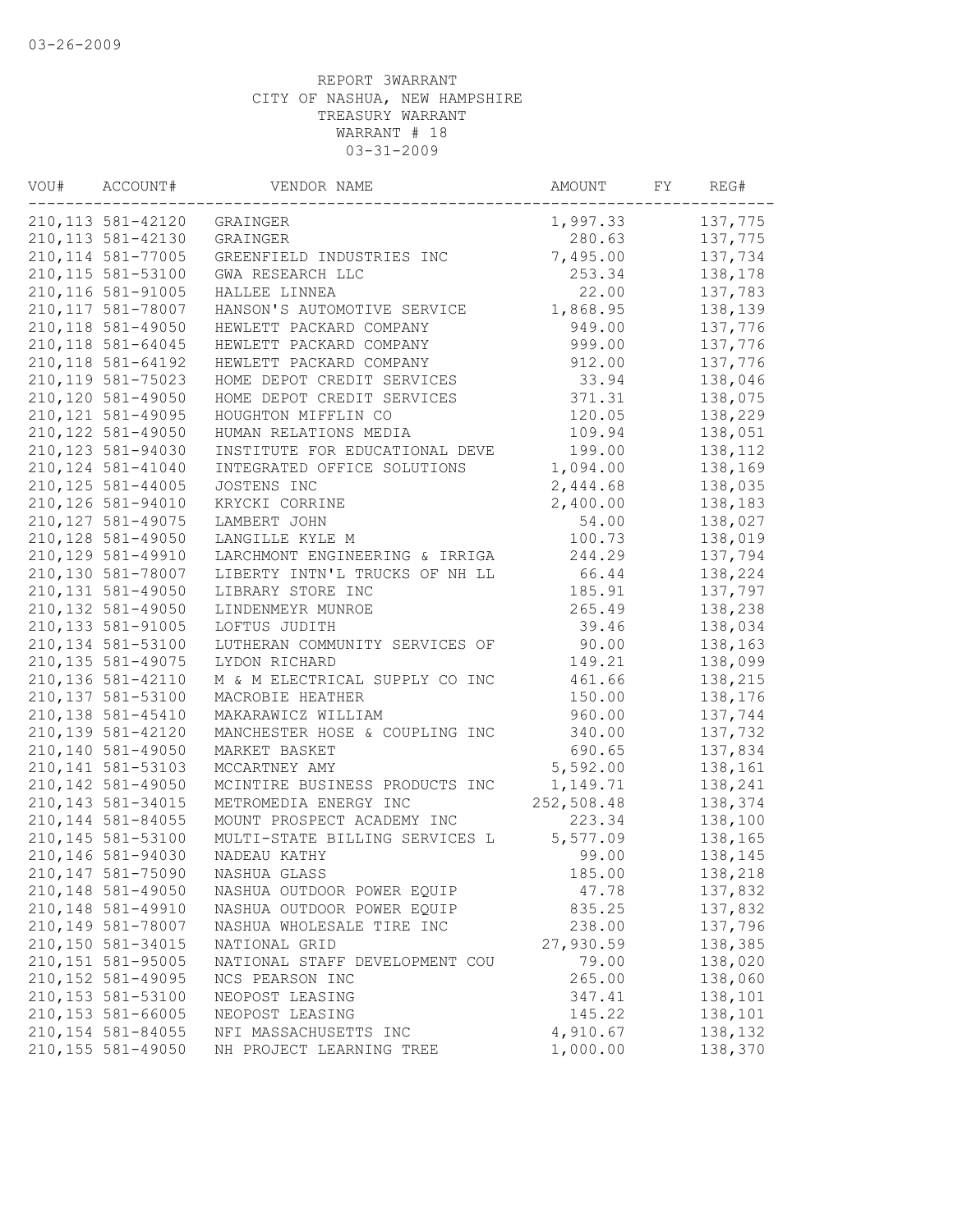| WOU# | ACCOUNT#           | VENDOR NAME                   | AMOUNT       | FY<br>REG# |
|------|--------------------|-------------------------------|--------------|------------|
|      | 210,156 581-49050  | NH SKILLS USA                 | 150.00       | 138,375    |
|      | 210, 157 581-91040 | NHASP                         | 400.00       | 138,292    |
|      | 210, 158 581-49050 | NORTHCENTER FOODSERVICE       | 610.57       | 138,062    |
|      | 210,159 581-83009  | NORTHEAST DELTA DENTAL        | 7,765.98     | 138,366    |
|      | 210,160 581-91005  | O'CONNOR MARIANNE             | 34.65        | 138,094    |
|      | 210, 161 581-31005 | ONE COMMUNICATIONS            | 6, 153.87    | 138,356    |
|      | 210,161 581-31040  | ONE COMMUNICATIONS            | 669.58       | 138,356    |
|      | 210,162 581-49050  | P J CURRIER LUMBER CO         | 16.50        | 138,050    |
|      | 210,163 581-91005  | PAPANICOLAOU PAULA            | 44.55        | 138,043    |
|      | 210, 164 581-41015 | PDK INTERNATIONAL INC         | 85.00        | 137,849    |
|      | 210,165 581-33005  | PENNICHUCK WATER WORKS INC    | 3,440.46     | 138,289    |
|      | 210,166 581-47010  | PETERSON MARSHA               | 9.10         | 138,070    |
|      | 210, 167 581-41015 | PETTY CASH                    | 39.98        | 138,277    |
|      | 210,167 581-49050  | PETTY CASH                    | 52.75        | 138,277    |
|      | 210,168 581-41015  | PETTY CASH                    | 13.25        | 138,278    |
|      | 210,168 581-43005  | PETTY CASH                    | 56.76        | 138,278    |
|      | 210,168 581-49050  | PETTY CASH                    | 26.84        | 138,278    |
|      | 210,169 581-53101  | PHOENIX HOUSE OF NEW ENGLAND  | 855.00       | 138,179    |
|      | 210,170 581-53100  | PITNEY BOWES INC              | 465.00       | 137,992    |
|      | 210, 171 581-43005 | PITNEY BOWES INCORPORATED     | 335.23       | 138,235    |
|      | 210, 172 581-91005 | PLACE PATRICIA                | 176.97       | 138,023    |
|      | 210, 173 581-84030 | PLUS CO INC (THE)             | 840.75       | 137,926    |
|      | 210, 174 581-43005 | POSTMASTER                    | 180.00       | 138,358    |
|      | 210, 175 581-44005 | PREMIER AGENDAS INC           | 151.47       | 138,136    |
|      | 210,176 581-32005  | PSNH                          | 2,128.49     | 138,355    |
|      | 210, 177 581-32005 | PUBLIC SERVICE OF NH          | 123, 202. 24 | 138,353    |
|      | 210, 178 581-49050 | REALLY GOOD STUFF INC         | 182.88       | 138,022    |
|      | 210, 179 581-42110 | REXEL CLS                     | 111.58       | 138,157    |
|      |                    |                               |              |            |
|      | 210,180 581-64192  | RICOH AMERICAS CORP           | 37,690.00    | 138,040    |
|      | 210,181 581-66005  | RICOH AMERICAS CORP           | 1,029.49     | 138,108    |
|      | 210,182 581-41040  | RICOH AMERICAS CORPORATION    | 77.50        | 138,039    |
|      | 210,183 581-91005  | ROSS STEPHANIE                | 22.00        | 138,141    |
|      | 210,184 581-49050  | SANE                          | 1,124.76     | 138,057    |
|      | 210,185 581-78007  | SANEL AUTO PARTS CO           | 134.34       | 137,826    |
|      | 210,186 581-91005  | SANTERRE SOPHIA               | 185.90       | 138,084    |
|      | 210,187 581-49050  | SCANTRON CORP                 | 560.43       | 138,156    |
|      | 210, 188 581-41015 | SCHOOL SPECIALTY              | 44.25        | 138,037    |
|      | 210,188 581-49050  | SCHOOL SPECIALTY              | 3, 427.57    | 138,037    |
|      | 210,188 581-49095  | SCHOOL SPECIALTY              | 171.48       | 138,037    |
|      | 210,189 581-53100  | SECKLE MICHAEL A              | 250.00       | 138,166    |
|      | 210,190 581-49050  | SERVICE LIGHTING & ELECTRICAL | 38.53        | 138,212    |
|      | 210,191 581-31005  | SHEEHY FREDERICK JR           | 250.77       | 138,041    |
|      | 210, 192 581-42130 | SIEMENS BUILDING TECHNOLOGIES | 1,342.70     | 138,110    |
|      | 210, 193 581-49025 | SMILE MAKERS                  | 44.18        | 138,026    |
|      | 210,194 581-53100  | SMITH BRADLEY A               | 250.00       | 138,210    |
|      | 210, 195 581-41015 | STAPLES BUSINESS ADVANTAGE    | 989.54       | 137,919    |
|      | 210, 195 581-41045 | STAPLES BUSINESS ADVANTAGE    | 8,314.14     | 137,919    |
|      | 210, 195 581-49050 | STAPLES BUSINESS ADVANTAGE    | 3,015.01     | 137,919    |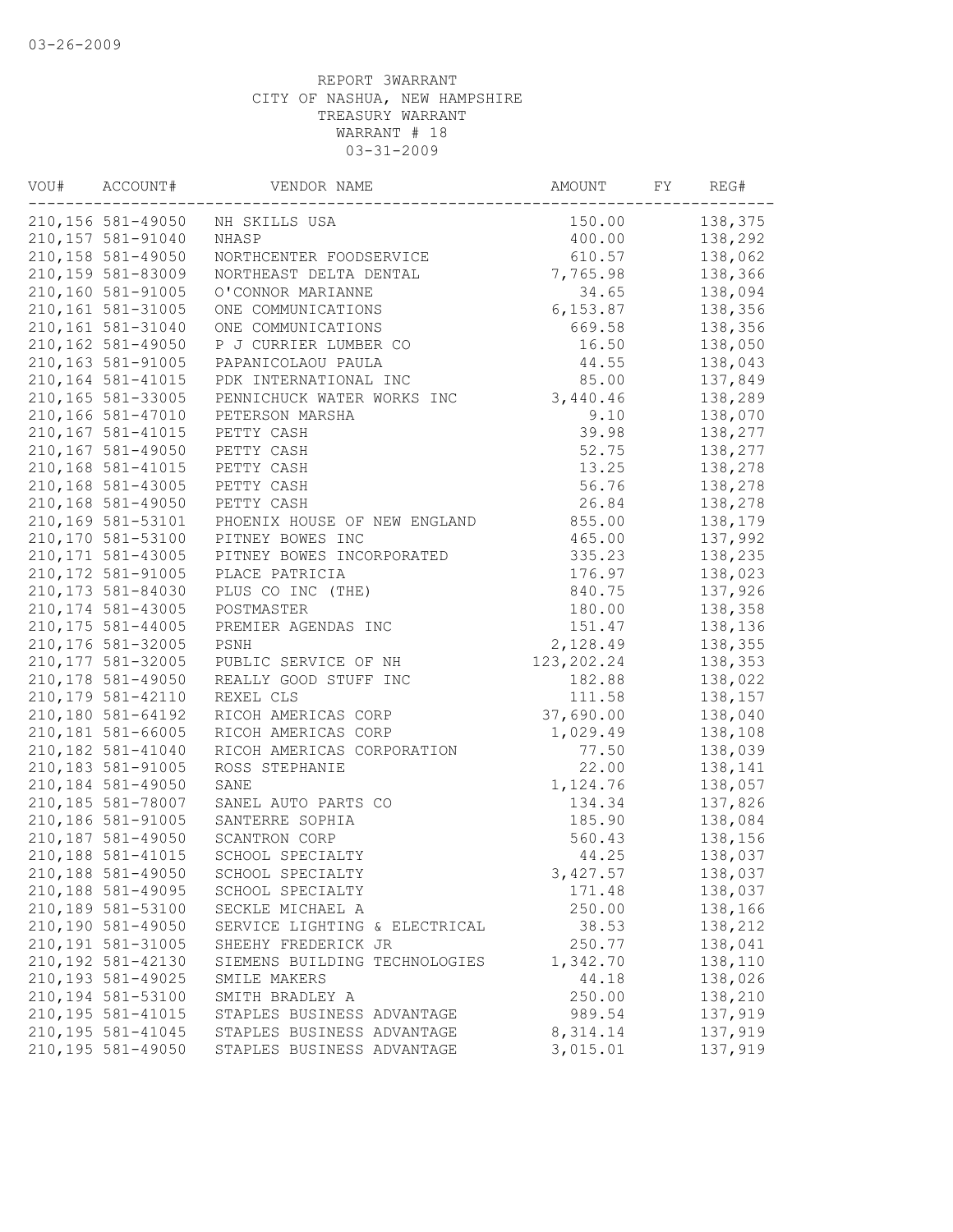| VOU#  | ACCOUNT#           | VENDOR NAME                    | AMOUNT                  | FY | REG#       |
|-------|--------------------|--------------------------------|-------------------------|----|------------|
|       | 210, 195 581-49075 | STAPLES BUSINESS ADVANTAGE     | 58.90                   |    | 137,919    |
|       | 210, 195 581-49110 | STAPLES BUSINESS ADVANTAGE     | 197.78                  |    | 137,919    |
|       | 210,196 581-53100  | STATE OF NH CRIMINAL RECORDS   | 895.00                  |    | 138,279    |
|       | 210,197 581-49050  | SUPER DUPER PUBLICATIONS       | 299.50                  |    | 137,716    |
|       | 210, 197 581-64192 | SUPER DUPER PUBLICATIONS       | 199.85                  |    | 137,716    |
|       | 210,198 581-44005  | TELEGRAPH PUBLISHING COMPANY   | 1,679.58                |    | 138,230    |
|       | 210,199 581-53100  | TERMINIX                       | 349.00                  |    | 138,135    |
|       | 210,200 581-49035  | TOADSTOOL BOOKSHOP             | 3,032.25                |    | 137,785    |
|       | 210, 201 581-42120 | TOTAL AIR SUPPLY INC           | 74.61                   |    | 137,914    |
|       | 210, 201 581-49050 | TOTAL AIR SUPPLY INC           | 555.22                  |    | 137,914    |
|       | 210,202 581-78007  | TOWERS MOTOR PARTS CORP        | 13.48                   |    | 137,935    |
|       | 210, 203 581-84055 | TREASURER STATE OF NH          | 6,596.80                |    | 138,294    |
|       | 210,204 581-53102  | TUTTLE RUTH                    | 75.00                   |    | 138,201    |
|       | 210,205 581-53100  | UNICOM DIV/CUSTOM COMPUTER SPE | 21,299.70               |    | 137,979    |
|       | 210,206 581-43005  | UNITED PARCEL SERVICE          | 6.45                    |    | 138,016    |
|       | 210, 207 581-42120 | UNITED SUPPLY INC              | 692.41                  |    | 138,089    |
|       | 210,208 581-83102  | UNUM LIFE INSURANCE CO OF AMER | 1,384.38                |    | 138,200    |
|       | 210,208 581-83103  | UNUM LIFE INSURANCE CO OF AMER | 1,747.10                |    | 138,200    |
|       | 210,209 581-31005  | USA MOBILITY WIRELESS INC      | 39.00                   |    | 138,327    |
|       | 210, 210 581-91005 | VERLEY MICHELLE                | 85.80                   |    | 138,191    |
|       | 210, 211 581-49075 | W E AUBUCHON CO INC            | 130.24                  |    | 138,368    |
|       | 210, 212 581-49050 | WALMART COMMUNITY              | 600.85                  |    | 138,000    |
|       | 210, 212 581-49075 | WALMART COMMUNITY              | 131.70                  |    | 138,000    |
|       | 210, 212 581-98030 | WALMART COMMUNITY              | 19.28                   |    | 138,000    |
|       | 210, 213 581-49075 | WHITNEY BUILDING PRODUCTS INC  | 135.00                  |    | 138,209    |
|       | 210, 214 581-49095 | WILSON LANGUAGE TRAINING CORP  | 114.40                  |    | 138,109    |
|       | 210, 215 581-49055 | WORLD ALMANAC EDUCATION        | 216.51                  |    | 138,015    |
|       | 210, 216 581-59130 | ZWICKER DAVE                   | 116.00                  |    | 138,148    |
| TOTAL | 581                | SCHOOL DEPARTMENT              |                         |    | 666,778.02 |
|       |                    |                                |                         |    |            |
| 552   | 590-23524          | INTELLIGOV SOFTWARE INC        | 6,000.00                |    | 137,983    |
| 553   | 590-24522          | RCC CONSULTANTS INC            | 787.50                  |    | 137,923    |
|       | 210, 217 590-24581 | RICOH AMERICAS CORP            | 12,210.04               |    | 138,040    |
|       | 210, 218 590-24581 | RON CURRIER'S HILLTOP CHEVROLE | 16,989.17               |    | 137,684    |
| TOTAL | 590                | P/Y OBLIGATIONS                |                         |    | 35,986.71  |
|       |                    |                                |                         |    |            |
| 554   | 592-85010          | US BANK                        | 33,825.00               |    | 490        |
| 555   | 592-85010          | US BANK                        | 15,587.50<br>138,375.00 |    | 489        |
| 556   | 592-85015          | US BANK                        |                         |    | 490        |
| 557   | 592-85015          | US BANK                        | 741,525.00              |    | 489        |
| 557   | 592-85020          | US BANK                        | 180,000.00              |    | 489        |
| 557   | 592-85025          | US BANK                        | 2,310,000.00            |    | 489        |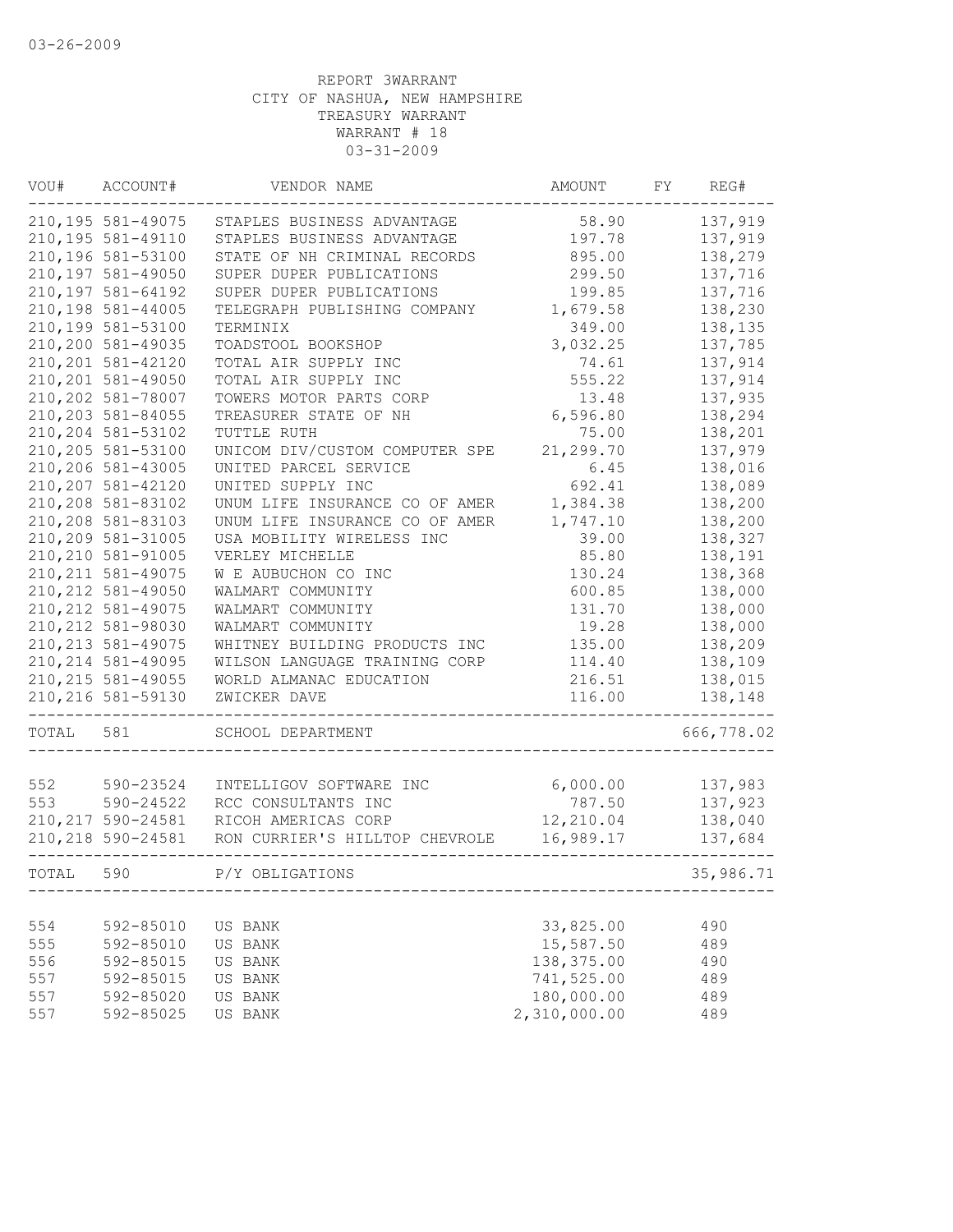| VOU#      | ACCOUNT#  | VENDOR NAME                             | AMOUNT    | FY | REG#           |
|-----------|-----------|-----------------------------------------|-----------|----|----------------|
|           |           |                                         |           |    |                |
|           |           | TOTAL 592 BONDED DEBT SERVICE           |           |    | 3, 419, 312.50 |
|           |           |                                         |           |    |                |
| 558       | 595-22015 | 35-37 CROWN ST REALTY LLC               | 16.96     |    | 138,119        |
| 559       | 595-22015 | CATHERINE ST INVESTMENT LLC             | 18.18     |    | 138,120        |
| 560       | 595-22015 | DAYTON HUDSON CORP                      | 1,901.28  |    | 138,116        |
| 561       | 595-22015 | GODFROY FRANCOISE                       | 4.52      |    | 138,118        |
| 562       | 595-22020 | DAYTON HUDSON CORP                      | 11,353.22 |    | 138,116        |
| 563       | 595-22020 | SAT SR LIMITED PARTNERSHIP              | 4,614.48  |    | 138,117        |
| 564       | 595-22025 | PROPERTY VALUATION ADVS/STEPHE 1,955.00 |           |    | 137,937        |
| TOTAL 595 |           | <b>OVERLAY</b>                          |           |    | 19,863.64      |
|           |           |                                         |           |    |                |
| 565       | 599-64045 | BENCHMARK OFFICE SYSTEMS, INC           | 1,764.00  |    | 137,987        |
| 566       | 599-64045 | CRUCIAL TECHNOLOGY                      | 79.98     |    | 137,846        |
| 567       | 599-64045 | PROVANTAGE                              | 690.61    |    | 137,980        |
| TOTAL     | 599       | "CERF" - EOUIPMENT PURCHASES            |           |    | 2,534.59       |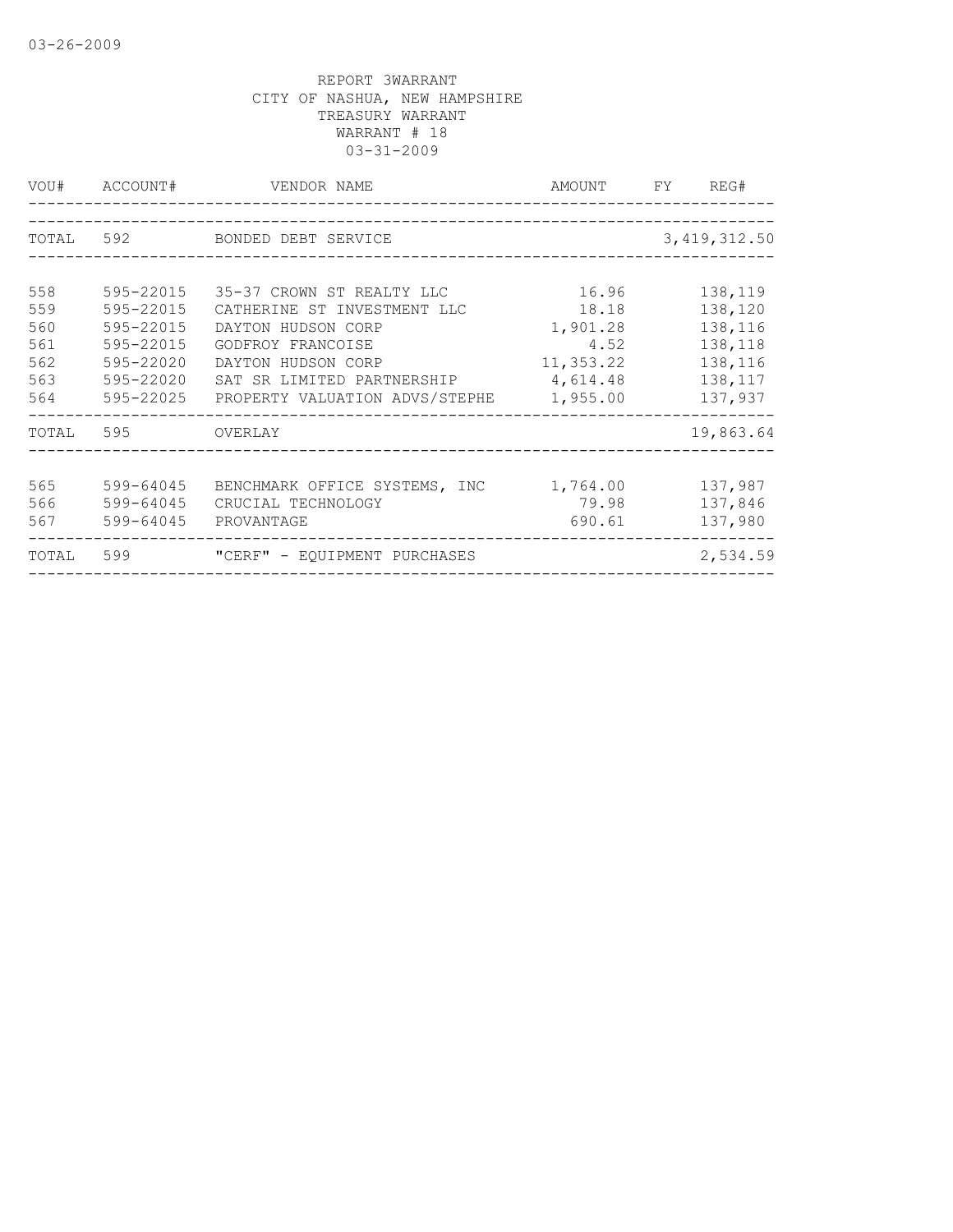| 568<br>137,759<br>$632 - 08$<br>2,950.10<br>SUMNER DAVIS ARCHITECTS INC<br>2,950.10<br>TOTAL<br>$632 - 08$<br>CAP IMP - FIRE<br>DEFERRED BUILDING MAINT FY08<br>569<br>$652 - 58$<br>FAY ELECTRIC MOTORS<br>1,584.58<br>137,787<br>137,957<br>570<br>$652 - 58$<br>1,648.76<br>NEWTON DISTRIBUTING CO INC<br>TOTAL<br>$652 - 58$<br>3,233.34<br>CAP IMP - PARK & REC<br>ROTARY & CROWN HILL POOL<br>571<br>653-21<br>369.75<br>138,056<br>IMTEK REPROGRAPHICS INC | REG#   |
|-------------------------------------------------------------------------------------------------------------------------------------------------------------------------------------------------------------------------------------------------------------------------------------------------------------------------------------------------------------------------------------------------------------------------------------------------------------------|--------|
|                                                                                                                                                                                                                                                                                                                                                                                                                                                                   |        |
|                                                                                                                                                                                                                                                                                                                                                                                                                                                                   |        |
|                                                                                                                                                                                                                                                                                                                                                                                                                                                                   |        |
|                                                                                                                                                                                                                                                                                                                                                                                                                                                                   |        |
|                                                                                                                                                                                                                                                                                                                                                                                                                                                                   |        |
| TOTAL<br>$653 - 21$<br>CAP IMP - STREET DEPT<br>STREET PAVING PROGRAM FY09                                                                                                                                                                                                                                                                                                                                                                                        | 369.75 |
| 210,219 681-11<br>138,175<br>W L BLISS ASSOCIATES INC<br>2,606.73                                                                                                                                                                                                                                                                                                                                                                                                 |        |
| 2,606.73<br>681-11<br>TOTAL<br>CAP IMP - SCHOOL<br>DEFERRED NAINTENANCE/MAJOR                                                                                                                                                                                                                                                                                                                                                                                     |        |
| 572<br>$681 - 12$<br>200.00<br>137,676<br>NHDES WETLANDS BUREAU                                                                                                                                                                                                                                                                                                                                                                                                   |        |
| TOTAL<br>681-12<br>CAP IMP - SCHOOL<br>DEFERRED MAINTENANCE FY09                                                                                                                                                                                                                                                                                                                                                                                                  | 200.00 |
| 210,220 681-34<br>138,048<br>900.00<br>SCHIAVI LEASING CORP                                                                                                                                                                                                                                                                                                                                                                                                       |        |
| TOTAL<br>681-34<br>CAP IMP - SCHOOL<br>PORTABLE CLASSROOMS                                                                                                                                                                                                                                                                                                                                                                                                        | 900.00 |
| 573<br>699-07<br>26,042.59<br>138,003<br>C W DOWNER & CO<br>574<br>699-07<br>137,717<br>UPTON & HATFIELD LLP<br>920.00                                                                                                                                                                                                                                                                                                                                            |        |
| 26,962.59<br>TOTAL<br>699-07<br>OTHER EXPENSES<br>WATER SUPPLY ACQUISITION                                                                                                                                                                                                                                                                                                                                                                                        |        |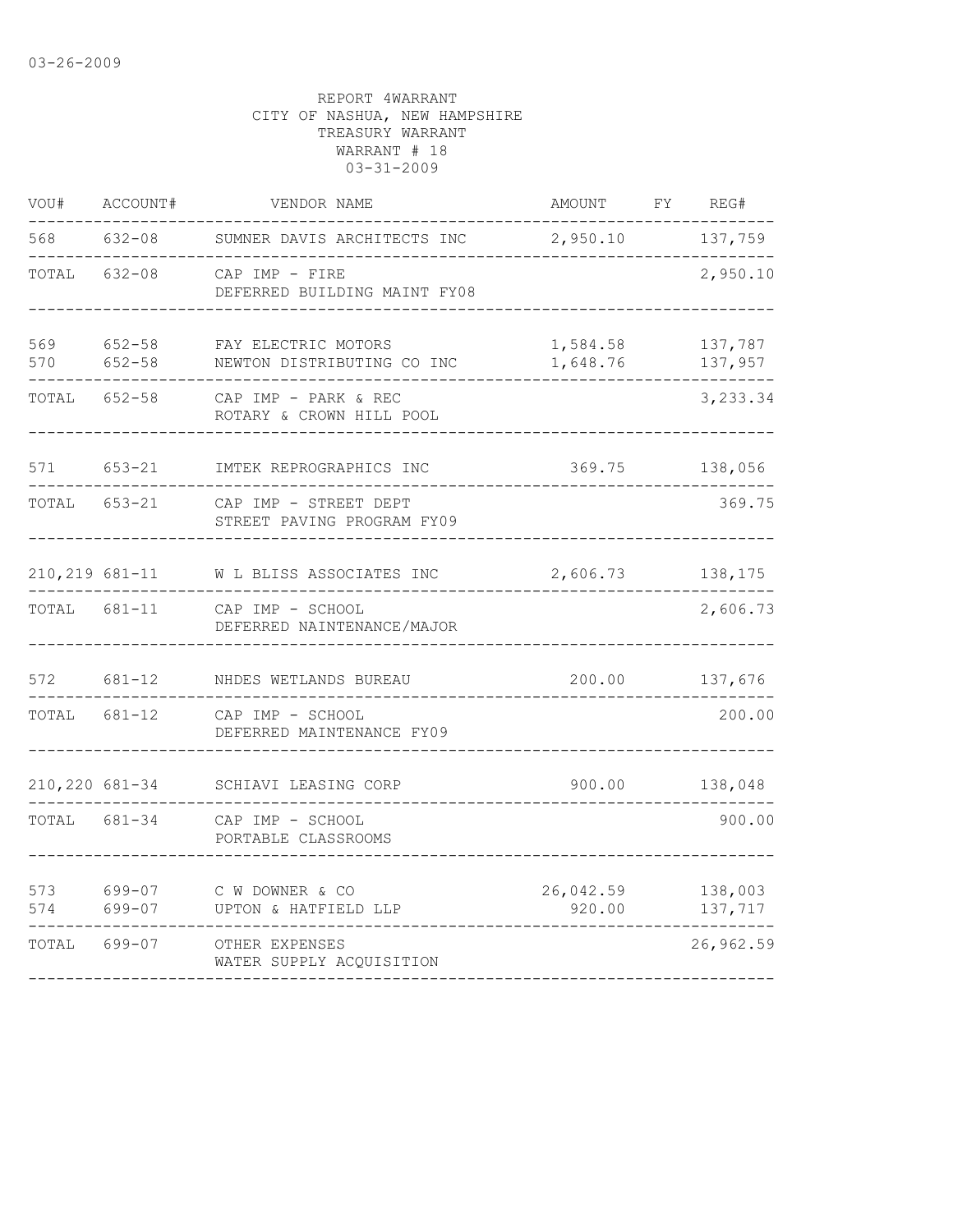|       |            | VOU# ACCOUNT# PROGRAM VENDOR NAME                                  |                    | AMOUNT FY REG#    |
|-------|------------|--------------------------------------------------------------------|--------------------|-------------------|
|       |            | 575 751-53075 3731 NASHUA REGIONAL PLANNING COMMI 1,006.98 138,336 |                    |                   |
| TOTAL |            |                                                                    | 1,006.98           |                   |
|       |            |                                                                    |                    |                   |
|       |            |                                                                    | 423,528.30 137,725 |                   |
| TOTAL |            | 791 CPF-SOLID WASTE DISPOSAL 423,528.30                            |                    |                   |
|       |            |                                                                    |                    |                   |
| 577   |            | 792-01321 3799 GEMINI ELECTRIC INC                                 |                    | 36,079.45 137,961 |
| 578   | 792-44005  | 3795 IMTEK REPROGRAPHICS INC                                       | 290.40             | 138,056           |
| 579   |            | 792-48 3794 BROX INDUSTRIES INC                                    | 1,640.00           | 503               |
| 579   |            | 792-48 3795 BROX INDUSTRIES INC                                    | 2,060.00           | 503               |
| 579   | $792 - 49$ | 3794 BROX INDUSTRIES INC                                           | 117.51             | 503               |
| 579   |            | 792-49 3795 BROX INDUSTRIES INC                                    | 148.49             | 503               |
| 580   |            | 792-63 3795 CONTINENTAL PAVING INC                                 | 390.00             | 138,232           |
| 580   |            | 792-64 3795 CONTINENTAL PAVING INC                                 | .03                | 138,232           |
| TOTAL |            |                                                                    | 40,725.88          |                   |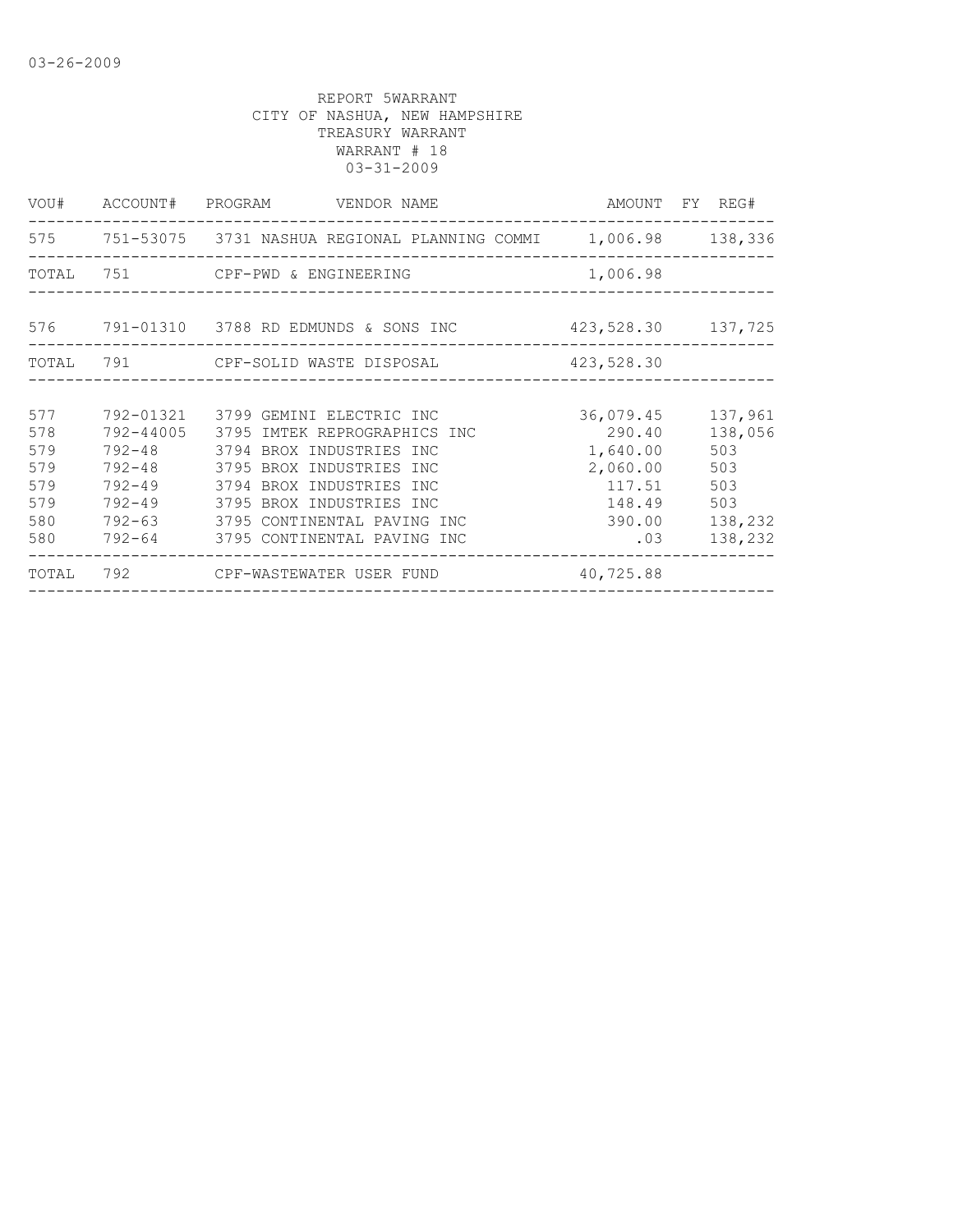| VOU# | ACCOUNT#  | VENDOR NAME                    | AMOUNT   | FY | REG#    |
|------|-----------|--------------------------------|----------|----|---------|
| 581  | 801-31005 | FAIRPOINT COMMUNICATIONS       | 56.94    |    | 138,338 |
| 582  | 801-31040 | PAETEC COMMUNICATIONS INC      | 7.81     |    | 138,287 |
| 583  | 801-32005 | PSNH                           | 51.23    |    | 138,351 |
| 584  | 801-41005 | STAPLES BUSINESS ADVANTAGE     | 448.69   |    | 137,993 |
| 584  | 801-41015 | STAPLES BUSINESS ADVANTAGE     | 113.11   |    | 137,993 |
| 585  | 801-42000 | BANNER SYSTEMS OF MASSACHUSETT | 408.62   |    | 138,214 |
| 586  | 801-43005 | FEDEX                          | 20.60    |    | 138,288 |
| 587  | 801-45285 | STAY SAFE TRAFFIC PRODUCTS INC | 220.00   |    | 137,731 |
| 588  | 801-46030 | ROCKY BRANDS RETAIL LLC        | 75.00    |    | 137,976 |
| 589  | 801-48005 | SHATTUCK MALONE OIL CO         | 161.51   |    | 138,283 |
| 589  | 801-48005 | SHATTUCK MALONE OIL CO         | 185.73   |    | 138,283 |
| 589  | 801-48005 | SHATTUCK MALONE OIL CO         | 56.53    |    | 138,283 |
| 590  | 801-49040 | BCM CONTROLS CORPORATION       | 2,370.42 |    | 137,865 |
| 591  | 801-53030 | CMA ENGINEERS INC              | 1,841.75 |    | 137,844 |
| 592  | 801-53088 | NORMANDEAU ASSOCIATES INC      | 180.46   |    | 137,836 |
| 593  | 801-53130 | COLUMBIA ANALYTICAL SERVICES I | 802.50   |    | 137,859 |
| 594  | 801-53130 | GZA GEOENVIRONMENTAL INC       | 597.31   |    | 138,053 |
| 595  | 801-59100 | IMTEK REPROGRAPHICS INC        | 20.00    |    | 138,056 |
| 596  | 801-59100 | SIMPLEX GRINNELL               | 62.12    |    | 138,305 |
| 597  | 801-59105 | LISAY STEVEN E                 | 720.00   |    | 137,816 |
| 598  | 801-59238 | ANACOMP INC                    | 20.92    |    | 137,733 |
| 599  | 801-59245 | D & R TOWING INC               | 150.00   |    | 138,219 |
| 600  | 801-64192 | MASTERPIECE VIDEO PRODUCTIONS  | 45.00    |    | 137,721 |
| 601  | 801-75023 | BELLETETES INC                 | 19.38    |    | 137,820 |
| 602  | 801-75023 | LOWE'S                         | 24.42    |    | 138,323 |
| 603  | 801-77020 | CN WOOD CO INC                 | 200.48   |    | 137,962 |
| 603  | 801-77020 | CN WOOD CO INC                 | 3,509.78 |    | 137,962 |
| 604  | 801-77020 | LIBERTY INTN'L TRUCKS OF NH LL | 2,014.59 |    | 138,224 |
| 605  | 801-77020 | SOUTHWORTH-MILTON INC          | 1,097.07 |    | 137,701 |
| 606  | 801-78065 | MAYNARD & LESIEUR INCORPORATED | 560.00   |    | 138,225 |
| 606  | 801-78065 | MAYNARD & LESIEUR INCORPORATED | 671.58   |    | 138,225 |
| 607  | 801-78100 | CN WOOD CO INC                 | 1,417.40 |    | 137,962 |
| 608  | 801-78100 | DONOVAN SPRING COMPANY INC     | 135.00   |    | 137,728 |
| 608  | 801-78100 | DONOVAN SPRING COMPANY INC     | 374.31   |    | 137,728 |
| 609  | 801-78100 | FREIGHTLINER OF NH INC         | 208.14   |    | 137,944 |
| 610  | 801-78100 | LIBERTY INTN'L TRUCKS OF NH LL | 90.15    |    | 138,224 |
| 610  | 801-78100 | LIBERTY INTN'L TRUCKS OF NH LL | 759.57   |    | 138,224 |
| 611  | 801-78100 | NAPA AUTO PARTS                | 68.42    |    | 137,930 |
| 611  | 801-78100 | NAPA AUTO PARTS                | 1,120.55 |    | 137,930 |
| 611  | 801-78100 | NAPA AUTO PARTS                | 20.06    |    | 137,930 |
| 612  | 801-78100 | SANEL AUTO PARTS CO            | 82.81    |    | 137,826 |
| 612  | 801-78100 | SANEL AUTO PARTS CO            | 373.12   |    | 137,826 |
| 613  | 801-82025 | NH RETIREMENT SYSTEM           | 50.20    |    | 492     |
| 613  | 801-82025 | NH RETIREMENT SYSTEM           | 389.71   |    | 492     |
| 614  | 801-83106 | NORTHEAST DELTA                | 710.52   |    | 495     |
| 614  | 801-83206 | NORTHEAST DELTA                | 993.36   |    | 495     |
| 614  | 801-83306 | NORTHEAST DELTA                | 263.70   |    | 495     |
| 614  | 801-83406 | NORTHEAST DELTA                | 426.60   |    | 495     |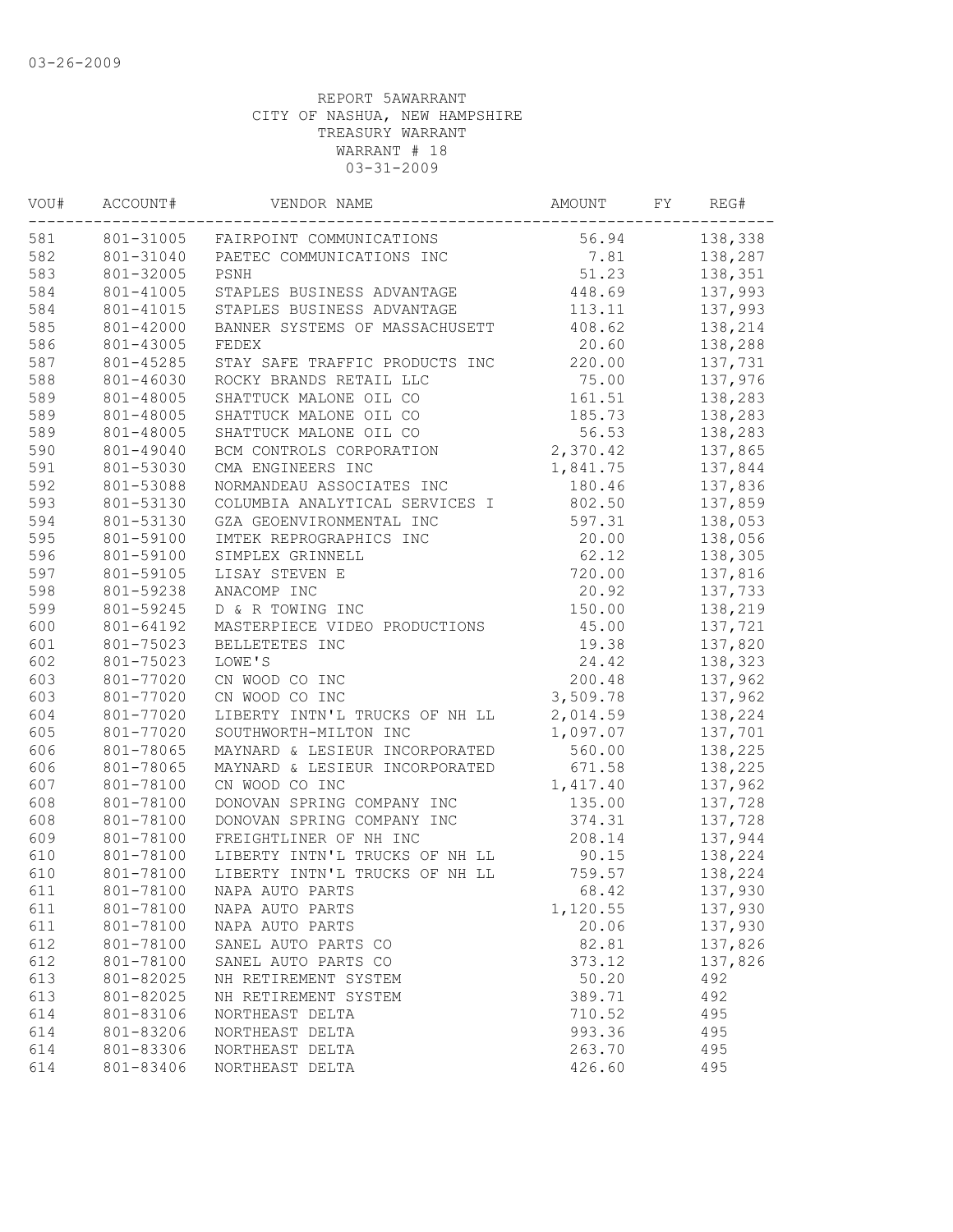|       | VOU# ACCOUNT#    | VENDOR NAME                          | AMOUNT        | FY | REG#                 |
|-------|------------------|--------------------------------------|---------------|----|----------------------|
|       |                  | 615 801-94005 TREASURER STATE OF N H | 50.00 138,317 |    |                      |
|       |                  | 616 801-94005 UMASS LOWELL           | 120.00        |    | 138,325<br>--------- |
| TOTAL | 801              | SOLID WASTE DISPOSAL                 |               |    | 24,367.17            |
| 617   | $802 - 215 - 00$ | MOORE ROBERT J                       | 46.62         |    | 128,868              |
| 618   | $802 - 215 - 00$ | SUPER SHOES                          | 85.58         |    | 138,115              |
| 619   | 802-31005        | BAYRING COMMUNICATIONS               | 60.42         |    | 138,333              |
| 620   | 802-31005        | FAIRPOINT COMMUNICATIONS             |               |    | 61.60 138,338        |
| 621   | 802-31040        | PAETEC COMMUNICATIONS INC            | 7.19          |    | 138,287              |
| 622   | 802-32005        | PSNH                                 | 1,356.15      |    | 138,351              |
| 623   | 802-32005        | PUBLIC SERVICE OF NH                 | 47,410.16     |    | 138,353              |
| 624   | 802-33005        | PENNICHUCK WATER                     | 886.36        |    | 138,300              |
| 625   | 802-34015        | NATIONAL GRID                        | 4,481.13      |    | 138,328              |
| 626   | 802-42010        | CENTRAL PAPER PRODUCTS CO            | 189.39        |    | 137,984              |
| 627   | 802-42010        | OMEGA INDUSTRIAL SUPPLY INC          | 1,123.47      |    | 137,889              |
| 628   | 802-45101        | CIBA CORPORATION                     | 3,608.00      |    | 137,752              |
| 629   | 802-45103        | JCI JONES CHEMICALS INC              | 3,422.09      |    | 137,853              |
| 630   | 802-45106        | KEMIRA WATER SOLUTIONS INC           | 4,399.62      |    | 137,855              |
| 631   | 802-46045        | UNIFIRST CORPORATION                 | 90.02         |    | 137,947              |
| 631   | 802-46045        | UNIFIRST CORPORATION                 | 572.64        |    | 137,947              |
| 632   | 802-49070        | ENVIRONMENTAL RESOURCE ASSOCIA       | 711.26        |    | 137,736              |
| 633   | 802-49070        | IDEXX DISTRIBUTION INC               | 378.48        |    | 137,872              |
| 634   | 802-49070        | TELEDYNE ISCO INC                    | 249.25        |    | 137,810              |
| 635   | 802-53030        | EASTERN ANALYTICAL INC               | 247.00        |    | 137,824              |
| 636   | 802-53030        | MILLIPORE CORP                       | 3,373.20      |    | 138,286              |
| 637   | 802-557          | SANEL AUTO PARTS CO                  | 7.87          |    | 137,827              |
| 638   | 802-59100        | ANSWERING SERVICES OF NH LLC         | 70.00         |    | 137,875              |
| 639   | 802-59100        | STANLEY ELEVATOR CO INC              | 112.50        |    | 137,871              |
| 640   | 802-59105        | GREENLEAF WILLIAM                    | 340.00        |    | 137,887              |
| 641   | 802-59225        | RESOURCE MANAGEMENT INC              | 16,028.06     |    | 137,691              |
| 642   | 802-59230        | ADS LLC                              | 9,596.00      |    | 137,856              |
| 643   | 802-59230        | BROX INDUSTRIES INC                  | 229.37        |    | 137,730              |
| 644   | 802-59230        | UNDERGROUND TESTING & SERVICES       | 9,900.00      |    | 137,971              |
| 645   | 802-59238        | ANACOMP INC                          | 34.70         |    | 137,733              |
| 646   | 802-59239        | UNITED SYSTEMS OF ARKANSAS INC       | 645.75        |    | 137,766              |
| 647   | 802-59265        | CITIZENS BANK                        | 1,898.91      |    | 499                  |
| 648   | 802-59265        | CITIZENS BANK                        | 43.50         |    | 500                  |
| 649   | 802-59320        | MAYNARD & LESIEUR INCORPORATED       | 1,363.72      |    | 138,225              |
| 650   | 802-59320        | NAPA AUTO PARTS                      | 211.90        |    | 137,930              |
| 651   | 802-59320        | PINE MOTOR PARTS                     | 36.82         |    | 138,226              |
| 652   | 802-59320        | SANEL AUTO PARTS CO                  | 104.03        |    | 137,826              |
| 652   | 802-59320        | SANEL AUTO PARTS CO                  | 245.30        |    | 137,826              |
| 652   | 802-59320        | SANEL AUTO PARTS CO                  | 74.24         |    | 137,827              |
| 652   | 802-59320        | SANEL AUTO PARTS CO                  | 372.11        |    | 137,827              |
| 653   | 802-64045        | COMPUTER HUT OF N E INC              | 179.95        |    | 138,236              |
| 654   | 802-64192        | BELLETETES INC                       | 6.91          |    | 137,820              |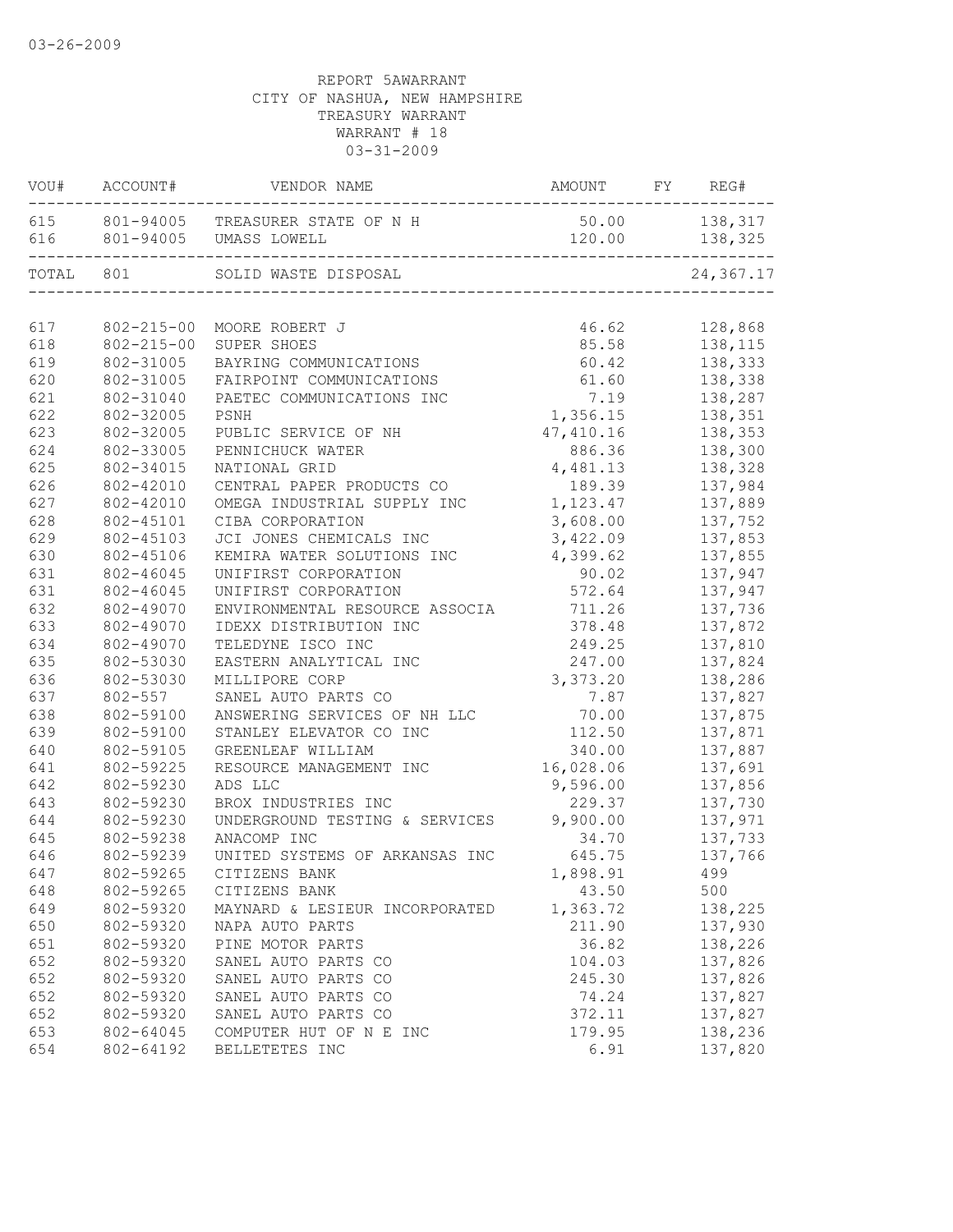| WOU#  | ACCOUNT#  | VENDOR NAME                    | AMOUNT   | FY<br>REG# |
|-------|-----------|--------------------------------|----------|------------|
| 655   | 802-64192 | FASTENAL COMPANY               | 61.69    | 137,888    |
| 656   | 802-64192 | GRAINGER                       | 222.80   | 137,775    |
| 657   | 802-64192 | HOME DEPOT CREDIT SERVICES     | 18.93    | 138,296    |
| 657   | 802-64192 | HOME DEPOT CREDIT SERVICES     | 73.94    | 138,296    |
| 658   | 802-64192 | MCMASTER-CARR SUPPLY CO        | 347.91   | 137,813    |
| 659   | 802-64192 | PINE MOTOR PARTS               | 265.01   | 138,226    |
| 660   | 802-64192 | SAM'S CLUB DIRECT              | 33.77    | 138,311    |
| 661   | 802-64192 | UNITED SUPPLY COMPANY INC      | 50.16    | 138,231    |
| 662   | 802-77050 | FASTENAL COMPANY               | 74.80    | 137,888    |
| 663   | 802-77050 | MCMASTER-CARR SUPPLY CO        | 445.88   | 137,813    |
| 664   | 802-77050 | PINE MOTOR PARTS               | 239.31   | 138,226    |
| 665   | 802-77062 | M & M ELECTRICAL SUPPLY CO INC | 26.13    | 138,215    |
| 666   | 802-77065 | ARCSOURCE INC                  | 9.90     | 137,828    |
| 667   | 802-77065 | BEARINGS SPECIALTY CO INC      | 9.76     | 137,954    |
| 668   | 802-77065 | FASTENAL COMPANY               | 9.87     | 137,888    |
| 669   | 802-77065 | <b>GRAINGER</b>                | 241.39   | 137,775    |
| 670   | 802-77065 | HORIZON SOLUTIONS CORP         | 2,157.20 | 137,687    |
| 671   | 802-77065 | OSECO                          | 936.17   | 138,131    |
| 672   | 802-77066 | M & M ELECTRICAL SUPPLY CO INC | 29.30    | 138,215    |
| 673   | 802-77067 | MCMASTER-CARR SUPPLY CO        | 89.08    | 137,813    |
| 674   | 802-77069 | BEARINGS SPECIALTY CO INC      | 114.31   | 137,954    |
| 675   | 802-77069 | FASTENAL COMPANY               | 79.77    | 137,888    |
| 676   | 802-77069 | HOME DEPOT CREDIT SERVICES     | 291.68   | 138,296    |
| 677   | 802-77069 | M & M ELECTRICAL SUPPLY CO INC | 1,352.50 | 138,215    |
| 678   | 802-77069 | PINE MOTOR PARTS               | 1.89     | 138,226    |
| 679   | 802-77072 | HIGHLAND POWER                 | 3,280.41 | 137,977    |
| 680   | 802-77072 | M & M ELECTRICAL SUPPLY CO INC | 8.60     | 138,215    |
| 681   | 802-77072 | MCMASTER-CARR SUPPLY CO        | 456.73   | 137,813    |
| 682   | 802-82025 | NH RETIREMENT SYSTEM           | 81.16    | 492        |
| 682   | 802-82025 | NH RETIREMENT SYSTEM           | 16.72    | 492        |
| 682   | 802-82025 | NH RETIREMENT SYSTEM           | 640.76   | 492        |
| 683   | 802-83006 | NORTHEAST DELTA                | 3,092.81 | 495        |
| 684   | 802-95010 | THE TELEGRAPH                  | 186.00   | 138,324    |
| 685   | 802-96004 | AMERICAN TELECOM SERVICES LLC  | 1,650.00 | 137,869    |
| TOTAL | 802       | SEWERAGE DISPOSAL SYSTEM       |          | 130,857.61 |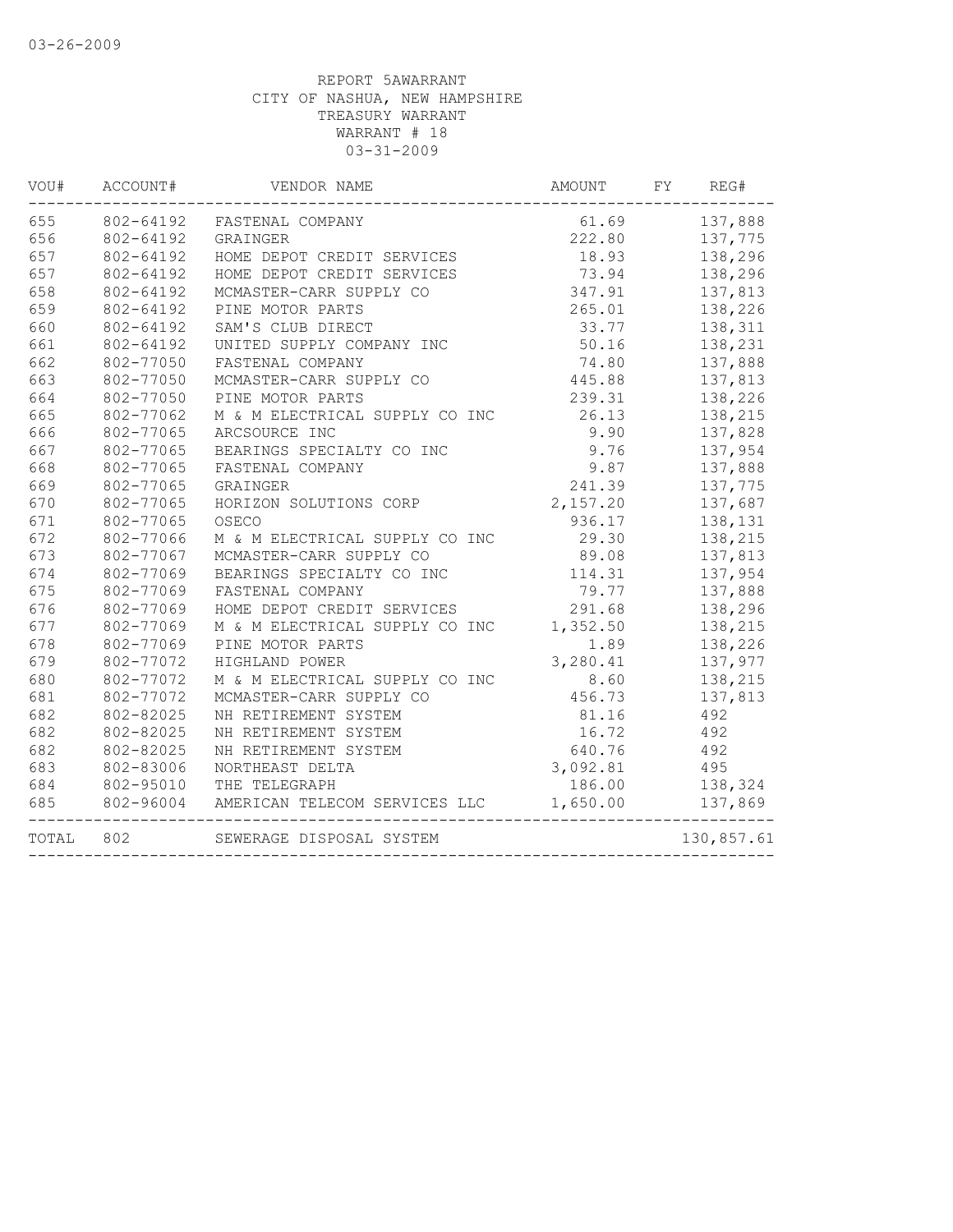| VOU#              | ACCOUNT#                                    | VENDOR NAME                                                                    | <b>AMOUNT</b>               | FY | REG#                          |
|-------------------|---------------------------------------------|--------------------------------------------------------------------------------|-----------------------------|----|-------------------------------|
| 686<br>687        | 915-94010<br>915-94010                      | BROWN LOUISE<br><b>SCHRADER BECKY</b>                                          | 659.25<br>679.25            |    | 138,281<br>138,280            |
| TOTAL             | 915                                         | HUMAN RESOURCE TRUST FUND                                                      |                             |    | 1,338.50                      |
| 688               |                                             | 941-98029 BOARD OF HEALTH/CHAIRMAN'S TRU                                       | 97.77                       |    | 138,282                       |
| TOTAL             | 941                                         | HEALTH & COMM SVCS TRUST FUND                                                  |                             |    | 97.77                         |
| 689<br>690<br>690 | 952-59020<br>952-75022<br>952-75022         | JEANNOTTE'S MARKET<br>NEWTON DISTRIBUTING CO INC<br>NEWTON DISTRIBUTING CO INC | 75.88<br>824.38<br>1,648.76 |    | 137,772<br>137,957<br>137,957 |
| TOTAL             | 952                                         | PARK & RECREATION TRUST FUND                                                   |                             |    | 2,549.02                      |
| 691<br>692        | 953-45260<br>$953 - 45260$                  | EASTERN MINERALS INC<br>MORTON SALT                                            | 83,644.44<br>64, 914.04     |    | 137,956<br>137,822            |
| TOTAL             | 953                                         | STREET TRUST FUND                                                              |                             |    | 148,558.48                    |
| 693<br>694<br>695 | 975-45050<br>$975 - 45050$<br>$975 - 45315$ | BAKER & TAYLOR<br>GALE<br>BAKER & TAYLOR ENTERTAINMENT                         | 345.02<br>250.16<br>120.68  |    | 137,758<br>137,936<br>137,747 |
| TOTAL             | 975                                         | LIBRARY TRUST FUND                                                             |                             |    | 715.86                        |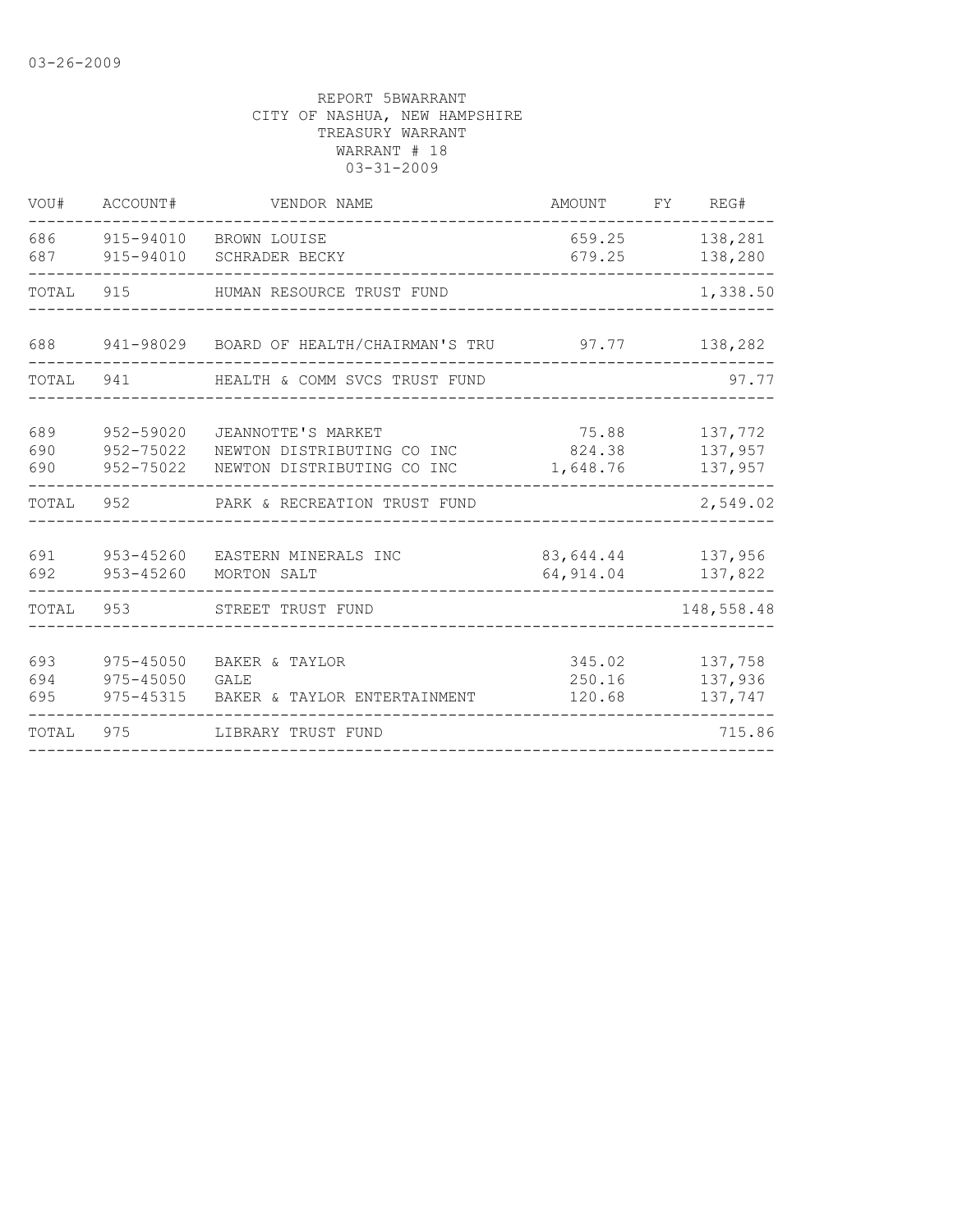|           | ACCOUNT# PAYROLL WEEK ENDING |  | AMOUNT |
|-----------|------------------------------|--|--------|
|           |                              |  |        |
| TOTAL 951 |                              |  |        |
|           |                              |  |        |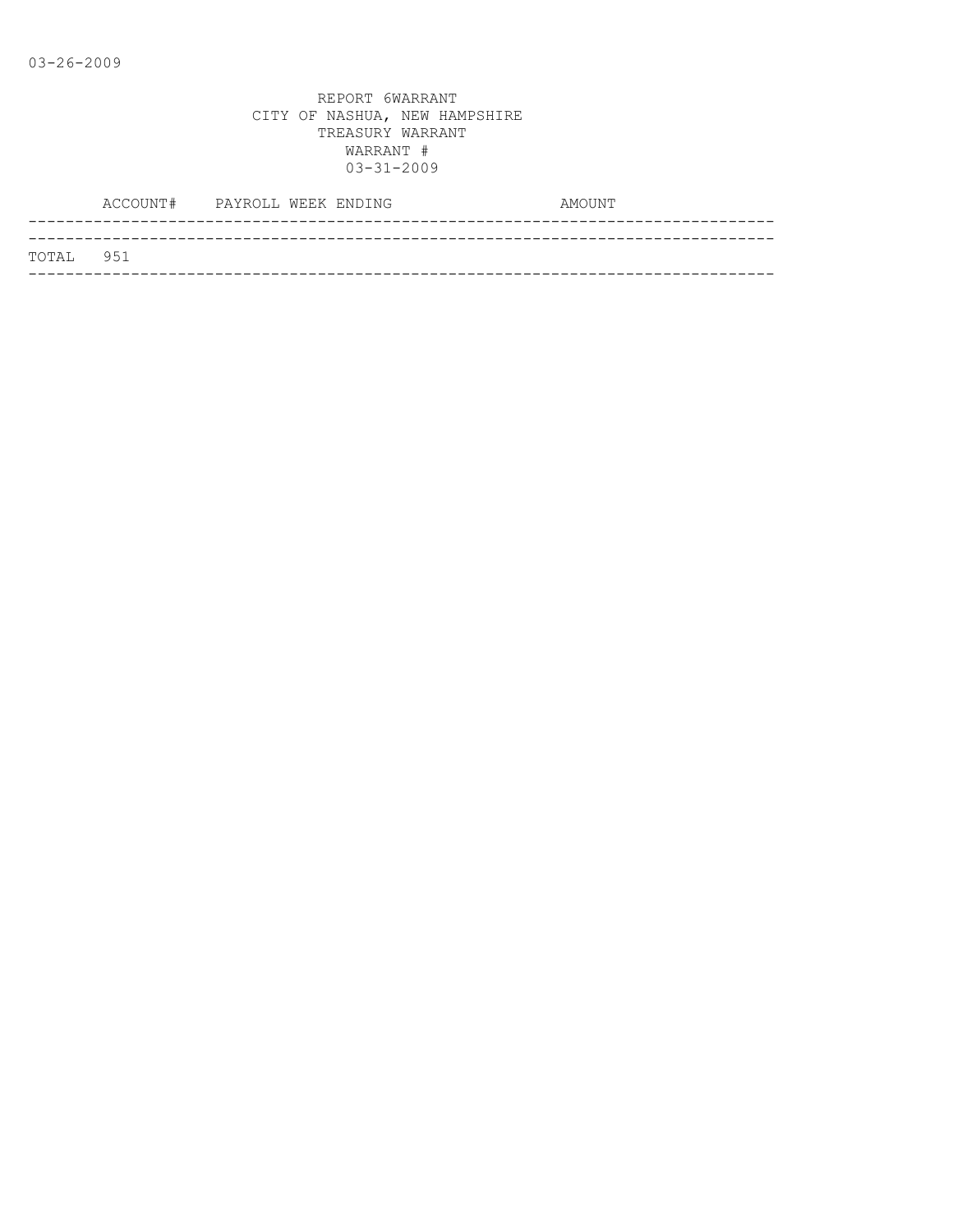|           |                          | ACCOUNT# PAYROLL WEEK ENDING                     | AMOUNT                  |            |
|-----------|--------------------------|--------------------------------------------------|-------------------------|------------|
|           |                          | 305-11125  14-MAR-2009                           | 903.15                  |            |
|           |                          | 305-11125 21-MAR-2009                            | 903.15                  |            |
|           |                          | 305-11239  14-MAR-2009                           | 1,014.26                |            |
|           |                          | 305-11239 21-MAR-2009                            | 1,014.26                |            |
|           |                          |                                                  |                         | 3,834.82   |
|           | 308-83051                | 14-MAR-2009                                      | 747.31                  |            |
|           |                          | 308-83051 21-MAR-2009                            | 70.94                   |            |
|           |                          | 308-83052  14-MAR-2009                           | 1,215.12                |            |
|           |                          | 308-83052 21-MAR-2009                            | 1,028.77                |            |
|           |                          | 308-83102  14-MAR-2009                           | 1,690.35                |            |
|           |                          | 308-83102 21-MAR-2009                            | 1,690.35                |            |
|           | TOTAL 308                | SRF - INSURANCE<br>____________________________  |                         | 6,442.84   |
|           |                          |                                                  |                         |            |
|           |                          | 3086-11870 21-MAR-2009<br>3086-13032 14-MAR-2009 | 4,808.18<br>307.26      |            |
|           |                          | 3086-13032 21-MAR-2009                           | 256.05                  |            |
|           |                          | ______________________                           |                         |            |
|           |                          | TOTAL 308 JAVITS GRANT PROGRAM                   |                         | 5,371.49   |
|           |                          | 3097-11162  14-MAR-2009                          | 610.13                  |            |
|           |                          | 3097-11162 21-MAR-2009                           | 610.13                  |            |
|           | 3097-11408               | 14-MAR-2009                                      | 403.40                  |            |
|           |                          | 3097-11408 21-MAR-2009                           | 403.40                  |            |
|           |                          | 3097-12112 14-MAR-2009                           | 764.80                  |            |
|           |                          | 3097-12112 21-MAR-2009                           | 664.16                  |            |
|           |                          | 3097-12830 21-MAR-2009                           | 194.19                  |            |
|           |                          | 3097-19138 21-MAR-2009                           | 2,952.16                |            |
|           |                          | 3097-19139 21-MAR-2009                           | 12,556.51               |            |
|           | 3097-19140               | 14-MAR-2009                                      | 8,862.49                |            |
|           | 3097-19140<br>3097-19540 | 21-MAR-2009<br>14-MAR-2009                       | 8,862.49                |            |
|           |                          | 3097-19540 21-MAR-2009                           | 21,893.56<br>22, 232.77 |            |
|           |                          | 3097-19544 14-MAR-2009                           | 624.68                  |            |
|           |                          | 3097-19544 21-MAR-2009                           | 624.68                  |            |
|           |                          | 3097-19545 14-MAR-2009                           | 2,189.18                |            |
|           |                          | 3097-19545 21-MAR-2009                           | 1,825.59                |            |
| TOTAL 309 |                          | SRF - FOOD SERVICES<br>--------------------      |                         | 86, 274.32 |
|           |                          |                                                  |                         |            |
|           |                          | 3098-13004 14-MAR-2009<br>3098-13004 21-MAR-2009 | 329.25<br>678.77        |            |
|           |                          |                                                  |                         |            |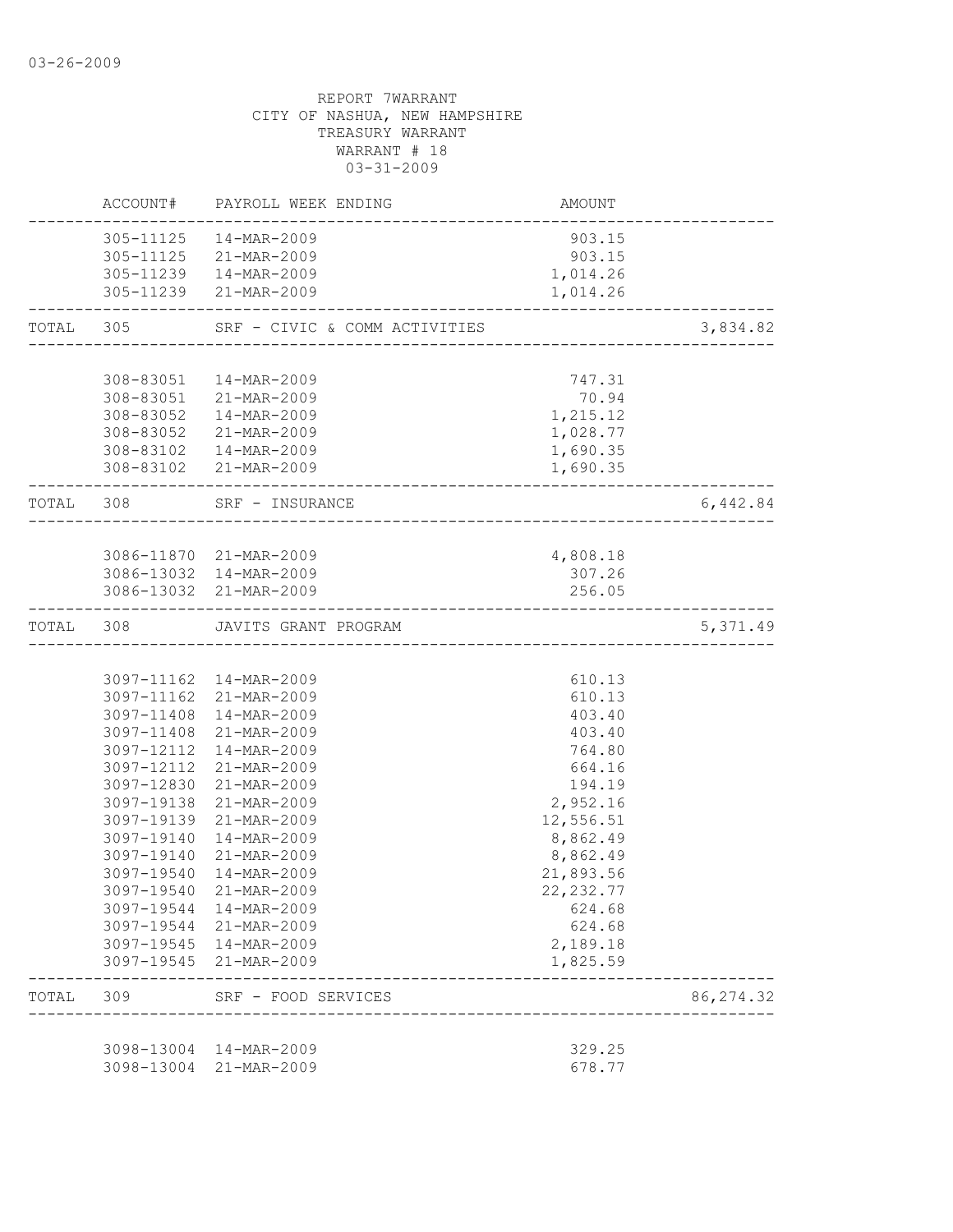|           | ACCOUNT#               | PAYROLL WEEK ENDING           | AMOUNT                          |           |
|-----------|------------------------|-------------------------------|---------------------------------|-----------|
| TOTAL 309 |                        | FRESH FRUIT & VEGETABLE GRANT |                                 | 1,008.02  |
|           |                        | _________________________     |                                 |           |
|           |                        | 3117-12006 14-MAR-2009        | 632.26                          |           |
|           |                        | 3117-12006 21-MAR-2009        | 3,550.00                        |           |
| TOTAL     | 311                    | DRIVER'S EDUCATION            |                                 | 4,182.26  |
|           |                        |                               |                                 |           |
|           | 312-11165<br>312-11165 | 14-MAR-2009<br>21-MAR-2009    | 1,052.87<br>1,052.87            |           |
|           | 312-11191              | 14-MAR-2009                   | 788.83                          |           |
|           | 312-11191              | 21-MAR-2009                   | 788.83                          |           |
|           | 312-11445              | 14-MAR-2009                   | 138.39                          |           |
|           | 312-11445              | 21-MAR-2009                   | 138.39                          |           |
|           | 312-11547              | 14-MAR-2009                   | 2,117.19                        |           |
|           | 312-11547              | 21-MAR-2009                   | 2,117.19                        |           |
|           | 312-12116              | 14-MAR-2009                   | 599.87                          |           |
|           |                        | 312-12116 21-MAR-2009         | 599.86                          |           |
|           |                        | 312-13004  14-MAR-2009        | 271.22                          |           |
|           |                        | 312-13004 21-MAR-2009         | 734.57                          |           |
|           | TOTAL 312              | SRF - FINANCIAL SERVICES      |                                 | 10,400.08 |
|           |                        |                               |                                 |           |
|           |                        | 3122-12006 14-MAR-2009        | 175.00                          |           |
|           |                        | 3122-12006 21-MAR-2009        | 1,100.00<br>------------------- |           |
|           | TOTAL 312              | ADULT ED/CONTINUING ED        |                                 | 1,275.00  |
|           |                        |                               |                                 |           |
|           |                        | 3149-11870  14-MAR-2009       | 75.00                           |           |
|           |                        | 3149-11870 21-MAR-2009        | 462.50                          |           |
|           | TOTAL 314              | LEARN AND SERVE AMERICA-REACH |                                 | 537.50    |
|           |                        |                               |                                 |           |
|           |                        | 3239-12006 14-MAR-2009        | 800.00                          |           |
|           |                        | 3239-12006 21-MAR-2009        | 1,725.00                        |           |
| TOTAL 323 |                        | ADULT H.S.ALTERNATIVE ED      |                                 | 2,525.00  |
|           |                        | ____________________          |                                 |           |

3245-11860 21-MAR-2009 1,346.15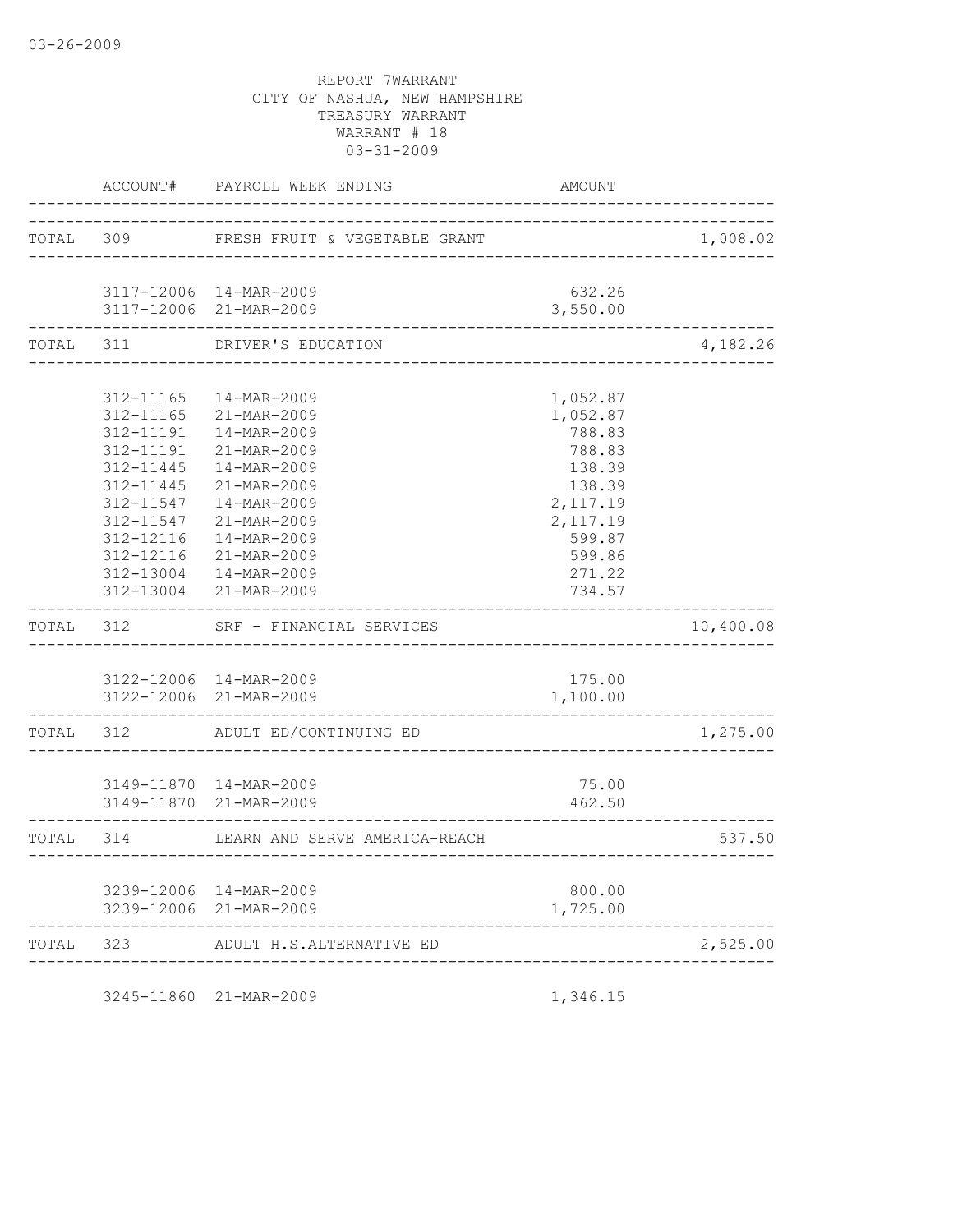|                                                               | ACCOUNT# PAYROLL WEEK ENDING                                                                                                                                                                                                                                                                                                                                                               | AMOUNT                                                                                                                                                                                                     |              |
|---------------------------------------------------------------|--------------------------------------------------------------------------------------------------------------------------------------------------------------------------------------------------------------------------------------------------------------------------------------------------------------------------------------------------------------------------------------------|------------------------------------------------------------------------------------------------------------------------------------------------------------------------------------------------------------|--------------|
|                                                               | TOTAL 324 YOUTH SAFE HAVEN-PAL                                                                                                                                                                                                                                                                                                                                                             |                                                                                                                                                                                                            | 1,346.15     |
|                                                               | 3247-13004 21-MAR-2009                                                                                                                                                                                                                                                                                                                                                                     | $-1,000.00$                                                                                                                                                                                                |              |
|                                                               | TOTAL 324 ATHLETICS REVENUE FUND                                                                                                                                                                                                                                                                                                                                                           |                                                                                                                                                                                                            | $-1,000.00$  |
|                                                               | 3249-19230 21-MAR-2009                                                                                                                                                                                                                                                                                                                                                                     | 225.00                                                                                                                                                                                                     |              |
|                                                               | TOTAL 324 LAEP - WAIT TRAINING                                                                                                                                                                                                                                                                                                                                                             |                                                                                                                                                                                                            | 225.00       |
|                                                               | 3269-11726 21-MAR-2009                                                                                                                                                                                                                                                                                                                                                                     | 1,831.69                                                                                                                                                                                                   |              |
|                                                               | TOTAL 326 NH ALTERNATE ASSESSMENT COACH                                                                                                                                                                                                                                                                                                                                                    |                                                                                                                                                                                                            | 1,831.69     |
|                                                               | 3279-12006 14-MAR-2009<br>3279-12006 21-MAR-2009                                                                                                                                                                                                                                                                                                                                           | 75.00<br>775.00                                                                                                                                                                                            |              |
|                                                               | TOTAL 327 ADULT H.S. SPECIAL NEEDS GRANT                                                                                                                                                                                                                                                                                                                                                   |                                                                                                                                                                                                            | 850.00       |
| 331-12115<br>331-12115<br>331-13038<br>331-13038<br>331-13044 | 331-11245  14-MAR-2009<br>331-11250  14-MAR-2009<br>331-11250 21-MAR-2009<br>331-11552  14-MAR-2009<br>331-11561  14-MAR-2009<br>331-11561 21-MAR-2009<br>331-11567  14-MAR-2009<br>14-MAR-2009<br>21-MAR-2009<br>14-MAR-2009<br>21-MAR-2009<br>14-MAR-2009<br>331-13044 21-MAR-2009<br>331-15002  14-MAR-2009<br>331-15002 21-MAR-2009<br>331-18036  14-MAR-2009<br>331-18036 21-MAR-2009 | $-19,666.28$<br>682.87<br>682.87<br>$-16, 148.74$<br>1,117.33<br>1,117.33<br>$-46,686.89$<br>548.32<br>548.32<br>269.62<br>134.81<br>2,570.20<br>5,704.50<br>$-1,697.70$<br>223.47<br>2,673.52<br>5,257.60 |              |
| TOTAL 331                                                     | SRF - POLICE DEPARTMENT<br>________________                                                                                                                                                                                                                                                                                                                                                |                                                                                                                                                                                                            | $-62,668.85$ |
|                                                               | 332-18084  14-MAR-2009<br>332-18084 21-MAR-2009                                                                                                                                                                                                                                                                                                                                            | 213.14<br>1,013.35                                                                                                                                                                                         |              |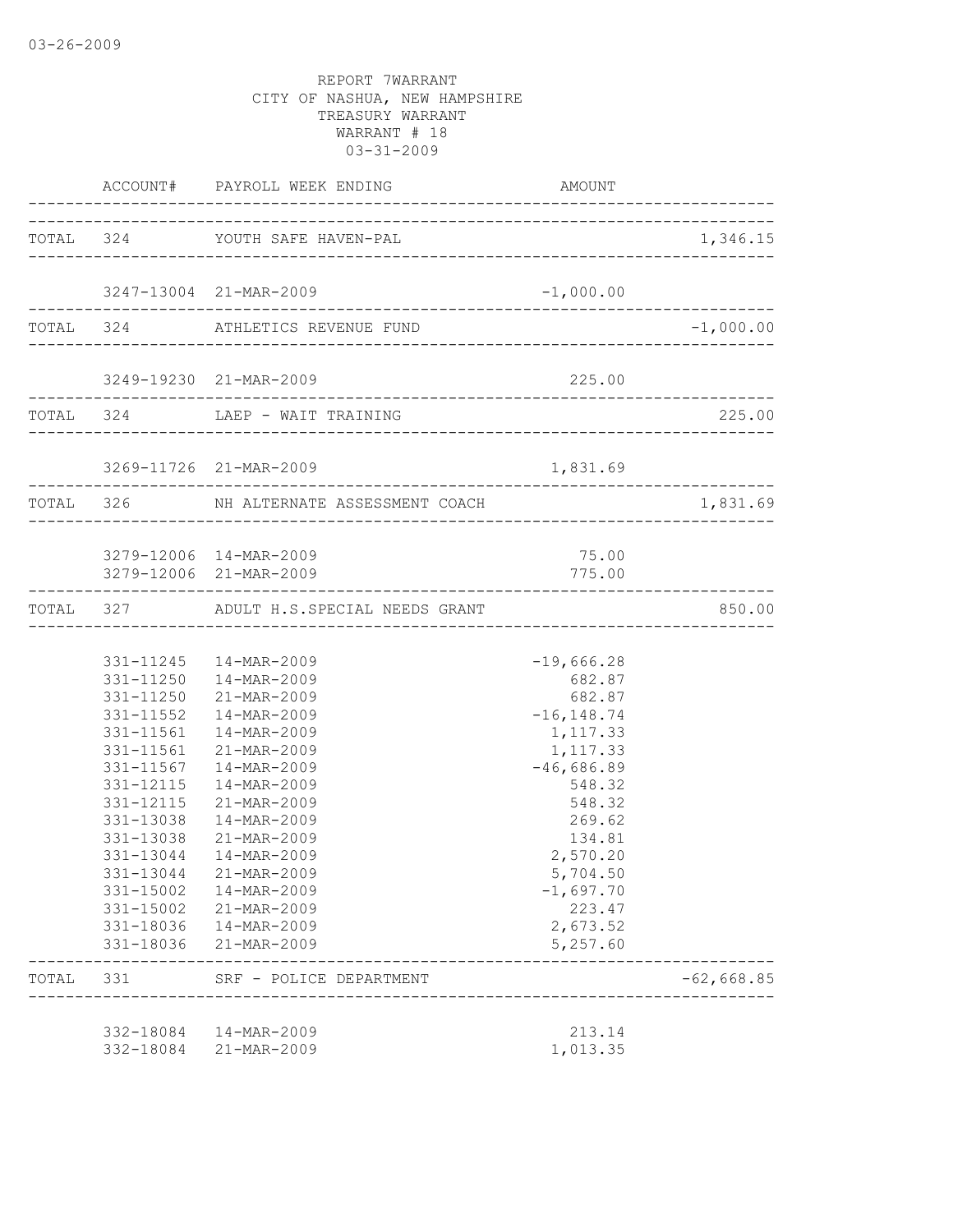|       |                           | ACCOUNT# PAYROLL WEEK ENDING                                                   | AMOUNT                             |           |
|-------|---------------------------|--------------------------------------------------------------------------------|------------------------------------|-----------|
|       |                           | TOTAL 332 SRF - FIRE DEPARTMENT                                                |                                    | 1,226.49  |
|       |                           |                                                                                |                                    |           |
|       |                           | 3339-12006 14-MAR-2009                                                         | 2,397.64                           |           |
|       |                           | 3339-12201 14-MAR-2009                                                         | 154.00                             |           |
|       | ------------------------- | 3339-13133 14-MAR-2009                                                         | $-2,397.64$<br>-------------       |           |
|       |                           | TOTAL 333 TITLE I SCHL IMPRV MT PLEASANT                                       |                                    | 154.00    |
|       |                           |                                                                                |                                    |           |
|       |                           | 3359-11870 21-MAR-2009                                                         | 1,595.35                           |           |
|       |                           | 3359-12006 21-MAR-2009                                                         | 244.65                             |           |
|       |                           | 3359-12078 14-MAR-2009                                                         | 1,650.00                           |           |
|       |                           | 3359-12078 21-MAR-2009                                                         | 1,550.00                           |           |
|       |                           | 3359-19230 14-MAR-2009                                                         | 347.25                             |           |
|       | --------------------      | 3359-19230 21-MAR-2009                                                         | 62.50                              |           |
|       |                           | TOTAL 335 TITLE IB READ 1ST MT PLEASANT                                        |                                    | 5,449.75  |
|       |                           |                                                                                |                                    |           |
|       |                           | 3369-12078 21-MAR-2009                                                         | 75.00                              |           |
|       |                           | 3369-13133 21-MAR-2009                                                         | 300.00                             |           |
|       |                           | -------------------------------------<br>TOTAL 336 TITLE I SCHL IMPRV DR CRISP | __________________________________ | 375.00    |
|       |                           |                                                                                |                                    |           |
|       |                           | 341-01210  14-MAR-2009                                                         | 1,604.04                           |           |
|       |                           | 341-01210 21-MAR-2009                                                          | 356.82                             |           |
|       |                           | 341-11107  14-MAR-2009                                                         | 433.74                             |           |
|       | 341-11107                 | 21-MAR-2009                                                                    | 433.74                             |           |
|       | 341-11235                 | 14-MAR-2009                                                                    | 1,167.80                           |           |
|       | 341-11235                 | 21-MAR-2009                                                                    | 1,167.80                           |           |
|       | 341-11484                 | 14-MAR-2009                                                                    | 1,280.00                           |           |
|       | 341-11484                 | 21-MAR-2009                                                                    | 1,280.00                           |           |
|       | 341-11563                 | 14-MAR-2009                                                                    | 938.56                             |           |
|       | 341-11563                 | 21-MAR-2009                                                                    | 938.55                             |           |
|       |                           | 341-12037  14-MAR-2009                                                         | 104.21                             |           |
|       |                           | 341-12037 21-MAR-2009                                                          | 104.21                             |           |
|       |                           | 341-12101  14-MAR-2009                                                         | 396.07                             |           |
|       |                           | 341-12101 21-MAR-2009                                                          | 396.07                             |           |
| TOTAL | 341                       | SRF - COMMUNITY SERVICES                                                       |                                    | 10,601.61 |
|       |                           |                                                                                |                                    |           |
|       | 342-11499                 | 14-MAR-2009                                                                    | 17,437.28                          |           |
|       | 342-11499                 | 21-MAR-2009                                                                    | 1,033.32                           |           |
|       | 342-11584                 | 14-MAR-2009                                                                    | 1,723.24                           |           |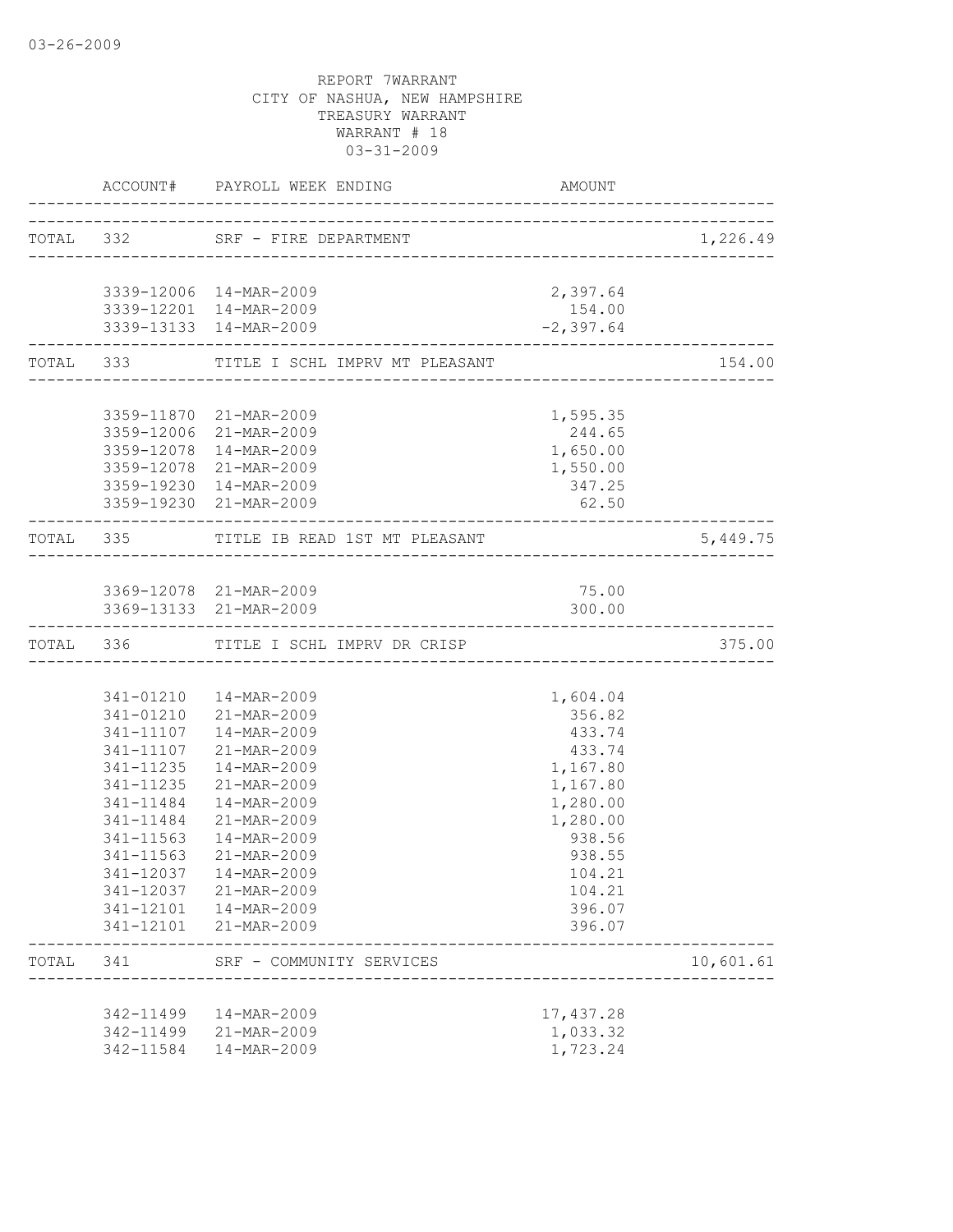|           | ACCOUNT#             | PAYROLL WEEK ENDING                                       | AMOUNT                              |          |
|-----------|----------------------|-----------------------------------------------------------|-------------------------------------|----------|
|           | 342-11584            | 21-MAR-2009                                               | 1,694.16                            |          |
|           | 342-12000            | 14-MAR-2009                                               | 635.11                              |          |
|           | 342-12000            | 21-MAR-2009                                               | 635.11                              |          |
|           | 342-12081            | 21-MAR-2009                                               | 82.92                               |          |
|           | 342-12199            | 14-MAR-2009                                               | $-16, 403.96$                       |          |
|           | 342-12582            | 14-MAR-2009                                               | 254.35                              |          |
|           | 342-12582            | 21-MAR-2009                                               | 222.56                              |          |
| TOTAL 342 |                      | SRF - COMMUNITY HEALTH                                    |                                     | 7,314.09 |
|           |                      |                                                           |                                     |          |
|           |                      | 3440-11860 21-MAR-2009                                    | 426.85                              |          |
|           |                      | 3440-12078 21-MAR-2009                                    | 2,587.50                            |          |
| TOTAL 344 |                      | AFTER SCHOOL PROGRAM                                      |                                     | 3,014.35 |
|           |                      |                                                           |                                     |          |
|           |                      | 3449-11162  14-MAR-2009                                   | 640.13                              |          |
|           |                      | 3449-11162 21-MAR-2009                                    | 640.13                              |          |
|           | -------------------- | 3449-11860 21-MAR-2009                                    | 7,845.87                            |          |
|           | TOTAL 344            | TITLE IV SDF 21ST CENTURY                                 |                                     | 9,126.13 |
|           |                      |                                                           |                                     |          |
|           |                      | 3466-19230 21-MAR-2009<br>____________                    | 100.00                              |          |
| TOTAL 346 |                      |                                                           |                                     | 100.00   |
|           |                      |                                                           |                                     |          |
|           |                      | 3468-11162  14-MAR-2009                                   | 580.50                              |          |
|           |                      | 3468-11162 21-MAR-2009                                    | 580.50                              |          |
|           |                      | 3468-11870 21-MAR-2009                                    | 4,373.96                            |          |
|           |                      | 3468-19230 21-MAR-2009                                    | 2,575.00                            |          |
| TOTAL 346 |                      | SMALLER LEARNING COMMUNITY                                |                                     | 8,109.96 |
|           |                      |                                                           |                                     |          |
|           |                      | 3508-13133 21-MAR-2009<br>------------------------------- | 900.00                              |          |
| TOTAL     |                      | 350 TITLE 11A TEACHER QUALITY                             | ----------------------------------- | 900.00   |
|           |                      |                                                           |                                     |          |
|           | 3509-11726           | 21-MAR-2009                                               | 25, 188.53                          |          |
|           | 3509-12201           | 14-MAR-2009                                               | 2,179.35                            |          |
|           | 3509-12201           | 21-MAR-2009                                               | 124.00                              |          |
|           | 3509-13133           | 21-MAR-2009                                               | 500.00                              |          |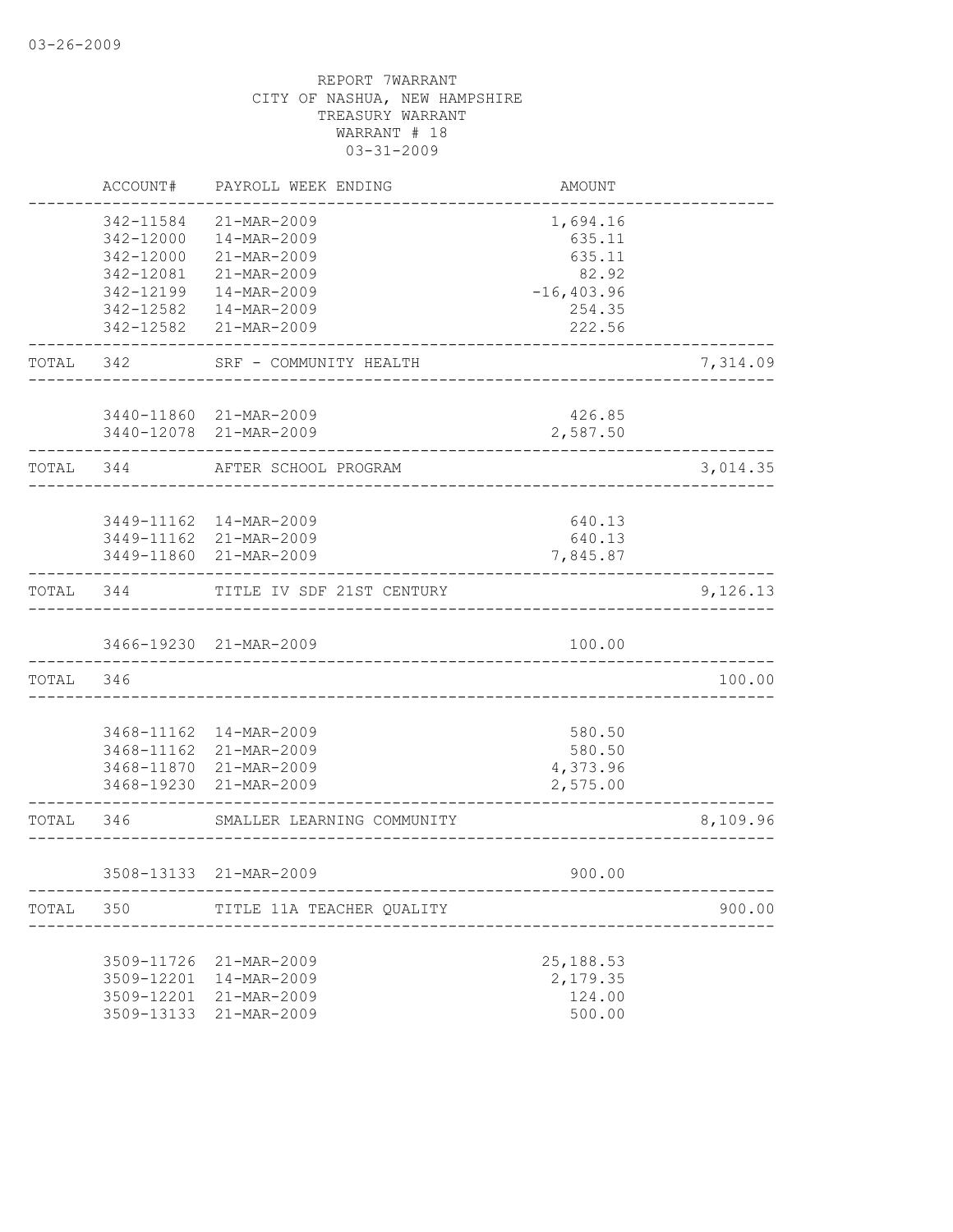|                          | ACCOUNT# PAYROLL WEEK ENDING AMO                 | AMOUNT                                          |           |
|--------------------------|--------------------------------------------------|-------------------------------------------------|-----------|
|                          | TOTAL 350 TITLE 11A TEACHER QUALITY 27,991.88    |                                                 |           |
|                          | 352-59055  14-MAR-2009                           | 400.06                                          |           |
|                          | 352-59055 21-MAR-2009                            | 400.06<br>_____________________________________ |           |
| ------------------------ | TOTAL 352 SRF - PARKS AND RECREATION             |                                                 | 800.12    |
|                          |                                                  |                                                 |           |
|                          | TOTAL 353 ADULT BASIC EDUCATION                  |                                                 | 1,075.00  |
|                          | 3559-11870 21-MAR-2009                           | 2,809.53                                        |           |
|                          | 3559-12006 14-MAR-2009                           | 685.04                                          |           |
|                          | 3559-12006 21-MAR-2009                           | 1,540.02                                        |           |
|                          | 3559-12078 14-MAR-2009<br>3559-12078 21-MAR-2009 | 1,362.50<br>1,387.50                            |           |
|                          |                                                  |                                                 |           |
|                          | TOTAL 355 TITLE IB READING 1ST FES               |                                                 | 7,784.59  |
|                          | 3609-11515 21-MAR-2009                           | 4,520.46                                        |           |
|                          | 3609-13133 14-MAR-2009                           | 100.00                                          |           |
|                          | 3609-13133 21-MAR-2009                           | 5,750.00                                        |           |
|                          | TOTAL 360 DROP OUT PREVENTION/ALT ED             |                                                 | 10,370.46 |
|                          | 374-01126  14-MAR-2009                           | 914.75                                          |           |
|                          | 374-01126 21-MAR-2009                            | 1,169.75                                        |           |
|                          | 374-01127  14-MAR-2009                           | 165.61                                          |           |
|                          | 374-01127 21-MAR-2009                            | 124.21                                          |           |
| 374-01210                | 14-MAR-2009                                      | 1,780.14                                        |           |
| 374-01210                | 21-MAR-2009<br>374-0703P  14-MAR-2009            | 1,780.14<br>213.90                              |           |
| 374-0703P                | 21-MAR-2009                                      | 213.90                                          |           |
| 374-0704P                | 14-MAR-2009                                      | 213.90                                          |           |
| 374-0704P                | 21-MAR-2009                                      | 213.90                                          |           |
| $374 - 0705M$            | 21-MAR-2009                                      | 390.00                                          |           |
| 374-0705P                | 14-MAR-2009                                      | 728.73                                          |           |
| 374-0705P                | 21-MAR-2009                                      | 745.29                                          |           |
| 374-07235                | 14-MAR-2009                                      | 629.36                                          |           |
| 374-07235                | 21-MAR-2009                                      | 621.07                                          |           |
| 374-0734P                | 14-MAR-2009                                      | 1,147.03                                        |           |
| 374-0734P                | 21-MAR-2009                                      | 1,180.16                                        |           |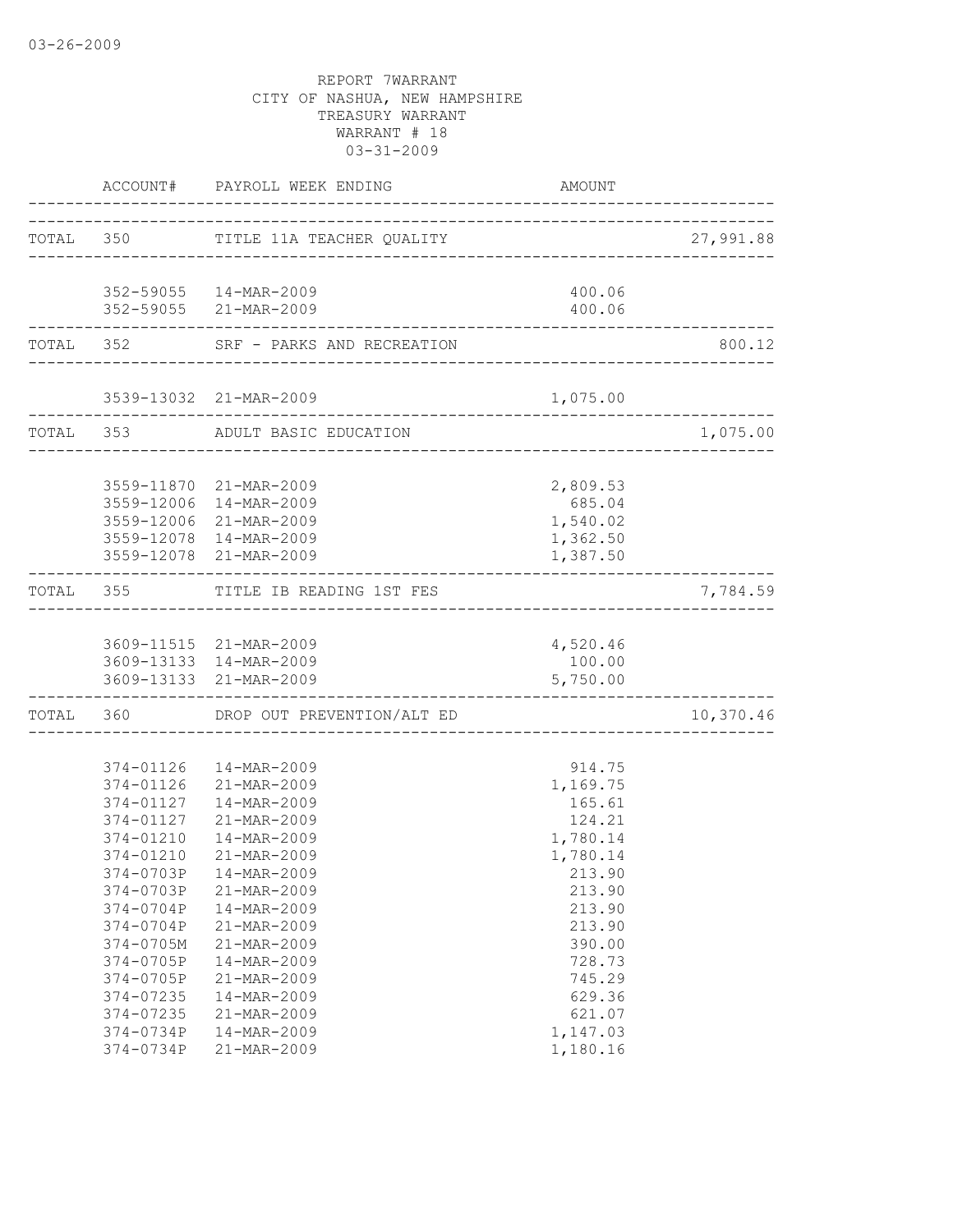|       | ACCOUNT#                 | PAYROLL WEEK ENDING            | AMOUNT               |           |
|-------|--------------------------|--------------------------------|----------------------|-----------|
|       | 374-09003                | 14-MAR-2009                    | 524.27               |           |
|       | 374-09003                | 21-MAR-2009                    | 524.27               |           |
|       | 374-11131                | 14-MAR-2009                    | 1,219.71             |           |
|       | 374-11131                | 21-MAR-2009                    | 1,219.71             |           |
|       | 374-11149                | 14-MAR-2009                    | 1,840.92             |           |
|       | 374-11149                | 21-MAR-2009                    | 1,840.92             |           |
|       | 374-11168                | 14-MAR-2009                    | 928.64               |           |
|       | 374-11168                | 21-MAR-2009                    | 928.64               |           |
|       | $374 - 11653$            | 14-MAR-2009                    | 234.71               |           |
|       | 374-11653                | 21-MAR-2009                    | 234.71               |           |
| TOTAL | 374                      | SRF - URBAN PROGRAMS           |                      | 21,728.34 |
|       |                          |                                |                      |           |
|       | 3769-11726               | 21-MAR-2009                    | 7,892.33             |           |
|       | 3769-11802               | 21-MAR-2009                    | 1,972.09             |           |
|       | 3769-11870               | 21-MAR-2009                    | 2,623.32             |           |
|       | 3769-12111               | 14-MAR-2009                    | 5,652.86             |           |
|       | 3769-12111               | 21-MAR-2009                    | 5,662.08             |           |
|       | 3769-12126               | 14-MAR-2009                    | 537.60               |           |
|       | 3769-12126               | 21-MAR-2009                    | 537.60               |           |
|       | 3769-12198               | 21-MAR-2009                    | 45,530.54            |           |
|       | 3769-12201               | 14-MAR-2009                    | 171.16               |           |
|       | 3769-13133               | 14-MAR-2009                    | 16.67                |           |
|       | 3769-13133               | 21-MAR-2009                    | 2,501.80             |           |
|       | 3769-13137               | 21-MAR-2009                    | 225.00               |           |
|       | 3769-19000<br>3769-19000 | 14-MAR-2009<br>21-MAR-2009     | 1,660.85<br>4,356.15 |           |
| TOTAL | 376                      | TITLE I ESEA                   |                      | 79,340.05 |
|       |                          |                                |                      |           |
|       |                          | 3779-13133 14-MAR-2009         | 2,932.50             |           |
|       | 3779-13133               | 21-MAR-2009                    | 3,588.13             |           |
| TOTAL | 377                      | TITLE III ENHANCE ENG LANGUAGE |                      | 6,520.63  |
|       | 3909-11726               | 21-MAR-2009                    | 2,019.06             |           |
|       | 3909-12111               | 14-MAR-2009                    | 409.05               |           |
|       | 3909-12111               | 21-MAR-2009                    | 409.05               |           |
|       | 3909-13133               | 21-MAR-2009                    | 325.00               |           |
|       | 3909-19000               | 21-MAR-2009                    | 1,400.00             |           |
| TOTAL | 390                      | VOC ED SECONDARY PERKINS       |                      | 4,562.16  |

3927-13133 21-MAR-2009 225.00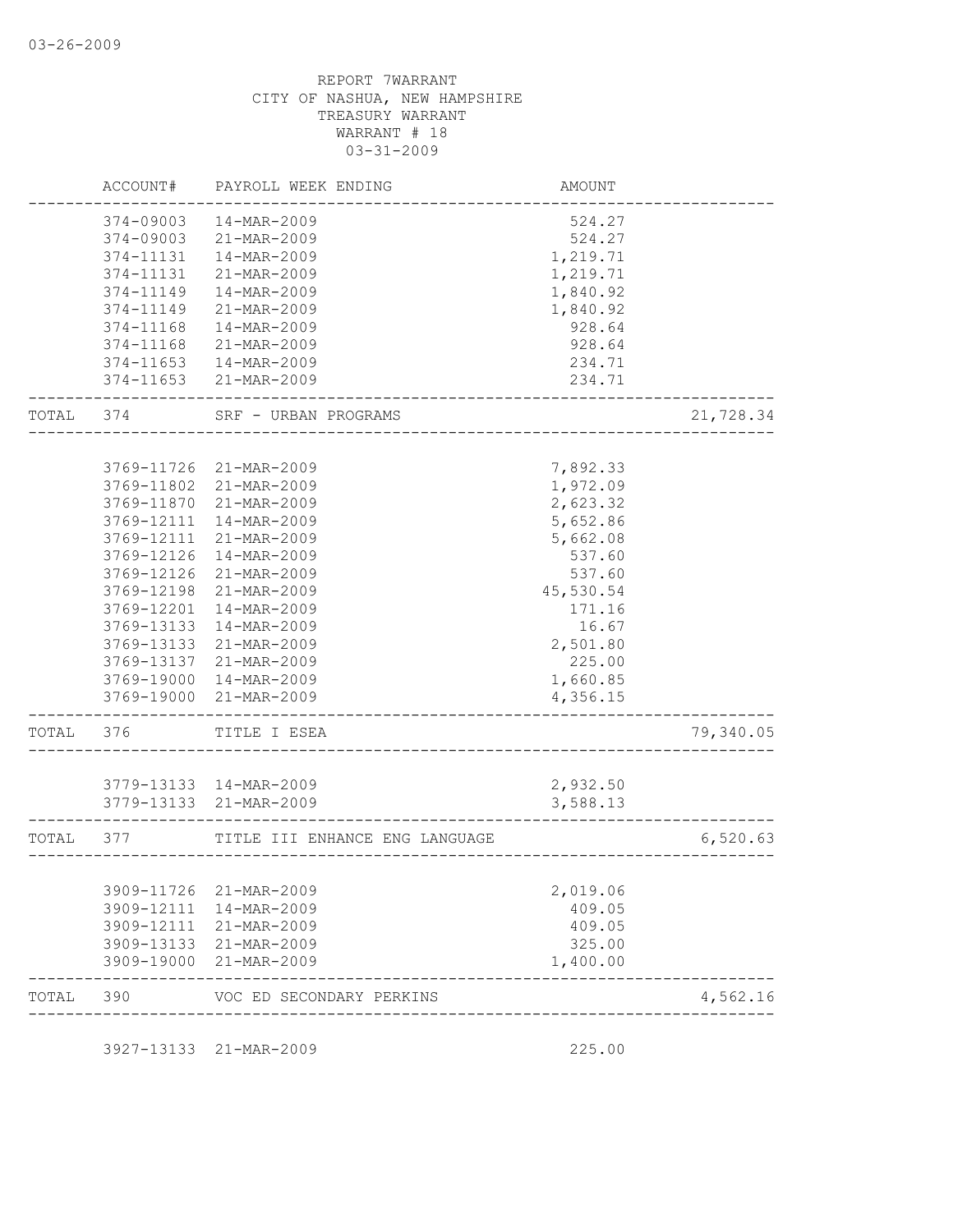|                    | ACCOUNT# PAYROLL WEEK ENDING                                                                         | AMOUNT                                    |           |
|--------------------|------------------------------------------------------------------------------------------------------|-------------------------------------------|-----------|
|                    | TOTAL 392 CULINARY ARTS                                                                              |                                           | 225.00    |
|                    | 3937-19000 21-MAR-2009                                                                               | 809.02                                    |           |
| TOTAL 393 DAY CARE |                                                                                                      |                                           | 809.02    |
|                    | 3959-11726 21-MAR-2009<br>3959-11805 21-MAR-2009<br>3959-12201 14-MAR-2009<br>3959-12201 21-MAR-2009 | 63,668.29<br>1,400.81<br>186.00<br>551.80 |           |
|                    | TOTAL 395 IDEA BASIC SPEC ED                                                                         |                                           | 65,806.90 |
|                    | 3969-11726 21-MAR-2009                                                                               | 2,514.47                                  |           |
|                    | TOTAL 396 IDEA PRESCHOOL SPEC ED                                                                     |                                           | 2,514.47  |
|                    | 3977-12111 14-MAR-2009<br>3977-12111 21-MAR-2009<br>3977-13137 21-MAR-2009                           | 13,646.97<br>12,881.12<br>114.16          |           |
|                    | TOTAL 397 SPECIAL ED LOCAL                                                                           |                                           | 26,642.25 |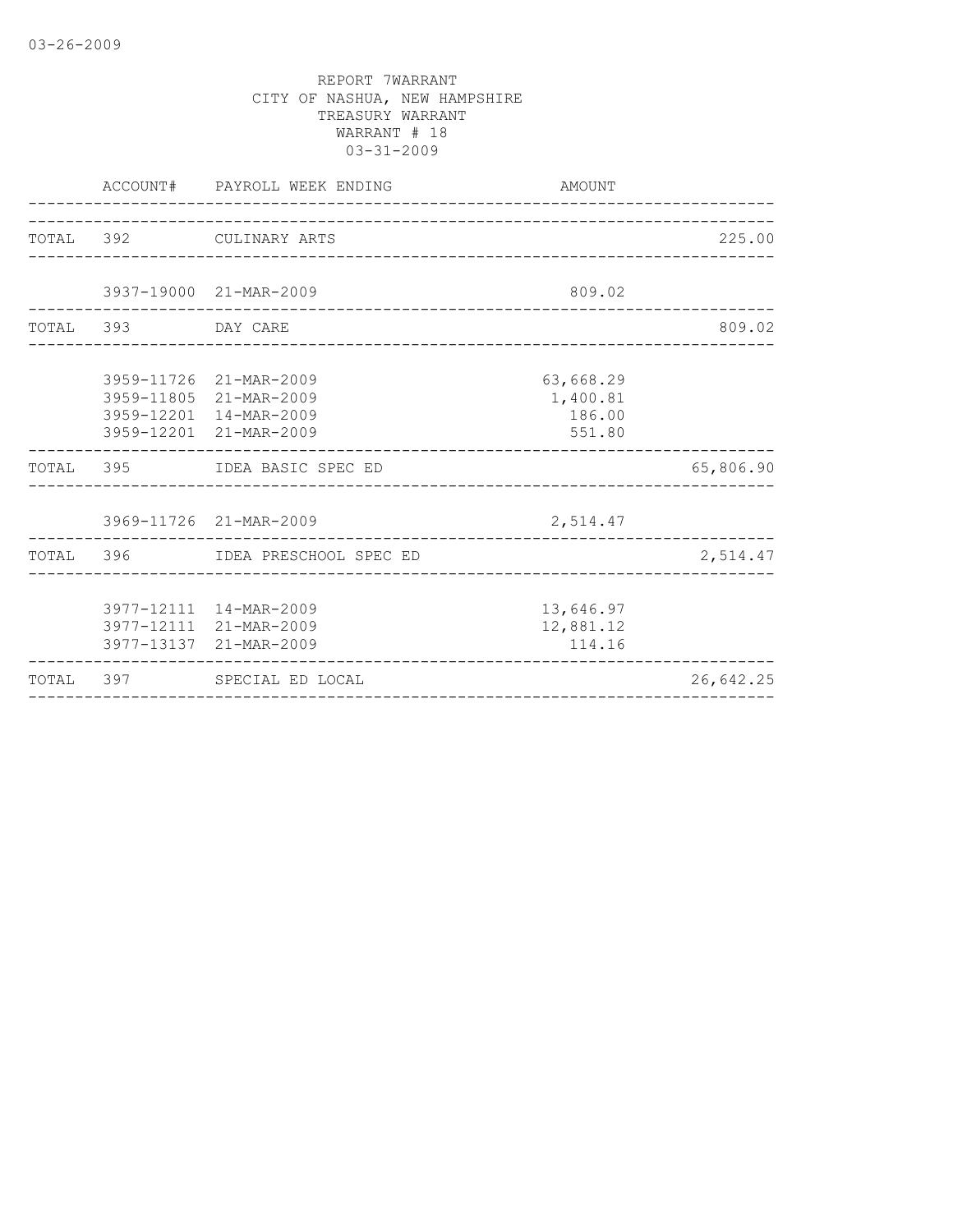|       | ACCOUNT#      | PAYROLL WEEK ENDING    | <b>AMOUNT</b> |           |
|-------|---------------|------------------------|---------------|-----------|
|       | 501-11033     | 14-MAR-2009            | 798.30        |           |
|       | 501-11033     | 21-MAR-2009            | 798.30        |           |
|       | 501-11463     | 14-MAR-2009            | 769.94        |           |
|       | $501 - 11463$ | 21-MAR-2009            | 769.94        |           |
|       | 501-11470     | 14-MAR-2009            | 827.74        |           |
|       | 501-11470     | 21-MAR-2009            | 827.74        |           |
|       | 501-11471     | 14-MAR-2009            | 1,926.42      |           |
|       | 501-11471     | 21-MAR-2009            | 1,926.42      |           |
|       | 501-11611     | 14-MAR-2009            | 528.68        |           |
|       | 501-11611     | 21-MAR-2009            | 528.68        |           |
| TOTAL | 501           | MAYOR'S OFFICE         |               | 9,702.16  |
|       |               |                        |               |           |
|       | 502-11113     | 14-MAR-2009            | 1,526.00      |           |
|       | 502-11113     | 21-MAR-2009            | 1,526.00      |           |
|       | 502-11195     | 14-MAR-2009            | 1,999.68      |           |
|       | 502-11195     | 21-MAR-2009            | 1,999.68      |           |
|       | 502-11219     | 14-MAR-2009            | 1,766.76      |           |
|       | 502-11219     | 21-MAR-2009            | 1,766.76      |           |
|       | 502-11518     | 14-MAR-2009            | 1,615.60      |           |
|       | 502-11518     | 21-MAR-2009            | 1,615.60      |           |
| TOTAL | 502           | LEGAL DEPARTMENT       |               | 13,816.08 |
|       |               |                        |               |           |
|       |               | 503-11071  14-MAR-2009 | 1,196.29      |           |
|       |               | 503-11071 21-MAR-2009  | 1,196.29      |           |
|       |               | 503-12092  14-MAR-2009 | 490.64        |           |
|       | 503-12092     | 21-MAR-2009            | 490.64        |           |
| TOTAL | 503           | BOARD OF ALDERMEN      |               | 3,373.86  |
|       |               |                        |               |           |
|       | $507 - 82010$ | 21-MAR-2009            | 546.13        |           |
| TOTAL | 507           | PENSIONS               |               | 546.13    |
|       |               |                        |               |           |
|       |               |                        |               |           |
|       | 508-11130     | 14-MAR-2009            | 809.99        |           |
|       | 508-11130     | 21-MAR-2009            | 809.99        |           |
|       | 508-11446     | 14-MAR-2009            | 813.98        |           |
|       | 508-11446     | 21-MAR-2009            | 813.98        |           |

511-11247 14-MAR-2009 662.00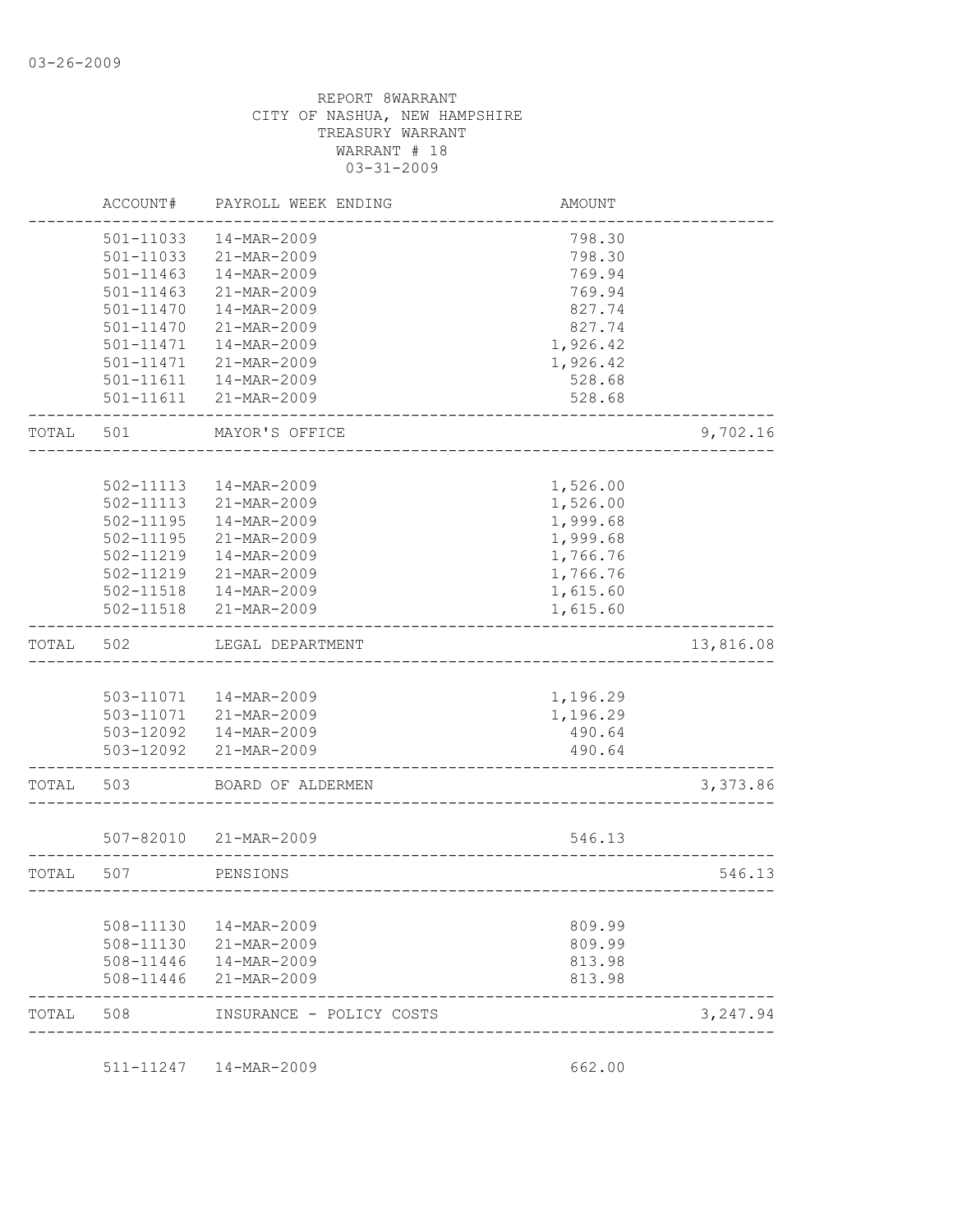|           | ACCOUNT# PAYROLL WEEK ENDING<br>AMOUNT<br>--------------------------<br>_______________________ |          |          |
|-----------|-------------------------------------------------------------------------------------------------|----------|----------|
|           | 511-11247 21-MAR-2009                                                                           | 662.00   |          |
|           | 511-11248  14-MAR-2009                                                                          | 1,351.04 |          |
|           | 511-11248 21-MAR-2009                                                                           | 1,351.04 |          |
|           | TOTAL 511 CITI-STAT (FORMERLY ADMIN SVS) 4,026                                                  |          | 4,026.08 |
|           |                                                                                                 |          |          |
|           | 512-11005  14-MAR-2009                                                                          | 876.86   |          |
|           | 512-11005 21-MAR-2009                                                                           | 876.86   |          |
|           | 512-11050  14-MAR-2009                                                                          | 718.17   |          |
|           | 512-11050 21-MAR-2009                                                                           | 718.17   |          |
| 512-11064 | 14-MAR-2009                                                                                     | 954.94   |          |
|           | 512-11064 21-MAR-2009                                                                           | 954.94   |          |
|           | 512-11073 14-MAR-2009                                                                           | 1,544.88 |          |
| 512-11073 |                                                                                                 | 1,544.88 |          |
| 512-11134 | 21-MAR-2009<br>14-MAR-2009                                                                      | 750.52   |          |
| 512-11134 | 21-MAR-2009                                                                                     | 750.52   |          |
| 512-11165 | 14-MAR-2009                                                                                     | 2,190.78 |          |
| 512-11165 | 21-MAR-2009                                                                                     | 2,178.04 |          |
|           | 512-11173  14-MAR-2009                                                                          | 1,364.20 |          |
|           | 512-11173 21-MAR-2009                                                                           | 1,364.21 |          |
|           | 512-11177  14-MAR-2009                                                                          | 1,885.72 |          |
|           | 512-11177 21-MAR-2009                                                                           | 1,885.72 |          |
|           | 512-11222  14-MAR-2009                                                                          | 957.31   |          |
|           | 512-11222 21-MAR-2009                                                                           | 957.31   |          |
|           | 512-11224  14-MAR-2009                                                                          | 957.64   |          |
|           | 512-11224 21-MAR-2009                                                                           | 957.64   |          |
|           | 512-11232  14-MAR-2009                                                                          | 1,010.46 |          |
|           | 512-11232 21-MAR-2009                                                                           | 1,010.46 |          |
| 512-11265 | 14-MAR-2009                                                                                     | 833.86   |          |
| 512-11265 | 21-MAR-2009                                                                                     | 833.86   |          |
| 512-11445 | 14-MAR-2009                                                                                     | 553.56   |          |
| 512-11445 | 21-MAR-2009                                                                                     | 553.55   |          |
| 512-11531 | 14-MAR-2009                                                                                     | 1,389.84 |          |
| 512-11531 | 21-MAR-2009                                                                                     | 1,389.84 |          |
| 512-11684 | $14 - MAR - 2009$                                                                               | 827.74   |          |
|           | 21-MAR-2009                                                                                     |          |          |
| 512-11684 |                                                                                                 | 827.74   |          |
|           | 512-11714  14-MAR-2009                                                                          | 903.15   |          |
| 512-11714 | 21-MAR-2009                                                                                     | 903.15   |          |
| 512-11740 | 14-MAR-2009                                                                                     | 1,575.29 |          |
| 512-11740 | 21-MAR-2009                                                                                     | 1,575.29 |          |
| 512-12033 | 14-MAR-2009                                                                                     | 604.38   |          |
| 512-12033 | 21-MAR-2009                                                                                     | 581.13   |          |
| 512-12052 | 14-MAR-2009                                                                                     | 556.15   |          |
| 512-12052 | 21-MAR-2009                                                                                     | 556.16   |          |
| 512-12056 | 14-MAR-2009                                                                                     | 343.89   |          |
| 512-12056 | 21-MAR-2009                                                                                     | 343.89   |          |
| 512-12749 | 14-MAR-2009                                                                                     | 592.41   |          |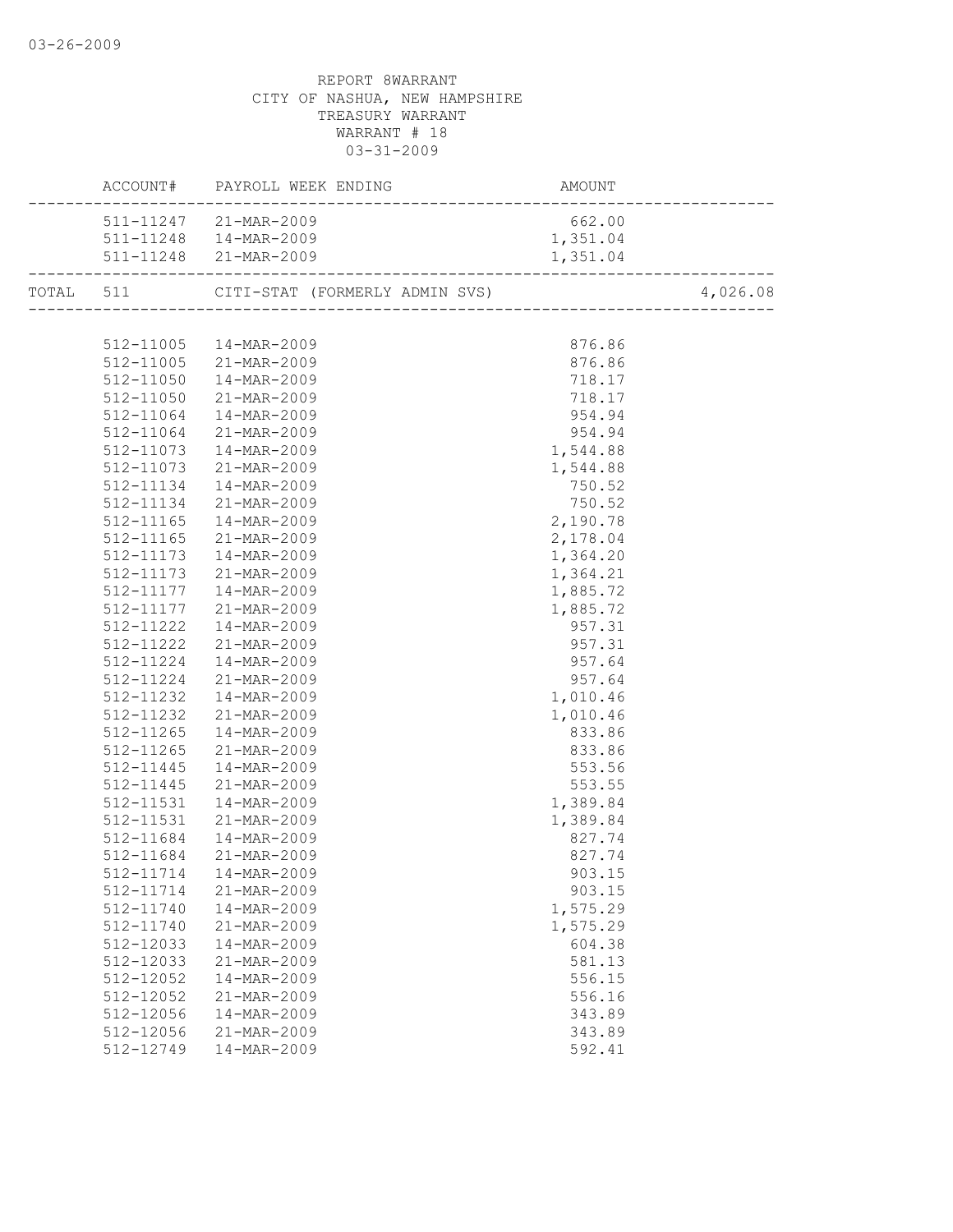|              |                                     | AMOUNT                                                                                                                                                                                                                                                                                                                                                                                                                                                                                                                                                                                                                                                                                                      |                                                                                                                                                                                                                           |
|--------------|-------------------------------------|-------------------------------------------------------------------------------------------------------------------------------------------------------------------------------------------------------------------------------------------------------------------------------------------------------------------------------------------------------------------------------------------------------------------------------------------------------------------------------------------------------------------------------------------------------------------------------------------------------------------------------------------------------------------------------------------------------------|---------------------------------------------------------------------------------------------------------------------------------------------------------------------------------------------------------------------------|
|              |                                     | 592.39                                                                                                                                                                                                                                                                                                                                                                                                                                                                                                                                                                                                                                                                                                      |                                                                                                                                                                                                                           |
|              |                                     | 46.11                                                                                                                                                                                                                                                                                                                                                                                                                                                                                                                                                                                                                                                                                                       |                                                                                                                                                                                                                           |
|              |                                     | 17.20                                                                                                                                                                                                                                                                                                                                                                                                                                                                                                                                                                                                                                                                                                       |                                                                                                                                                                                                                           |
| TOTAL<br>512 |                                     |                                                                                                                                                                                                                                                                                                                                                                                                                                                                                                                                                                                                                                                                                                             | 42,810.81                                                                                                                                                                                                                 |
|              |                                     |                                                                                                                                                                                                                                                                                                                                                                                                                                                                                                                                                                                                                                                                                                             |                                                                                                                                                                                                                           |
|              |                                     | 1,533.61                                                                                                                                                                                                                                                                                                                                                                                                                                                                                                                                                                                                                                                                                                    |                                                                                                                                                                                                                           |
|              |                                     |                                                                                                                                                                                                                                                                                                                                                                                                                                                                                                                                                                                                                                                                                                             |                                                                                                                                                                                                                           |
|              |                                     |                                                                                                                                                                                                                                                                                                                                                                                                                                                                                                                                                                                                                                                                                                             |                                                                                                                                                                                                                           |
|              |                                     |                                                                                                                                                                                                                                                                                                                                                                                                                                                                                                                                                                                                                                                                                                             |                                                                                                                                                                                                                           |
|              |                                     |                                                                                                                                                                                                                                                                                                                                                                                                                                                                                                                                                                                                                                                                                                             |                                                                                                                                                                                                                           |
|              |                                     |                                                                                                                                                                                                                                                                                                                                                                                                                                                                                                                                                                                                                                                                                                             |                                                                                                                                                                                                                           |
|              |                                     |                                                                                                                                                                                                                                                                                                                                                                                                                                                                                                                                                                                                                                                                                                             |                                                                                                                                                                                                                           |
|              |                                     |                                                                                                                                                                                                                                                                                                                                                                                                                                                                                                                                                                                                                                                                                                             |                                                                                                                                                                                                                           |
|              |                                     |                                                                                                                                                                                                                                                                                                                                                                                                                                                                                                                                                                                                                                                                                                             |                                                                                                                                                                                                                           |
|              |                                     |                                                                                                                                                                                                                                                                                                                                                                                                                                                                                                                                                                                                                                                                                                             |                                                                                                                                                                                                                           |
|              |                                     |                                                                                                                                                                                                                                                                                                                                                                                                                                                                                                                                                                                                                                                                                                             |                                                                                                                                                                                                                           |
| TOTAL<br>513 |                                     |                                                                                                                                                                                                                                                                                                                                                                                                                                                                                                                                                                                                                                                                                                             | 11,074.72                                                                                                                                                                                                                 |
|              |                                     |                                                                                                                                                                                                                                                                                                                                                                                                                                                                                                                                                                                                                                                                                                             |                                                                                                                                                                                                                           |
|              |                                     | 1,364.20                                                                                                                                                                                                                                                                                                                                                                                                                                                                                                                                                                                                                                                                                                    |                                                                                                                                                                                                                           |
|              |                                     | 1,364.20                                                                                                                                                                                                                                                                                                                                                                                                                                                                                                                                                                                                                                                                                                    |                                                                                                                                                                                                                           |
|              | 14-MAR-2009                         | 1,017.42                                                                                                                                                                                                                                                                                                                                                                                                                                                                                                                                                                                                                                                                                                    |                                                                                                                                                                                                                           |
|              |                                     | 1,017.42                                                                                                                                                                                                                                                                                                                                                                                                                                                                                                                                                                                                                                                                                                    |                                                                                                                                                                                                                           |
|              |                                     | 936.70                                                                                                                                                                                                                                                                                                                                                                                                                                                                                                                                                                                                                                                                                                      |                                                                                                                                                                                                                           |
|              |                                     | 936.70                                                                                                                                                                                                                                                                                                                                                                                                                                                                                                                                                                                                                                                                                                      |                                                                                                                                                                                                                           |
|              |                                     | 976.22                                                                                                                                                                                                                                                                                                                                                                                                                                                                                                                                                                                                                                                                                                      |                                                                                                                                                                                                                           |
|              |                                     | 1,014.26                                                                                                                                                                                                                                                                                                                                                                                                                                                                                                                                                                                                                                                                                                    |                                                                                                                                                                                                                           |
| TOTAL 514    |                                     |                                                                                                                                                                                                                                                                                                                                                                                                                                                                                                                                                                                                                                                                                                             | 8,627.12                                                                                                                                                                                                                  |
|              |                                     |                                                                                                                                                                                                                                                                                                                                                                                                                                                                                                                                                                                                                                                                                                             |                                                                                                                                                                                                                           |
|              |                                     | 1,044.26                                                                                                                                                                                                                                                                                                                                                                                                                                                                                                                                                                                                                                                                                                    |                                                                                                                                                                                                                           |
|              |                                     | 1,044.25                                                                                                                                                                                                                                                                                                                                                                                                                                                                                                                                                                                                                                                                                                    |                                                                                                                                                                                                                           |
| 515-11350    | 14-MAR-2009                         | 903.15                                                                                                                                                                                                                                                                                                                                                                                                                                                                                                                                                                                                                                                                                                      |                                                                                                                                                                                                                           |
|              |                                     |                                                                                                                                                                                                                                                                                                                                                                                                                                                                                                                                                                                                                                                                                                             |                                                                                                                                                                                                                           |
| 515-11446    | 14-MAR-2009                         | 271.32                                                                                                                                                                                                                                                                                                                                                                                                                                                                                                                                                                                                                                                                                                      |                                                                                                                                                                                                                           |
| 515-11446    | 21-MAR-2009                         | 271.32                                                                                                                                                                                                                                                                                                                                                                                                                                                                                                                                                                                                                                                                                                      |                                                                                                                                                                                                                           |
| 515-11447    | 14-MAR-2009                         | 1,622.11                                                                                                                                                                                                                                                                                                                                                                                                                                                                                                                                                                                                                                                                                                    |                                                                                                                                                                                                                           |
| 515-11447    | 21-MAR-2009                         | 1,622.11                                                                                                                                                                                                                                                                                                                                                                                                                                                                                                                                                                                                                                                                                                    |                                                                                                                                                                                                                           |
| 515-12001    | 14-MAR-2009                         | 665.03                                                                                                                                                                                                                                                                                                                                                                                                                                                                                                                                                                                                                                                                                                      |                                                                                                                                                                                                                           |
| 515-12001    | 21-MAR-2009                         | 665.03                                                                                                                                                                                                                                                                                                                                                                                                                                                                                                                                                                                                                                                                                                      |                                                                                                                                                                                                                           |
| 515          |                                     |                                                                                                                                                                                                                                                                                                                                                                                                                                                                                                                                                                                                                                                                                                             | 9,011.73                                                                                                                                                                                                                  |
|              | 513-11223<br>513-11223<br>513-18018 | ACCOUNT# PAYROLL WEEK ENDING<br>512-12749 21-MAR-2009<br>512-13004  14-MAR-2009<br>512-13004 21-MAR-2009<br>FINANCIAL SERVICES<br>513-11117  14-MAR-2009<br>513-11117 21-MAR-2009<br>513-11171  14-MAR-2009<br>513-11171 21-MAR-2009<br>513-11213  14-MAR-2009<br>513-11213 21-MAR-2009<br>14-MAR-2009<br>21-MAR-2009<br>21-MAR-2009<br>513-18021 21-MAR-2009<br>513-18024 21-MAR-2009<br>CITY CLERK'S OFFICE<br>514-11441  14-MAR-2009<br>514-11441 21-MAR-2009<br>514-11540<br>514-11540 21-MAR-2009<br>514-11578  14-MAR-2009<br>514-11578 21-MAR-2009<br>514-11589  14-MAR-2009<br>514-11589 21-MAR-2009<br>515-11031  14-MAR-2009<br>515-11031 21-MAR-2009<br>515-11350 21-MAR-2009<br>HUMAN RESOURCES | _________________________<br>1,533.61<br>1,837.44<br>1,837.44<br>1,219.71<br>1,219.70<br>737.23<br>737.23<br>131.25<br>156.25<br>131.25<br>-----------------------------------<br>INSURANCE-PROPERTY & CASUALTY<br>903.15 |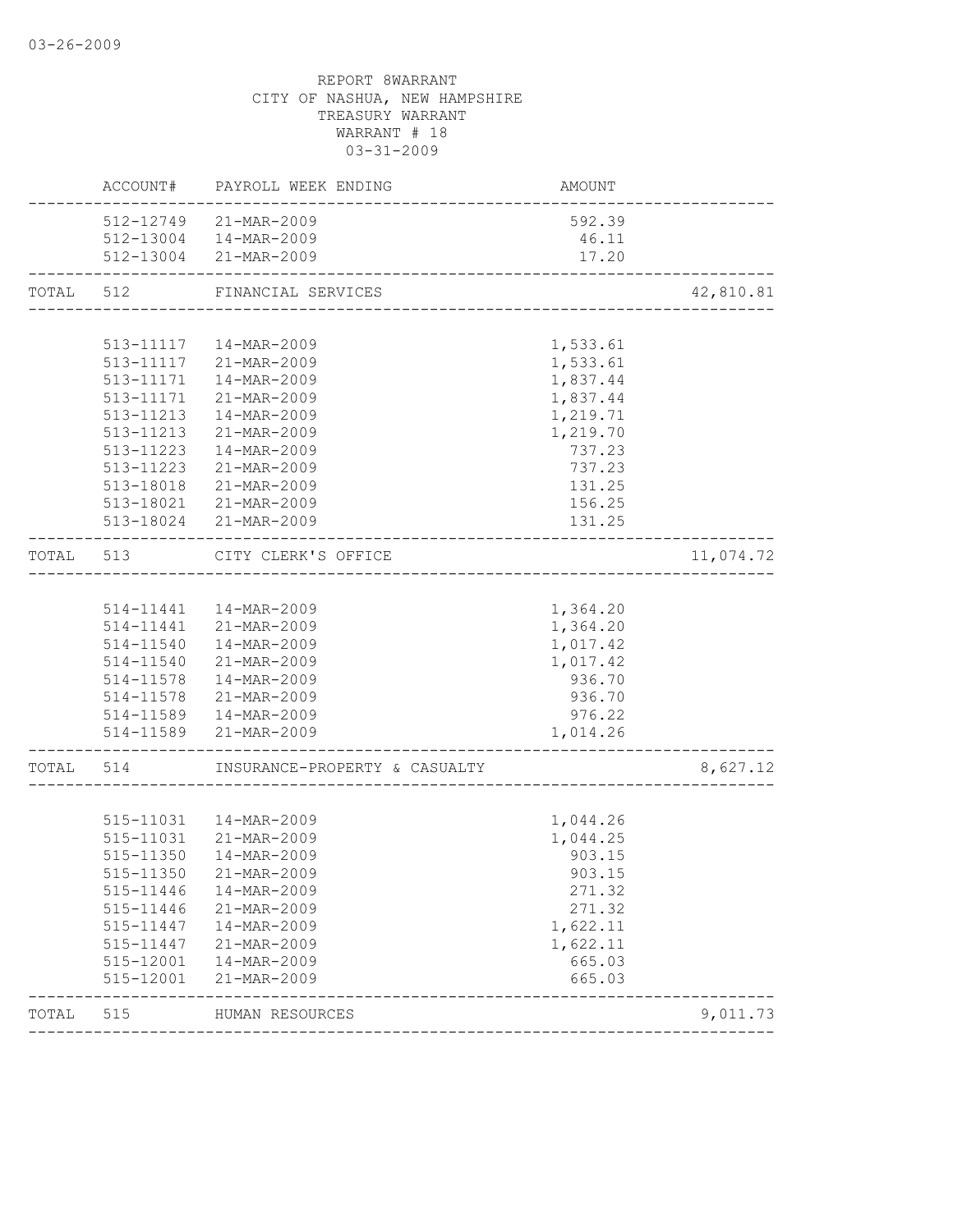|           |                          | ACCOUNT# PAYROLL WEEK ENDING    | AMOUNT                                      |           |
|-----------|--------------------------|---------------------------------|---------------------------------------------|-----------|
|           |                          | 516-11147  14-MAR-2009          | 693.38                                      |           |
|           |                          | 516-11147 21-MAR-2009           | 693.38                                      |           |
|           |                          | 516-11148  14-MAR-2009          | 902.81                                      |           |
|           |                          | 516-11148 21-MAR-2009           | 902.81                                      |           |
|           |                          | 516-11459  14-MAR-2009          | 1,196.29                                    |           |
|           |                          | 516-11459 21-MAR-2009           | 1,196.29                                    |           |
|           |                          | 516-11573  14-MAR-2009          | 895.46                                      |           |
|           | ________________________ | 516-11573 21-MAR-2009           | 895.46<br>--------------------------------- |           |
|           |                          | TOTAL 516 PURCHASING DEPARTMENT |                                             | 7,375.88  |
|           |                          |                                 |                                             |           |
|           |                          | 517-11198  14-MAR-2009          | 1,077.41                                    |           |
|           |                          | 517-11198 21-MAR-2009           | 1,077.41                                    |           |
|           | 517-11266                | 14-MAR-2009                     | 711.75                                      |           |
|           | 517-11266                | 21-MAR-2009                     | 711.75                                      |           |
|           | 517-12063                | 14-MAR-2009                     | 284.23                                      |           |
|           | 517-12063                | 21-MAR-2009                     | 284.23                                      |           |
|           |                          | 517-13020  14-MAR-2009          | 74.45                                       |           |
|           |                          | 517-13020 21-MAR-2009           | 48.17<br>______________________________     |           |
| TOTAL 517 |                          | BUILDING MAINT - CITY ADMIN     |                                             | 4,269.40  |
|           |                          |                                 |                                             |           |
|           |                          | 519-11014  14-MAR-2009          | 1,069.50                                    |           |
|           |                          | 519-11014 21-MAR-2009           | 1,069.50                                    |           |
|           | 519-11016                | 14-MAR-2009                     | 938.85                                      |           |
|           | 519-11016                | 21-MAR-2009                     | 938.84                                      |           |
|           |                          | 519-11017  14-MAR-2009          | 783.92                                      |           |
|           | 519-11017                | 21-MAR-2009                     | 783.92                                      |           |
|           | 519-11115                | 14-MAR-2009                     | 1,873.47                                    |           |
|           | 519-11115                | 21-MAR-2009                     | 1,873.48                                    |           |
|           | 519-11146                | 14-MAR-2009                     | 816.64                                      |           |
|           | 519-11146                | 21-MAR-2009                     | 816.64                                      |           |
|           | 519-11153                | 14-MAR-2009                     | 589.71                                      |           |
|           | 519-11153                | 21-MAR-2009                     | 589.71                                      |           |
|           | 519-11154                | 14-MAR-2009                     | 617.67                                      |           |
|           | 519-11154                | 21-MAR-2009                     | 617.68                                      |           |
|           | 519-11205                | 14-MAR-2009                     | 773.50                                      |           |
|           | 519-11205                | 21-MAR-2009                     | 773.50                                      |           |
|           | 519-11241                | 14-MAR-2009                     | 1,328.18                                    |           |
|           | 519-11241                | 21-MAR-2009                     | 1,328.18                                    |           |
|           | 519-18006                | 21-MAR-2009                     | 375.00                                      |           |
| TOTAL     | 519                      | ASSESSORS                       |                                             | 17,957.89 |
|           |                          |                                 |                                             |           |
|           |                          | 520-12077  14-MAR-2009          | 256.94                                      |           |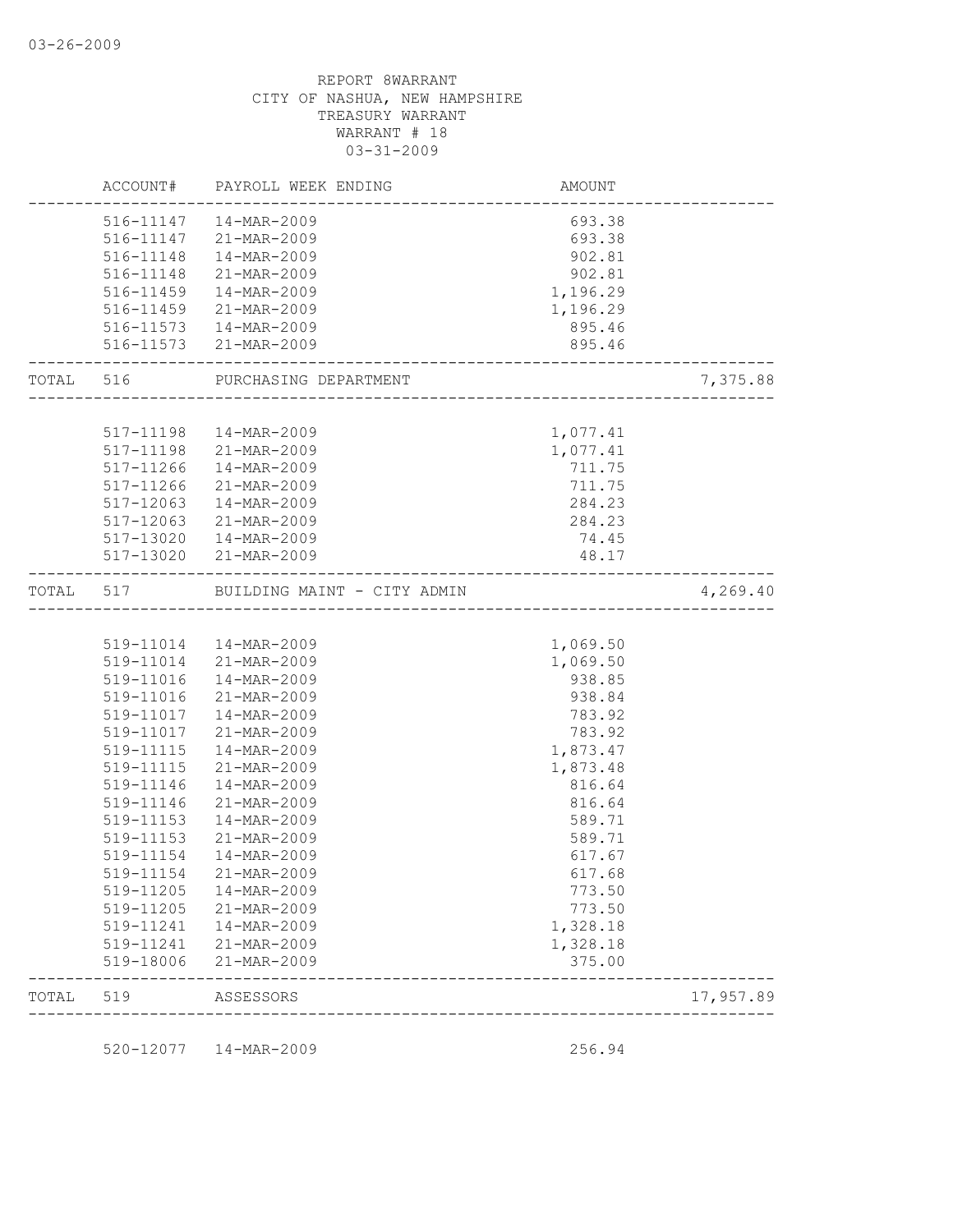|       | ACCOUNT#      | PAYROLL WEEK ENDING                                   | AMOUNT   |           |
|-------|---------------|-------------------------------------------------------|----------|-----------|
|       |               | 520-12077 21-MAR-2009<br>.                            | 256.94   |           |
| TOTAL | 520           | HUNT BUILDING                                         |          | 513.88    |
|       |               |                                                       |          |           |
|       | 522-11127     | 14-MAR-2009                                           | 1,626.12 |           |
|       | 522-11127     | 21-MAR-2009                                           | 1,626.12 |           |
|       | 522-11128     | 14-MAR-2009                                           | 1,096.69 |           |
|       | 522-11128     | 21-MAR-2009                                           | 1,096.69 |           |
|       | 522-11356     | 14-MAR-2009                                           | 928.64   |           |
|       | 522-11356     | 21-MAR-2009                                           | 928.64   |           |
|       | $522 - 11429$ | 14-MAR-2009                                           | 1,766.76 |           |
|       | 522-11429     | 21-MAR-2009                                           | 1,766.76 |           |
|       | 522-11641     | 14-MAR-2009                                           | 1,342.56 |           |
|       | 522-11641     | 21-MAR-2009                                           | 1,342.56 |           |
|       | $522 - 11652$ | 14-MAR-2009                                           | 1,404.69 |           |
|       | 522-11652     | 21-MAR-2009                                           | 1,404.70 |           |
|       | 522-11721     | 14-MAR-2009                                           | 1,482.33 |           |
|       | 522-11721     | $21 - \text{MAR} - 2009$                              | 1,482.33 |           |
|       | $522 - 11724$ | 14-MAR-2009                                           | 1,293.11 |           |
|       | 522-11724     | 21-MAR-2009                                           | 1,293.11 |           |
|       | 522-11725     | 14-MAR-2009                                           | 951.69   |           |
|       | $522 - 11725$ | 21-MAR-2009                                           | 951.69   |           |
|       | 522-11729     | 14-MAR-2009                                           | 2,124.16 |           |
|       | 522-11729     | 21-MAR-2009                                           | 2,124.16 |           |
|       | 522-12140     | 14-MAR-2009                                           | 287.40   |           |
|       | 522-12140     | 21-MAR-2009                                           | 287.40   |           |
|       | 522-13004     | 14-MAR-2009                                           | 56.10    |           |
| TOTAL | 522           | INFORMATION TECHNOLOGY                                |          | 28,664.41 |
|       |               |                                                       |          |           |
|       |               | 523-11332  14-MAR-2009                                | 957.33   |           |
|       |               | 523-11332 21-MAR-2009<br>____________________________ | 957.33   |           |
| TOTAL | 523           | GIS                                                   |          | 1,914.66  |
|       |               | _________________________________                     |          |           |
|       | 531-11065     | 14-MAR-2009                                           | 1,078.50 |           |
|       | 531-11065     | 21-MAR-2009                                           | 1,078.50 |           |
|       | 531-11085     | 14-MAR-2009                                           | 877.59   |           |
|       | 531-11085     | 21-MAR-2009                                           | 877.59   |           |
|       | 531-11114     | 14-MAR-2009                                           | 2,241.79 |           |
|       | 531-11114     | 21-MAR-2009                                           | 2,241.79 |           |
|       | 531-11129     | 14-MAR-2009                                           | 1,846.11 |           |
|       | 531-11129     | 21-MAR-2009                                           | 1,280.00 |           |
|       | 531-11164     | 14-MAR-2009                                           | 1,121.86 |           |
|       | 531-11164     | 21-MAR-2009                                           | 1,121.86 |           |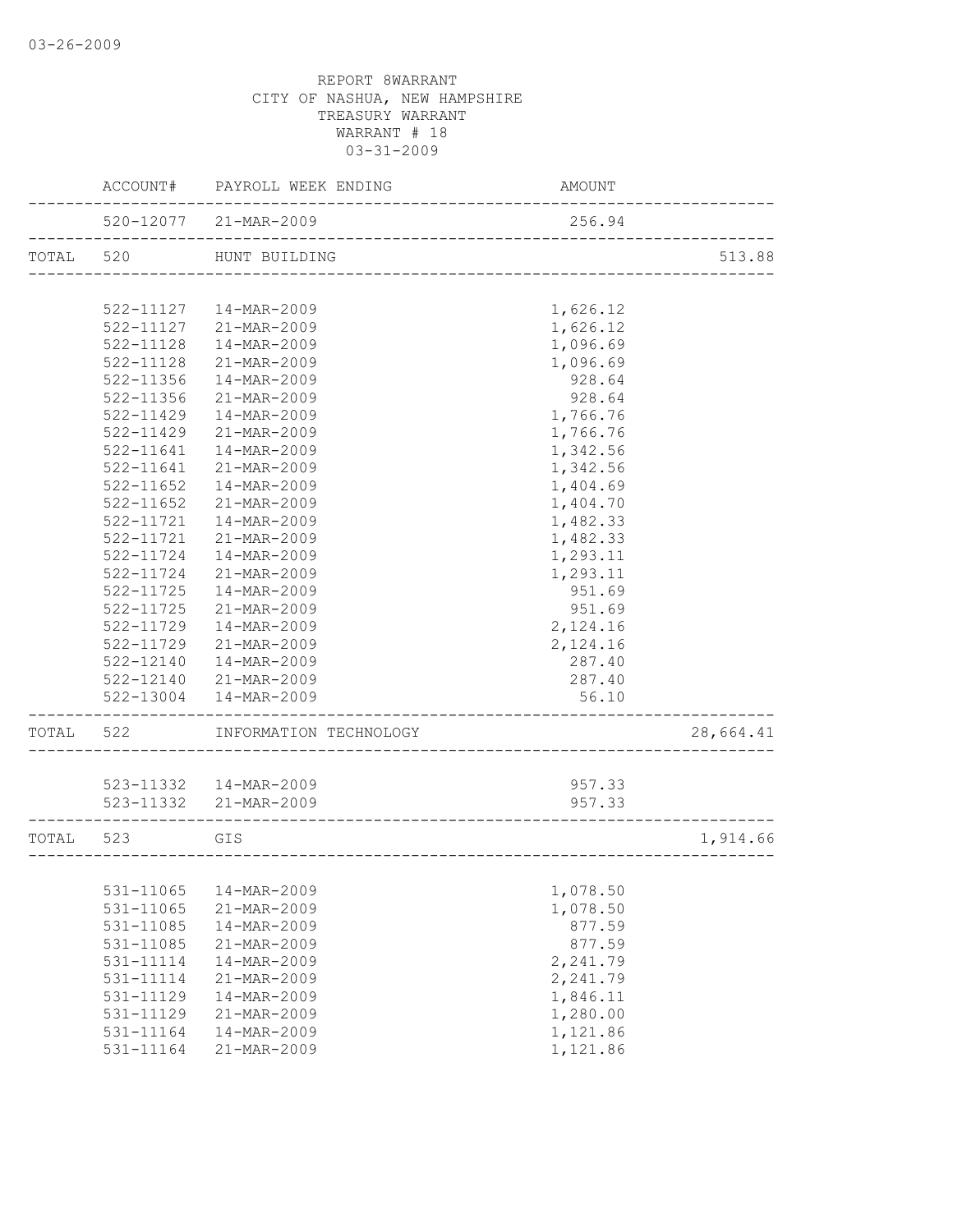| ACCOUNT#  | PAYROLL WEEK ENDING | AMOUNT     |
|-----------|---------------------|------------|
| 531-11166 | 14-MAR-2009         | 2,418.70   |
| 531-11166 | 21-MAR-2009         | 2,418.69   |
| 531-11170 | 14-MAR-2009         | 1,417.72   |
| 531-11170 | 21-MAR-2009         | 1, 417.74  |
| 531-11201 | 14-MAR-2009         | 1,287.42   |
| 531-11201 | 21-MAR-2009         | 1,287.41   |
| 531-11203 | 14-MAR-2009         | 634.30     |
| 531-11203 | 21-MAR-2009         | 634.30     |
| 531-11226 | 14-MAR-2009         | 773.98     |
| 531-11226 | 21-MAR-2009         | 773.98     |
| 531-11242 | 14-MAR-2009         | 1,076.54   |
| 531-11242 | 21-MAR-2009         | 1,076.54   |
| 531-11245 | 14-MAR-2009         | 20, 263.64 |
| 531-11245 | 21-MAR-2009         | 597.36     |
| 531-11257 | 14-MAR-2009         | 2,562.90   |
| 531-11257 | 21-MAR-2009         | 2,562.90   |
| 531-11398 | 14-MAR-2009         | 600.39     |
| 531-11398 | 21-MAR-2009         | 600.38     |
| 531-11477 | 14-MAR-2009         | 1,286.27   |
| 531-11477 | 21-MAR-2009         | 1,286.27   |
| 531-11487 | 14-MAR-2009         | 1,332.86   |
| 531-11487 | 21-MAR-2009         | 1,332.86   |
| 531-11495 | 14-MAR-2009         | 987.31     |
| 531-11495 | 21-MAR-2009         | 987.31     |
| 531-11498 | 14-MAR-2009         | 835.86     |
| 531-11498 | 21-MAR-2009         | 835.86     |
| 531-11516 | 14-MAR-2009         | 821.79     |
| 531-11516 | 21-MAR-2009         | 821.79     |
| 531-11534 | 21-MAR-2009         | 876.06     |
| 531-11535 | 14-MAR-2009         | 12,736.22  |
| 531-11535 | 21-MAR-2009         | 12,736.22  |
| 531-11537 | 14-MAR-2009         | 12,255.28  |
| 531-11537 | 21-MAR-2009         | 12,255.28  |
| 531-11538 | 14-MAR-2009         | 877.60     |
| 531-11538 | 21-MAR-2009         | 877.60     |
| 531-11539 | 14-MAR-2009         | 1,489.36   |
| 531-11539 | 21-MAR-2009         | 1,489.36   |
| 531-11544 | 14-MAR-2009         | 4,062.92   |
| 531-11544 | 21-MAR-2009         | 4,062.92   |
| 531-11549 | 14-MAR-2009         | 20,053.60  |
| 531-11549 | 21-MAR-2009         | 20,053.60  |
| 531-11552 | 14-MAR-2009         | 23, 431.86 |
| 531-11552 | 21-MAR-2009         | 7,890.40   |
| 531-11555 | 14-MAR-2009         | 25,010.83  |
| 531-11555 | 21-MAR-2009         | 25,010.83  |
| 531-11558 | 14-MAR-2009         | 69,145.20  |
| 531-11558 | 21-MAR-2009         | 70,100.77  |
| 531-11561 | 14-MAR-2009         | 17,950.35  |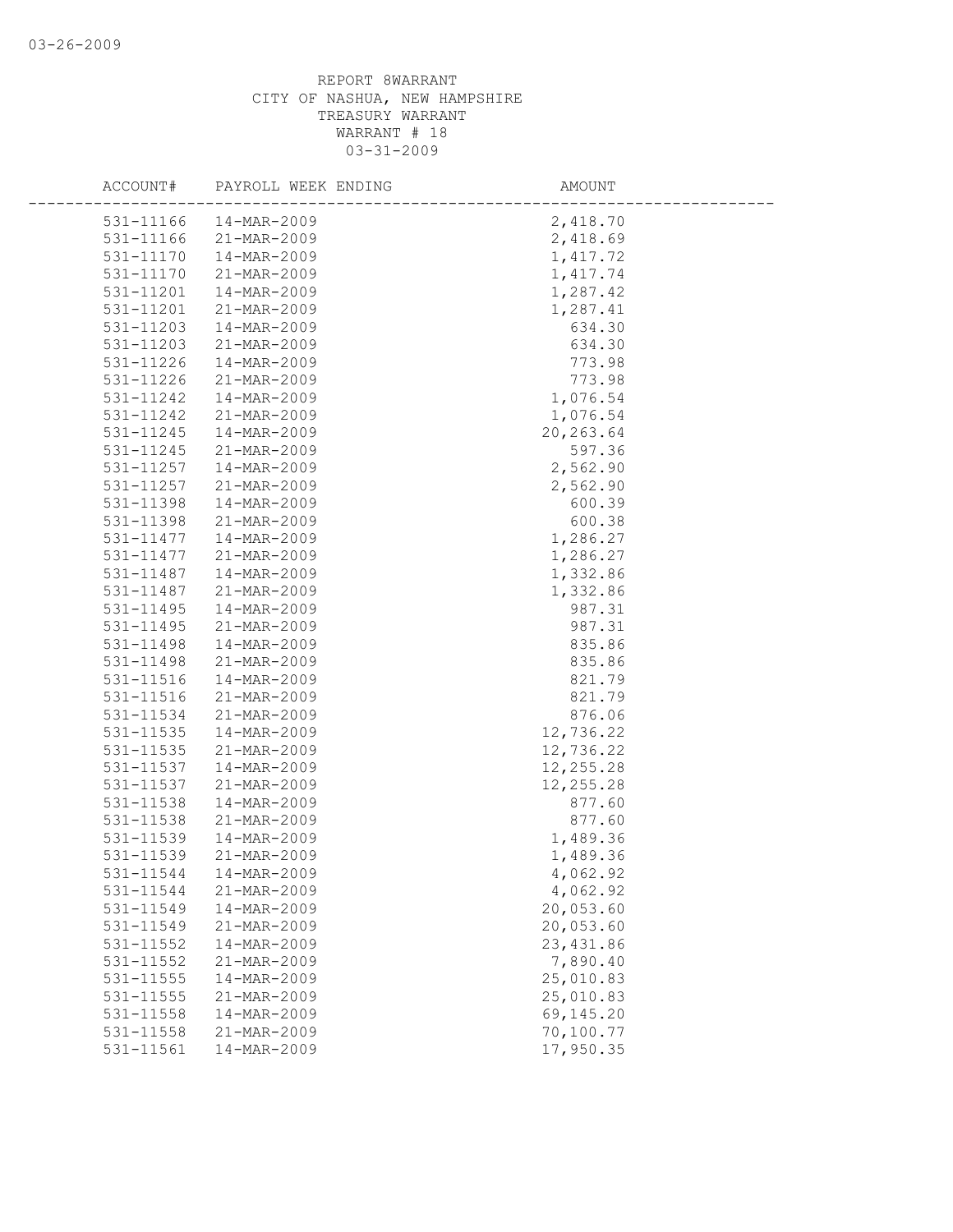| ACCOUNT#      | PAYROLL WEEK ENDING | AMOUNT    |
|---------------|---------------------|-----------|
| 531-11561     | 21-MAR-2009         | 16,833.00 |
| 531-11567     | 14-MAR-2009         | 79,049.37 |
| 531-11567     | 21-MAR-2009         | 32,716.11 |
| 531-11569     | 14-MAR-2009         | 1,155.51  |
| 531-11569     | 21-MAR-2009         | 1,155.51  |
| 531-11618     | 14-MAR-2009         | 2,720.91  |
| 531-11618     | 21-MAR-2009         | 2,720.91  |
| 531-11622     | 14-MAR-2009         | 2,862.49  |
| 531-11622     | 21-MAR-2009         | 2,862.49  |
| 531-11636     | 14-MAR-2009         | 954.90    |
| 531-11636     | 21-MAR-2009         | 954.90    |
| 531-11664     | 14-MAR-2009         | 1, 114.74 |
| 531-11664     | 21-MAR-2009         | 1, 114.74 |
| 531-11665     | 14-MAR-2009         | 751.95    |
| 531-11665     | 21-MAR-2009         | 751.95    |
| 531-11719     | 14-MAR-2009         | 903.53    |
| 531-11719     | 21-MAR-2009         | 903.53    |
| 531-11732     | 14-MAR-2009         | 6,835.35  |
| 531-11732     | 21-MAR-2009         | 6,835.35  |
| 531-12020     | 14-MAR-2009         | 915.07    |
| 531-12020     | 21-MAR-2009         | 915.07    |
| 531-12042     | 14-MAR-2009         | 1,048.70  |
| 531-12042     | 21-MAR-2009         | 1,182.90  |
| 531-12066     | 14-MAR-2009         | 657.80    |
| 531-12066     | 21-MAR-2009         | 657.80    |
| 531-12068     | 14-MAR-2009         | 1,468.42  |
| 531-12068     | 21-MAR-2009         | 1,468.42  |
| 531-12071     | 14-MAR-2009         | 251.32    |
| 531-12071     | 21-MAR-2009         | 251.32    |
| 531-12119     | 14-MAR-2009         | 1,102.70  |
| 531-12119     | 21-MAR-2009         | 1,102.69  |
| 531-13004     | 14-MAR-2009         | 2,297.56  |
| 531-13004     | 21-MAR-2009         | 2,314.66  |
| 531-13038     | 14-MAR-2009         | 589.72    |
| 531-13038     | 21-MAR-2009         | 3,476.25  |
| 531-13040     | 14-MAR-2009         | 3,422.31  |
| 531-13040     | 21-MAR-2009         | 4,368.42  |
| 531-13044     | 14-MAR-2009         | 1,725.19  |
| 531-13044     | 21-MAR-2009         | 2,478.46  |
| 531-13047     | 14-MAR-2009         | 5,615.88  |
| 531-13047     | 21-MAR-2009         | 4,787.00  |
| 531-13048     | 14-MAR-2009         | 9,207.95  |
| 531-13048     | 21-MAR-2009         | 7,628.32  |
| 531-15002     | 14-MAR-2009         | 1,697.70  |
| 531-15002     | 21-MAR-2009         | 40,619.18 |
| 531-17003     | 21-MAR-2009         | 300.00    |
| 531-17006     | 14-MAR-2009         | 400.00    |
| $531 - 46045$ | 14-MAR-2009         | $-235.81$ |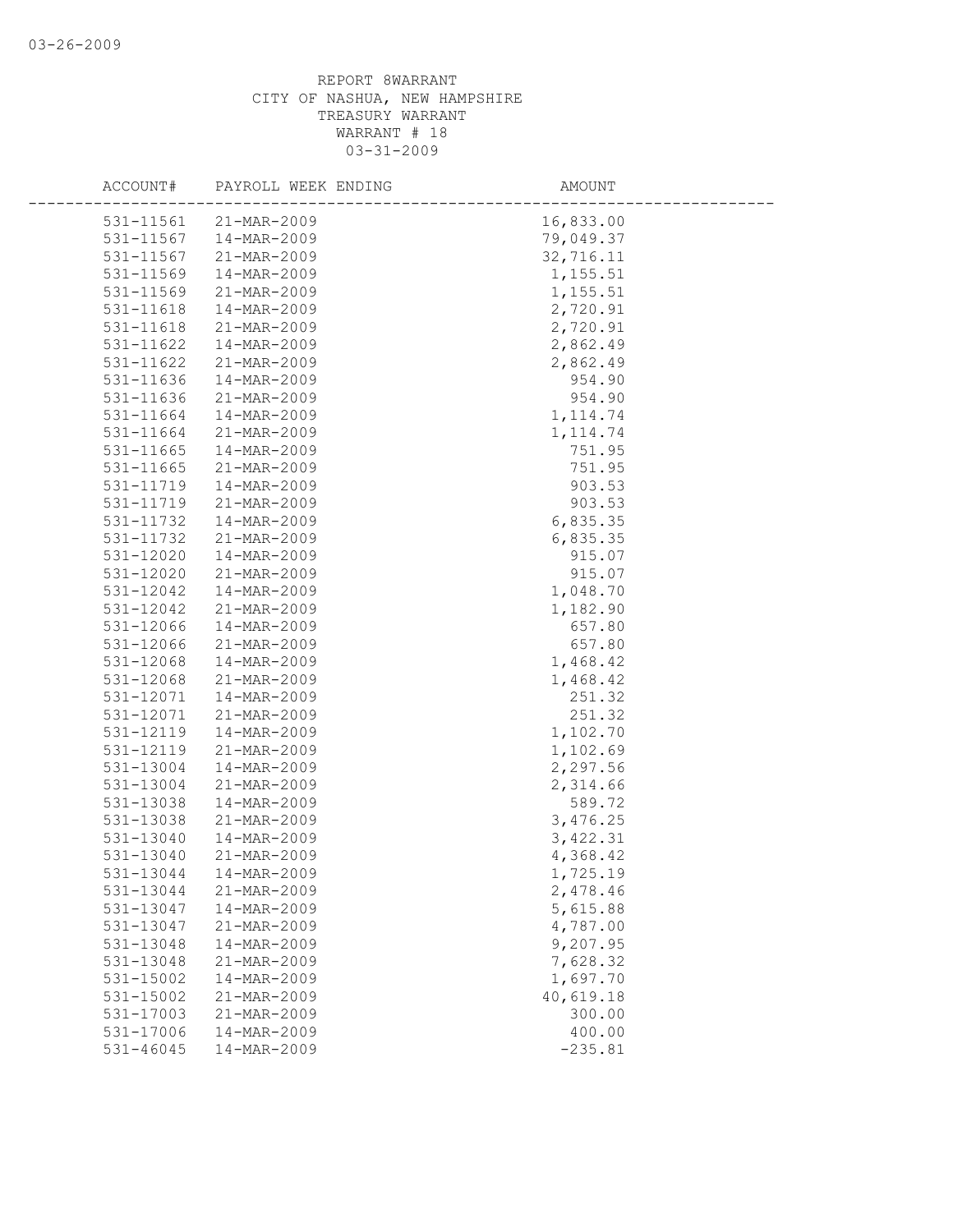| TOTAL 531 POLICE DEPARTMENT<br>2,002.10<br>532-11024  14-MAR-2009<br>532-11024 21-MAR-2009<br>2,002.10<br>14-MAR-2009<br>1,819.33<br>532-11036<br>21-MAR-2009<br>1,819.33<br>532-11036<br>14-MAR-2009<br>1,242.12<br>532-11063<br>532-11063<br>21-MAR-2009<br>1,242.12<br>14-MAR-2009<br>1,205.58<br>532-11066<br>21-MAR-2009<br>1,205.58<br>532-11066<br>2,435.39<br>532-11069<br>14-MAR-2009<br>532-11069<br>21-MAR-2009<br>2,435.39<br>532-11111<br>14-MAR-2009<br>2,120.58<br>2,120.59<br>532-11111<br>21-MAR-2009 |             |
|------------------------------------------------------------------------------------------------------------------------------------------------------------------------------------------------------------------------------------------------------------------------------------------------------------------------------------------------------------------------------------------------------------------------------------------------------------------------------------------------------------------------|-------------|
|                                                                                                                                                                                                                                                                                                                                                                                                                                                                                                                        | 673, 977.16 |
|                                                                                                                                                                                                                                                                                                                                                                                                                                                                                                                        |             |
|                                                                                                                                                                                                                                                                                                                                                                                                                                                                                                                        |             |
|                                                                                                                                                                                                                                                                                                                                                                                                                                                                                                                        |             |
|                                                                                                                                                                                                                                                                                                                                                                                                                                                                                                                        |             |
|                                                                                                                                                                                                                                                                                                                                                                                                                                                                                                                        |             |
|                                                                                                                                                                                                                                                                                                                                                                                                                                                                                                                        |             |
|                                                                                                                                                                                                                                                                                                                                                                                                                                                                                                                        |             |
|                                                                                                                                                                                                                                                                                                                                                                                                                                                                                                                        |             |
|                                                                                                                                                                                                                                                                                                                                                                                                                                                                                                                        |             |
|                                                                                                                                                                                                                                                                                                                                                                                                                                                                                                                        |             |
|                                                                                                                                                                                                                                                                                                                                                                                                                                                                                                                        |             |
|                                                                                                                                                                                                                                                                                                                                                                                                                                                                                                                        |             |
|                                                                                                                                                                                                                                                                                                                                                                                                                                                                                                                        |             |
| 6,457.55<br>532-11207<br>14-MAR-2009                                                                                                                                                                                                                                                                                                                                                                                                                                                                                   |             |
| 6,457.54<br>532-11207<br>21-MAR-2009                                                                                                                                                                                                                                                                                                                                                                                                                                                                                   |             |
| 958.08<br>532-11281<br>14-MAR-2009                                                                                                                                                                                                                                                                                                                                                                                                                                                                                     |             |
| 21-MAR-2009<br>958.08<br>532-11281                                                                                                                                                                                                                                                                                                                                                                                                                                                                                     |             |
| 532-11285<br>14-MAR-2009<br>7,391.28                                                                                                                                                                                                                                                                                                                                                                                                                                                                                   |             |
| 532-11285<br>21-MAR-2009<br>7,391.28                                                                                                                                                                                                                                                                                                                                                                                                                                                                                   |             |
| 6,242.69<br>532-11291<br>14-MAR-2009                                                                                                                                                                                                                                                                                                                                                                                                                                                                                   |             |
| 21-MAR-2009<br>6,536.25<br>532-11291                                                                                                                                                                                                                                                                                                                                                                                                                                                                                   |             |
| 1,246.12<br>532-11298<br>14-MAR-2009                                                                                                                                                                                                                                                                                                                                                                                                                                                                                   |             |
| 882.67<br>532-11298<br>21-MAR-2009                                                                                                                                                                                                                                                                                                                                                                                                                                                                                     |             |
| 532-11300<br>14-MAR-2009<br>33, 149.51                                                                                                                                                                                                                                                                                                                                                                                                                                                                                 |             |
| 532-11300<br>21-MAR-2009<br>33, 149.52                                                                                                                                                                                                                                                                                                                                                                                                                                                                                 |             |
| 532-11303<br>14-MAR-2009<br>1,090.35                                                                                                                                                                                                                                                                                                                                                                                                                                                                                   |             |
| 1,090.35<br>532-11303<br>21-MAR-2009                                                                                                                                                                                                                                                                                                                                                                                                                                                                                   |             |
| 4,350.60<br>532-11305<br>14-MAR-2009                                                                                                                                                                                                                                                                                                                                                                                                                                                                                   |             |
| 4,350.61<br>532-11305<br>21-MAR-2009                                                                                                                                                                                                                                                                                                                                                                                                                                                                                   |             |
| 96, 951.35<br>532-11309<br>14-MAR-2009                                                                                                                                                                                                                                                                                                                                                                                                                                                                                 |             |
| 96, 275.72<br>532-11309<br>21-MAR-2009                                                                                                                                                                                                                                                                                                                                                                                                                                                                                 |             |
| 1,385.40<br>532-11660<br>14-MAR-2009                                                                                                                                                                                                                                                                                                                                                                                                                                                                                   |             |
| 1,385.40<br>532-11660<br>21-MAR-2009                                                                                                                                                                                                                                                                                                                                                                                                                                                                                   |             |
| 532-11663<br>14-MAR-2009<br>1,344.65                                                                                                                                                                                                                                                                                                                                                                                                                                                                                   |             |
| 532-11663 21-MAR-2009<br>1,344.65                                                                                                                                                                                                                                                                                                                                                                                                                                                                                      |             |
| 532-11666<br>14-MAR-2009<br>1,344.65                                                                                                                                                                                                                                                                                                                                                                                                                                                                                   |             |
| 532-11666<br>21-MAR-2009<br>1,344.65                                                                                                                                                                                                                                                                                                                                                                                                                                                                                   |             |
| 1,358.10<br>532-11669<br>14-MAR-2009                                                                                                                                                                                                                                                                                                                                                                                                                                                                                   |             |
| 21-MAR-2009<br>1,358.09<br>532-11669                                                                                                                                                                                                                                                                                                                                                                                                                                                                                   |             |
| 13,878.89<br>532-12070<br>14-MAR-2009                                                                                                                                                                                                                                                                                                                                                                                                                                                                                  |             |
| 532-12070<br>18, 149. 53<br>21-MAR-2009                                                                                                                                                                                                                                                                                                                                                                                                                                                                                |             |
| 424.88<br>532-13003<br>21-MAR-2009                                                                                                                                                                                                                                                                                                                                                                                                                                                                                     |             |
| 532-13004<br>14-MAR-2009<br>82.61                                                                                                                                                                                                                                                                                                                                                                                                                                                                                      |             |
| 532-13004<br>21-MAR-2009<br>1,564.13                                                                                                                                                                                                                                                                                                                                                                                                                                                                                   |             |
| 532-13018<br>14-MAR-2009<br>1,576.76                                                                                                                                                                                                                                                                                                                                                                                                                                                                                   |             |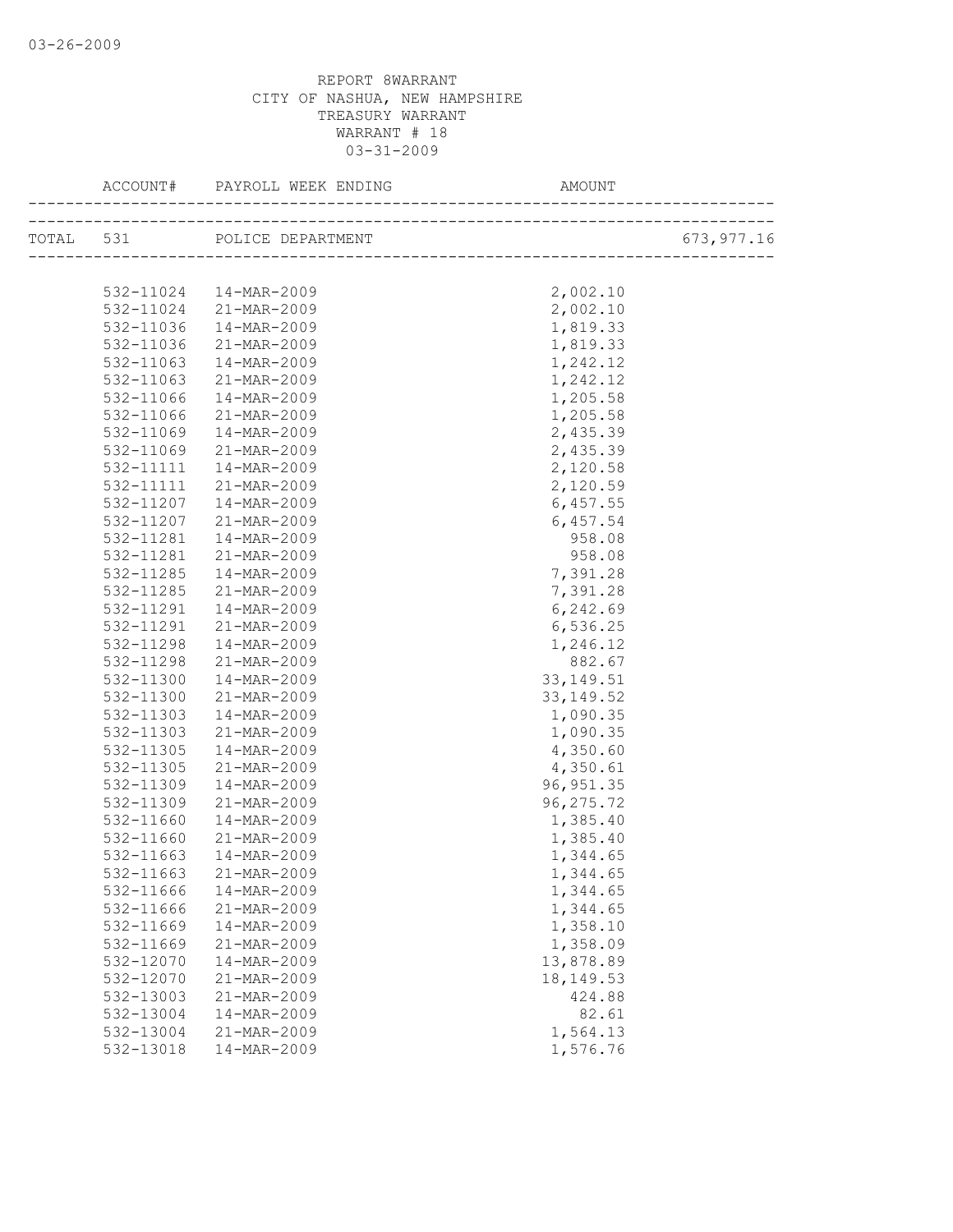|           | ACCOUNT#       | PAYROLL WEEK ENDING                            | AMOUNT   |            |
|-----------|----------------|------------------------------------------------|----------|------------|
|           | 532-13018      | 21-MAR-2009                                    | 2,178.68 |            |
|           |                | 532-13024 21-MAR-2009                          | 314.67   |            |
|           | 532-13050      | 14-MAR-2009                                    | 7,620.52 |            |
|           | 532-13050      | 21-MAR-2009                                    | 6,739.14 |            |
|           | 532-19231      | 14-MAR-2009                                    | 1,282.51 |            |
|           | 532-19231      | 21-MAR-2009                                    | 1,282.51 |            |
|           | 532-19232      | 14-MAR-2009                                    | 1,690.11 |            |
|           | 532-19232      | 21-MAR-2009                                    | 1,690.11 |            |
|           | 532-19233      | 14-MAR-2009                                    | 2,403.56 |            |
|           | 532-19233      | 21-MAR-2009                                    | 2,403.56 |            |
|           |                | 532-19234  14-MAR-2009                         | 1,725.71 |            |
|           |                | 532-19234 21-MAR-2009                          | 1,725.71 |            |
| TOTAL 532 |                | FIRE DEPARTMENT                                |          | 414,178.94 |
|           |                |                                                |          |            |
|           |                | 535-81023  14-MAR-2009                         | 192.30   |            |
|           | -------------- | 535-81023 21-MAR-2009<br>----------            | 192.30   |            |
| TOTAL 535 |                | EMERGENCY MANAGEMENT                           |          | 384.60     |
|           |                | 536-11200  14-MAR-2009                         | 1,379.75 |            |
|           |                |                                                | 1,379.75 |            |
|           |                | 536-11200 21-MAR-2009<br>536-12137 14-MAR-2009 | 1,200.12 |            |
|           |                | 536-12137 21-MAR-2009                          | 1,200.12 |            |
|           | TOTAL 536      | CITYWIDE COMMUNICATIONS                        |          | 5,159.74   |
|           |                |                                                |          |            |
|           | 541-11024      | 14-MAR-2009                                    | 612.76   |            |
|           | 541-11024      | 21-MAR-2009                                    | 612.76   |            |
|           | 541-11048      | 14-MAR-2009                                    | 68.90    |            |
|           | 541-11048      | 21-MAR-2009                                    | 68.90    |            |
|           | 541-11104      | 14-MAR-2009                                    | 985.14   |            |
|           | 541-11104      | 21-MAR-2009                                    | 985.14   |            |
|           | 541-11107      | 14-MAR-2009                                    | 289.16   |            |
|           | 541-11107      | 21-MAR-2009                                    | 289.16   |            |
|           | 541-11240      | 14-MAR-2009                                    | 1,449.14 |            |
|           | 541-11240      | 21-MAR-2009                                    | 1,449.15 |            |
|           | 541-11346      | 14-MAR-2009                                    | 430.95   |            |
|           | 541-11346      | 21-MAR-2009                                    | 430.95   |            |
| TOTAL     | 541            | COMMUNITY SERVICES DIVISION                    |          | 7,672.11   |
|           | 542-11426      | 14-MAR-2009                                    | 1,324.88 |            |
|           | 542-11426      | 21-MAR-2009                                    | 1,225.52 |            |
|           |                |                                                |          |            |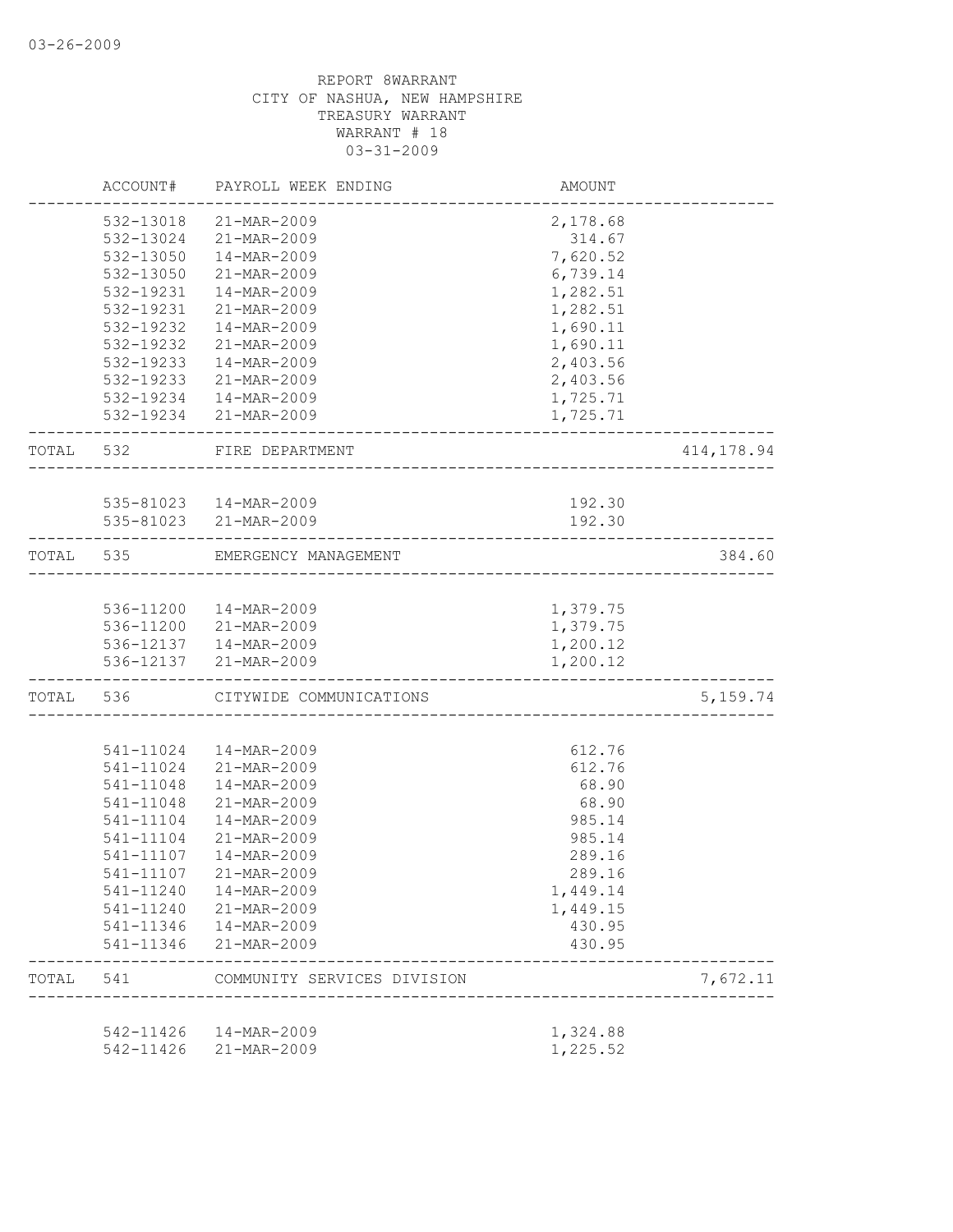|           | ACCOUNT#  | PAYROLL WEEK ENDING        | AMOUNT   |           |
|-----------|-----------|----------------------------|----------|-----------|
|           | 542-11484 | 14-MAR-2009                | 242.66   |           |
|           | 542-11484 | 21-MAR-2009                | 242.66   |           |
|           | 542-11584 | 14-MAR-2009                | 1,831.22 |           |
|           | 542-11584 | 21-MAR-2009                | 3,068.23 |           |
|           | 542-12109 | 21-MAR-2009                | 80.00    |           |
|           | 542-12582 | 14-MAR-2009                | 842.95   |           |
|           | 542-12582 | 21-MAR-2009                | 811.16   |           |
| TOTAL 542 |           | COMMUNITY HEALTH           |          | 9,669.28  |
|           |           |                            |          |           |
|           | 543-11380 | 14-MAR-2009                | 919.01   |           |
|           | 543-11380 | 21-MAR-2009                | 919.00   |           |
|           | 543-11438 | 14-MAR-2009                | 1,286.72 |           |
|           | 543-11438 | 21-MAR-2009                | 1,286.72 |           |
|           | 543-11602 | 14-MAR-2009                | 858.44   |           |
|           | 543-11602 | 21-MAR-2009                | 858.43   |           |
|           | 543-11604 | 14-MAR-2009                | 1,474.36 |           |
|           | 543-11604 | 21-MAR-2009                | 1,474.36 |           |
|           | 543-11605 | 14-MAR-2009                | 929.42   |           |
|           |           | 543-11605 21-MAR-2009      | 929.42   |           |
| TOTAL     | 543       | ENVIRONMENTAL HEALTH DEPT. |          | 10,935.88 |
|           |           |                            |          |           |
|           | 544-11008 | 14-MAR-2009                | 723.29   |           |
|           | 544-11008 | 21-MAR-2009                | 723.28   |           |
|           | 544-11099 | 14-MAR-2009                | 2,076.66 |           |
|           | 544-11099 | 21-MAR-2009                | 2,109.73 |           |
|           | 544-11112 | 14-MAR-2009                | 827.74   |           |
|           | 544-11112 | 21-MAR-2009                | 827.73   |           |
|           | 544-11367 | 14-MAR-2009                | 809.99   |           |
|           | 544-11367 | 21-MAR-2009                | 809.99   |           |
|           | 544-11777 | 14-MAR-2009                | 1,252.76 |           |
|           | 544-11777 | 21-MAR-2009                | 1,252.76 |           |
|           | 544-12101 | 14-MAR-2009                | 271.04   |           |
|           | 544-12101 | 21-MAR-2009                | 271.04   |           |
| TOTAL     | 544       | WELFARE ADMINISTRATION     |          | 11,956.01 |
|           |           |                            |          |           |
|           | 551-11028 | 14-MAR-2009                | 531.38   |           |
|           | 551-11028 | 21-MAR-2009                | 531.38   |           |
|           | 551-11057 | 14-MAR-2009                | 877.89   |           |
|           | 551-11057 | 21-MAR-2009                | 877.88   |           |
|           | 551-11094 | 14-MAR-2009                | 298.91   |           |
|           | 551-11094 | 21-MAR-2009                | 298.91   |           |
|           | 551-11097 | 14-MAR-2009                | 1,050.79 |           |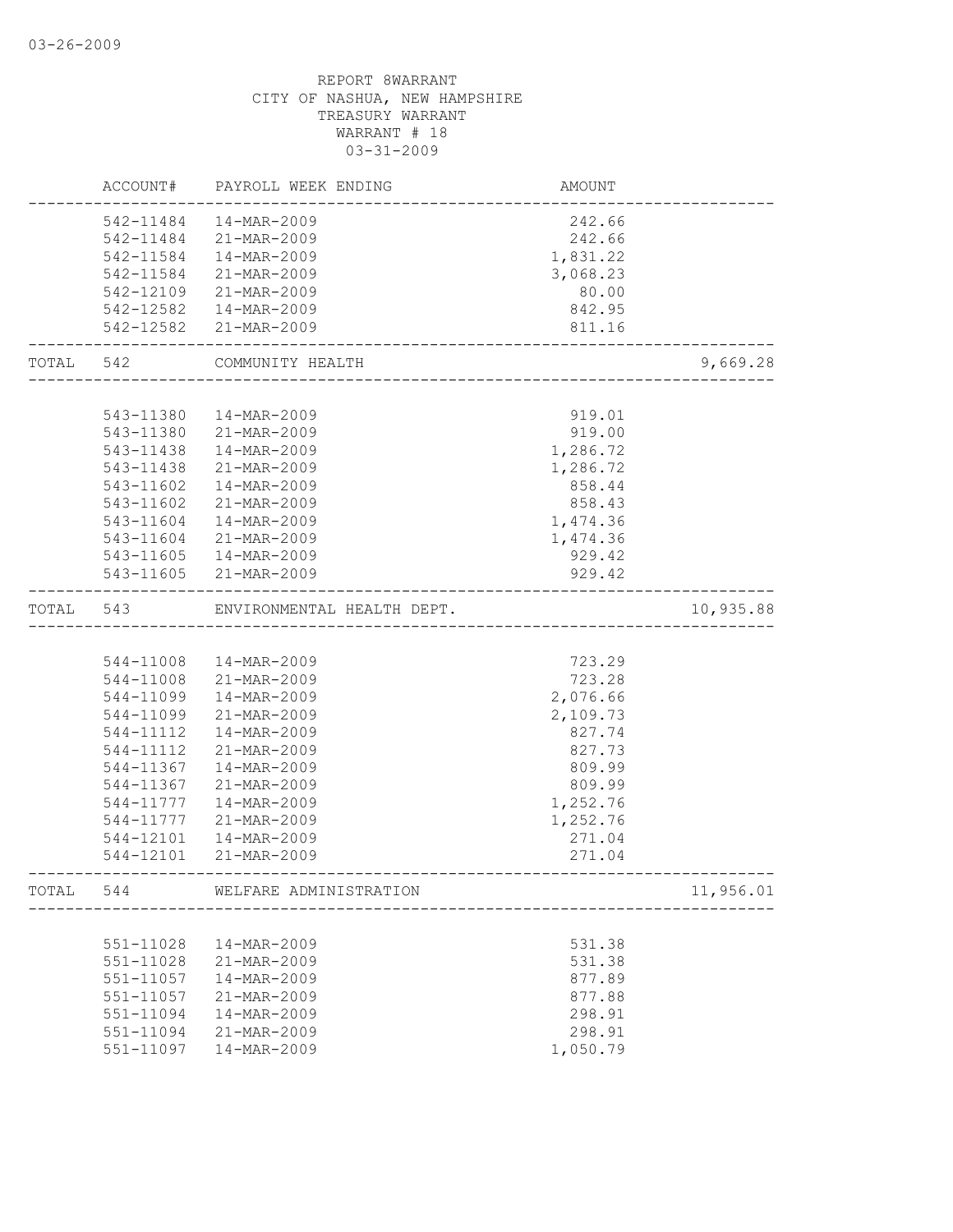|       |               | AMOUNT<br>ACCOUNT# PAYROLL WEEK ENDING |          |           |
|-------|---------------|----------------------------------------|----------|-----------|
|       | 551-11097     | 21-MAR-2009                            | 1,050.79 |           |
|       | 551-11208     | 14-MAR-2009                            | 670.10   |           |
|       | 551-11208     | 21-MAR-2009                            | 670.10   |           |
|       | 551-11211     | 14-MAR-2009                            | 298.10   |           |
|       | 551-11211     | 21-MAR-2009                            | 447.16   |           |
|       | 551-11212     | 14-MAR-2009                            | 1,408.18 |           |
|       | 551-11212     | 21-MAR-2009                            | 1,408.19 |           |
|       | 551-11249     | 14-MAR-2009                            | 144.73   |           |
|       | 551-11249     | 21-MAR-2009                            | 144.73   |           |
|       | 551-11273     | 14-MAR-2009                            | 1,640.42 |           |
|       | 551-11273     | 21-MAR-2009                            | 1,640.42 |           |
|       | 551-11435     | 14-MAR-2009                            | 883.38   |           |
|       | 551-11435     | 21-MAR-2009                            | 877.86   |           |
|       | $551 - 11462$ | 14-MAR-2009                            | 1,009.96 |           |
|       | 551-11462     | 21-MAR-2009                            | 1,009.96 |           |
|       | 551-11638     | 14-MAR-2009                            | 1,000.39 |           |
|       | 551-11638     | 21-MAR-2009                            | 1,000.40 |           |
|       | 551-13004     | 14-MAR-2009                            | 49.38    |           |
|       | 551-18015     | 21-MAR-2009                            | 2,000.00 |           |
|       | 551-91010     | 21-MAR-2009                            | 1,990.00 |           |
| TOTAL | 551           | PUBLIC WORKS DIV & ENGINEERING         |          | 23,811.39 |
|       |               |                                        |          |           |
|       |               | 552-11077  14-MAR-2009                 | 1,255.87 |           |
|       | 552-11077     | 21-MAR-2009                            | 1,255.87 |           |
|       | 552-11087     | 14-MAR-2009                            | 746.80   |           |
|       | 552-11087     | 21-MAR-2009                            | 746.80   |           |
|       | 552-11143     | 14-MAR-2009                            | 784.00   |           |
|       | 552-11143     | 21-MAR-2009                            | 784.00   |           |
|       | 552-11324     | 14-MAR-2009                            | 4,039.84 |           |
|       | 552-11324     | 21-MAR-2009                            | 4,039.83 |           |
|       | 552-11339     | 14-MAR-2009                            | 2,656.62 |           |
|       | 552-11339     | 21-MAR-2009                            | 2,681.20 |           |
|       | 552-11342     | 14-MAR-2009                            | 706.00   |           |
|       | 552-11342     | 21-MAR-2009                            | 706.00   |           |
|       | 552-11343     | 14-MAR-2009                            | 2,358.00 |           |
|       | 552-11343     | 21-MAR-2009                            | 2,352.00 |           |
|       | 552-11407     | 14-MAR-2009                            | 4,884.00 |           |
|       | 552-11407     | 21-MAR-2009                            | 4,884.00 |           |
|       | 552-11492     | 14-MAR-2009                            | 746.80   |           |
|       | 552-11492     | 21-MAR-2009                            | 746.80   |           |
|       | 552-11548     | 14-MAR-2009                            | 1,028.00 |           |
|       | 552-11548     | 21-MAR-2009                            | 1,028.00 |           |
|       | 552-11562     | 14-MAR-2009                            | 400.06   |           |
|       | 552-11562     | 21-MAR-2009                            | 400.06   |           |
|       | 552-11580     | 14-MAR-2009                            | 957.28   |           |
|       | 552-11580     | 21-MAR-2009                            | 957.28   |           |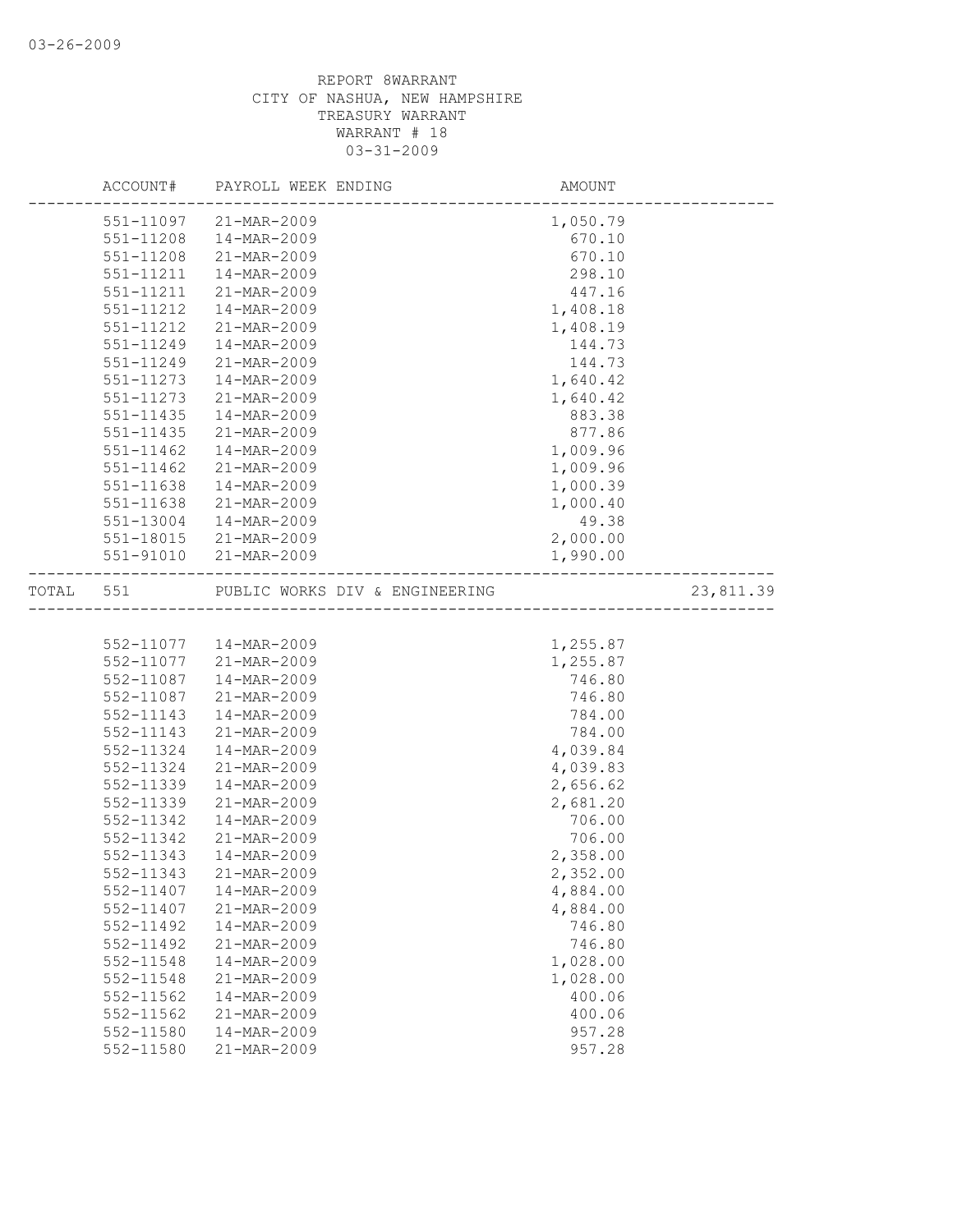|       | ACCOUNT#  | PAYROLL WEEK ENDING    | <b>AMOUNT</b> |           |
|-------|-----------|------------------------|---------------|-----------|
|       |           | 552-11618  14-MAR-2009 | 638.06        |           |
|       | 552-11618 | 21-MAR-2009            | 638.06        |           |
|       | 552-11672 | 14-MAR-2009            | 1,404.69      |           |
|       | 552-11672 | 21-MAR-2009            | 1,404.69      |           |
|       | 552-11750 | 14-MAR-2009            | 717.60        |           |
|       | 552-11750 | 21-MAR-2009            | 722.48        |           |
|       | 552-13004 | 14-MAR-2009            | 360.80        |           |
|       | 552-13004 | 21-MAR-2009            | 781.57        |           |
|       | 552-13009 | 14-MAR-2009            | 1,057.25      |           |
|       | 552-13067 | 14-MAR-2009            | 860.64        |           |
|       |           | 552-13067 21-MAR-2009  | 649.22        |           |
|       |           | 552-59050 21-MAR-2009  | 1,969.00      |           |
|       |           |                        |               |           |
| TOTAL | 552       | PARKS AND RECREATION   |               | 52,349.17 |
|       |           |                        |               |           |
|       | 553-11041 | 14-MAR-2009            | 1,016.27      |           |
|       | 553-11041 | 21-MAR-2009            | 1,016.27      |           |
|       | 553-11078 | 14-MAR-2009            | 410.28        |           |
|       | 553-11078 | 21-MAR-2009            | 410.28        |           |
|       | 553-11098 | 14-MAR-2009            | 990.17        |           |
|       | 553-11098 | 21-MAR-2009            | 990.17        |           |
|       | 553-11169 | 14-MAR-2009            | 1,021.62      |           |
|       | 553-11169 | 21-MAR-2009            | 1,021.61      |           |
|       | 553-11192 | 14-MAR-2009            | 945.70        |           |
|       | 553-11192 | 21-MAR-2009            | 945.70        |           |
|       | 553-11279 | 14-MAR-2009            | 6,026.20      |           |
|       | 553-11279 | 21-MAR-2009            | 5,488.00      |           |
|       | 553-11327 | 14-MAR-2009            | 4,039.83      |           |
|       | 553-11327 | 21-MAR-2009            | 4,039.84      |           |
|       | 553-11375 | 14-MAR-2009            | 1,494.16      |           |
|       | 553-11375 | 21-MAR-2009            | 2,091.60      |           |
|       | 553-11465 | 14-MAR-2009            | 2,852.72      |           |
|       | 553-11465 | 21-MAR-2009            | 1,956.56      |           |
|       | 553-11474 | 14-MAR-2009            | 3,366.40      |           |
|       | 553-11474 | 21-MAR-2009            | 3,366.40      |           |
|       | 553-11475 | 14-MAR-2009            | 2,560.80      |           |
|       | 553-11475 | 21-MAR-2009            | 2,560.80      |           |
|       | 553-11630 | 14-MAR-2009            | 717.60        |           |
|       | 553-11630 | 21-MAR-2009            | 717.60        |           |
|       | 553-11631 | 14-MAR-2009            | 729.60        |           |
|       | 553-11631 | 21-MAR-2009            | 729.60        |           |
|       | 553-11648 | 14-MAR-2009            | 856.82        |           |
|       | 553-11648 | 21-MAR-2009            | 859.15        |           |
|       | 553-11678 | 14-MAR-2009            | 1,622.11      |           |
|       | 553-11678 | 21-MAR-2009            | 1,622.11      |           |
|       | 553-11759 | 14-MAR-2009            | 13,517.44     |           |
|       | 553-11759 | 21-MAR-2009            | 14,476.97     |           |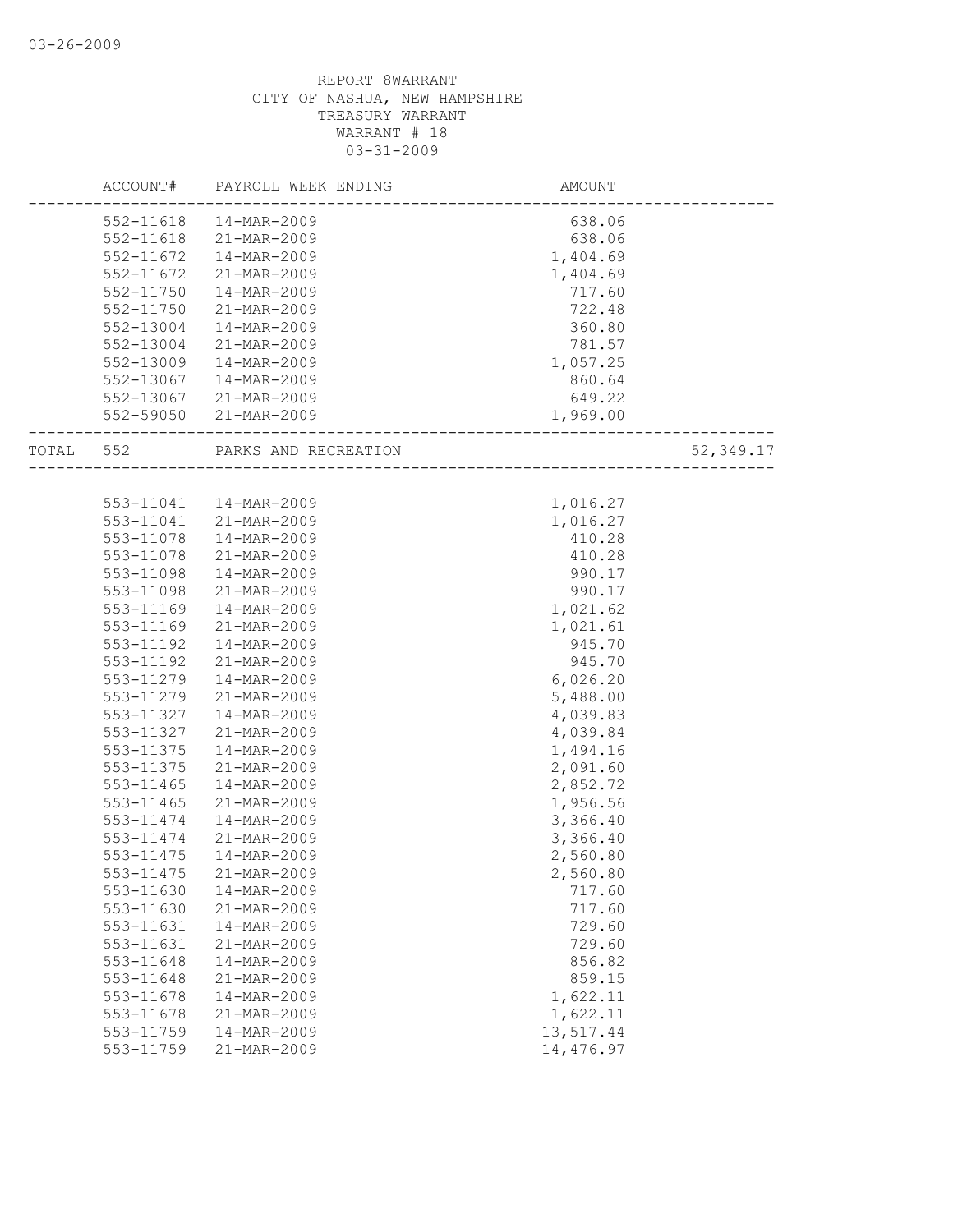|       | ACCOUNT#  | PAYROLL WEEK ENDING      | AMOUNT               |            |
|-------|-----------|--------------------------|----------------------|------------|
|       | 553-11771 | 14-MAR-2009              | 1,693.72             |            |
|       | 553-11771 | 21-MAR-2009              | 1,683.20             |            |
|       | 553-12128 | 14-MAR-2009              | 331.80               |            |
|       | 553-12128 | 21-MAR-2009              | 270.87               |            |
|       | 553-13004 | 14-MAR-2009              | 2,909.72             |            |
|       | 553-13004 | 21-MAR-2009              | 6,490.33             |            |
|       | 553-13009 | 14-MAR-2009              | 17,455.28            |            |
|       | 553-13009 | 21-MAR-2009              | 130.17               |            |
|       | 553-13901 | 14-MAR-2009              | 10,963.82            |            |
|       | 553-13901 | 21-MAR-2009              | 10,996.93            |            |
| TOTAL | 553       | STREET DEPARTMENT        |                      | 137,386.22 |
|       |           |                          |                      |            |
|       | 555-11058 | 14-MAR-2009              | 957.28               |            |
|       | 555-11058 | 21-MAR-2009              | 957.28               |            |
|       | 555-11461 | 14-MAR-2009              | 1,446.40             |            |
|       | 555-11461 | 21-MAR-2009              | 1,446.40             |            |
|       | 555-11505 | $14 - \text{MAR} - 2009$ | 1,150.52             |            |
|       | 555-11505 | 21-MAR-2009              | 1,150.52             |            |
|       | 555-11639 | 14-MAR-2009              | 881.57               |            |
|       | 555-11639 | 21-MAR-2009              | 746.80               |            |
|       | 555-11640 | 14-MAR-2009              | 560.83               |            |
|       | 555-11640 | 21-MAR-2009              | 695.60               |            |
|       | 555-11738 | 14-MAR-2009              | 1,760.00             |            |
|       | 555-11738 | 21-MAR-2009              | 1,760.00             |            |
|       | 555-11745 | 14-MAR-2009              | 738.80               |            |
|       | 555-11745 | 21-MAR-2009              | 738.80               |            |
|       | 555-11746 | 14-MAR-2009              | 1,106.97             |            |
|       | 555-11746 | 21-MAR-2009              | 1,106.97             |            |
|       | 555-13004 | 14-MAR-2009              | 396.00               |            |
|       | 555-13004 | 21-MAR-2009              | 198.00               |            |
|       | 555-13068 | 14-MAR-2009              | 231.00               |            |
|       | 555-13068 | 21-MAR-2009              | 231.00               |            |
| TOTAL | 555       | TRAFFIC DEPARTMENT       |                      | 18,260.74  |
|       |           |                          | ____________________ |            |
|       | 557-11161 | 14-MAR-2009              | 746.80               |            |
|       | 557-11161 | 21-MAR-2009              | 746.80               |            |
| TOTAL | 557       | PARKING LOTS             |                      | 1,493.60   |
|       |           |                          |                      |            |
|       | 561-11345 | 14-MAR-2009              | 1,339.68             |            |
|       | 561-11345 | 21-MAR-2009              | 1,339.68             |            |
|       | 561-11651 | 14-MAR-2009              | 835.74               |            |
|       | 561-11651 | 21-MAR-2009              | 835.74               |            |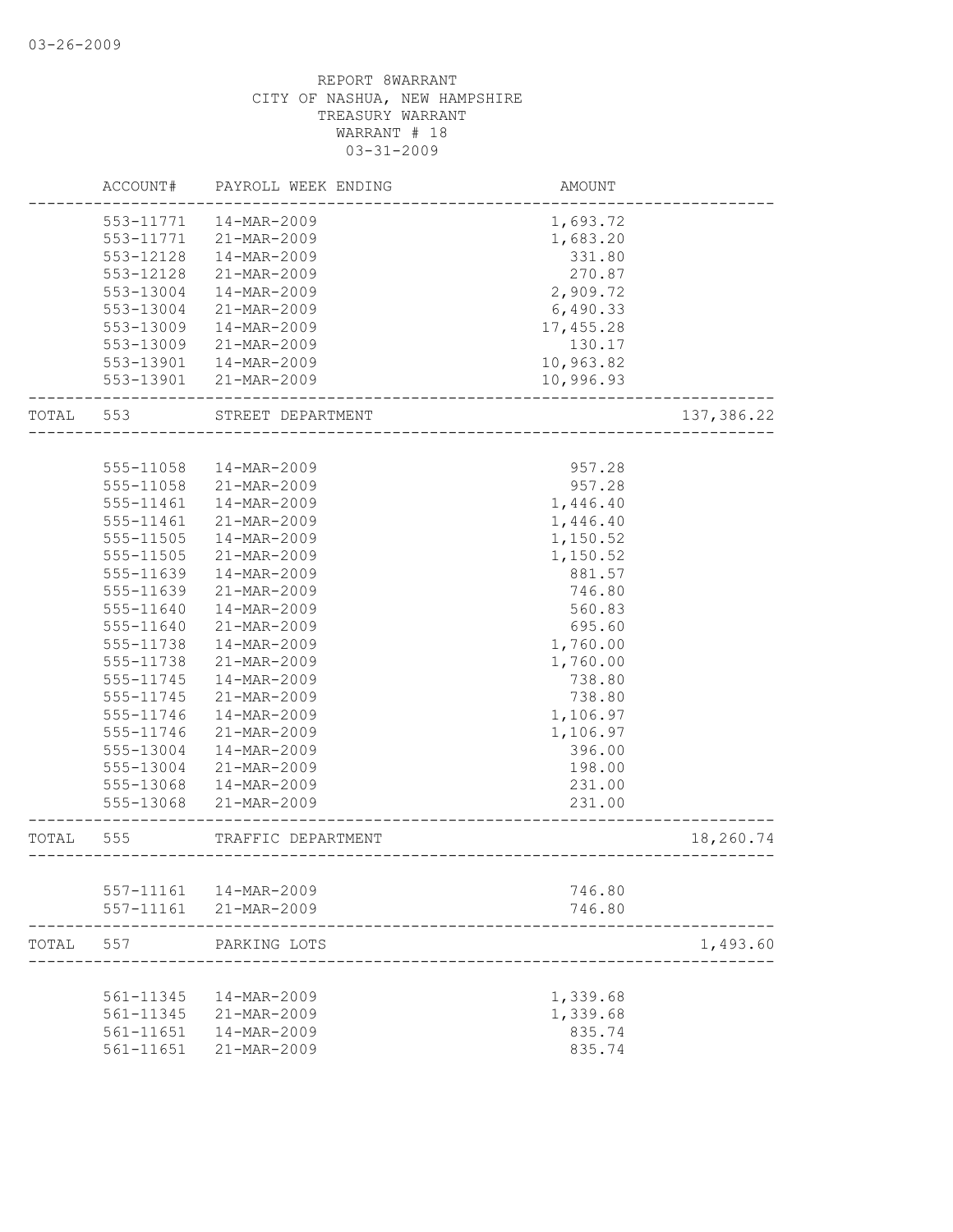| ACCOUNT#     |                                                                                                                                                                                        | AMOUNT                                                                                                                                                                                                                                                                                                                                                                                                                                                                                                                                                                                                                                                                                                                                                                                                          |                                                                                                                                                                                                                                                                                                                         |
|--------------|----------------------------------------------------------------------------------------------------------------------------------------------------------------------------------------|-----------------------------------------------------------------------------------------------------------------------------------------------------------------------------------------------------------------------------------------------------------------------------------------------------------------------------------------------------------------------------------------------------------------------------------------------------------------------------------------------------------------------------------------------------------------------------------------------------------------------------------------------------------------------------------------------------------------------------------------------------------------------------------------------------------------|-------------------------------------------------------------------------------------------------------------------------------------------------------------------------------------------------------------------------------------------------------------------------------------------------------------------------|
|              |                                                                                                                                                                                        | 1,014.70                                                                                                                                                                                                                                                                                                                                                                                                                                                                                                                                                                                                                                                                                                                                                                                                        |                                                                                                                                                                                                                                                                                                                         |
|              |                                                                                                                                                                                        | 1,014.70                                                                                                                                                                                                                                                                                                                                                                                                                                                                                                                                                                                                                                                                                                                                                                                                        |                                                                                                                                                                                                                                                                                                                         |
|              |                                                                                                                                                                                        | 75.36                                                                                                                                                                                                                                                                                                                                                                                                                                                                                                                                                                                                                                                                                                                                                                                                           |                                                                                                                                                                                                                                                                                                                         |
|              |                                                                                                                                                                                        | 100.00                                                                                                                                                                                                                                                                                                                                                                                                                                                                                                                                                                                                                                                                                                                                                                                                          |                                                                                                                                                                                                                                                                                                                         |
| TOTAL<br>561 |                                                                                                                                                                                        |                                                                                                                                                                                                                                                                                                                                                                                                                                                                                                                                                                                                                                                                                                                                                                                                                 | 6,555.60                                                                                                                                                                                                                                                                                                                |
|              |                                                                                                                                                                                        |                                                                                                                                                                                                                                                                                                                                                                                                                                                                                                                                                                                                                                                                                                                                                                                                                 |                                                                                                                                                                                                                                                                                                                         |
|              |                                                                                                                                                                                        |                                                                                                                                                                                                                                                                                                                                                                                                                                                                                                                                                                                                                                                                                                                                                                                                                 |                                                                                                                                                                                                                                                                                                                         |
| TOTAL 562    |                                                                                                                                                                                        |                                                                                                                                                                                                                                                                                                                                                                                                                                                                                                                                                                                                                                                                                                                                                                                                                 | 1,592.00                                                                                                                                                                                                                                                                                                                |
|              |                                                                                                                                                                                        |                                                                                                                                                                                                                                                                                                                                                                                                                                                                                                                                                                                                                                                                                                                                                                                                                 |                                                                                                                                                                                                                                                                                                                         |
|              |                                                                                                                                                                                        |                                                                                                                                                                                                                                                                                                                                                                                                                                                                                                                                                                                                                                                                                                                                                                                                                 |                                                                                                                                                                                                                                                                                                                         |
|              |                                                                                                                                                                                        |                                                                                                                                                                                                                                                                                                                                                                                                                                                                                                                                                                                                                                                                                                                                                                                                                 |                                                                                                                                                                                                                                                                                                                         |
|              |                                                                                                                                                                                        |                                                                                                                                                                                                                                                                                                                                                                                                                                                                                                                                                                                                                                                                                                                                                                                                                 |                                                                                                                                                                                                                                                                                                                         |
|              |                                                                                                                                                                                        |                                                                                                                                                                                                                                                                                                                                                                                                                                                                                                                                                                                                                                                                                                                                                                                                                 |                                                                                                                                                                                                                                                                                                                         |
|              |                                                                                                                                                                                        |                                                                                                                                                                                                                                                                                                                                                                                                                                                                                                                                                                                                                                                                                                                                                                                                                 |                                                                                                                                                                                                                                                                                                                         |
|              |                                                                                                                                                                                        | 83.72                                                                                                                                                                                                                                                                                                                                                                                                                                                                                                                                                                                                                                                                                                                                                                                                           |                                                                                                                                                                                                                                                                                                                         |
|              |                                                                                                                                                                                        |                                                                                                                                                                                                                                                                                                                                                                                                                                                                                                                                                                                                                                                                                                                                                                                                                 | 5,684.90                                                                                                                                                                                                                                                                                                                |
|              |                                                                                                                                                                                        |                                                                                                                                                                                                                                                                                                                                                                                                                                                                                                                                                                                                                                                                                                                                                                                                                 |                                                                                                                                                                                                                                                                                                                         |
|              |                                                                                                                                                                                        | 867.76                                                                                                                                                                                                                                                                                                                                                                                                                                                                                                                                                                                                                                                                                                                                                                                                          |                                                                                                                                                                                                                                                                                                                         |
|              |                                                                                                                                                                                        | 867.77                                                                                                                                                                                                                                                                                                                                                                                                                                                                                                                                                                                                                                                                                                                                                                                                          |                                                                                                                                                                                                                                                                                                                         |
|              |                                                                                                                                                                                        |                                                                                                                                                                                                                                                                                                                                                                                                                                                                                                                                                                                                                                                                                                                                                                                                                 |                                                                                                                                                                                                                                                                                                                         |
|              |                                                                                                                                                                                        |                                                                                                                                                                                                                                                                                                                                                                                                                                                                                                                                                                                                                                                                                                                                                                                                                 |                                                                                                                                                                                                                                                                                                                         |
|              |                                                                                                                                                                                        |                                                                                                                                                                                                                                                                                                                                                                                                                                                                                                                                                                                                                                                                                                                                                                                                                 | 5,619.24                                                                                                                                                                                                                                                                                                                |
|              |                                                                                                                                                                                        |                                                                                                                                                                                                                                                                                                                                                                                                                                                                                                                                                                                                                                                                                                                                                                                                                 |                                                                                                                                                                                                                                                                                                                         |
|              |                                                                                                                                                                                        |                                                                                                                                                                                                                                                                                                                                                                                                                                                                                                                                                                                                                                                                                                                                                                                                                 |                                                                                                                                                                                                                                                                                                                         |
|              |                                                                                                                                                                                        |                                                                                                                                                                                                                                                                                                                                                                                                                                                                                                                                                                                                                                                                                                                                                                                                                 |                                                                                                                                                                                                                                                                                                                         |
|              |                                                                                                                                                                                        |                                                                                                                                                                                                                                                                                                                                                                                                                                                                                                                                                                                                                                                                                                                                                                                                                 |                                                                                                                                                                                                                                                                                                                         |
|              |                                                                                                                                                                                        |                                                                                                                                                                                                                                                                                                                                                                                                                                                                                                                                                                                                                                                                                                                                                                                                                 |                                                                                                                                                                                                                                                                                                                         |
|              |                                                                                                                                                                                        |                                                                                                                                                                                                                                                                                                                                                                                                                                                                                                                                                                                                                                                                                                                                                                                                                 |                                                                                                                                                                                                                                                                                                                         |
|              |                                                                                                                                                                                        |                                                                                                                                                                                                                                                                                                                                                                                                                                                                                                                                                                                                                                                                                                                                                                                                                 |                                                                                                                                                                                                                                                                                                                         |
|              |                                                                                                                                                                                        |                                                                                                                                                                                                                                                                                                                                                                                                                                                                                                                                                                                                                                                                                                                                                                                                                 |                                                                                                                                                                                                                                                                                                                         |
|              |                                                                                                                                                                                        |                                                                                                                                                                                                                                                                                                                                                                                                                                                                                                                                                                                                                                                                                                                                                                                                                 |                                                                                                                                                                                                                                                                                                                         |
|              |                                                                                                                                                                                        |                                                                                                                                                                                                                                                                                                                                                                                                                                                                                                                                                                                                                                                                                                                                                                                                                 |                                                                                                                                                                                                                                                                                                                         |
|              |                                                                                                                                                                                        |                                                                                                                                                                                                                                                                                                                                                                                                                                                                                                                                                                                                                                                                                                                                                                                                                 |                                                                                                                                                                                                                                                                                                                         |
|              |                                                                                                                                                                                        |                                                                                                                                                                                                                                                                                                                                                                                                                                                                                                                                                                                                                                                                                                                                                                                                                 |                                                                                                                                                                                                                                                                                                                         |
|              |                                                                                                                                                                                        |                                                                                                                                                                                                                                                                                                                                                                                                                                                                                                                                                                                                                                                                                                                                                                                                                 |                                                                                                                                                                                                                                                                                                                         |
|              |                                                                                                                                                                                        |                                                                                                                                                                                                                                                                                                                                                                                                                                                                                                                                                                                                                                                                                                                                                                                                                 |                                                                                                                                                                                                                                                                                                                         |
|              |                                                                                                                                                                                        |                                                                                                                                                                                                                                                                                                                                                                                                                                                                                                                                                                                                                                                                                                                                                                                                                 |                                                                                                                                                                                                                                                                                                                         |
| 572-98046    | 21-MAR-2009                                                                                                                                                                            | 100.00                                                                                                                                                                                                                                                                                                                                                                                                                                                                                                                                                                                                                                                                                                                                                                                                          |                                                                                                                                                                                                                                                                                                                         |
|              | 563-11651<br>TOTAL 563<br>572-11215<br>572-11215<br>572-11238<br>572-11450<br>572-11450<br>572-11522<br>572-11522<br>572-11525<br>$572 - 11525$<br>572-58005<br>572-58005<br>572-98045 | PAYROLL WEEK ENDING<br>561-11658  14-MAR-2009<br>561-11658 21-MAR-2009<br>561-13004  14-MAR-2009<br>561-91010 21-MAR-2009<br>EDGEWOOD CEMETERY<br>562-11651 21-MAR-2009<br>SUBURBAN CEMETERIES<br>563-11345  14-MAR-2009<br>563-11345 21-MAR-2009<br>563-11651  14-MAR-2009<br>21-MAR-2009<br>563-11657<br>14-MAR-2009<br>563-11657<br>21-MAR-2009<br>563-13004 21-MAR-2009<br>WOODLAWN CEMETERY<br>571-11174   14-MAR-2009<br>571-11174 21-MAR-2009<br>571-11237 14-MAR-2009<br>571-11237 21-MAR-2009<br>TOTAL 571 COMMUNITY DEVELOPMENT<br>572-11024  14-MAR-2009<br>572-11024<br>21-MAR-2009<br>14-MAR-2009<br>21-MAR-2009<br>14-MAR-2009<br>572-11238<br>21-MAR-2009<br>14-MAR-2009<br>21-MAR-2009<br>14-MAR-2009<br>21-MAR-2009<br>14-MAR-2009<br>21-MAR-2009<br>14-MAR-2009<br>21-MAR-2009<br>14-MAR-2009 | 1,592.00<br>---------------------<br>_________________________<br>1,126.63<br>1,126.63<br>744.15<br>744.15<br>929.81<br>929.81<br>1,941.85<br>1,941.86<br>634.62<br>634.61<br>2,381.00<br>2,381.00<br>841.38<br>841.38<br>1,670.35<br>1,670.34<br>816.64<br>816.64<br>1,007.85<br>1,007.85<br>100.00<br>200.00<br>43.39 |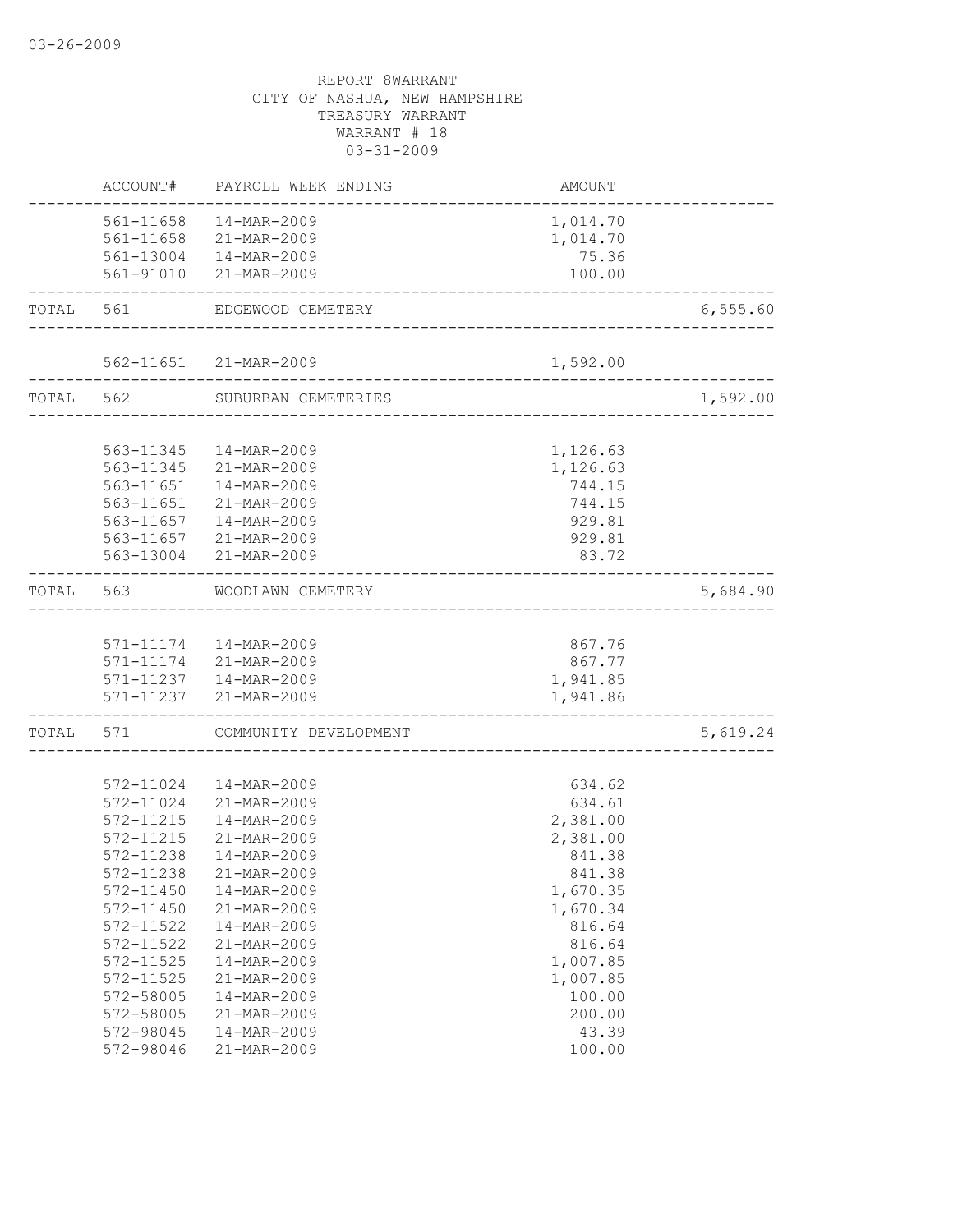|                        | TOTAL 572 PLANNING DEPARTMENT  |                      | 15, 147.05 |
|------------------------|--------------------------------|----------------------|------------|
|                        |                                |                      |            |
|                        | 573-11444   14-MAR-2009        | 1,618.06             |            |
|                        | 573-11444 21-MAR-2009          | 1,618.06             |            |
|                        | TOTAL 573 ECONOMIC DEVELOPMENT |                      | 3,236.12   |
|                        |                                |                      |            |
|                        | 575-11032  14-MAR-2009         | 696.76               |            |
|                        | 575-11032 21-MAR-2009          | 696.76               |            |
|                        | 575-11042  14-MAR-2009         | 1,367.76             |            |
|                        | 575-11042 21-MAR-2009          | 1,367.76             |            |
| 575-11062              | 14-MAR-2009                    | 604.76               |            |
| 575-11062              | 21-MAR-2009                    | 604.76               |            |
| 575-11189<br>575-11189 | 14-MAR-2009<br>21-MAR-2009     | 1,062.06             |            |
| $575 - 11246$          |                                | 1,062.06             |            |
| 575-11246              | 14-MAR-2009<br>21-MAR-2009     | 1,885.72<br>1,508.57 |            |
| 575-11387              | 14-MAR-2009                    | 5,755.11             |            |
| 575-11387              | 21-MAR-2009                    | 5,755.10             |            |
| 575-11393              | 14-MAR-2009                    | 4,276.61             |            |
| 575-11393              | 21-MAR-2009                    | 4,276.61             |            |
| 575-11400              | 14-MAR-2009                    | 7,315.25             |            |
| 575-11400              | 21-MAR-2009                    | 7,315.23             |            |
| 575-11401              | 14-MAR-2009                    | 3,853.02             |            |
| 575-11401              | 21-MAR-2009                    | 3,853.02             |            |
| 575-11403              | 14-MAR-2009                    | 833.86               |            |
| 575-11403              | 21-MAR-2009                    | 833.86               |            |
| 575-11404              | 14-MAR-2009                    | 751.38               |            |
| 575-11404              | 21-MAR-2009                    | 751.38               |            |
| 575-11627              | 14-MAR-2009                    | 589.06               |            |
| 575-11627              | 21-MAR-2009                    | 589.06               |            |
| 575-12076              | 14-MAR-2009                    | 91.63                |            |
| 575-12087              | 14-MAR-2009                    | 420.15               |            |
| 575-12087              | 21-MAR-2009                    | 420.15               |            |
|                        | 575-12090  14-MAR-2009         | 1,157.60             |            |
| 575-12090              | 21-MAR-2009                    | 1,157.60             |            |
| 575-12114              | 14-MAR-2009                    | 1,295.48             |            |
| 575-12114              | 21-MAR-2009                    | 1,535.50             |            |
| 575-13004              | 14-MAR-2009                    | 154.97               |            |
| 575-13004              | 21-MAR-2009                    | 143.85               |            |
| 575-13035              | 14-MAR-2009                    | 893.50               |            |
| 575-13035              | 21-MAR-2009                    | 959.89               |            |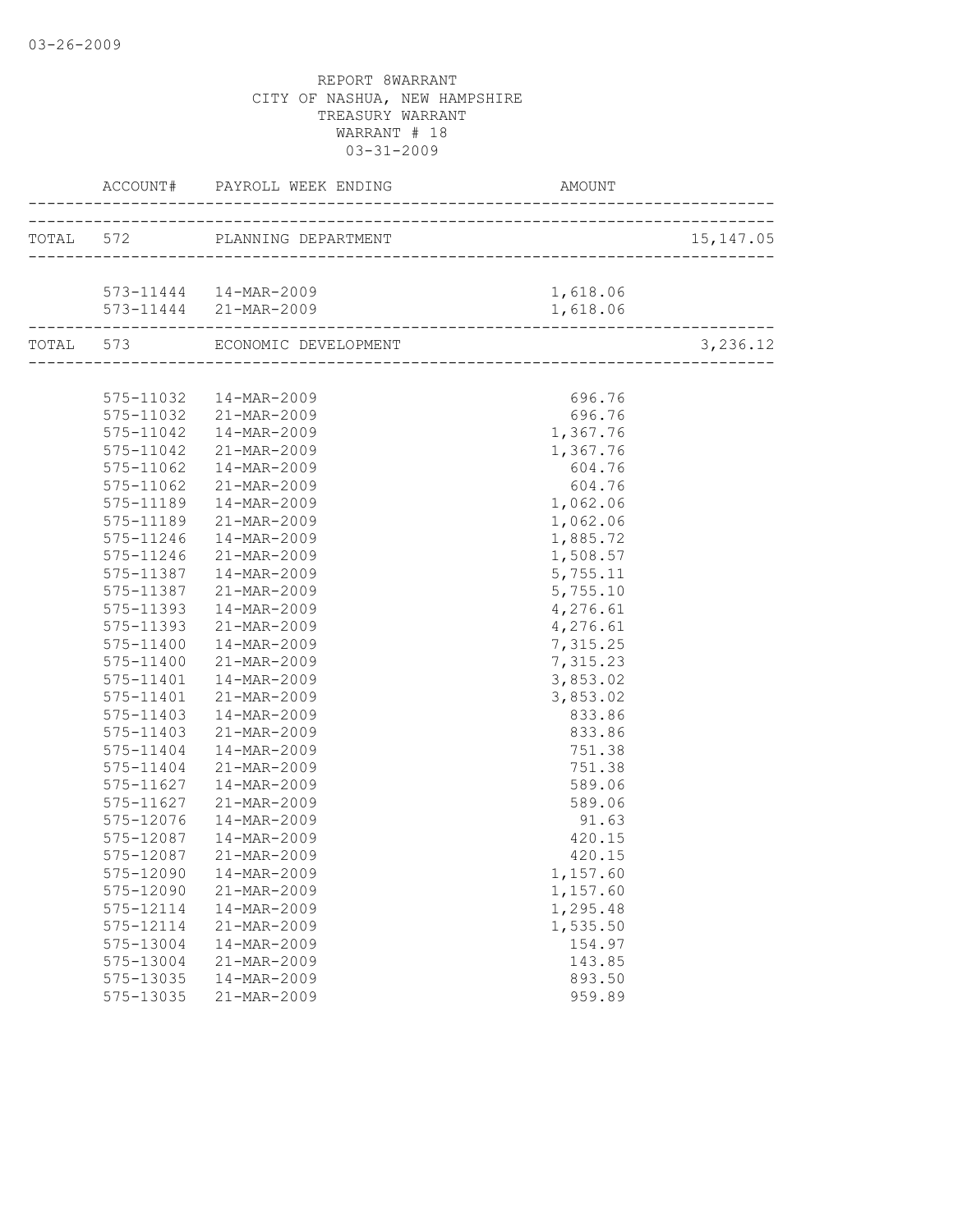|           |           | ACCOUNT# PAYROLL WEEK ENDING | AMOUNT                         |            |
|-----------|-----------|------------------------------|--------------------------------|------------|
|           |           | TOTAL 575 PUBLIC LIBRARIES   |                                | 65,835.84  |
|           |           |                              | ------------------------------ |            |
|           |           |                              |                                |            |
|           |           | 576-11059  14-MAR-2009       | 1,252.76                       |            |
|           |           | 576-11059 21-MAR-2009        | 1,252.76                       |            |
|           | 576-11221 | 14-MAR-2009                  | 1,038.98                       |            |
|           | 576-11221 | 21-MAR-2009                  | 1,038.99                       |            |
|           | 576-11315 | 14-MAR-2009                  | 1,294.19                       |            |
|           | 576-11315 | 21-MAR-2009                  | 1,294.20                       |            |
|           | 576-11361 | 14-MAR-2009                  | 3,928.19                       |            |
|           | 576-11361 | 21-MAR-2009                  | 3,928.19                       |            |
|           | 576-11362 | 14-MAR-2009                  | 1,082.36                       |            |
|           | 576-11362 | 21-MAR-2009                  | 1,082.36                       |            |
|           |           | 576-12045  14-MAR-2009       | 519.03                         |            |
|           |           | 576-12045 21-MAR-2009        | 309.12                         |            |
|           |           | 576-91010 21-MAR-2009        | 1,433.59                       |            |
|           | TOTAL 576 | BUILDING DEPARTMENT          |                                | 19, 454.72 |
|           |           |                              |                                |            |
|           |           | 577-11067  14-MAR-2009       | 1,139.43                       |            |
|           |           | 577-11067 21-MAR-2009        | 1,139.43                       |            |
|           |           | 577-11183  14-MAR-2009       | 2,002.48                       |            |
|           |           | 577-11183 21-MAR-2009        | 2,002.48                       |            |
|           |           | 577-91010 21-MAR-2009        | 510.00                         |            |
| TOTAL 577 |           | CODE ENFORCEMENT             |                                | 6,793.82   |
|           |           |                              |                                |            |
|           |           | 581-11012 21-MAR-2009        | 4,089.42                       |            |
|           |           | 581-11075 21-MAR-2009        | 4,228.08                       |            |
|           | 581-11081 | 21-MAR-2009                  | 2,592.11                       |            |
|           | 581-11162 | 14-MAR-2009                  | 54,279.25                      |            |
|           | 581-11162 | 21-MAR-2009                  | 54, 528.43                     |            |
|           | 581-11204 | 14-MAR-2009                  | 11,067.20                      |            |
|           | 581-11204 | 21-MAR-2009                  | 11,517.36                      |            |
|           | 581-11348 | 21-MAR-2009                  | 78,661.63                      |            |
|           | 581-11366 | 14-MAR-2009                  | 57,036.54                      |            |
|           | 581-11366 | 21-MAR-2009                  | 55,996.05                      |            |
|           | 581-11396 | 21-MAR-2009                  | 38,490.59                      |            |
|           | 581-11402 | 21-MAR-2009                  | 3,076.92                       |            |
|           | 581-11408 | 14-MAR-2009                  | 17,639.80                      |            |
|           | 581-11408 | 21-MAR-2009                  | 17,639.80                      |            |
|           | 581-11486 | 21-MAR-2009                  | 40,773.17                      |            |
|           | 581-11515 | 21-MAR-2009                  | 4,441.74                       |            |
|           | 581-11570 | 21-MAR-2009                  | 60, 451.45                     |            |
|           | 581-11572 | 21-MAR-2009                  | 60,348.05                      |            |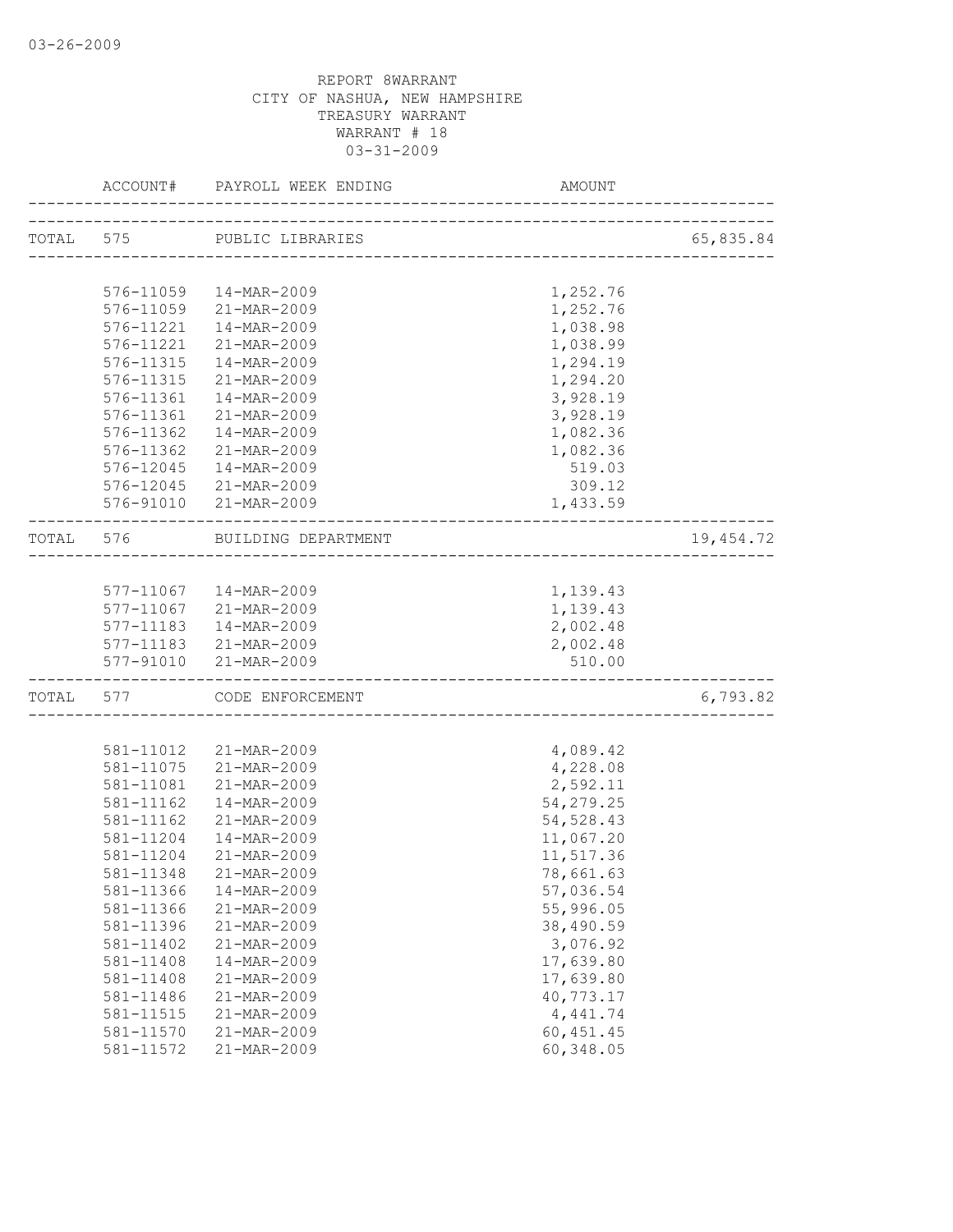| ACCOUNT#  | PAYROLL WEEK ENDING | AMOUNT       |
|-----------|---------------------|--------------|
| 581-11579 | 14-MAR-2009         | 724.05       |
| 581-11579 | 21-MAR-2009         | 35,904.71    |
| 581-11628 | 14-MAR-2009         | 1,359.20     |
| 581-11628 | 21-MAR-2009         | 1,359.20     |
| 581-11675 | 21-MAR-2009         | 5,769.23     |
| 581-11709 | 21-MAR-2009         | 5,957.19     |
| 581-11711 | 21-MAR-2009         | 2,576.95     |
| 581-11726 | 21-MAR-2009         | 1,593,653.54 |
| 581-11800 | 21-MAR-2009         | 47,997.62    |
| 581-11801 | 14-MAR-2009         | 280.00       |
| 581-11801 | 21-MAR-2009         | 14,978.72    |
| 581-11802 | 21-MAR-2009         | 12,960.76    |
| 581-11803 | 14-MAR-2009         | 698.95       |
| 581-11803 | 21-MAR-2009         | 14,296.90    |
| 581-11805 | 21-MAR-2009         | 29, 319.35   |
| 581-11812 | 21-MAR-2009         | 2,504.84     |
| 581-11816 | 21-MAR-2009         | 3,724.57     |
| 581-11830 | 21-MAR-2009         | 5,575.53     |
| 581-11850 | 14-MAR-2009         | 2,723.70     |
| 581-11850 | 21-MAR-2009         | 2,723.70     |
| 581-11860 | 21-MAR-2009         | 6,332.23     |
| 581-12006 | 14-MAR-2009         | 6,031.70     |
| 581-12006 | 21-MAR-2009         | 7,504.93     |
| 581-12021 | $14 - MAR - 2009$   | 1,689.00     |
| 581-12021 | 21-MAR-2009         | 1,061.81     |
| 581-12060 | 14-MAR-2009         | 2,691.51     |
| 581-12060 | 21-MAR-2009         | 2,733.24     |
| 581-12078 | 14-MAR-2009         | 1,287.50     |
| 581-12078 | 21-MAR-2009         | 2,112.50     |
| 581-12081 | 21-MAR-2009         | 2,329.05     |
| 581-12084 | 14-MAR-2009         | 1,662.50     |
| 581-12084 | 21-MAR-2009         | 2,600.00     |
| 581-12087 | 14-MAR-2009         | 879.00       |
| 581-12087 | 21-MAR-2009         | 879.00       |
| 581-12111 | 14-MAR-2009         | 143, 915.10  |
| 581-12111 | 21-MAR-2009         | 142,024.59   |
| 581-12112 | 14-MAR-2009         | 10,643.90    |
| 581-12112 | 21-MAR-2009         | 10,655.27    |
| 581-12126 | 14-MAR-2009         | 6,736.02     |
| 581-12126 | 21-MAR-2009         | 6,667.69     |
| 581-12135 | 14-MAR-2009         | 7,863.01     |
| 581-12135 | 21-MAR-2009         | 9,704.98     |
| 581-12136 | 14-MAR-2009         | 658.01       |
| 581-12136 | 21-MAR-2009         | 1,049.16     |
| 581-12138 | 14-MAR-2009         | 89.85        |
| 581-12138 | 21-MAR-2009         | 449.25       |
| 581-12141 | 14-MAR-2009         | 50.00        |
| 581-12141 | 21-MAR-2009         | 100.00       |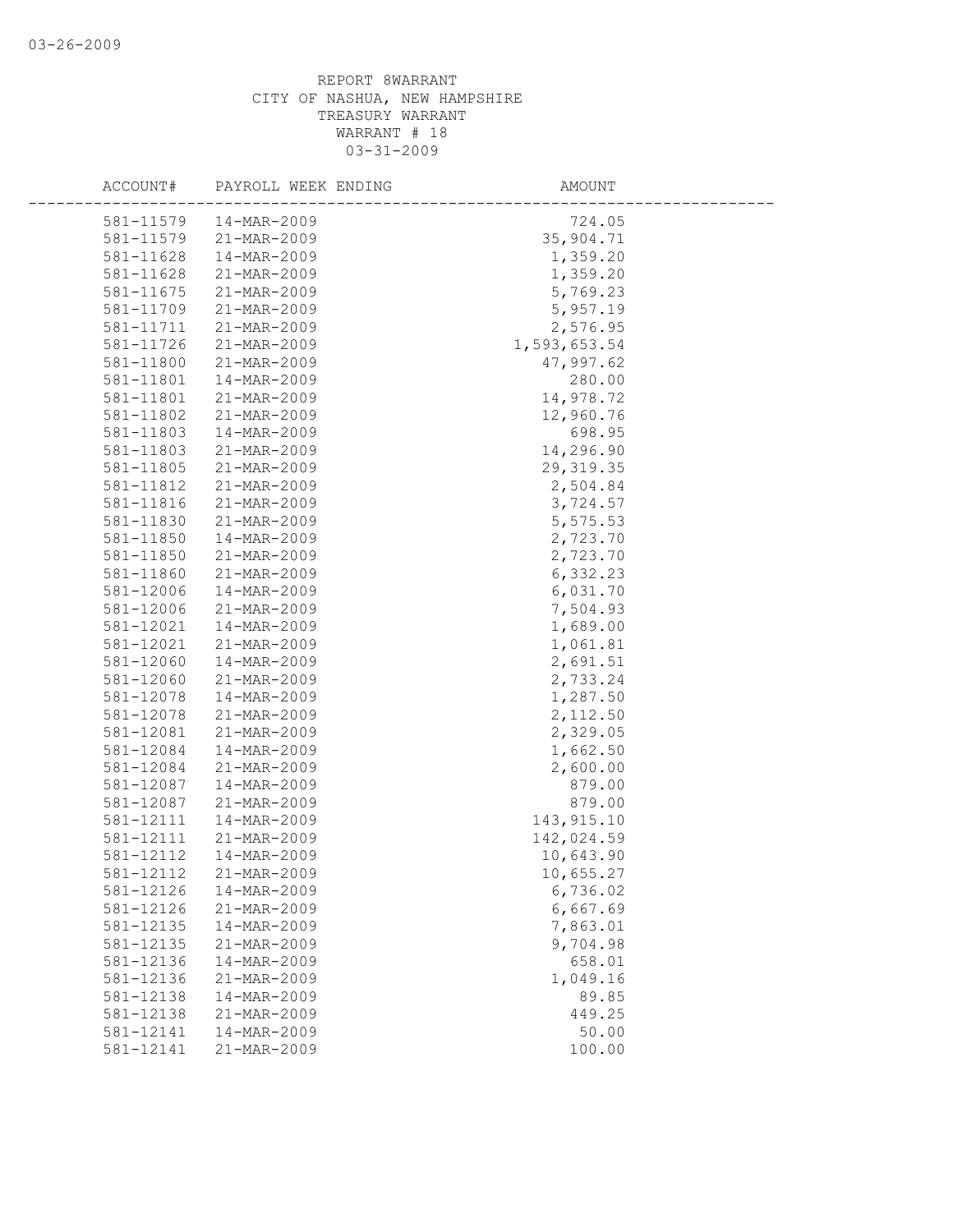|           | ACCOUNT# PAYROLL WEEK ENDING | AMOUNT     |              |
|-----------|------------------------------|------------|--------------|
|           | 581-12153  14-MAR-2009       | 80.00      |              |
|           | 581-12198 21-MAR-2009        | 37, 345.80 |              |
| 581-12200 | 21-MAR-2009                  | 711.60     |              |
| 581-12201 | 14-MAR-2009                  | 21, 241.67 |              |
| 581-12201 | 21-MAR-2009                  | 24,754.39  |              |
| 581-13004 | 14-MAR-2009                  | 244.01     |              |
| 581-13021 | 14-MAR-2009                  | 1,611.97   |              |
| 581-13021 | 21-MAR-2009                  | 457.53     |              |
| 581-13032 | 14-MAR-2009                  | 1,199.92   |              |
| 581-13032 | 21-MAR-2009                  | 744.32     |              |
| 581-13120 | 14-MAR-2009                  | 3,821.47   |              |
| 581-13120 | 21-MAR-2009                  | 3,939.25   |              |
| 581-13133 | 14-MAR-2009                  | 256.25     |              |
| 581-13133 | 21-MAR-2009                  | 2,496.12   |              |
| 581-13137 | 14-MAR-2009                  | 402.52     |              |
| 581-13137 | 21-MAR-2009                  | 899.28     |              |
| 581-18008 | 21-MAR-2009                  | 10,000.00  |              |
| 581-19000 | 21-MAR-2009                  | 7,477.60   |              |
| 581-19230 | 14-MAR-2009                  | 250.00     |              |
|           | 581-19230 21-MAR-2009        | 2,625.00   |              |
|           | 581-19240 21-MAR-2009        | 293.38     |              |
| TOTAL 581 | SCHOOL DEPARTMENT            |            | 2,863,199.18 |
|           |                              |            |              |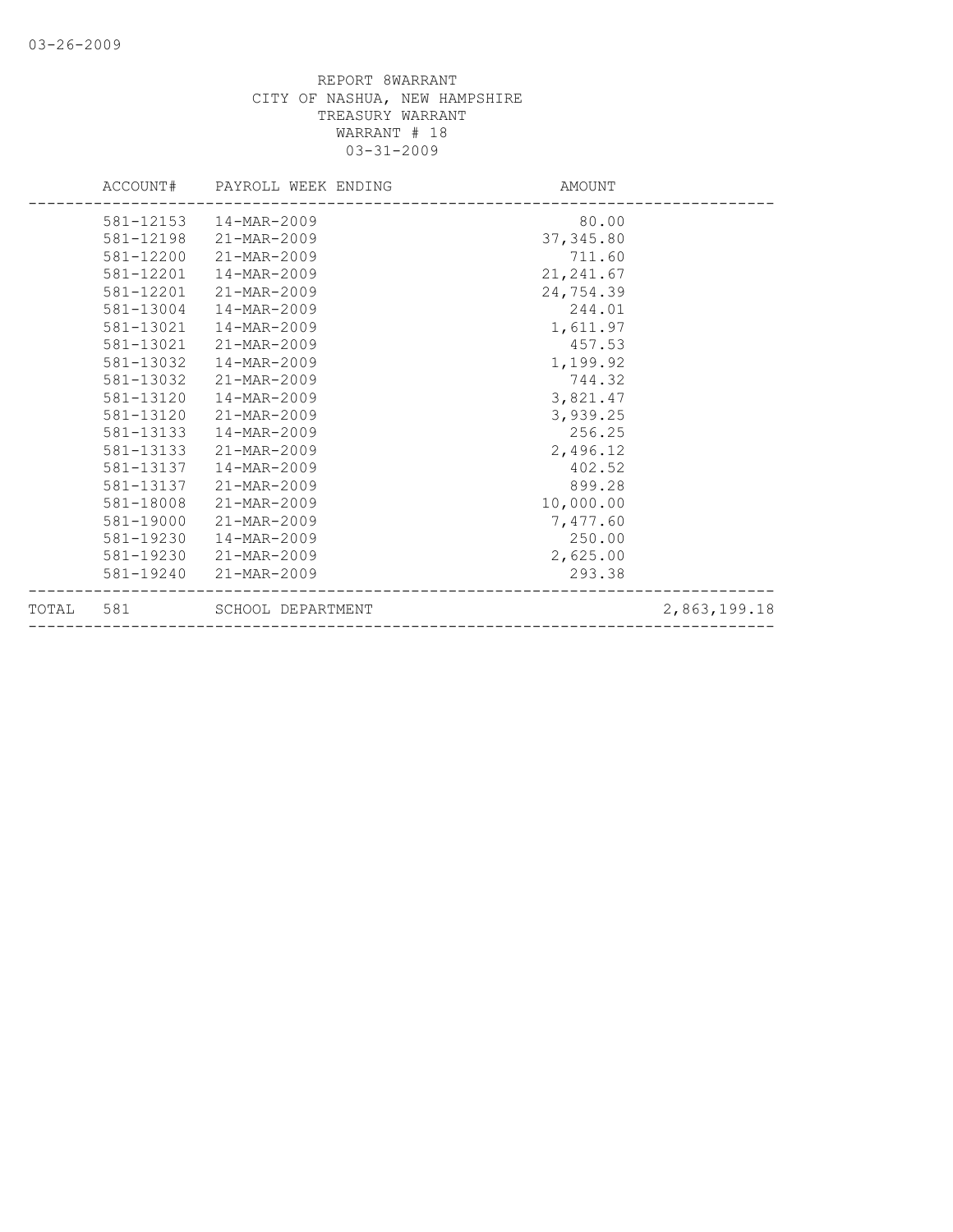|           | ACCOUNT# PAYROLL WEEK ENDING |  | AMOUNT |
|-----------|------------------------------|--|--------|
|           |                              |  |        |
| TOTAL 951 |                              |  |        |
|           |                              |  |        |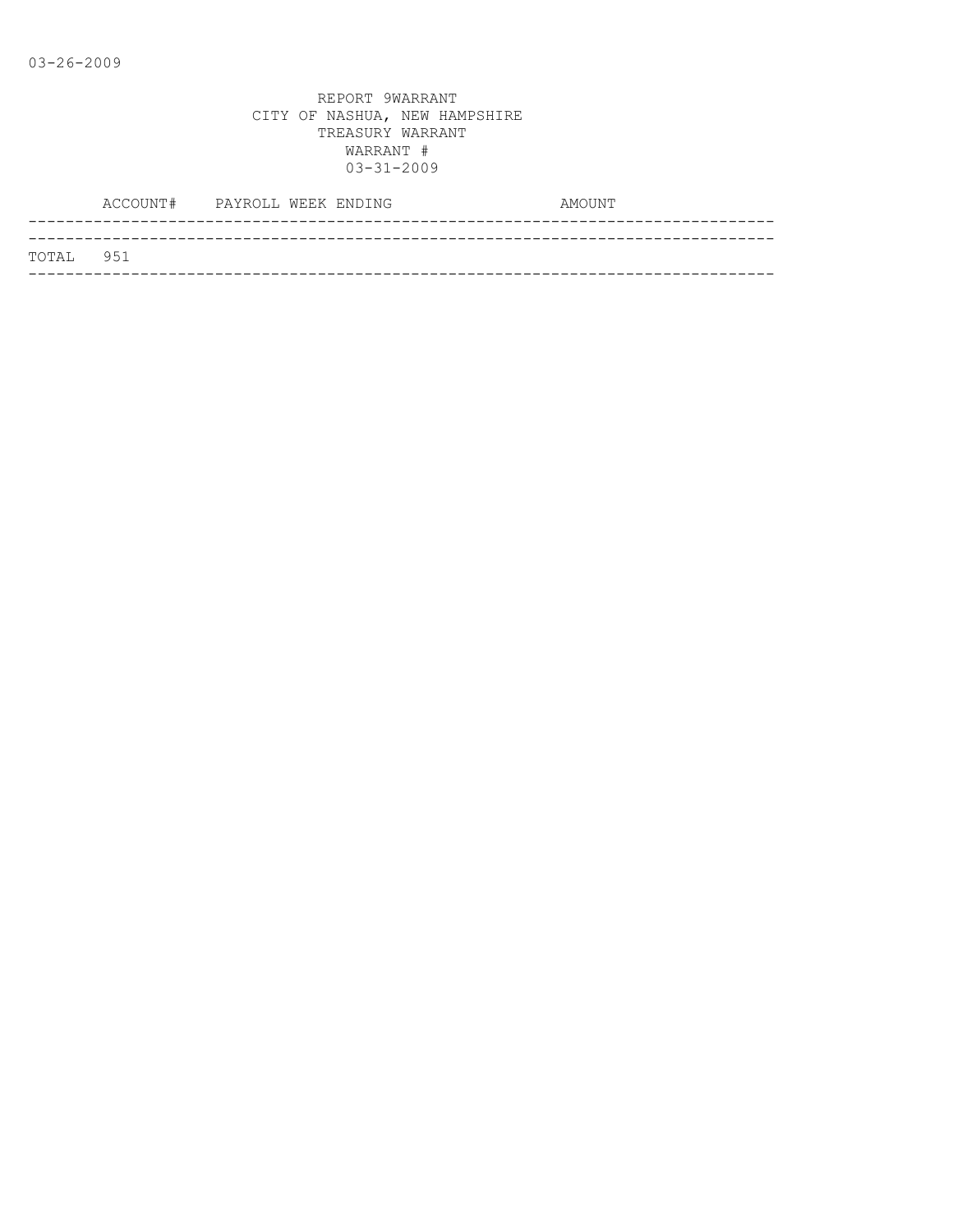| ACCOUNT#  | PAYROLL WEEK ENDING | AMOUNT      |  |
|-----------|---------------------|-------------|--|
| 801-11008 | 14-MAR-2009         | 576.29      |  |
| 801-11008 | 21-MAR-2009         | 518.67      |  |
| 801-11028 | 14-MAR-2009         | 59.04       |  |
| 801-11028 | 21-MAR-2009         | 59.04       |  |
| 801-11064 | 14-MAR-2009         | 136.42      |  |
| 801-11064 | 21-MAR-2009         | 136.42      |  |
| 801-11094 | 14-MAR-2009         | 99.64       |  |
| 801-11094 | 21-MAR-2009         | 99.64       |  |
| 801-11188 | 14-MAR-2009         | 375.26      |  |
| 801-11188 | 21-MAR-2009         | 375.26      |  |
| 801-11190 | 14-MAR-2009         | 397.89      |  |
| 801-11190 | 21-MAR-2009         | 397.88      |  |
| 801-11193 | 14-MAR-2009         | 976.79      |  |
| 801-11193 | 21-MAR-2009         | 976.79      |  |
| 801-11208 | 14-MAR-2009         | 143.59      |  |
| 801-11208 | 21-MAR-2009         | 143.59      |  |
| 801-11211 | 14-MAR-2009         | 33.12       |  |
| 801-11211 | 21-MAR-2009         | 49.68       |  |
| 801-11222 | 14-MAR-2009         | 205.14      |  |
| 801-11222 | 21-MAR-2009         | 205.14      |  |
| 801-11271 | 14-MAR-2009         | 1, 117.43   |  |
| 801-11271 | 21-MAR-2009         | 1,117.43    |  |
| 801-11276 | 14-MAR-2009         | $-470.40$   |  |
| 801-11276 | 14-MAR-2009         | 4,472.81    |  |
| 801-11276 | 21-MAR-2009         | 4,002.40    |  |
| 801-11383 | 14-MAR-2009         | 867.77      |  |
| 801-11383 | 21-MAR-2009         | 867.77      |  |
| 801-11435 | 14-MAR-2009         | 265.01      |  |
| 801-11435 | 21-MAR-2009         | 263.36      |  |
| 801-11595 | 14-MAR-2009         | $-1,632.40$ |  |
| 801-11595 | 14-MAR-2009         | 6,084.40    |  |
| 801-11595 | 14-MAR-2009         | 4,452.00    |  |
| 801-11595 | 21-MAR-2009         | 5,219.20    |  |
| 801-11595 | 21-MAR-2009         | 3,710.00    |  |
| 801-11596 | 14-MAR-2009         | $-470.40$   |  |
| 801-11596 | 14-MAR-2009         | 3,606.40    |  |
| 801-11596 | 21-MAR-2009         | 3,190.18    |  |
| 801-11598 | 14-MAR-2009         | $-155.36$   |  |
| 801-11598 | 14-MAR-2009         | 932.17      |  |
| 801-11598 | 21-MAR-2009         | 776.80      |  |
| 801-11599 | 14-MAR-2009         | 1,062.92    |  |
| 801-11599 | 14-MAR-2009         | 1,062.92    |  |
| 801-11599 | 21-MAR-2009         | 1,062.92    |  |
| 801-11599 | 21-MAR-2009         | 1,062.92    |  |
| 801-11606 | 14-MAR-2009         | 691.54      |  |
| 801-11606 | 21-MAR-2009         | 691.54      |  |
| 801-11647 | 14-MAR-2009         | 138.62      |  |
| 801-11647 | 21-MAR-2009         | 138.62      |  |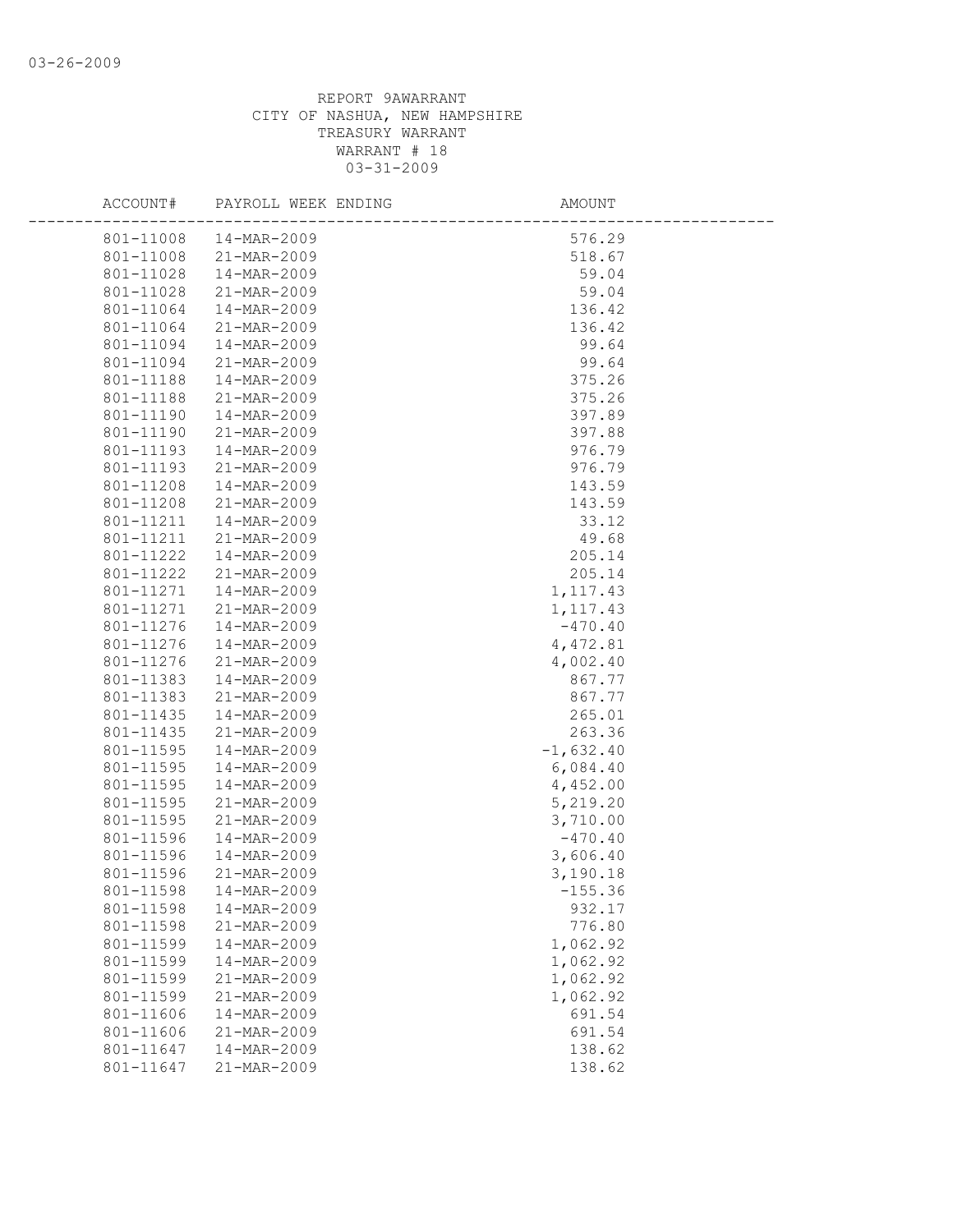|           |           | ACCOUNT# PAYROLL WEEK ENDING | AMOUNT                              |           |
|-----------|-----------|------------------------------|-------------------------------------|-----------|
|           |           | 801-12128  14-MAR-2009       | 325.02                              |           |
|           |           | 801-12128 21-MAR-2009        | 314.87                              |           |
|           |           | 801-13004  14-MAR-2009       | 1,262.58                            |           |
|           | 801-13004 | 14-MAR-2009                  | 836.03                              |           |
|           | 801-13004 | 14-MAR-2009                  | 174.78                              |           |
|           | 801-13004 | 21-MAR-2009                  | 2,064.27                            |           |
|           | 801-13004 | 21-MAR-2009                  | 679.50                              |           |
|           |           | 801-13004 21-MAR-2009        | 149.47                              |           |
|           |           | 801-17002  14-MAR-2009       | 500.00                              |           |
| TOTAL 801 |           | SOLID WASTE DISPOSAL         | ----<br>___________________________ | 56,400.38 |
|           |           |                              |                                     |           |
|           |           | 802-11028  14-MAR-2009       | 401.48                              |           |
|           | 802-11028 | 14-MAR-2009                  | 188.93                              |           |
|           | 802-11028 | 21-MAR-2009                  | 401.48                              |           |
|           | 802-11028 | 21-MAR-2009                  | 188.93                              |           |
|           | 802-11064 | 14-MAR-2009                  | 136.42                              |           |
|           | 802-11064 | 14-MAR-2009                  | 136.42                              |           |
|           | 802-11064 | 21-MAR-2009                  | 136.42                              |           |
|           | 802-11064 | 21-MAR-2009                  | 136.42                              |           |
|           | 802-11091 | 14-MAR-2009                  | 1,075.14                            |           |
|           | 802-11091 | 21-MAR-2009                  | 1,075.15                            |           |
|           | 802-11092 | 14-MAR-2009                  | 1,438.40                            |           |
|           | 802-11092 | 21-MAR-2009                  | 722.40                              |           |
|           | 802-11094 | 14-MAR-2009                  | 298.89                              |           |
|           | 802-11094 | 14-MAR-2009                  | 298.91                              |           |
|           | 802-11094 | 21-MAR-2009                  | 298.89                              |           |
|           | 802-11094 | 21-MAR-2009                  | 298.91                              |           |
|           | 802-11096 | 14-MAR-2009                  | 915.17                              |           |
|           | 802-11096 | 21-MAR-2009                  | 915.17                              |           |
|           | 802-11102 | 14-MAR-2009                  | 885.14                              |           |
|           | 802-11102 | 21-MAR-2009                  | 885.13                              |           |
|           | 802-11105 | 14-MAR-2009                  | 987.44                              |           |
|           | 802-11105 | 21-MAR-2009                  | 987.44                              |           |
|           | 802-11155 | 14-MAR-2009                  | 1,039.21                            |           |
|           | 802-11155 | 21-MAR-2009                  | 1,031.69                            |           |
|           | 802-11157 | 14-MAR-2009                  | $-313.60$                           |           |
|           | 802-11157 | 14-MAR-2009                  | 1,904.64                            |           |
|           | 802-11157 | 21-MAR-2009                  | 1,621.44                            |           |
|           | 802-11158 | 14-MAR-2009                  | $-336.64$                           |           |
|           | 802-11158 | 14-MAR-2009                  | 1,851.52                            |           |
|           | 802-11158 | 21-MAR-2009                  | 1,683.20                            |           |
|           | 802-11188 | 14-MAR-2009                  | 1,093.43                            |           |
|           | 802-11188 | 21-MAR-2009                  | 1,093.43                            |           |
|           | 802-11190 | 14-MAR-2009                  | 397.88                              |           |
|           | 802-11190 | 21-MAR-2009                  | 397.88                              |           |
|           | 802-11208 | 14-MAR-2009                  | 95.73                               |           |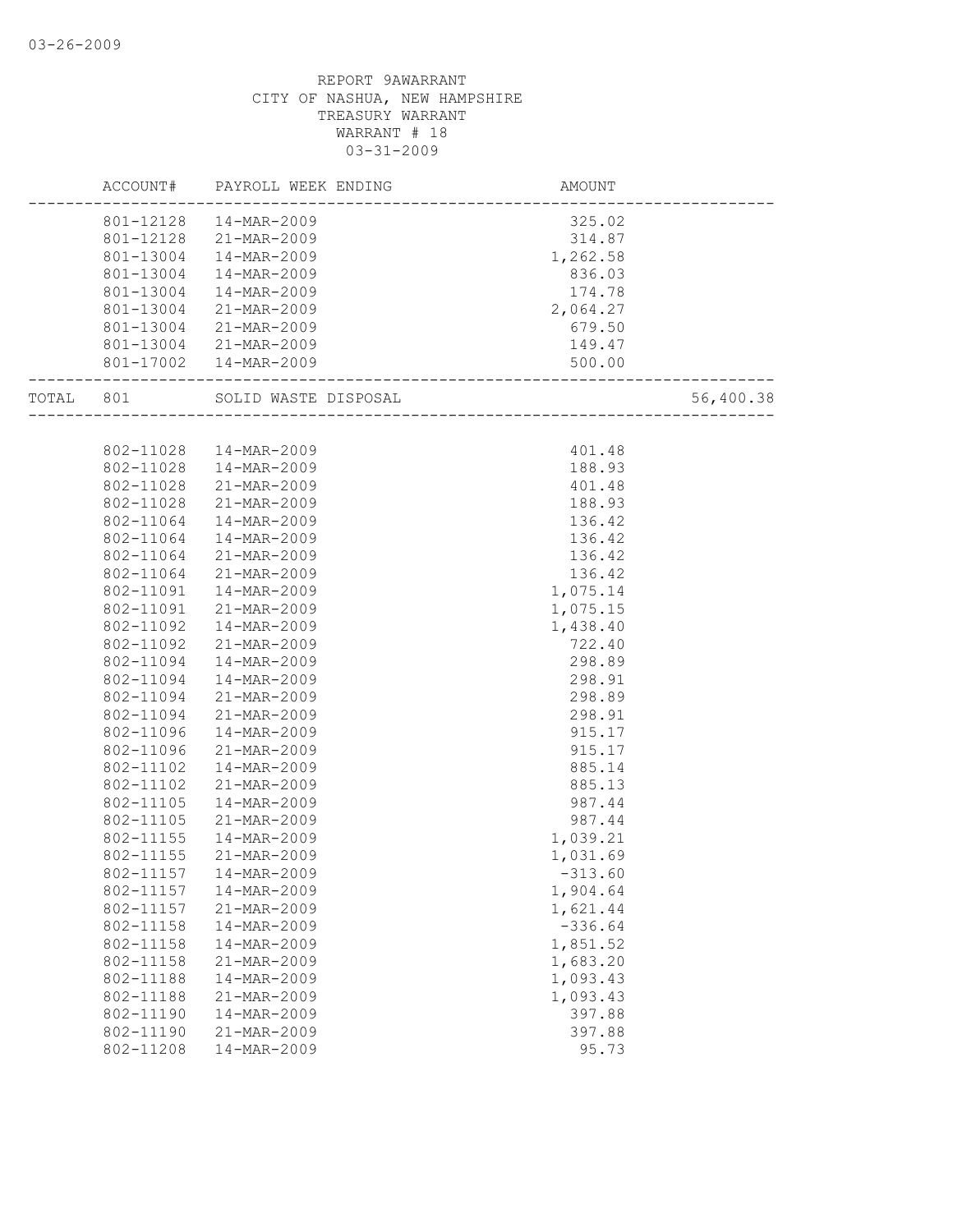| ACCOUNT#               | PAYROLL WEEK ENDING        | AMOUNT             |
|------------------------|----------------------------|--------------------|
| 802-11208              | 14-MAR-2009                | 47.86              |
| 802-11208              | 21-MAR-2009                | 95.73              |
| 802-11208              | 21-MAR-2009                | 47.86              |
| 802-11211              | 14-MAR-2009                | 132.49             |
| 802-11211              | 14-MAR-2009                | 198.74             |
| 802-11211              | 21-MAR-2009                | 198.73             |
| 802-11211              | 21-MAR-2009                | 298.10             |
| 802-11222              | 14-MAR-2009                | 205.14             |
| 802-11222              | 21-MAR-2009                | 205.14             |
| 802-11260              | 14-MAR-2009                | 1,760.00           |
| 802-11260              | 21-MAR-2009                | 1,760.00           |
| 802-11270              | 14-MAR-2009                | 1,060.46           |
| 802-11270              | 21-MAR-2009                | 1,060.46           |
| 802-11333              | 14-MAR-2009                | 1,042.06           |
| 802-11333              | 21-MAR-2009                | 1,042.06           |
| 802-11435              | 14-MAR-2009                | 441.69             |
| 802-11435              | 14-MAR-2009                | 176.68             |
| 802-11435              | 21-MAR-2009                | 438.93             |
| 802-11435              | 21-MAR-2009                | 175.57             |
| 802-11480              | 14-MAR-2009                | $-42.08$           |
| 802-11480              | 14-MAR-2009                | 3,408.48           |
| 802-11480              | 21-MAR-2009                | 3,405.92           |
| 802-11507              | 14-MAR-2009                | 746.80             |
| 802-11507              | 21-MAR-2009                | 746.80             |
| 802-11513              | 14-MAR-2009                | 5,950.40           |
| 802-11513              | 21-MAR-2009                | 5,953.60           |
| 802-11514              | 14-MAR-2009                | 2,644.80           |
| 802-11514              | 21-MAR-2009                | 2,646.40           |
| 802-11681              | 14-MAR-2009                | 305.96             |
| 802-11681              | 14-MAR-2009                | 1,223.86           |
| 802-11681              | 21-MAR-2009                | 305.96             |
| 802-11681              | 21-MAR-2009                | 1,223.86           |
| 802-11693              | 14-MAR-2009                | 1,172.38           |
| 802-11693              | 21-MAR-2009                | 1,172.38           |
| 802-11763              | 14-MAR-2009                | 173.55             |
| 802-11763<br>802-11763 | 14-MAR-2009                | 694.21             |
|                        | 21-MAR-2009<br>21-MAR-2009 | 173.55             |
| 802-11763              |                            | 694.22             |
| 802-11764<br>802-11764 | 14-MAR-2009<br>21-MAR-2009 | 1,150.52           |
| 802-12154              | 14-MAR-2009                | 1,150.52<br>880.00 |
| 802-12203              | 14-MAR-2009                | 240.00             |
| 802-13004              | 14-MAR-2009                | 748.92             |
| 802-13004              | 14-MAR-2009                | 1,540.34           |
| 802-13004              | 21-MAR-2009                | 695.12             |
| 802-13004              | 21-MAR-2009                | 1,176.41           |
| 802-17001              | 21-MAR-2009                | 300.00             |
| 802-17008              | 14-MAR-2009                | 900.00             |
|                        |                            |                    |